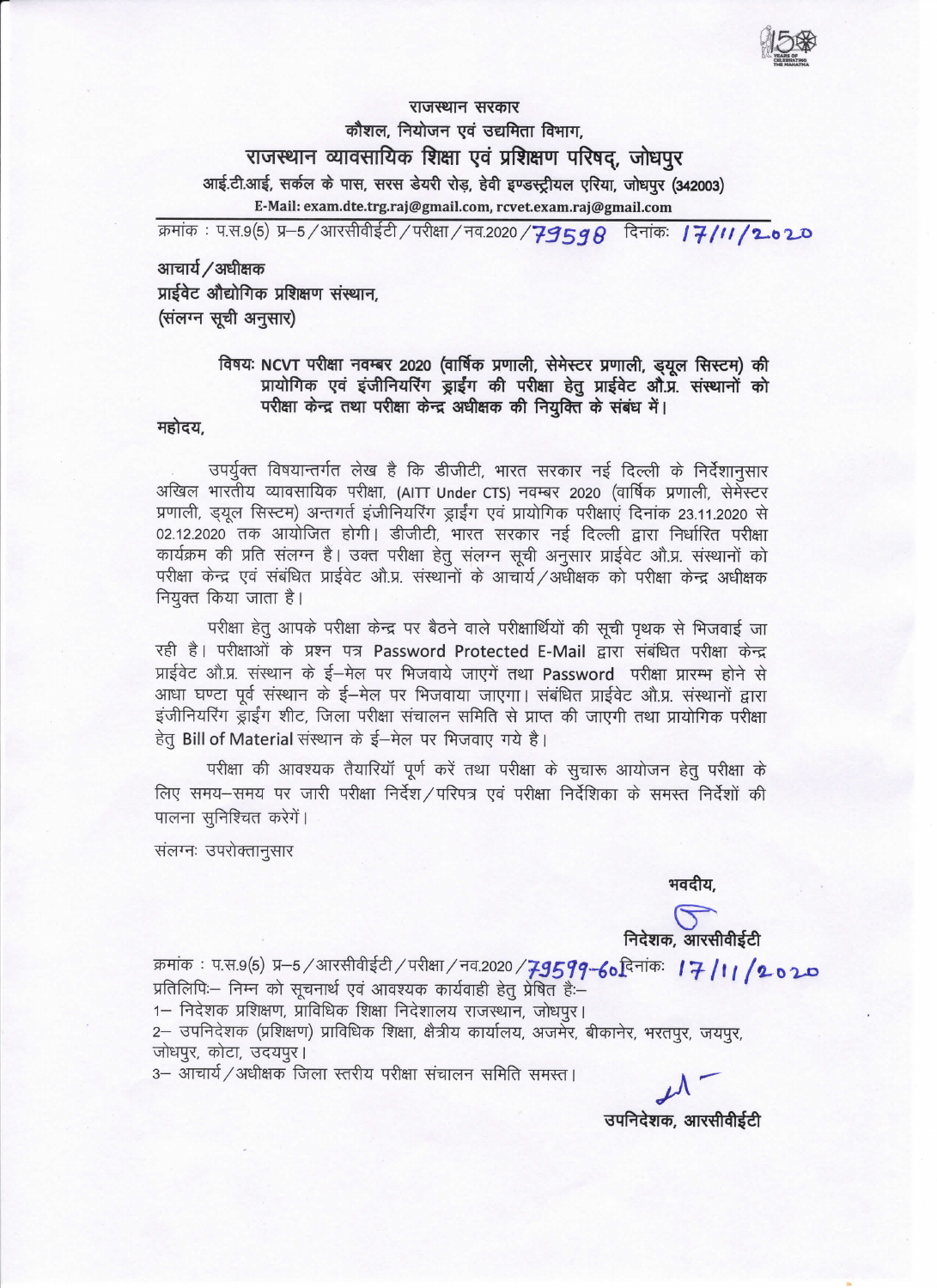## **LIST OF PROPOSED PVT ITI's AS EXAMINATION CENTRES NOVEMBER-2020**

17-Nov-2020 11:42:50 AM

|                | S NO ITI CODE Block |               | <b>NAME OF INSTITUTE</b>                            | <b>EMAIL Id'S</b>             |
|----------------|---------------------|---------------|-----------------------------------------------------|-------------------------------|
|                | DISTRICT: AJMER     |               |                                                     |                               |
| 1              | P0001               | SRINAGAR      | IGMENZ PVT. ITI, MADAR, AJMER                       | PVT_ITI_P001@YAHOO.IN         |
| 2              | P0002               | PEESANGAN     | JAJU PVT. ITI, AJMER                                | PVT ITI P002@YAHOO.COM        |
| $\mathbf{3}$   | P0003               | PEESANGAN     | JAJU PVT. ITI, PISANGAN (AJMER)                     | PVT_ITI_P003@YAHOO.IN         |
| 4              | P0004               | JAWAJA        | MOHAMMED ALI MEMORIAL PVT. ITI, BEAWAR (AJMER)      | PVT ITI P004@YAHOO.IN         |
| 5.             | P0005               | PEESANGAN     | RAGHUKUL PVT. ITI, AJMER                            | PVT_ITI_P005@YAHOO.IN         |
| 6              | P0007               | PEESANGAN     | SUNITA TECHNICAL CENTRE PVT. ITI, AJMER             | PVT_ITI_P007@YAHOO.IN         |
| $\overline{7}$ | P0008               | <b>JAWAJA</b> | T.P. PAREEK PVT. ITI, BEAWAR (AJMER)                | PVT_ITI_P008@YAHOO.CO.IN      |
| 8              | P0328               | SRINAGAR      | CHITRANSH PVT. ITI, AJMER                           | PVT_ITI_P328@YAHOO.IN         |
| 9              | P0329               | JAWAJA        | MOUNT ARAVALI PVT. ITI, GANESHPURA (AJMER)          | PVT_ITI_P329@YAHOO.IN         |
| 10             | P0330               | JAWAJA        | SHRI NARBDESHWAR PVT. ITI, BEAWAR (AJMER)           | PVT ITI P330@YAHOO.IN         |
| 11             | P0331               | PEESANGAN     | SHREE BABA RAMDEV PVT. ITI, ARJUNPURA JAGIR (AJMER) | PVT ITI P331@YAHOO.IN         |
| 12             | P0332               | JAWAJA        | RAJ PVT. ITI, BEAWAR (AJMER)                        | PVT_ITI_P332@YAHOO.IN         |
| 13             | P0518               | PEESANGAN     | NATIONAL PVT. ITI, AJMER                            | PVT ITI P518@YAHOO.IN         |
| 14             | P0760               | KEKRI         | SHRI SAI PVT. ITI, KEKRI (AJMER)                    | PVT_ITI_P760@YAHOO.IN         |
| 15             | P0857               | KEKRI         | RISE PVT. ITI, SAWAR (AJMER)                        | RISE506ITI@GMAIL.COM          |
| 16             | P0925               | <b>KEKRI</b>  | MAA BHAGWATI PVT. ITI, KEKRI (AJMER)                | PVT_ITI_P925@YAHOO.IN         |
| 17             | P0937               | KISHANGARH    | ST. WILFRED PVT. ITI, JAIPUR ROAD, GEGAL (AJMER)    | ST.WILFREDSITI@GMAIL.COM      |
| 18             | P0938               | SRINAGAR      | SHRI SUBHASH MEMORIAL PVT. ITI, KAYAR (AJMER)       | SSMITIKAYAD@GMAIL.COM         |
| 19             | P0998               | SRINAGAR      | JAN SHIKSHAN PVT. ITI, PARBATPURA, AJMER            | AMANGOYAL01@YAHOO.COM         |
| 20             | P0999               | SRINAGAR      | SHIVAM PVT. ITI, PREM NAGAR (AJMER)                 | SHIVAMSCHOOL1@GMAIL.COM       |
| 21             | P1000               | JAWAJA        | BHAGYA SHREE PVT. ITI, SHIVNATHPURA, BEAWAR (AJMER) | BHAGYASHREEPVTITI@GMAIL.COM   |
| 22             | P1047               | SRINAGAR      | NEW CHITRANSH PVT. ITI, HANUMAN NAGAR, AJMER        | NEWCHITRANSHITI@GMAIL.COM     |
| 23             | P1048               | JAWAJA        | SANSKAR PVT. ITI, DEWATA (AJMER)                    | SANSKARITIDEWATA@GMAIL.COM    |
| 24             | P1049               | JAWAJA        | SATYAM PVT. ITI, SANWA (AJMER)                      | SATYAMPVTITI@GMAIL.COM        |
| 25             | P1050               | SARWAR        | SANSKAR PVT. ITI, SARWAR (AJMER)                    | SANSKARITISARWAR@GMAIL.COM    |
| 26             | P1051               | SRINAGAR      | ARYAN PVT. ITI, CHACHIYAWAS (AJMER)                 | ARYANPVTITI@GMAIL.COM         |
| 27             | P1052               | ARAIN         | SANSKAR PVT. ITI, ARAIN (AJMER)                     | SANSKARITISARWAR@GMAIL.COM    |
| 28             | P1053               | KISHANGARH    | SHREE GANESH PVT. ITI, KISHANGARH (AJMER)           | SHREEGANESHITI@GMAIL.COM      |
| 29             | P1246               | BHINAY        | NEEL KANTH PVT. ITI, BANDANWARA (AJMER)             | NILKANTHITC@GMAIL.COM         |
| 30             | P1247               | KISHANGARH    | SAGAR PVT. ITI, MADANGANJ (AJMER)                   | SAGARITI.KISHANGARH@GMAIL.COM |
| 31             | P1248               | KISHANGARH    | VEER TEJA PVT. ITI, SURSURA (AJMER)                 | RAJENDRASUNDA2157@GMAIL.COM   |
| 32             | P1249               | <b>JAWAJA</b> | SANSKAR PVT. ITI, BEAWAR (AJMER)                    | SANSKARITIBEAWAR@GMAIL.COM    |
| 33             | P1250               | SRINAGAR      | RITURAJ PVT. ITI, PUSHKAR BY PASS ROAD, AJMER       | RITURAJITCAJMER@GMAIL.COM     |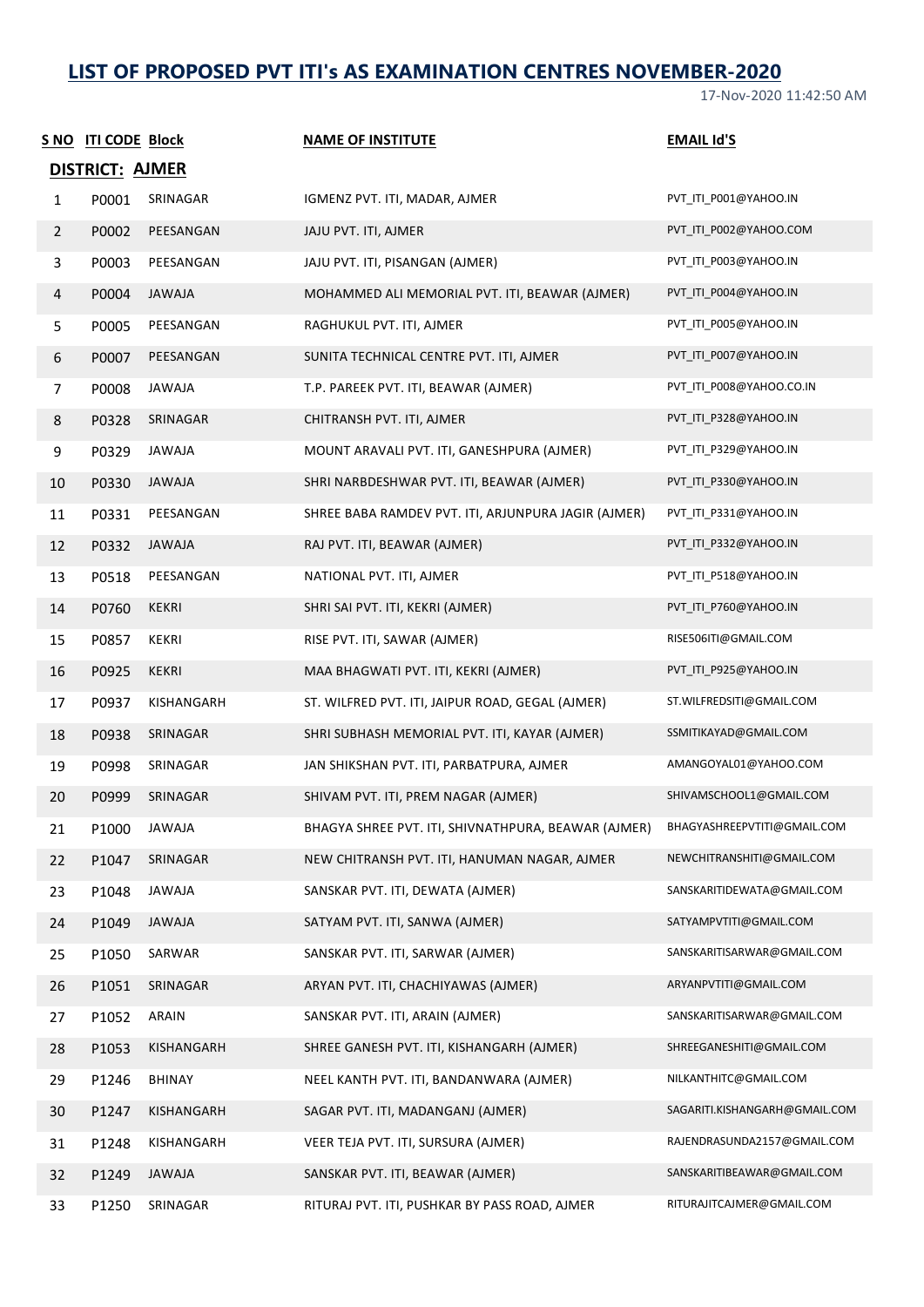| S NO<br>34 | <b>ITI CODE Block</b><br>P1251 | KISHANGARH      | <b>NAME OF INSTITUTE</b><br>SARVESHWAR PVT. ITI, ROOPANGARH, KISHANGARH (AJMER) SARVESHWARITI@GMAIL.COM | <b>EMAIL Id'S</b>             |
|------------|--------------------------------|-----------------|---------------------------------------------------------------------------------------------------------|-------------------------------|
| 35         | P1252                          | JAWAJA          | UNIQUE PVT. ITI, NOONDRI MEDRATAN (AJMER)                                                               | UNIQUEPITI@YAHOO.COM          |
| 36         | P1447                          | KISHANGARH      | RAJ PVT. ITI, KISHANGARH (AJMER)                                                                        | RAJITI5151@GMAIL.COM          |
| 37         | P1449                          | KISHANGARH      | VIVEKANAND PVT. ITI, KISHANGARH (AJMER)                                                                 | VITIKISHANGARH@GMAIL.COM      |
| 38         | P1609                          | SRINAGAR        | MEERA PVT. ITI, LOHAGAL (AJMER)                                                                         | MEERAPRIVATEITI@GMAIL.COM     |
| 39         | P1638                          | <b>JAWAJA</b>   | GURUKUL PVT. ITI, BALA CHARAT (AJMER)                                                                   | GURUKULITIBHEEM@GMAIL.COM     |
| 40         | P1644                          | SRINAGAR        | GEET GANPATI PVT. ITI, AJMER                                                                            | CHIKSPRINCESS@GMAIL.COM       |
| 41         | P1660                          | MASUDA          | SHREE GANPATI PVT. ITI, MASOODA (AJMER)                                                                 | SHREEGANPATIITI@GMAIL.COM     |
| 42         | P1722                          | PEESANGAN       | SHREE BALAJI PVT. ITI, BHAWANI KHERA (AJMER)                                                            | SHREEBALAJI602@GMAIL.COM      |
| 43         | P1784                          | JAWAJA          | GANPATI PVT. ITI, BEAWAR (AJMER)                                                                        | GANPATIPVTITIBEAWAR@GMAIL.COM |
| 44         | P1813                          | PEESANGAN       | MEERAMANDIR PVT. ITI, AJMER                                                                             | MEERAMANDIRPVTITI@GMAIL.COM   |
| 45         | P1852                          | <b>BHINAY</b>   | KESHAV PVT. ITI, BANDANWARA (AJMER)                                                                     | KESHAVITI2017@GMAIL.COM       |
| 46         | P1853                          | PEESANGAN       | SHUBHAM VIDYA BHARTI PVT. ITI, JETHANA (AJMER)                                                          | SHUBHAMVBHARTI@GMAIL.COM      |
| 47         | P1854                          | PEESANGAN       | TULSI PVT. ITI, AJMER (AJMER)                                                                           | TUSLIITI@GMAIL.COM            |
| 48         | P1900                          | PEESANGAN       | SARASWATI PVT. ITI, NASIRABAD (AJMER)                                                                   | SBNS1994@GMAIL.COM            |
| 49         | P1904                          | KEKRI           | TULASI PVT. ITI, JOONIYA (AJMER)                                                                        | TULASIPVTITI@GMAIL.COM        |
|            | <b>DISTRICT: ALWAR</b>         |                 |                                                                                                         |                               |
| 1          | P0010                          | UMREN           | ALWAR PVT. ITI, ALWAR                                                                                   | PVT_ITI_P010@YAHOO.IN         |
| 2          | P0013                          | <b>KATHUMAR</b> | ASHUDEEP PVT. ITI, KHERLI ( ALWAR)                                                                      | PVT ITI P013@YAHOO.IN         |
| 3          | P0015                          | LAXMANGARH      | BAJRANG PVT. ITI, GOVIND GARH (ALWAR)                                                                   | PVT_ITI_P015@YAHOO.IN         |
| 4          | P0016                          | <b>UMREN</b>    | BHAGWAN MAHAVEER PVT. ITI, ALWAR                                                                        | PVT_ITI_P016@YAHOO.IN         |
| 5          | P0017                          | KAIHUMAR        | BRIJPAL PVT. ITI, RELA (ALWAR)                                                                          | PVT_ITI_P017@YAHOO.IN         |
| 6          | P0019                          | <b>UMREN</b>    | E.T.C. PVT. ITI, ALWAR                                                                                  | PVT ITI P019@YAHOO.IN         |
| 7          | P0020                          | NEEMRANA        | MATSYA PVT. ITI, FAULADPUR, NEEMRANA (ALWAR)                                                            | PVT_ITI_P020@YAHOO.IN         |
| 8          | P0021                          | KOTKASIM        | NEW TAGORE PVT. ITI, BURHI BAWAL (ALWAR)                                                                | PVT ITI P021@YAHOO.IN         |
| 9          | P0024                          | RAJGARH         | SARVESH PVT. ITI, RAJGARH (ALWAR)                                                                       | PVT_ITI_P024@YAHOO.IN         |
| 10         | P0025                          | KISHANGARH BAS  | SARVODAYA PVT. ITI, KHAIRTHAL (ALWAR)                                                                   | PVT ITI P025@YAHOO.IN         |
| 11         | P0026                          | UMREN           | SARVODAYA PVT. ITI, DAUDPUR, ALWAR                                                                      | PVT ITI P026@YAHOO.IN         |
| 12         | P0027                          | <b>UMREN</b>    | SAURABH PVT. ITI, ALWAR                                                                                 | PVT_ITI_P027@YAHOO.IN         |
| 13         | P0029                          | THANAGAZI       | SHRI BHAWANI SHANKAR PVT. ITI, NARAYANPUR (ALWAR)                                                       | PVT_ITI_P029@YAHOO.IN         |
| 14         | P0030                          | <b>UMREN</b>    | SHRI HEERANAND PVT. ITI, ALWAR                                                                          | PVT_ITI_P030@YAHOO.IN         |
| 15         | P0031                          | NEEMRANA        | SHRI KRISHNA PVT. ITI, SHAHJAHANPUR (ALWAR)                                                             | PVT_ITI_P031@YAHOO.IN         |
| 16         | P0032                          | <b>UMREN</b>    | SHRI SIDDHI VINAYAK PVT. ITI, ALWAR                                                                     | PVT_ITI_P032@YAHOO.IN         |
| 17         | P0033                          | RAJGARH         | SHRI VISHWAKARMA PVT. ITI, THANA RAJAJI (ALWAR)                                                         | PVT_ITI_P33@YAHOO.IN          |
| 18         | P0039                          | KOTKASIM        | VIVEKANAND PVT. ITI, BIBIRANI, IKROTIYA (ALWAR)                                                         | PVT_ITI_P039@YAHOO.IN         |
| 19         | P0040                          | <b>BANSUR</b>   | BANSOOR PVT. ITI, BANSUR (ALWAR)                                                                        | PVT_ITI_P040@YAHOO.IN         |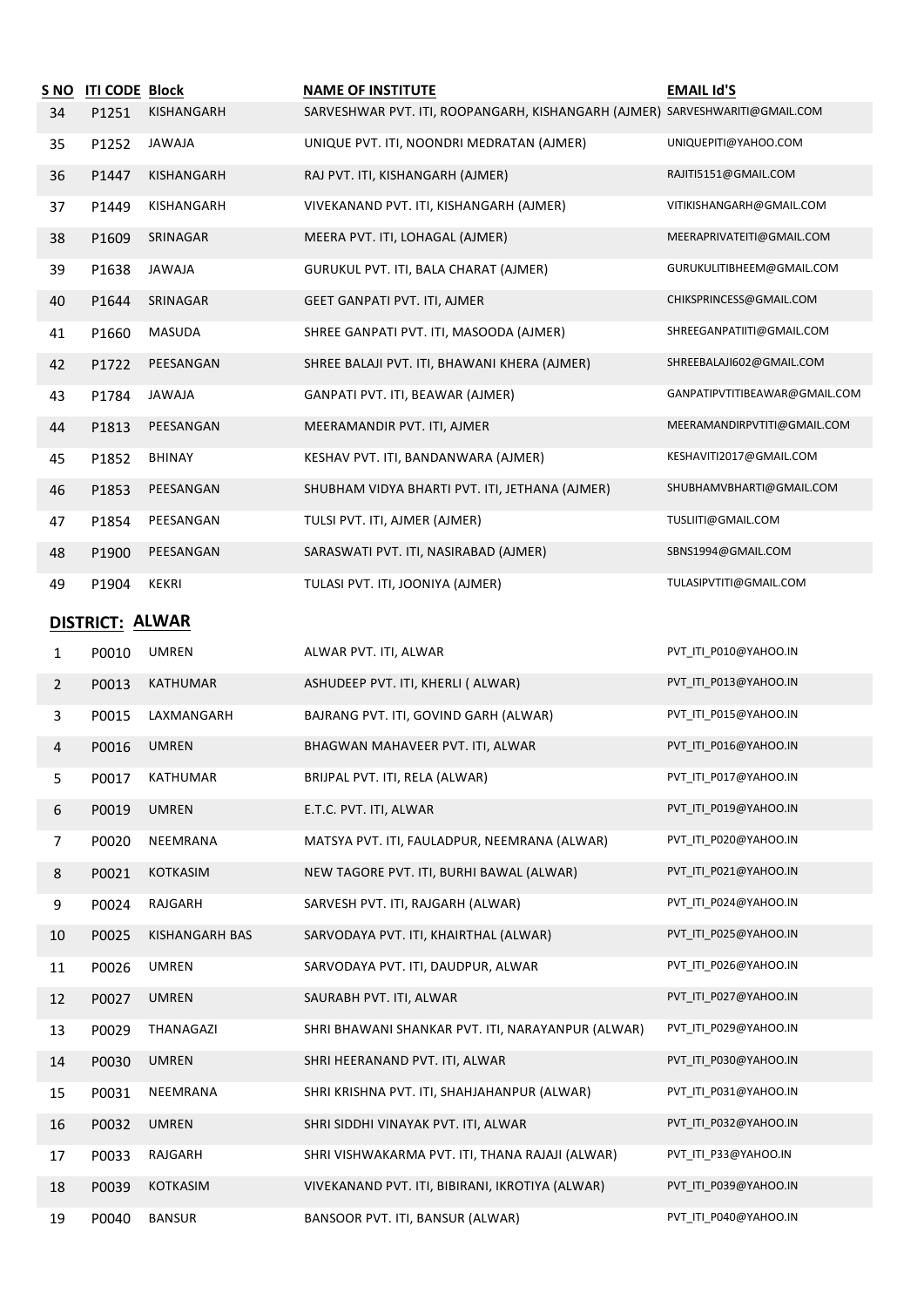| S NO<br>20 | <b>ITI CODE Block</b><br>P0041 | RAMGARH         | <b>NAME OF INSTITUTE</b><br>BASSO DEVI LAXMAN SINGH PVT. ITI, SAHAJPUR (ALWAR) | <b>EMAIL Id'S</b><br>PVT_ITI_P041@YAHOO.IN         |
|------------|--------------------------------|-----------------|--------------------------------------------------------------------------------|----------------------------------------------------|
| 21         | P0042                          | LAXMANGARH      | BRIJLATA PVT. ITI, LAXMANGARH (ALWAR)                                          | PVT_ITI_P042@YAHOO.IN                              |
| 22         | P0043                          | <b>UMREN</b>    | DRUV PVT. ITI, ALWAR                                                           | PVT ITI P043@YAHOO.IN                              |
| 23         | P0048                          | <b>UMREN</b>    | H.K. MEMORIAL PVT. ITI, ALWAR                                                  | PVT_ITI_P048@YAHOO.IN                              |
| 24         | P0053                          | RAMGARH         | MAHATMA GANDHI PVT. ITI, RAMGARH (ALWAR)                                       | PVT_ITI_P053@YAHOO.IN                              |
| 25         | P0054                          | <b>KOTKASIM</b> | MODERN PVT. ITI, HARSOLI (ALWAR)                                               | PVT ITI P054@YAHOO.IN                              |
| 26         | P0056                          | <b>BEHROR</b>   | P.D. PVT. ITI, GANDALA, BEHROR (ALWAR)                                         | PVT_ITI_P056@YAHOO.IN                              |
| 27         | P0057                          | <b>BEHROR</b>   | RAJASTHAN PVT. ITI, JAKHRANA KHURD (ALWAR)                                     | PVT_ITI_P057@YAHOO.IN                              |
| 28         | P0058                          | <b>TIJARA</b>   | RANJEET PVT. ITI, TIJARA (ALWAR)                                               | PVT_ITI_P058@YAHOO.IN                              |
| 29         | P0059                          | <b>BANSUR</b>   | RAO PVT. ITI, BANSUR (ALWAR)                                                   | PVT ITI P059@YAHOO.IN                              |
| 30         | P0060                          | KATHUMAR        | REGIONAL PVT. ITI, KHERLI (ALWAR)                                              | PVT_ITI_P060@YAHOO.IN                              |
| 31         | P0061                          | <b>TIJARA</b>   | SHREE GANESH PVT. ITI, TAPOOKRA (ALWAR)                                        | PVT_ITI_P061@YAHOO.IN                              |
| 32         | P0062                          | KOTKASIM        | SHREE KRISHNA PVT. ITI, HARSOLI (ALWAR)                                        | PVT ITI P062@YAHOO.IN                              |
| 33         | P0064                          | <b>UMREN</b>    | SHRI NATH PVT. ITI, ALWAR                                                      | PVT_ITI_P064@YAHOO.IN                              |
| 34         | P0065                          | <b>TIJARA</b>   | SHREE SAI PVT. ITI, TIJARA (ALWAR)                                             | PVT_ITI_P065@YAHOO.IN                              |
| 35         | P0066                          | RAJGARH         | SARVESH PVT. ITI, MOONPUR, RAJGARH (ALWAR)                                     | PVT_ITI_P066@YAHOO.IN                              |
| 36         | P0068                          | <b>BEHROR</b>   | YADUVANSHI PVT. ITI, BEHROR (ALWAR)                                            | PVT_ITI_P068@YAHOO.IN                              |
| 37         | P0333                          | RAJGARH         | VIVEKANAND PVT. ITI, THANARAJAJIKA, RAJGARH (ALWAR)                            | PVT_ITI_P333@YAHOO.IN;VIVEKANAN<br>DITCP@YAHOO.COM |
| 38         | P0334                          | <b>KATHUMAR</b> | SHREE RADHAKRISNAN PVT. ITI, KATHUMAR (ALWAR)                                  | PVT ITI P334@YAHOO.IN                              |
| 39         | P0335                          | <b>BEHROR</b>   | LAXMI DEVI PVT. ITI, BEHROR (ALWAR)                                            | PVT_ITI_P335@YAHOO.IN                              |
| 40         | P0336                          | <b>KATHUMAR</b> | CHETANYA PVT. ITI, KHERLI, KATHUMAR (ALWAR)                                    | PVT ITI P336@YAHOO.IN                              |
| 41         | P0338                          | UMREN           | BHAGWAN MAHAVEER PVT. ITI, KESHARPUR (ALWAR)                                   | PVT_ITI_P338@YAHOO.IN                              |
| 42         | P0339                          | <b>UMREN</b>    | ARNOLD PVT. ITI, SHYAMGANGA, ALWAR                                             | PVT_ITI_P339@YAHOO.IN                              |
| 43         | P0341                          | LAXMANGARH      | SHRI AGRASEN PVT. ITI, BARODA MEO, ALWAR                                       | PVT ITI P341@YAHOO.IN                              |
| 44         | P0342                          | KATHUMAR        | SHRI AGRASEN PVT. ITI, KHERLI (ALWAR)                                          | PVT_ITI_P342@YAHOO.IN                              |
| 45         | P0343                          | <b>BEHROR</b>   | VIRAT PVT. ITI, KATHUWAS (ALWAR)                                               | VIRATITIKATHUWAS@GMAIL.COM                         |
| 46         | P0345                          | LAXMANGARH      | MATASYA PVT. ITI, BARODA MEO (ALWAR)                                           | PVT ITI P345@YAHOO.IN                              |
| 47         | P0346                          | LAXMANGARH      | SHRI GIRIRAJ PVT. ITI, LAXMANGARH (ALWAR)                                      | PVT_ITI_P346@YAHOO.IN                              |
| 48         | P0348                          | <b>UMREN</b>    | EVEREST PVT. ITI, ALWAR                                                        | PVT_ITI_P348@YAHOO.IN                              |
| 49         | P0351                          | <b>UMREN</b>    | SHRI BALAJI PVT. ITI, AMBEDKAR NAGAR, ALWAR                                    | PVT_ITI_P351@YAHOO.IN                              |
| 50         | P0352                          | LAXMANGARH      | SHRI MATASYA PVT. ITI, BARODA MEO (ALWAR)                                      | PVT_ITI_P352@YAHOO.IN                              |
| 51         | P0354                          | RAJGARH         | PRAGATI PVT. ITI, RAJGARH (ALWAR)                                              | PVT_ITI_P354@YAHOO.IN                              |
| 52         | P0355                          | KATHUMAR        | SHRI MATASYA PVT. ITI, KHERLI, (ALWAR)                                         | PVT_ITI_P355@YAHOO.IN                              |
| 53         | P0356                          | LAXMANGARH      | INDIAN PVT. ITI, LAXMANGARH (ALWAR)                                            | PVT_ITI_P356@YAHOO.IN                              |
| 54         | P0357                          | <b>KATHUMAR</b> | SHRI KRISHNA PVT. ITI, SONKHER, KHERLI (ALWAR)                                 | PVT_ITI_P357@YAHOO.IN                              |
| 55         | P0520                          | MUNDAWAR        | BALAJI PVT. ITI, MOONPUR (ALWAR)                                               | PVT_ITI_P520@YAHOO.IN                              |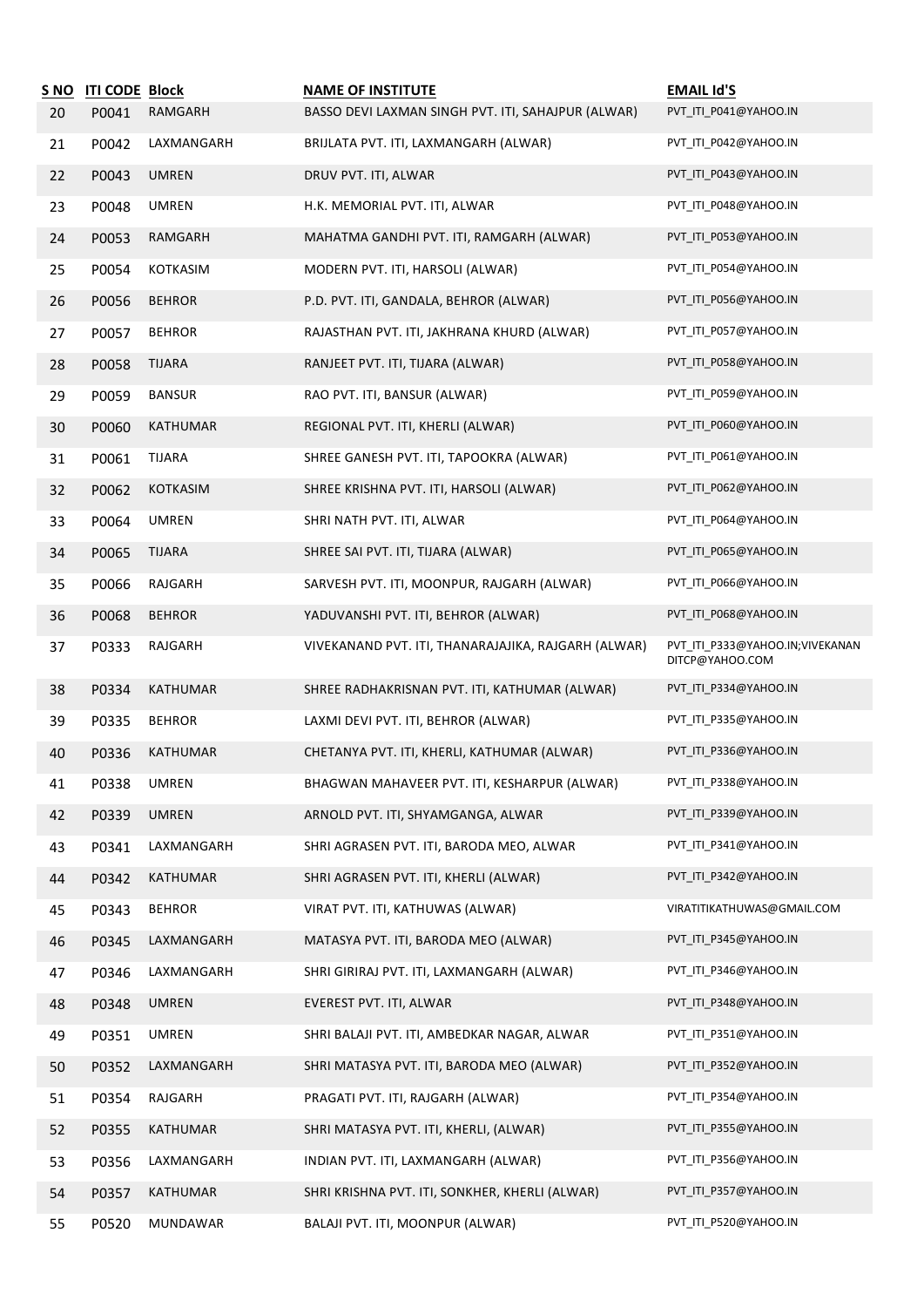| <u>S NO</u> | <b>ITI CODE Block</b> |                 | <b>NAME OF INSTITUTE</b>                                                          | <b>EMAIL Id'S</b>                     |
|-------------|-----------------------|-----------------|-----------------------------------------------------------------------------------|---------------------------------------|
| 56          | P0522                 | <b>UMREN</b>    | BHARAT PVT. ITI, ALWAR                                                            | PVT_ITI_P522@YAHOO.IN                 |
| 57          | P0523                 | RAJGARH         | DEEP PVT. ITI, RAJGARH (ALWAR)                                                    | PVT_ITI_P523@YAHOO.IN                 |
| 58          | P0525                 | <b>UMREN</b>    | HASAN KHAN MEWATI PVT. ITI, ALWAR                                                 | PVT_ITI_P525@YAHOO.IN                 |
| 59          | P0527                 | <b>UMREN</b>    | MATSYA LOK SEWA PVT. ITI, ALWAR                                                   | PVT_ITI_P527@YAHOO.IN                 |
| 60          | P0528                 | THANAGAZI       | P.D. PVT. ITI, THANAGAZI (ALWAR)                                                  | PVT_ITI_P528@YAHOO.IN                 |
| 61          | P0529                 | RAJGARH         | R.R. PVT. ITI, RAJGARH (ALWAR)                                                    | P529RRITI@GMAIL.COM                   |
| 62          | P0531                 | <b>KATHUMAR</b> | RAJRISHI PVT. ITI, KHERLI (ALWAR)                                                 | PVT_ITI_P531@YAHOO.IN                 |
| 63          | P0532                 | RAJGARH         | RAO PVT. ITI, KOTHI NARAYANPUR (ALWAR)                                            | PVT_ITI_P532@YAHOO.IN                 |
| 64          | P0533                 | <b>UMREN</b>    | SARASWATI PVT. ITI, ALWAR                                                         | PVT_ITI_P533@YAHOO.IN                 |
| 65          | P0534                 | RENI            | SHRI GANESH PVT. ITI, PINAN, RAJGARH (ALWAR)                                      | PVT ITI P534@YAHOO.IN                 |
| 66          | P0535                 | <b>MUNDAWAR</b> | U.B.M. MEMORIAL PVT. ITI, MANDHA (ALWAR)                                          | PVT ITI P535@YAHOO.IN                 |
| 67          | P0536                 | KISHANGARH BAS  | VIKASH PVT. ITI, CHIKANI (ALWAR)                                                  | PVT_ITI_P536@YAHOO.IN                 |
| 68          | P0537                 | <b>KATHUMAR</b> | VINAYAK PVT. ITI, BAHTOO KHURD (ALWAR)                                            | PVT ITI P537@YAHOO.IN                 |
| 69          | P0905                 | <b>BANSUR</b>   | GPS PVT. ITI, BEHROR (ALWAR)                                                      | GPSITIBEHROR@GMAIL.COM                |
| 70          | P0939                 | KATHUMAR        | SHREE SHYAM PVT. ITI, SAMOOCHI (ALWAR)                                            | ITISSHYAMKHERLI@GMAIL.COM             |
| 71          | P1001                 | THANAGAZI       | GURU KRIPA PVT. ITI, NARAYANPUR (ALWAR)                                           | GURUKRIPAITINPR@GMAIL.COM             |
| 72          | P1002                 | RENI            | SHRI SAI PVT. ITI, RENI (ALWAR)                                                   | SHRISAI601@GMAIL.COM                  |
| 73          | P1054                 | <b>BANSUR</b>   | ANAND PVT. ITI, RATANPURA @ KARANA(ALWAR)                                         | ANANDITIKARANA@GMAIL.COM              |
| 74          | P1055                 | <b>KATHUMAR</b> | ARAWALI PVT. ITI, NEAR LAL DAS TEMPLE, KATHUMAR<br>(ALWAR)                        | NEWARAWALIEDU2014@GMAIL.COM           |
| 75          | P1056                 | THANAGAZI       | TIRUPATI PVT. ITI, KOLAHERA (ALWAR)                                               | TIRUPATIITICOLLEGE@GMAIL.COM          |
| 76          | P1057                 | THANAGAZI       | MANVI PVT. ITI, NATHUSAR, THANAGAZI (ALWAR)                                       | MANVIPVTITI@GMAIL.COM                 |
| 77          | P1059                 | RAJGARH         | SANKALP PVT. ITI, SHANTI KUNJ COLONY, RAJGARH (ALWAR) SANKALPITIRAJGARH@GMAIL.COM |                                       |
| 78          | P1060                 | <b>UMREN</b>    | GAURAV PVT. ITI, BHAGWANPUR, ALWAR                                                | GITIALWAR@GMAIL.COM                   |
| 79          | P1061                 | THANAGAZI       | BALAJI PVT. ITI, PRATAPGARH (ALWAR)                                               | ITISUSHIL@GMAIL.COM                   |
| 80          | P1253                 | <b>BANSUR</b>   | SHRI KRISHNA PVT. ITI, BANSUR (ALWAR)                                             | SHRIKRISHNAPVTITIBANSUR@GMAIL.C<br>0M |
| 81          | P1254                 | <b>BEHROR</b>   | TAKSHILA PVT. ITI, HAMJAPUR, BEHROR (ALWAR)                                       | TPITIBEHROR@GMAIL.COM                 |
| 82          | P1255                 | <b>UMREN</b>    | GYANDEEP PVT. ITI, AHIRBAS, BHARKOL (ALWAR)                                       | GYANDEEPITI@GMAIL.COM                 |
| 83          | P1256                 | <b>BANSUR</b>   | DEV PVT. ITI, BANSUR (ALWAR)                                                      | DEVITIBANSUR@GMAIL.COM                |
| 84          | P1257                 | <b>KATHUMAR</b> | P.K. MEMORIAL PVT. ITI, TITPURI, KATHUMAR (ALWAR)                                 | PKMITI143@GMAIL.COM                   |
| 85          | P1259                 | NEEMRANA        | GUARDIAN PVT. ITI, KAYASA BEHAR (ALWAR)                                           | VRDULANA@GMAIL.COM                    |
| 86          | P1260                 | <b>UMREN</b>    | ARAVALI PVT. ITI, UPOLA SONAWA (ALWAR)                                            | ARAVALIITI01@GMAIL.COM                |
| 87          | P1261                 | THANAGAZI       | JAI DURGA PVT. ITI, ANGARI (ALWAR)                                                | JAIDURGAPVTITI@GMAIL.COM              |
| 88          | P1262                 | RAMGARH         | SAROJDEVI PVT. ITI, KHERI, RAMGARH (ALWAR)                                        | PVT_ITI_P01262@YAHOO.IN               |
| 89          | P1263                 | <b>UMREN</b>    | VANSHIKA PVT. ITI, MALA KHERA (ALWAR)                                             | VANSHIKAITI@GMAIL.COM                 |
| 90          | P1264                 | RENI            | SARASWATI PVT. ITI, RENI (ALWAR)                                                  | MADANMEENA.RENI@GMAIL.COM             |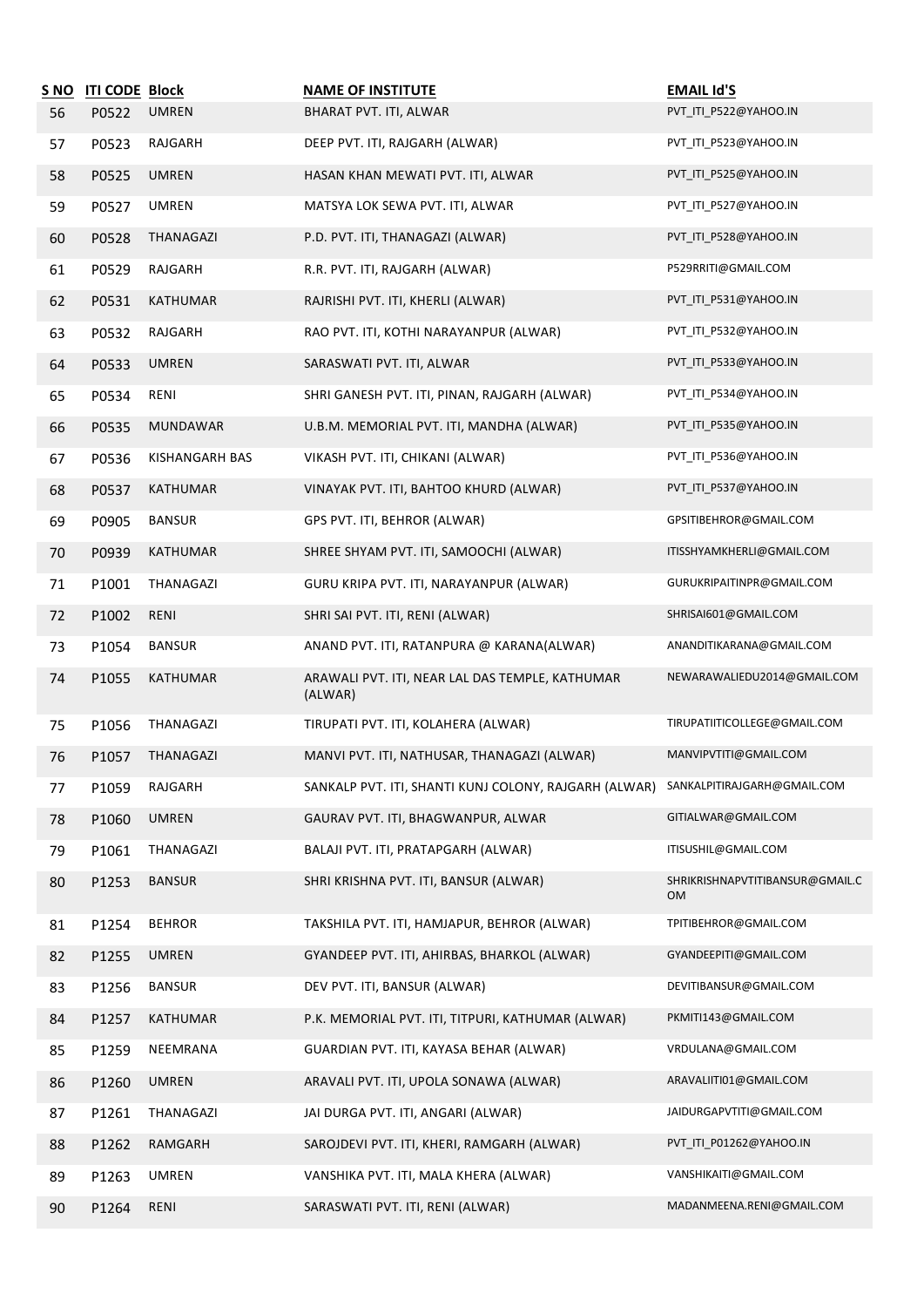|                | S NO ITI CODE Block    |                           | <b>NAME OF INSTITUTE</b>                            | <b>EMAIL Id'S</b>                        |
|----------------|------------------------|---------------------------|-----------------------------------------------------|------------------------------------------|
| 91             | P1450                  | NEEMRANA                  | PARISHKAR PVT. ITI, DAUSOD (ALWAR)                  | SONUSWAMI1986@GMAIL.COM                  |
| 92             | P1451                  | RAJGARH                   | LABHANSHIKA PVT. ITI, KAROTH, RAJGARH (ALWAR)       | PVT1451_ITI@YAHOO.COM                    |
| 93             | P1452                  | <b>UMREN</b>              | M.S. PVT. ITI, ANAND VIHAR, ALWAR                   | MEHANDIRATTAMAYANK@GMAIL.CO<br>м         |
| 94             | P1453                  | <b>KATHUMAR</b>           | VIDHYASTHALI PVT. ITI, NAGLA MADHOPUR (ALWAR)       | VIDYASTHALIITI@GMAIL.COM                 |
| 95             | P1608                  | KISHANGARH BAS            | ATAL PVT. ITI, CHIKANI (ALWAR)                      | PRINCIPALATALITI@GMAIL.COM               |
| 96             | P1665                  | <b>KOTKASIM</b>           | SHREE PRAKASH RAO PVT. ITI, PATAN AHEER (ALWAR)     | SANDEEP791992@GMAIL.COM                  |
| 97             | P1666                  | <b>UMREN</b>              | NAVODAYA PVT. ITI, ALWAR                            | NAVODYAITIALWAR2015@GMAIL.COM            |
| 98             | P1668                  | THANAGAZI                 | SHRI VINAYAK PVT. ITI, THANAGAZI (ALWAR)            | SHRIVINAYAKPVTITITHANAGAZI@GMA<br>IL.COM |
| 99             | P1673                  | <b>BANSUR</b>             | MAHARAJA PVT. ITI, KASBA BANSUR (ALWAR)             | MAHARAJAPVTITIBANSUR@GMAIL.CO<br>м       |
| 100            | P1762                  | <b>BEHROR</b>             | L.R PVT. ITI, BEHROR (ALWAR)                        | LRPVTITI01@GMAIL.COM                     |
| 101            | P1764                  | THANAGAZI                 | SHRI SHAYAM PVT. ITI, THANAGAZI (ALWAR)             | SSPITINPR@GMAIL.COM                      |
| 102            | P1765                  | THANAGAZI                 | SHUKLA PVT. ITI, THANAGAZI (ALWAR)                  | SHUKLAPVTITI@GMAIL.COM                   |
| 103            | P1766                  | RAMGARH                   | MG PVT. ITI, RAMGARH (ALWAR)                        | HARISHMUKHIJA.ALWAR.HM@GMAIL.<br>COM     |
| 104            | P1767                  | <b>BANSUR</b>             | TAGORE PVT. ITI, BAHRAM KA BASS (ALWAR)             | TAGOREITIBAHRAM@GMAIL.COM                |
| 105            | P1769                  | RAJGARH                   | ANSH PVT. ITI, RAJGARH (ALWAR)                      | ANSHPRIVATEITI@GMAIL.COM                 |
| 106            | P1790                  | THANAGAZI                 | JAI DURGA PANCHWATI PVT. ITI, BHEEKAMPURA (ALWAR)   | JAIDURGAPANCHWATI@GMAIL.COM              |
| 107            | P1808                  | KISHANGARH BAS            | B.L. PVT. ITI, BAMBORA (ALWAR)                      | BLPVTITI@GMAIL.COM                       |
| 108            | P1814                  | THANAGAZI                 | HANS PVT. ITI, NARAINPUR (ALWAR)                    | VKC1296@GMAIL.COM                        |
| 109            | P1855                  | RENI                      | RANJEET ROYAL PVT. ITI, PADA (ALWAR)                | RANJEETROYALPVTITI@GMAIL.COM             |
| 110            | P1856                  | <b>UMREN</b>              | PRET RAJ PVT. ITI, ALWAR                            | PRETRAJPVTITI@GMAIL.COM                  |
|                |                        | <b>DISTRICT: BANSWARA</b> |                                                     |                                          |
| 1              | P0859                  | <b>BAGIDORA</b>           | JAMBUKHAND PVT. ITI, KALINJARA (BANSWARA)           | ITIJAMBUKHAND15@GMAIL.COM                |
| $\overline{2}$ | P1265                  | <b>GARHI</b>              | BHUVANESHWARI PVT. ITI, PARTAPUR (BANSWARA)         | BPPVTITI@GMAIL.COM                       |
| 3              | P1736                  | BANSWARA                  | MAA TRIPURA SUNDARI PVT. ITI, BANSWARA              | MATSPVTITI@GMAIL.COM                     |
| 4              | P1753                  | KUSHALGARH                | SANSKAR PVT. ITI, KUSHALGARH (BANSWARA)             | SANSKARITIKUSHALGARH@GMAIL.CO<br>M       |
| 5.             | P1797                  | GHATOL                    | SARASWATI VIDHYA MANDIR PVT. ITI, GHATOL (BANSWARA) | SVMPVT.ITI@GMAIL.COM                     |
| 6              | P1857                  | <b>GHATOL</b>             | LBS PVT. ITI, GANORA (BANSWARA)                     | LBSPVTITI15@GMAIL.COM                    |
|                | <b>DISTRICT: BARAN</b> |                           |                                                     |                                          |
| 1              | P0069                  | BARAN                     | HADOTI PVT. ITI, BARAN                              | PVT_ITI_P069@YAHOO.IN                    |
| 2              | P0500                  | <b>ANTAH</b>              | MA VABHAV LAXMI PVT. ITI, MANGROL (BARAN)           | PVT_ITI_P500@YAHOO.IN                    |
| 3              | P0519                  | ANTAH                     | ARIHANT PVT. ITI, BATAWADI (BARAN)                  | PVT_ITI_P519@YAHOO.IN                    |
| 4              | P0542                  | <b>ANTAH</b>              | HADOTI PVT. ITI, ANTA (BARAN)                       | PVT ITI P542@YAHOO.IN                    |
| 5              | P0546                  | CHHABRA                   | SHRI LAXMI PVT. ITI, CHHABRA (BARAN)                | PVT_ITI_P546@YAHOO.IN                    |
| 6              | P0826                  | <b>BARAN</b>              | SHREE SHAYAM PVT. ITI, BARAN                        | SSITIBARAN@GMAIL.COM                     |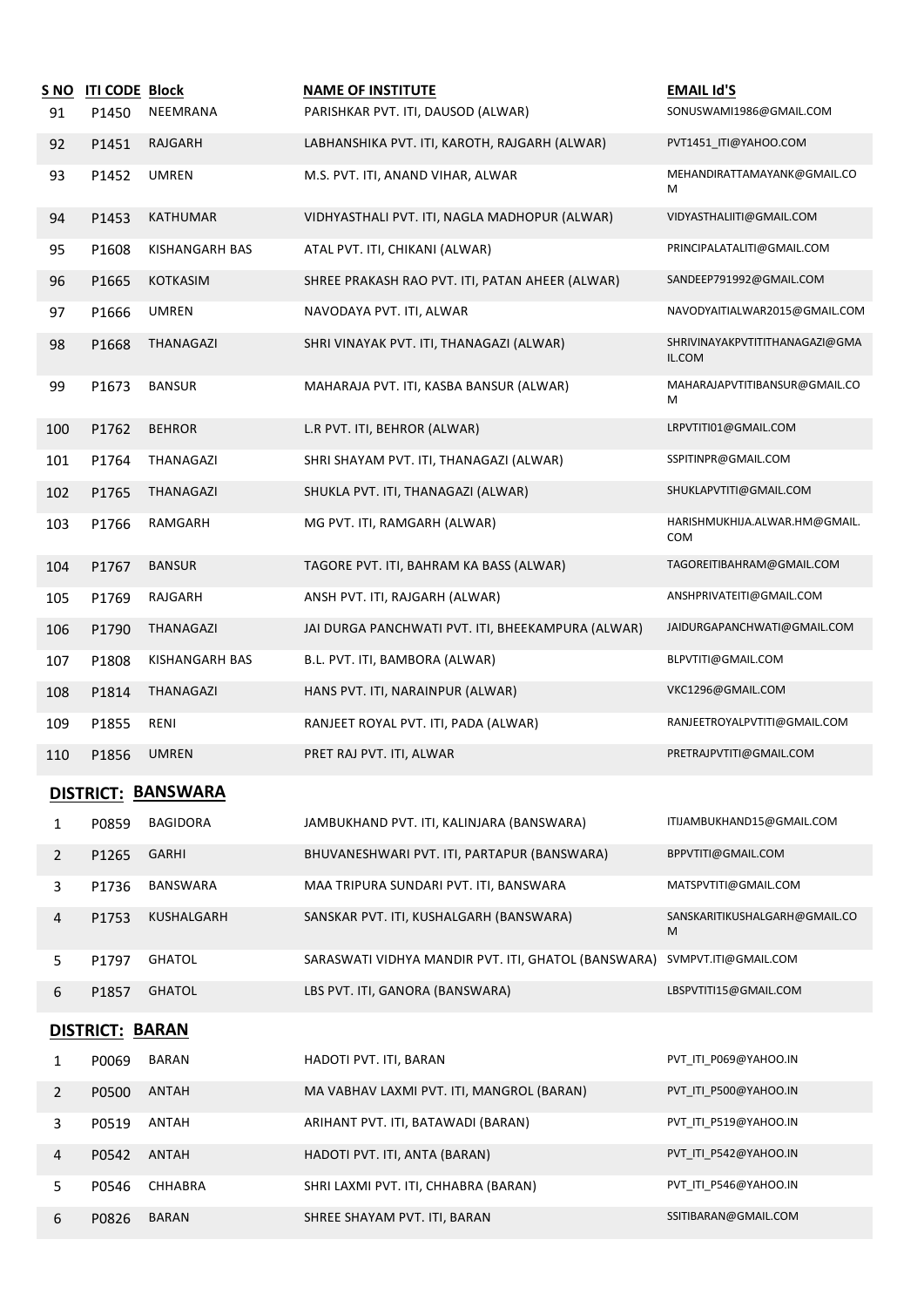| S NO<br>7 | <b>ITI CODE Block</b><br>P0854 | BARAN          | <b>NAME OF INSTITUTE</b><br>R.B.M. PVT. ITI, BARAN                            | <b>EMAIL Id'S</b><br>RBMPRIVATEITI@GMAIL.COM       |
|-----------|--------------------------------|----------------|-------------------------------------------------------------------------------|----------------------------------------------------|
| 8         | P0942                          | <b>BARAN</b>   | SAI PVT. ITI, BARAN                                                           | IIFEBARAN@GMAIL.COM                                |
| 9         | P1003                          | <b>BARAN</b>   | RAJ PVT. ITI, BARAN                                                           | RAJITI2014@GMAIL.COM                               |
| 10        | P1062                          | SHAHBAD        | PREET PVT. ITI, KELWARA (BARAN)                                               | PREETITIKELWARA@GMAIL.COM                          |
| 11        | P1063                          | <b>BARAN</b>   | MAA SARASWATI PVT. ITI, BARAN                                                 | MSPVTITIBARAN@GMAIL.COM                            |
| 12        | P1064                          | ATRU           | SATHYA SAI PVT. ITI, MOONDLA (BARAN)                                          | SATHYASAIITIATRU@GMAIL.COM                         |
| 13        | P1066                          | CHHIPABAROD    | SHRI VINAYAK PVT. ITI, CHHIPABAROD (BARAN)                                    | SHRIVINAYAKPVTITI@GMAIL.COM                        |
| 14        | P1068                          | <b>ANTAH</b>   | CHHATRADHARI PVT. ITI, ANTA (BARAN)                                           | CHHATRADHARIPRIVATEITI@GMAIL.CO<br>M               |
| 15        | P1070                          | ATRU           | SHREE KESHAV PVT. ITI, ATTRU (BARAN)                                          | SHREEKESHAVITIATRU@GMAIL.COM                       |
| 16        | P1071                          | <b>ATRU</b>    | SURYA PVT. ITI, ATTRU (BARAN)                                                 | SURYAITIATRU@GMAIL.COM;<br>MANISHDHAKD90@GMAIL.COM |
| 17        | P1072                          | ANTAH          | B S N PVT. ITI, SETH, MANGROL (BARAN)                                         | BSNITIMANGROL@GMAIL.COM                            |
| 18        | P1073                          | ATRU           | SHREE SHYAM PVT. ITI, ATTRU (BARAN)                                           | SSITIATRU31@GMAIL.COM                              |
| 19        | P1266                          | <b>BARAN</b>   | RAMNARAYAN PVT. ITI, BARAN                                                    | RAMNARAYANPVTITI@GMAIL.COM                         |
| 20        | P1455                          | <b>ANTAH</b>   | SHREE RAM PVT. ITI, ANTA (BARAN)                                              | SHREERAMITIANTA@GMAIL.COM                          |
| 21        | P1456                          | ANTAH          | SUBODH PVT. ITI, ANTA (BARAN)                                                 | PVT_ITI_P1456@YAHOO.IN                             |
| 22        | P1457                          | <b>ANTAH</b>   | SHREE VISHAVKARMA PVT. ITI, MANGROL (BARAN)                                   | SVKITIMANGROL@GMAIL.COM                            |
| 23        | P1466                          | SHAHBAD        | SHRI SHYAM PVT. ITI, DEORI (BARAN)                                            | SSITIDEVRI@GMAIL.COM                               |
| 24        | P1715                          | <b>BARAN</b>   | MAA VAISHNAVI PVT. ITI, BARAN                                                 | KAMAL2711@GMAIL.COM                                |
|           | <b>DISTRICT: BARMER</b>        |                |                                                                               |                                                    |
| 1         | P1005                          | <b>BALOTRA</b> | MEGHWAL PVT. ITI, BALOTRA (BARMER)                                            | MPITIBALOTRA@GMAIL.COM                             |
| 2         | P <sub>1074</sub>              | <b>BARMER</b>  | MAHESH PVT. ITI, LANGERA ROAD, BARMER                                         | MIPVTITI@GMAIL.COM                                 |
| 3         | P1075                          | BARMER         | CAMBRIDGE PVT. ITI, BALDEO NAGAR (BARMER)                                     | CNCBMR.ITI@GMAIL.COM                               |
| 4         | P1270                          | <b>BALOTRA</b> | JYOTI PVT. ITI, BALOTRA (BARMER)                                              | JYOTIITICOLLEGE@GMAIL.COM                          |
| 5         | P1271                          | <b>BALOTRA</b> | PRAGYAN PVT. ITI, GANDHIPURA, BALOTRA (BARMER)                                | PRIDEITI@GMAIL.COM                                 |
| 6         | P1458                          | <b>BALOTRA</b> | R.K. PVT. ITI, PACHPADRA (BARMER)                                             | RKPRIVATEITI@GMAIL.COM                             |
| 7         | P1459                          | BARMER         | SHRI BALAJI PVT. ITI, BALDEO NAGAR (BARMER)                                   | BALAJIITI2014@GMAIL.COM                            |
| 8         | P1460                          | <b>BALOTRA</b> | SANSKAR A VALLEY OF EDUCATION PVT. ITI, BHANDIYAWAS,<br>PACHPADRA (BARMER)    | SANSKAR.MAHIPAL@GMAIL.COM                          |
| 9         | P1461                          | BARMER         | K.K MEMORIAL PVT. ITI, DARLJI KI HAUDI, BARMER                                | KKMEMORIALITI@GMAIL.COM                            |
| 10        | P1462                          | <b>BALOTRA</b> | MALANI PVT. ITI, BALOTRA (BARMER)                                             | PRINCIPALMALANIITI@GMAIL.COM                       |
| 11        | P1463                          | BARMER         | KRISHNA PVT. ITI, STATION ROAD, BARMER                                        | KRISHNAITIBARMER@GMAIL.COM                         |
| 12        | P1464                          | <b>BALOTRA</b> | MAHARISHI DAYANAND SARASWATI PVT. ITI, JERLA (BARMER) MDSITIBALOTRA@GMAIL.COM |                                                    |
| 13        | P1465                          | <b>BARMER</b>  | SHRI DAMARAM MEMORIAL PVT. ITI, INDIRA COLONY,<br>BARMER                      | VIKASHJAJRA4@GMAIL.COM                             |
| 14        | P1628                          | <b>BARMER</b>  | SMT. DHAPU DEVI MEMORIAL PVT. ITI, BALDEO NAGAR<br>(BARMER)                   | SMTDHAPUDEVIITI@GMAIL.COM                          |
| 15        | P1632                          | <b>BARMER</b>  | TRUN PVT. ITI, MANSHONIYON KI BASTI (BARMER)                                  | TARUNPVTITI@GMAIL.COM                              |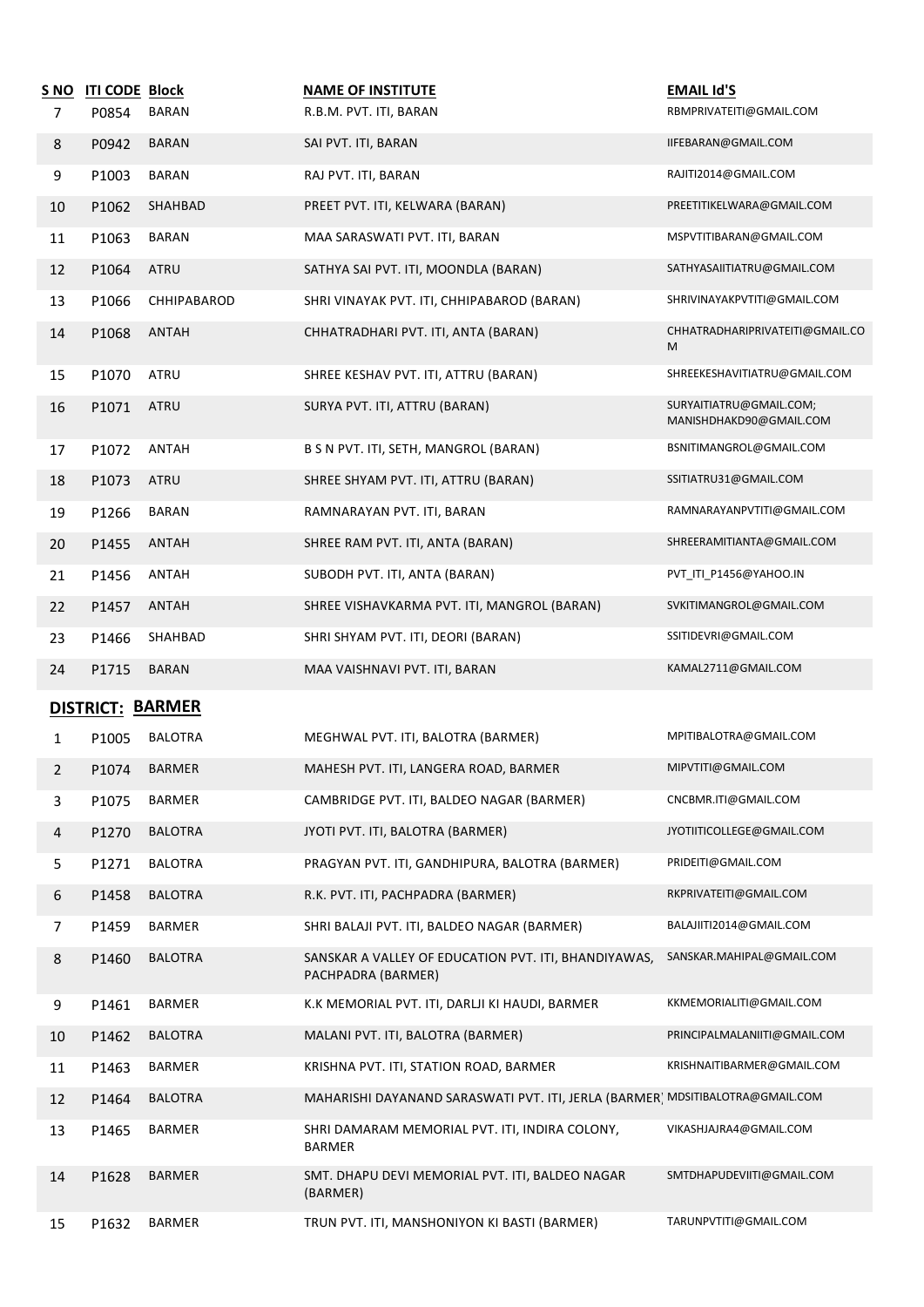| S NO           | <b>ITI CODE Block</b> |                     | <b>NAME OF INSTITUTE</b>                           | <b>EMAIL Id'S</b>                  |
|----------------|-----------------------|---------------------|----------------------------------------------------|------------------------------------|
| 16             | P1634                 | DHORIMANNA          | THAR PVT. ITI, DHORIMANNA (BARMER)                 | PRINCIPALTHARITI@GMAIL.COM         |
| 17             | P1639                 | <b>BARMER</b>       | RAMDEV PVT. ITI, BALDEO NAGAR (BARMER)             | INFO@RAMDEVPVTITI.COM              |
| 18             | P1717                 | SAMDARI             | SANKALP PVT. ITI, SAMDARI (BARMER)                 | SANKALPPVTITI01@GMAIL.COM          |
| 19             | P1723                 | SINDHARI            | SHRI AMAR PVT. ITI, SINDARI (BARMER)               | SHRIAMARPVTITI@GMAIL.COM           |
| 20             | P1815                 | DHORIMANNA          | SHREE RAMDEV PVT. ITI, DHORIMANNA (BARMER)         | DHANRAJ.GARG2009@GMAIL.COM         |
| 21             | P1816                 | <b>BAYTOO</b>       | MARUDHAR PVT. ITI, BAYTOO (BARMER)                 | PRINCIPALMARUDHARITI@GMAIL.CO<br>М |
| 22             | P1858                 | DHORIMANNA          | MARUDHARA PVT. ITI, DHORIMANNA (BARMER)            | MARUDHARAPVTITI@GMAIL.COM          |
| 23             | P1859                 | GUDHAMALANI         | MP PVT. ITI, GUDHA MALANI (BARMER)                 | MPPVTITI01@GMAIL.COM               |
|                |                       | DISTRICT: BHARATPUR |                                                    |                                    |
| 1              | P0074                 | <b>RUPBAS</b>       | BAJRANG PVT. ITI, RUDAWAL (BHARATPUR)              | PVT ITI P074@YAHOO.IN              |
| $\overline{2}$ | P0075                 | <b>RUPBAS</b>       | BRIJ GAURAV PVT. ITI, ROOPWAS (BHARATPUR)          | PVT_ITI_P075@YAHOO.IN              |
| 3              | P0076                 | SEWAR               | CARRIER DEVELOP PVT. ITI, BHARATPUR                | PVT ITI P076@YAHOO.IN              |
| 4              | P0079                 | SEWAR               | SHAILENDRA PVT. ITI, SUGRIV COLONY, BHARATPUR      | PVT ITI P079@YAHOO.IN              |
| 5              | P0080                 | NAGAR               | SHIKHA PVT. ITI, NAGAR (BHARATPUR)                 | PVT_ITI_P080@YAHOO.IN              |
| 6              | P0081                 | SEWAR               | TECHNOLOGY PARK PVT. ITI, SEWAR (BHARATPUR)        | PVT_ITI_P081@YAHOO.IN              |
| 7              | P0082                 | <b>BAYANA</b>       | VIDHYA SAROVAR PVT. ITI, SIKANDARA (BHARATPUR)     | PVT_ITI_P082@YAHOO.IN              |
| 8              | P0083                 | SEWAR               | VISHVA BHARTI PVT. ITI, BHARATPUR                  | PVT_ITI_P083@YAHOO.IN              |
| 9              | P0084                 | SEWAR               | VISHVAKARMA PVT. ITI, JASWANT NAGAR, BHARATPUR     | PVT_ITI_P084@YAHOO.IN              |
| 10             | P0085                 | <b>KUMHER</b>       | AGRAWAL PVT. ITI, KUMHER (BHARARTPUR)              | PVT_ITI_P085@YAHOO.IN              |
| 11             | P0086                 | NADBAI              | ARPAN PVT. ITI, NADBAI (BHARATPUR)                 | PVT_ITI_P086@YAHOO.CO.IN           |
| 12             | P0087                 | <b>RUPBAS</b>       | ARPAN PVT. ITI, UCHCHAIN (BHARATPUR)               | PVT_ITI_P087@YAHOO.IN              |
| 13             | P0088                 | BAYANA              | ARYA BHATT PVT. ITI, BAYANA (BHARATPUR)            | PVT_ITI_P088@YAHOO.IN              |
| 14             | P0089                 | <b>NADBAI</b>       | BHAGAWAN MAHAVEER PVT. ITI, NADBAI (BHARATPUR)     | PVT ITI P089@YAHOO.IN              |
| 15             | P0090                 | <b>WEIR</b>         | MA KAMESHWARI PVT. ITI, BHUSAWAR (BHARATPUR)       | PVT_ITI_P090@YAHOO.IN              |
| 16             | P0091                 | NADBAI              | MAHATMA SUKHANAND PVT. ITI, NADBAI (BHARATPUR)     | PVT_ITI_P091@YAHOO.IN              |
| 17             | P0093                 | NADBAI              | MOTHER TARESA PVT. ITI, BUDHWARI (BHARATPUR)       | PVT_ITI_P093@YAHOO.IN              |
| 18             | P0094                 | KAMAN               | PAWAN PVT. ITI, KAMAN (BHARATPUR)                  | PVT_ITI_P094@YAHOO.IN              |
| 19             | P0096                 | KAMAN               | SHREE BANKAE BIHARI PVT. ITI, KAMAN (BHARATPUR)    | PVT ITI P096@YAHOO.IN              |
| 20             | P0098                 | <b>NAGAR</b>        | SHREE JEE PVT. ITI, NAGAR (BHARATPUR)              | PVT_ITI_P098@YAHOO.IN              |
| 21             | P0100                 | DEEG                | SUSHILA DEVI PVT. ITI, DEEG (BHARATPUR)            | PVT_ITI_P100@YAHOO.IN              |
| 22             | P0101                 | <b>RUPBAS</b>       | VASUNDHARA PVT. ITI, ROOPWAS (BHARATPUR)           | PVT_ITI_P101@YAHOO.IN              |
| 23             | P0307                 | WEIR                | DESHWAL PVT. ITI, WEIR (BHARATPUR)                 | PVT_ITI_P307@YAHOO.IN              |
| 24             | P0391                 | SEWAR               | M.D. PVT. ITI, BHARATPUR                           | PVT_ITI_P391@YAHOO.IN              |
| 25             | P0392                 | DEEG                | SHRI GIRIRAJ PVT. ITI, DEEG (BHARATPUR)            | PVT_ITI_P392@YAHOO.IN              |
| 26             | P0393                 | SEWAR               | SHRI VISHVAKARMA PVT. ITI, JASWANTNAGAR, BHARATPUR | PVT_ITI_P393@YAHOO.IN              |
| 27             | P0394                 | NADBAI              | SHRI SAI PVT. ITI, NADBAI (BHARATPUR)              | PVT_ITI_P394@YAHOO.IN              |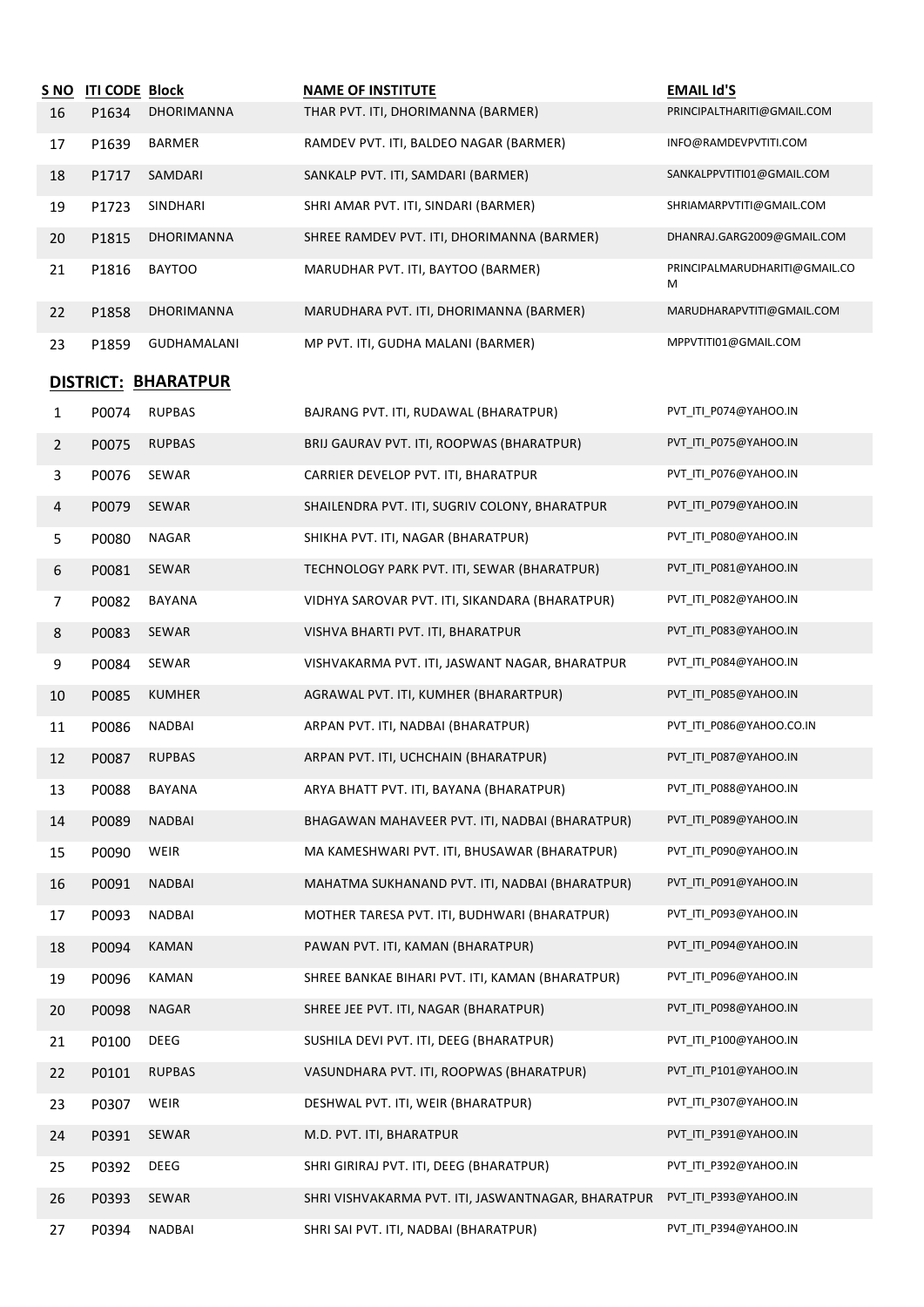| S NO<br>28 | <b>ITI CODE Block</b><br>P0395 | SEWAR         | <b>NAME OF INSTITUTE</b><br>SARASWATI PVT. ITI, BHARATPUR                     | <b>EMAIL Id'S</b><br>PVT_ITI_P395@YAHOO.IN |
|------------|--------------------------------|---------------|-------------------------------------------------------------------------------|--------------------------------------------|
| 29         | P0396                          | BAYANA        | MA SANJA DEVI PVT. ITI, BIDYARI (BHARATPUR)                                   | PVT_ITI_P396@YAHOO.IN                      |
| 30         | P0397                          | SEWAR         | MA GANGA PVT. ITI, BHARATPUR                                                  | PVT_ITI_P397@YAHOO.IN                      |
| 31         | P0398                          | <b>BAYANA</b> | DEV PVT. ITI, BAYANA (BHARATPUR)                                              | PVT_ITI_P398@YAHOO.IN                      |
| 32         | P0399                          | WEIR          | GURU ATMA VALLABH PVT. ITI, BHUSAWAR (BHARATPUR)                              | PVT_ITI_P399@YAHOO.IN                      |
| 33         | P0402                          | WEIR          | SARVODAYA PVT. ITI, KAMALPURA (BHARATPUR)                                     | PVT_ITI_P402@YAHOO.IN                      |
| 34         | P0547                          | WEIR          | MAHARAJA AGRESEN PVT. ITI, WEIR (BHARATPUR)                                   | PVT_ITI_P547@YAHOO.IN                      |
| 35         | P0548                          | DEEG          | SARASWATI PVT. ITI, JANOOTHAR (BHARATPUR)                                     | PVT_ITI_P548@YAHOO.IN                      |
| 36         | P0549                          | <b>RUPBAS</b> | SARVODYA PVT. ITI, MUDHERA (BHARATPUR)                                        | PVT_ITI_P549@YAHOO.IN                      |
| 37         | P0550                          | BAYANA        | SHREE NRASINGH PVT. ITI, BAYANA (BHARATPUR)                                   | PVT_ITI_P550@YAHOO.IN                      |
| 38         | P0551                          | SEWAR         | SHRI CHATANYA PVT. ITI, BHARATPUR                                             | PVT ITI P551@YAHOO.IN                      |
| 39         | P0552                          | BAYANA        | SHRI VISHVAKARMA PVT. ITI, BAYANA (BHARATPUR)                                 | PVT_ITI_P552@YAHOO.CO.IN                   |
| 40         | P0554                          | BAYANA        | VIVEKANAND PVT. ITI, BAYANA (BHARATPUR)                                       | PVT_ITI_P554@YAHOO.IN                      |
| 41         | P0555                          | BAYANA        | YASH PVT. ITI, BAYANA (BHARATPUR)                                             | PVT_ITI_P555@YAHOO.IN                      |
| 42         | P0736                          | DEEG          | MAHARAJA SURAJMAL PVT. ITI, RAMBAGH (BHARATPUR)                               | PVT_ITI_P736@YAHOO.IN                      |
| 43         | P0744                          | SEWAR         | SMT. KAMLESH PVT. ITI, BAHNERA (BHARATPUR)                                    | PVT_ITI_P744@YAHOO.IN                      |
| 44         | P0810                          | SEWAR         | I.G.M. PVT. ITI, JAGHEENA (BHARATPUR)                                         | IGMITICOLLEGEJAGHINA@GMAIL.COM             |
| 45         | P0828                          | BAYANA        | ANGEL PVT. ITI, BRAHMAWAD (BHARATPUR)                                         | ANGELITCHND@GMAIL.COM                      |
| 46         | P0840                          | <b>NADBAI</b> | BALAJI PVT. ITI, BHADEERA (BHARATPUR)                                         | SHRIBALAJIITI.123@GMAIL.COM                |
| 47         | P0867                          | SEWAR         | JAI SHIV PVT. ITI, BAMANPURA, SEWAR (BHARATPUR)                               | JAISHIVITI91@YAHOO.IN                      |
| 48         | P0870                          | SEWAR         | SHRI KRISHNA PVT. ITI, STADIUM NAGAR, BHARATPUR                               | RAHUL.CHAUDHARY629@GMAIL.COM               |
| 49         | P1006                          | NADBAI        | SHRI CHARAN SINGH PVT. ITI, NADBAI (BHARATPUR)                                | SHRICHARANITI@GMAIL.COM                    |
| 50         | P1076                          | <b>NADBAI</b> | SHRI SHYAM PVT. ITI, BAHRAMDA (BHARATPUR)                                     | ITISHREENADBAI@GMAIL.COM                   |
| 51         | P1077                          | NADBAI        | SRI VINAYAK PVT. ITI, MAI (BHARATPUR)                                         | SHREEVINAYAKITI@GMAIL.COM                  |
| 52         | P1078                          | <b>BAYANA</b> | S.S. PVT. ITI, NAGLA SEWA KURWARIYA, VEERAMPURA<br>(BHARATPUR)                | SSITIBAYANA@GMAIL.COM                      |
| 53         | P1079                          | <b>RUPBAS</b> | LRL PVT. ITI, PICHOONA (BHARATPUR)                                            | LRLITICOLLEGE@GMAIL.COM                    |
| 54         | P1080                          | <b>BAYANA</b> | SHREE GANESH PVT. ITI, BAYANA (BHARATPUR)                                     | SHREEGANESHPVTITI@GMAIL.COM                |
| 55         | P1081                          | SEWAR         | JAI HIND PVT. ITI, SARVODAYA NAGAR, BHARATPUR                                 | JAIHINDPVTITI@GMAIL.COM                    |
| 56         | P1082                          | <b>KUMHER</b> | MAHARAJA SURAJMAL PVT. ITI, NAGLA MAITHNA, KUMHER<br>(BHARATPUR)              | SHARADBHARATPUR@GMAIL.COM                  |
| 57         | P1083                          | SEWAR         | SHRI JAGAN PRASAD PVT. ITI, MOTIJHEEL, BHARATPUR                              | SHRIJAGANPRASADPVTITI@GMAIL.CO<br>M        |
| 58         | P1084                          | SEWAR         | KALA MANDIR PVT. ITI, NEAR MANSINGH CIRCLE, BHARATPUR KALAMANDIRITI@GMAIL.COM |                                            |
| 59         | P1085                          | <b>KUMHER</b> | JAI SHREE RADHE PVT. ITI, KUMHER (BHARATPUR)                                  | RAMKISHORSHARMA2014@GMAIL.CO<br>M          |
| 60         | P1226                          | <b>NADBAI</b> | NEHRU PVT. ITI, PAHARSAR (BHATATPUR)                                          | NEHRUNIJIITI@GMAIL.COM                     |
| 61         | P1272                          | <b>RUPBAS</b> | VAIDH PATIRAM PVT. ITI, BHAISA (BHARATPUR)                                    | VPPVTITI@GMAIL.COM                         |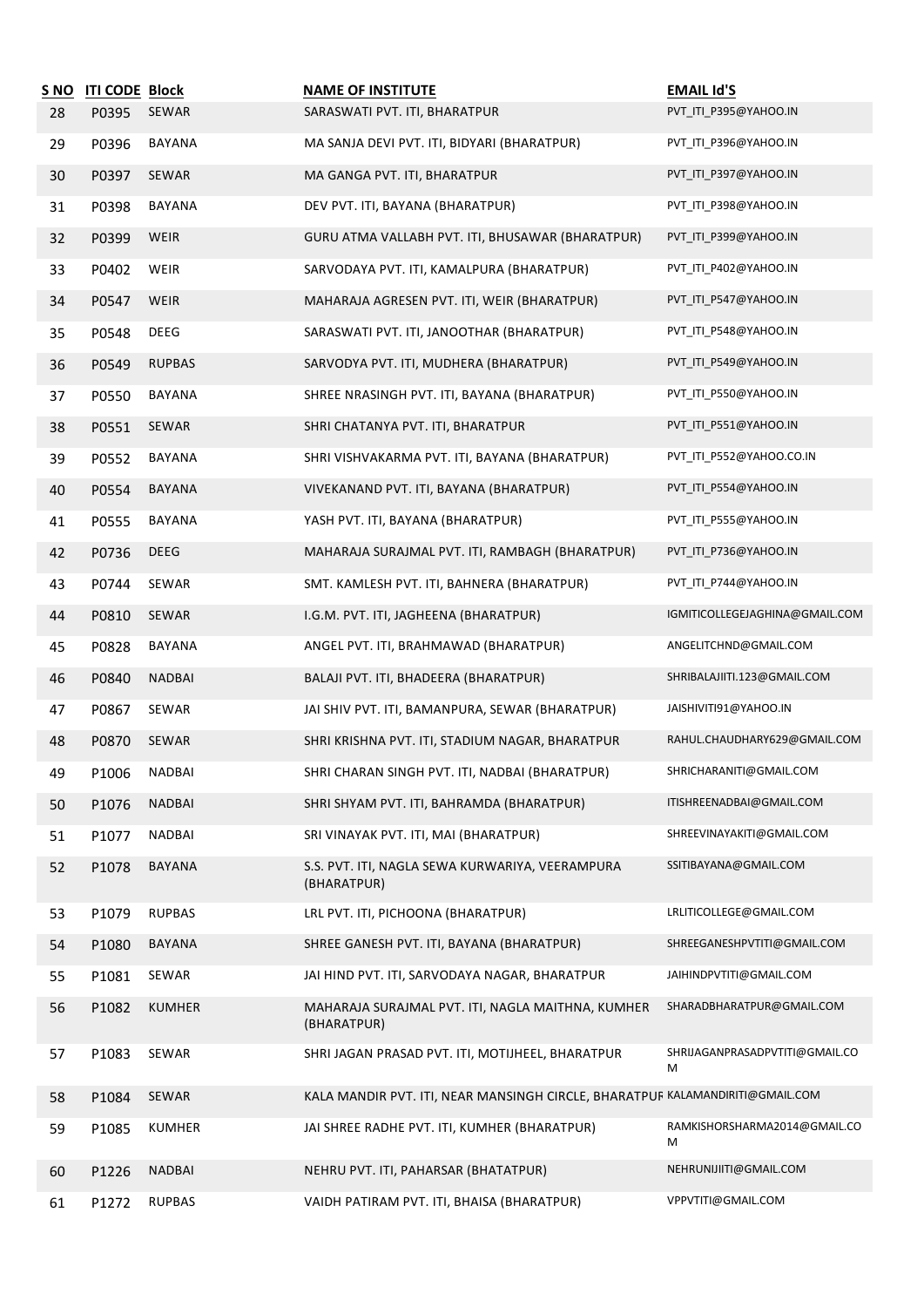| <u>S NO</u>    | <b>ITI CODE Block</b> |                    | <b>NAME OF INSTITUTE</b>                                                  | <b>EMAIL Id'S</b>                            |
|----------------|-----------------------|--------------------|---------------------------------------------------------------------------|----------------------------------------------|
| 62             | P1273                 | WEIR               | SHRI RAGHAV PVT. ITI, KHERLI (BHARATPUR)                                  | SRITIKHERLI@GMAIL.COM                        |
| 63             | P1274                 | <b>RUPBAS</b>      | SHIV ANURAG PVT. ITI, RUDAWAL (BHARATPUR)                                 | SAITIRUDAWAL@GMAIL.COM                       |
| 64             | P1275                 | <b>BAYANA</b>      | SHIVI PVT. ITI, KHERIYA (BHARATPUR)                                       | SHIVIITIKHERIYA@GMAIL.COM                    |
| 65             | P1276                 | <b>BAYANA</b>      | K.M.S. PVT. ITI, BAYANA (BHARATPUR)                                       | KMSITIBAYANA@GMAIL.COM                       |
| 66             | P1277                 | BAYANA             | SAINATH PVT. ITI, BAYANA (BHARATPUR)                                      | SAAINATH1984YASH@GMAIL.COM                   |
| 67             | P1278                 | SEWAR              | SHIVAM PVT. ITI, OLD INDUSTRIAL AREA, BHARATPUR                           | P1278.SHIVAM.PVT.ITI@GMAIL.COM               |
| 68             | P1279                 | <b>KUMHER</b>      | SHRI KRISHAN PVT. ITI, KUMHER (BHARATPUR)                                 | KULDEEPSINGHBTP@GMAIL.COM                    |
| 69             | P1280                 | <b>RUPBAS</b>      | B.B.DAS PVT. ITI, UCHCHAIN (BHARATPUR)                                    | BBDASITI@GMAIL.COM                           |
| 70             | P1281                 | WEIR               | SHRI GURUJI PVT. ITI, KAMALPURA (BHARATPUR)                               | SHREEGURUJIPRIVATEITIKAMALPURA<br>@GMAIL.COM |
| 71             | P1467                 | <b>NADBAI</b>      | MASTER KIRODI LAL PVT. ITI, NADBAI (BHARATPUR)                            | MKLPRIVATEITI@GMAIL.COM                      |
| 72             | P1468                 | SEWAR              | SHRI VISHWAKARMA PVT. ITI, NEW RIICO INDUSTRIAL AREA,<br><b>BHARATPUR</b> | RAJATMYPC@YAHOO.CO.IN                        |
| 73             | P1469                 | BAYANA             | EKLAVYA PVT. ITI, LOHATWARA (BHARATPUR)                                   | EKLAVYAITI@GMAIL.COM                         |
| 74             | P1470                 | <b>SEWAR</b>       | L.S.M.D. BHARATPUR PVT. ITI, RIICO ROAD, BHARATPUR                        | LSMDBHARATPURPVTITI@GMAIL.COM                |
| 75             | P1471                 | SEWAR              | BALAJI PVT. ITI, GOPALGARH, BHARATPUR                                     | KULDEEP3568@GMAIL.COM                        |
| 76             | P1507                 | <b>NADBAI</b>      | VISHWAKARMA PVT. ITI, JHARKAI (BHARATPUR)                                 | VITIBAGRU@GMAIL.COM                          |
| 77             | P1623                 | SEWAR              | HARI SHANKAR PVT. ITI, BHARATPUR                                          | HARISHANKARITI2015@GMAIL.COM                 |
| 78             | P1696                 | <b>KUMHER</b>      | SHREE DURG SINGH PVT. ITI, KUMHER (BHARATPUR)                             | SDS.PVTITI@GMAIL.COM                         |
| 79             | P1703                 | SEWAR              | SHREEMATI RESHAM DEVI PVT. ITI, BHARATPUR                                 | DEVIRESHAM29@GMAIL.COM                       |
| 80             | P1713                 | SEWAR              | AJEET PVT. ITI, KAROTH (BHARATPUR)                                        | AJEETS52@YAHOO.CO.NZ                         |
| 81             | P1739                 | NAGAR              | SHRI RAM ADARSH PVT. ITI, NAGAR (BHARATPUR)                               | SHRIRAMITIJALUKI@GMAIL.COM                   |
| 82             | P1759                 | <b>KUMHER</b>      | SHRIMATI OMWATI DEVI PVT. ITI, KUMHER (BHARATPUR)                         | SOMD.PVTITI@GMAIL.COM                        |
| 83             | P1778                 | <b>KUMHER</b>      | SHRI RATAN SINGH PVT. ITI, KUMHER (BHARATPUR)                             | SHRIRATANSINGHITI@GMAIL.COM                  |
| 84             | P1794                 | <b>NADBAI</b>      | SANSKAR PVT. ITI, NADBAI (BHARATPUR)                                      | SANSKARITINADBAI@GMAIL.COM                   |
| 85             | P1800                 | NAGAR              | SHRI NEMSINGH PARMAR PVT. ITI, NAGAR (BHARATPUR)                          | SHRINEMSINGHITI@GMAIL.COM                    |
| 86             | P1817                 | <b>RUPBAS</b>      | SHRIMATI RESHAM DEVI PVT. ITI, ROOPWAS (BHARATPUR)                        | SHRIMATIRESHAMDEVIROOPWAS@G<br>MAIL.COM      |
| 87             | P1860                 | <b>BAYANA</b>      | SHRI DEVNARAYAN BHAGWAN PVT. ITI, KOT (BHARATPUR)                         | SHRIDEVNARAYANBHAGWANPVTITI@<br>GMAIL.COM    |
| 88             | P1861                 | <b>DEEG</b>        | SHREE BACHCHU ARUN PVT. ITI, BADESARA (BHARTPUR)                          | SHREEBACHCHUARUNPVTITI@GMAIL.C<br><b>OM</b>  |
| 89             | P1862                 | <b>NADBAI</b>      | SHIV SHAKTI PVT. ITI, AKHEGARH (BHARATPUR)                                | PVT_ITI_P352@YAHOO.IN                        |
| 90             | P1863                 | WEIR               | SHREE OM BRAJ ARUN PVT ITI, MOODIYA LALEETA<br>(BHARATPUR)                | SHREEOMBRAJARUNPVTITI@GMAIL.CO<br>M          |
| 91             | P1885                 | <b>DEEG</b>        | SHREE JAGDISH ARUN PVT. ITI, JANUTHAR (BHARATPUR)                         | SHREEJAGDISHARUNPVTITI@GMAIL.C<br>OM         |
|                |                       | DISTRICT: BHILWARA |                                                                           |                                              |
| 1              | P0557                 | SUWANA             | SHRI SHYAM PVT. ITI, BHILWARA                                             | PVT_ITI_P557@YAHOO.IN                        |
| $\overline{2}$ | P0786                 | <b>JAHAZPUR</b>    | VISION PVT. ITI, UNCHA (BHILWARA)                                         | PVT_ITI_P786@YAHOO.IN                        |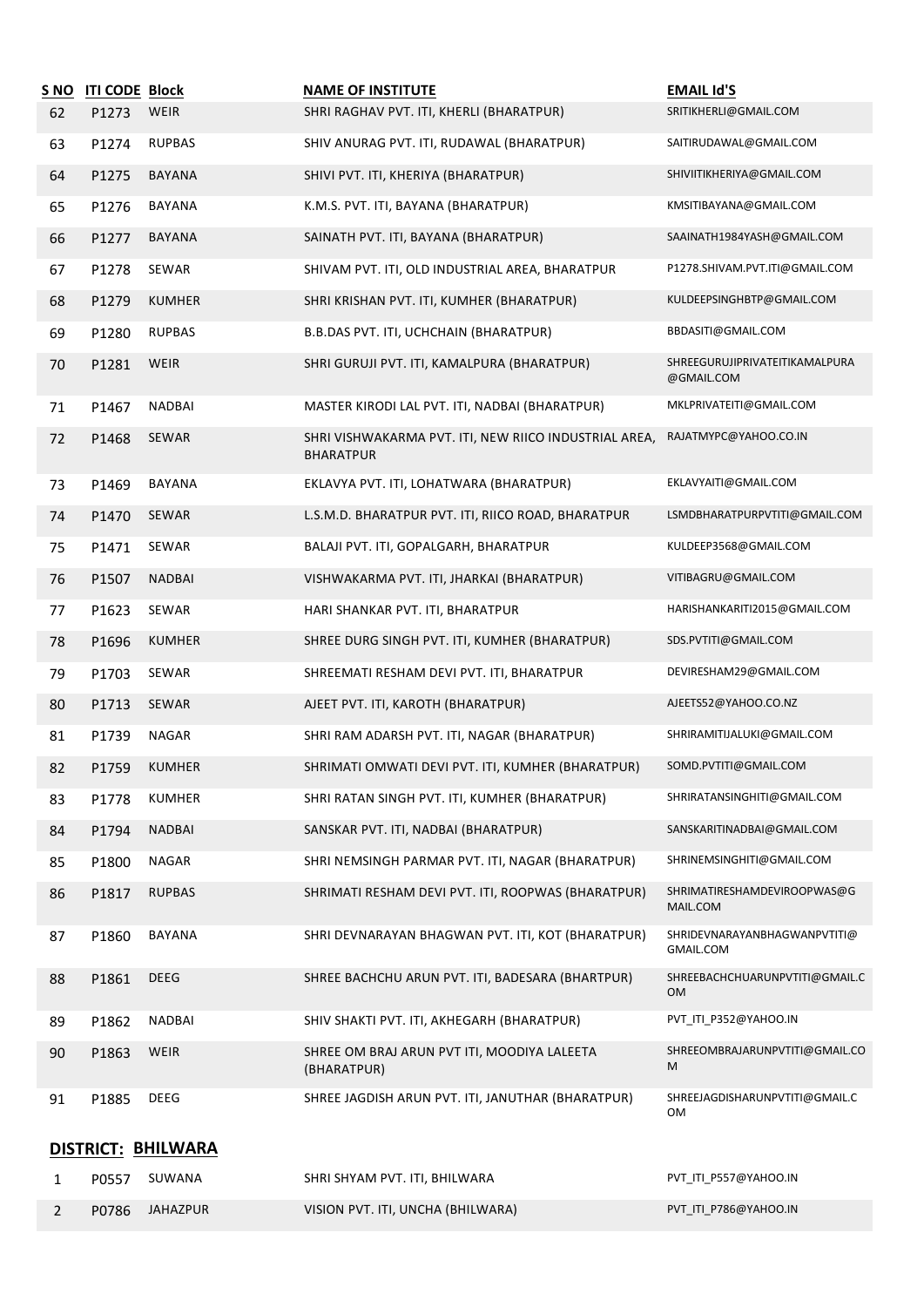| S NO<br>3      | <b>ITI CODE Block</b><br>P0833 | <b>HURDA</b>    | <b>NAME OF INSTITUTE</b><br>SHRI MAHESHSHWARI PVT. ITI, GULABPURA (BHILWARA) | <b>EMAIL Id'S</b><br>SATYAPRAKASHNUWAL@GMAIL.COM |
|----------------|--------------------------------|-----------------|------------------------------------------------------------------------------|--------------------------------------------------|
| 4              | P0943                          | <b>JAHAZPUR</b> | SHIVAM PVT. ITI, UNCHA (BHILWAR)                                             | SHIVAMPVTITI@GMAIL.COM                           |
| 5              | P1007                          | <b>HURDA</b>    | K.K. MEMORIAL PVT. ITI, DHUWALIYA, HURDA (BHILWARA)                          | KKMEMORIALITI@GMAIL.COM                          |
| 6              | P1008                          | SUWANA          | SHRI GURU KRIPA PVT. ITI, BHILWARA                                           | SHRIGURUKRIPAITIP1008@GMAIL.CO<br>М              |
| $\overline{7}$ | P1086                          | SUWANA          | SHRI NEELKAMAL PVT. ITI, TILAK NAGAR, BHILWARA                               | SHRINEELKAMALITI@GMAIL.COM                       |
| 8              | P1087                          | SUWANA          | KRISHNA PVT. ITI, R C VYAS COLONY, BHILWARA                                  | KPVTITI311001@GMAIL.COM                          |
| 9              | P1088                          | <b>BIJOLIYA</b> | SHRI RAGHAV PVT. ITI, BIJOLIYA (BHILWARA)                                    | SRPITIBIJOLIA@GMAIL.COM                          |
| 10             | P1089                          | MANDALGARH      | SANSKAR PVT. ITI, MANDALGARH (BHILWARA)                                      | SVMSSD@GMAIL.COM                                 |
| 11             | P1090                          | SUWANA          | METRO PVT. ITI, ERAS INDUSTRIAL AREA, BHILWARA                               | METROITIBHILWARA@GMAIL.COM                       |
| 12             | P1193                          | <b>JAHAZPUR</b> | MODERN PVT. ITI, JAHAZPUR (BILWARA)                                          | PRATULAGRAWAL10@GMAIL.COM                        |
| 13             | P1283                          | JAHAZPUR        | RISE PVT. ITI, JAHAZPUR (BHILWAR)                                            | RISE506ITI@GMAIL.COM                             |
| 14             | P1620                          | SAHARA          | VIDHYAA PVT. ITI, GANGAPUR (BHILWARA)                                        | VIDHYAPVTITI@GMAIL.COM                           |
| 15             | P1633                          | <b>HURDA</b>    | MEWAR PVT. ITI, ROOPAHELI (BHILWARA)                                         | MEWARCOLLEGEBJR@GMAIL.COM                        |
| 16             | P1635                          | SUWANA          | VARDHMAN PVT. ITI, KARERA (BHILWARA)                                         | VARDHAMANPVTITI@GMAIL.COM                        |
| 17             | P1643                          | SUWANA          | MAYUR PVT. ITI, BHILWARA                                                     | MAYURITI@REDIFFMAIL.COM                          |
| 18             | P1670                          | SUWANA          | PUNIT PVT. ITI, BHILWARA                                                     | PUNITITICOLLEGE@GMAIL.COM                        |
| 19             | P1694                          | SAHARA          | DR. R.L. JAT PVT. ITI, GANGAPUR (BHILWARA)                                   | RLJATITI@GMAIL.COM                               |
| 20             | P1734                          | <b>ASIND</b>    | MEWAR PVT. ITI, ASIND (BHILWARA)                                             | MEWARITIASIND01@GMAIL.COM                        |
| 21             | P1735                          | MANDALGARH      | NEELKANTH PVT. ITI, MANDALGARH (BHILWARA)                                    | NEELKANTHITI@GMAIL.COM                           |
| 22             | P1783                          | ASIND           | BALAJI PVT. ITI, BADNOR (BHILWARA)                                           | BALAJIPVTITIASIND@GMAIL.COM                      |
| 23             | P1796                          | SUWANA          | VIDHYA PVT. ITI, BHILWARA                                                    | ITIVIDHYA@GMAIL.COM                              |
| 24             | P1818                          | SUWANA          | PASS PVT. ITI, BHILWARA                                                      | PASSBHILWARA@GMAIL.COM                           |
| 25             | P1819                          | ASIND           | CAMBRIDGE PVT. ITI, ASIND (BHILWARA)                                         | CAMBRIDGEITIASIND@GMAIL.COM                      |
| 26             | P1825                          | SUWANA          | LOTUS PVT. ITI, BHILWARA                                                     | LOTUSITIBHL@GMAIL.COM                            |
| 27             | P1864                          | SUWANA          | SEETA DEVI PVT. ITI, SINDHU NAGAR, BHILWARA                                  | SEETADEVIITIBHILWARA@GMAIL.COM                   |
|                | <b>DISTRICT: BIKANER</b>       |                 |                                                                              |                                                  |
| $\mathbf{1}$   | P0073                          | <b>BIKANER</b>  | SHREE RAM PVT. ITI, BIKANER                                                  | PVT_ITI_P073@YAHOO.IN                            |
| $\overline{2}$ | P0747                          | <b>BIKANER</b>  | RAJEEV GANDHI PVT. ITI, BARSINGSAR (BIKANER)                                 | PVT_ITI_P747@YAHOO.IN                            |
| 3              | P0751                          | <b>NOKHA</b>    | AKANKSHA PVT. ITI, NOKHA (BIKANER)                                           | PVT_ITI_P751@YAHOO.IN                            |
| 4              | P0843                          | LUNKARANSAR     | S.L.S. GRAPHIC PVT. ITI, LUNKARANSAR (BIKANER)                               | JKSWAMI24@YAHOO.IN                               |
| 5              | P0886                          | <b>BIKANER</b>  | MURLI SINGH YADAV MEMORIAL PVT. ITI, UDAI RAMSAR<br>(BIKANER)                | MSYMPS@YMAIL.COM                                 |
| 6              | P0944                          | <b>BIKANER</b>  | SARVODYA PVT. ITI, BIKANER                                                   | SARVODAYAITI111@GMAIL.COM                        |
| 7              | P0945                          | LUNKARANSAR     | H.R MEMORIAL, PVT. ITI, LUNKARANSAR (BIKANER)                                | DALEEPSARAN@REDIFFMAIL.COM                       |
| 8              | P1009                          | <b>BIKANER</b>  | BIKANA PVT. ITI, BIKANER                                                     | BIKANAITI@GMAIL.COM                              |
| 9              | P1010                          | <b>BIKANER</b>  | EESHWAR PVT. ITI, PARAKHON KI JONKH, BIKANER                                 | EESHWARPVTITI@HOTMAIL.COM                        |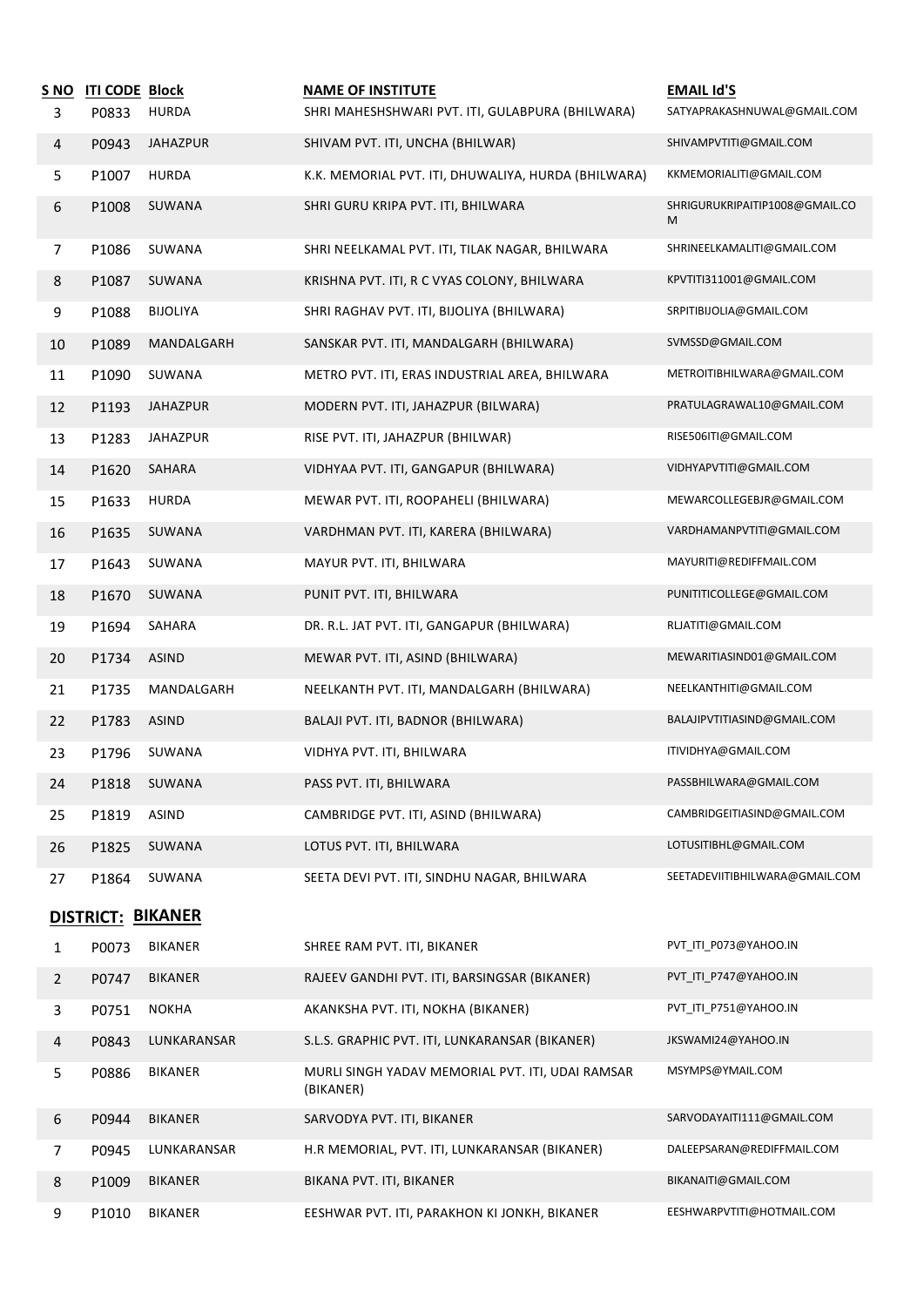| <u>S NO</u>    | <b>ITI CODE Block</b> |                       | <b>NAME OF INSTITUTE</b>                         | <b>EMAIL Id'S</b>                |
|----------------|-----------------------|-----------------------|--------------------------------------------------|----------------------------------|
| 10             | P1028                 | <b>BIKANER</b>        | RRB PVT. ITI, BIKANER                            | PRINCIPALRRBPITI@GMAIL.COM       |
| 11             | P1091                 | <b>BIKANER</b>        | GURU KIRPA PVT. ITI, NAPASAR (BIKANER)           | GURUKRIPAITI64@GMAIL.COM         |
| 12             | P1092                 | SRIDUNGARGARH         | RAMAN PVT. ITI, DUNGARGARH (BIKANER)             | KUMBHARAM3@GMAIL.COM             |
| 13             | P1284                 | <b>BIKANER</b>        | MBD PVT. ITI, TILAK NAGAR, BIKANER               | MANOJCHOUDHARYBOSS@GMAIL.CO<br>М |
| 14             | P1472                 | LUNKARANSAR           | MANDA PVT. ITI, KM-16 RAISAR (BIKANER)           | MANDAITIBKN@GMAIL.COM            |
| 15             | P1473                 | KOLAYAT               | SWAMI VIVEKANAND PVT. ITI, KOLAYAT JI (BIKANER)  | GIRI.DHARMVEER@GMAIL.COM         |
| 16             | P1474                 | KOLAYAT               | NEW BASIC PVT. ITI, BAJJU KHALSA (BIKANER)       | NEWBASICITI@GMAIL.COM            |
| 17             | P1475                 | <b>BIKANER</b>        | NEW AKANSHA PVT. ITI, GANGA SHAHAR, (BIKANER)    | HUKMARAMRAJORA466@GMAIL.COM      |
| 18             | P1616                 | SRIDUNGARGARH         | RUGHA RAM BHADU PVT. ITI, SUDSAR (BIKANER)       | PRINCIPALRRBPITI@GMAIL.COM       |
| 19             | P1743                 | <b>BIKANER</b>        | GYANODAY PVT. ITI, BIKANER                       | GDITIBKN@GMAIL.COM               |
|                | DISTRICT: BUNDI       |                       |                                                  |                                  |
| 1              | P0095                 | <b>KESHORAI PATAN</b> | SORABH PVT. ITI, LAKHERI (BUNDI)                 | PVT ITI P095@YAHOO.IN            |
| $\overline{2}$ | P0104                 | <b>BUNDI</b>          | SHRI MAHA LAKSHMI PVT. ITI, BUNDI                | PVT_ITI_P104@YAHOO.IN            |
| 3              | P0503                 | <b>BUNDI</b>          | NEW PADMAVATI PVT. ITI, BUNDI                    | PVT_ITI_P503@YAHOO.IN            |
| 4              | P0504                 | <b>NAINWA</b>         | NENVA PVT. ITI, NAINWA (BUNDI)                   | PVT_ITI_P504@YAHOO.IN            |
| 5              | P0505                 | <b>NAINWA</b>         | JAI AMBE PVT. ITI, NAINWA (BUNDI)                | PVT_ITI_P505@YAHOO.IN            |
| 6              | P0506                 | <b>NAINWA</b>         | RISE PVT. ITI, NAINWA (BUNDI)                    | PVT_ITI_P506@YAHOO.IN            |
| 7              | P0559                 | <b>KESHORAI PATAN</b> | GOVINDAM PVT. ITI, KAPRAIN (BUNDI)               | PVT_ITI_P559@YAHOO.IN            |
| 8              | P0561                 | <b>KESHORAI PATAN</b> | MAHARANA PRATAP PVT. ITI, KESHORAI PATAN (BUNDI) | PVT_ITI_P561@YAHOO.IN            |
| 9              | P0563                 | <b>KESHORAI PATAN</b> | NATIONAL PVT. ITI, KAPRAIN (BUNDI)               | PVT_ITI_P563@YAHOO.IN            |
| 10             | P0835                 | <b>TALERA</b>         | NEW MAHALAXMI PVT. ITI, TALERA (BUNDI)           | PVT_ITI_P835@YAHOO.IN            |
| 11             | P0837                 | <b>BUNDI</b>          | SONY TECH PVT. ITI, BUNDI                        | SONYTECHITI@GMAIL.COM            |
| 12             | P0871                 | <b>TALERA</b>         | VEDANT PVT. ITI, JAKHMOOND (BUNDI)               | VEDANTITIBUNDI@GMAIL.COM         |
| 13             | P0928                 | <b>KESHORAI PATAN</b> | SHIVA PVT. ITI, LAKHERI (BUNDI)                  | PVT_ITI_P928@YAHOO.IN            |
| 14             | P0946                 | <b>BUNDI</b>          | NEHRU PVT. ITI, BUNDI                            | NEWNEHRUBUNDI@GMAIL.COM          |
| 15             | P0993                 | <b>KESHORAI PATAN</b> | GURU KRIPA PVT. ITI, KAPRAIN (BUNDI)             | GURUKRIPA2014@GMAIL.COM          |
| 16             | P1013                 | <b>TALERA</b>         | SHRI KRISHNA PVT. ITI, TALERA (BUNDI)            | MALAVR@YAHOO.CO.IN               |
| 17             | P1093                 | HINDOLI               | SHRI BALAJI PVT. ITI, BARA NAYA GAON (BUNDI)     | SHRIBALAJIITIBUNDI@GMAIL.COM     |
| 18             | P1094                 | <b>NAINWA</b>         | RAMA PVT. ITI, DEI (BUNDI)                       | RAMAITIDEI@GMAIL.COM             |
| 19             | P1095                 | <b>KESHORAI PATAN</b> | LAKSHYA PVT. ITI, KESHORAI PATAN (BUNDI)         | LAKSHYAITI1289@GMAIL.COM         |
| 20             | P1096                 | <b>BUNDI</b>          | MG PVT. ITI, DEVPURA, BUNDI                      | AMJAD.NPTI@REDIFFMAIL.COM        |
| 21             | P1097                 | <b>BUNDI</b>          | GURUKUL PVT. ITI, SHIV SHAKTI COLONY, BUNDI      | GURUKULITIBUNDI@GMAIL.COM        |
| 22             | P1099                 | <b>KESHORAI PATAN</b> | VARDHMAN PVT. ITI, KESHORAIPATAN (BUNDI)         | VARDHMANPVT.ITI@GMAIL.COM        |
| 23             | P1100                 | <b>BUNDI</b>          | DEV PVT. ITI, NEW MANSAROVER COLONY, BUNDI       | REPUBLIC1962@GMAIL.COM           |
| 24             | P1102                 | <b>KESHORAI PATAN</b> | DEV GURU PVT. ITI, KESHORAI PATAN (BUNDI)        | DEVGURUITI@GMAIL.COM             |
| 25             | P1103                 | <b>KESHORAI PATAN</b> | APEX PVT. ITI, KESHORAI PATAN (BUNDI)            | APEXITCPATAN@GMAIL.COM           |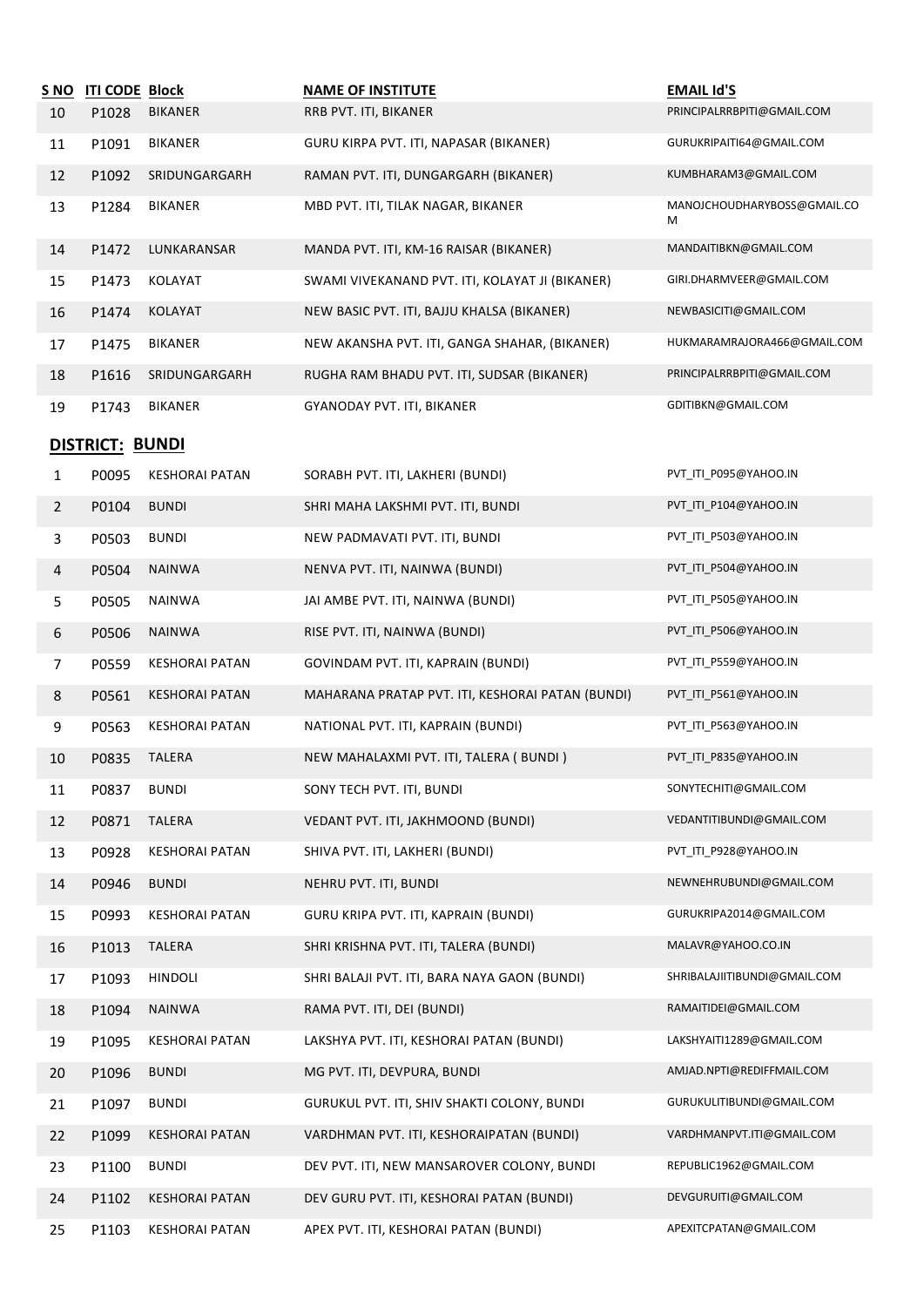| S NO<br>26              | <b>ITI CODE Block</b><br>P1286 | <b>BUNDI</b>           | <b>NAME OF INSTITUTE</b><br>MATESHWARI PVT. ITI, BEEBANWA ROAD, BUNDI | <b>EMAIL Id'S</b><br>MATESHWARIPVTITI@GMAIL.COM |
|-------------------------|--------------------------------|------------------------|-----------------------------------------------------------------------|-------------------------------------------------|
| 27                      | P1476                          | <b>KESHORAI PATAN</b>  | SHRI ANNAPURNA PVT. ITI, KAPRAIN (BUNDI)                              | SHREEANNAPURNAITI@GMAIL.COM                     |
|                         |                                | <b>HINDOLI</b>         |                                                                       | RISE506ITI@GMAIL.COM                            |
| 28                      | P1621                          |                        | RISE PVT. ITI, PECH KI BAORI (BUNDI)                                  |                                                 |
| 29                      | P1637                          | <b>NAINWA</b>          | SHRI NARAYAN PVT. ITI, NAINWA (BUNDI)                                 | SHREENARAYAN7737@GMAIL.COM                      |
| 30                      | P1779                          | <b>KESHORAI PATAN</b>  | SANSKAR PVT. ITI, KESHORAIPATAN (BUNDI)                               | SANSKARITCKP@YAHOO.CO.IN                        |
| 31                      | P1803                          | <b>NAINWA</b>          | INDERGARH PVT. ITI, NAINWA (BUNDI)                                    | INDERGARHITI@GMAIL.COM                          |
|                         |                                | DISTRICT: CHITTAURGARH |                                                                       |                                                 |
| 1                       | P0106                          | NIMBAHERA              | J.K. INSTITUTE OF TECHNOLOGY PVT. ITI, NIMBAHERA<br>(CHITTORGARH)     | PVT_ITI_P106@YAHOO.IN                           |
| $\overline{2}$          | P0107                          | CHITTAURGARH           | MEWAR GIRLS PVT. ITI, GANDHI NAGAR (CHITTORGARH)                      | PVT_ITI_P107@YAHOO.IN                           |
| 3                       | P0108                          | <b>BEGUN</b>           | ADITYA PVT. ITI, BEGUN (CHITTORGARH)                                  | PVT_ITI_P108@YAHOO.IN                           |
| 4                       | P0114                          | <b>BHADESAR</b>        | S.R.S. PVT. ITI, MANDPHIYA, CHITTORGARH                               | PVT_ITI_P114@YAHOO.IN                           |
| 5                       | P0442                          | <b>KAPASAN</b>         | ACHARYA SHRI NANESH PVT. ITI, BABRANA (CHITTORGARH)                   | PVT_ITI_P442@YAHOO.IN                           |
| 6                       | P0566                          | CHITTAURGARH           | AITECH PVT. ITI, SENTHI, CHITTORGARH                                  | PVT ITI P566@YAHOO.IN                           |
| 7                       | P0567                          | CHITTAURGARH           | LAL BAHADUR SHASTRI PVT. ITI, CHITTORGARH                             | PVT_ITI_P567@YAHOO.IN                           |
| 8                       | P0569                          | BHAINSRORGARH          | SHRI VISHVAKARMA PVT. ITI, RAWATBHATA (CHITTORGARH)                   | PVT_ITI_P569@YAHOO.IN                           |
| 9                       | P0761                          | CHITTAURGARH           | DEVYANI PVT. ITI, SAHNAWA (CHITTORGARH)                               | PVT_ITI_P761@YAHOO.IN                           |
| 10                      | P0794                          | <b>BARI SADRI</b>      | SHREE NATH PVT. ITI, BARI SADRI (CHITTORGARH)                         | CHOUDHARYDRPANKAJ@GMAIL.COM                     |
| 11                      | P1014                          | CHITTAURGARH           | R.S. PVT. ITI, SEMALPUR, CHITTORGARH                                  | R.S.GROUPEDU@GMAIL.COM                          |
| 12                      | P1106                          | CHITTAURGARH           | SAMARTH PVT. ITI, GANDHI NAGAR, CHITTORGARH                           | INFO.SAMARTHITI@GMAIL.COM                       |
| 13                      | P1287                          | CHITTAURGARH           | MAHARANA PRATAP PVT. ITI, SURAJPOLE, CHITTORGARH                      | MPITICG@GMAIL.COM                               |
| 14                      | P1477                          | <b>BHAINSRORGARH</b>   | SHIKHAR PVT. ITI, RAWATBHATA (CHITTORGARH)                            | SHIKHARPVTITI@GMAIL.COM                         |
| 15                      | P1664                          | CHITTAURGARH           | PASS INSTITUTE OF FIRE & SAFETY PVT. ITI, CHITTAURGARH                | PIFSCHITTORGARH@GMAIL.COM                       |
| 16                      | P1675                          | <b>DUNGLA</b>          | MAA GAYATRI PVT. ITI, MANGALWAR (CHITTAURGARH)                        | ITIMAAGAYATRI@GMAIL.COM                         |
| 17                      | P1714                          | CHITTAURGARH           | SARVODAYA PVT. ITI, CHITTAURGARH                                      | SARVODYAPVTITI@GMAIL.COM                        |
| 18                      | P1745                          | RASHMI                 | VIDHYA PVT. ITI, RASHMI (CHITTAURGARH)                                | VIDHYAITIRASHMI@GMAIL.COM                       |
|                         | DISTRICT: CHURU                |                        |                                                                       |                                                 |
| 1                       | P0115                          | RATANGARH              | PHOOSRAJ TODI PVT. ITI, RAJALDESAR (CHURU)                            | PVT_ITI_P115@YAHOO.IN                           |
| $\overline{2}$          | P0116                          | RAJGARH                | MOHTA PVT. ITI, RAJGARH (CHURU)                                       | PVT_ITI_P116@YAHOO.IN                           |
| 3                       | P0117                          | TARANAGAR              | CHOUDHARY M.S. MEMORIAL PVT. ITI, TARANAGAR (CHURU)                   | PVT_ITI_P117@YAHOO.IN                           |
| $\overline{\mathbf{4}}$ | P0571                          | TARANAGAR              | DEV PVT. ITI, TARANAGAR, CHURU                                        | PVT_ITI_P571@YAHOO.IN                           |
| 5                       | P0572                          | <b>BIDASAR</b>         | GYAN JYOTI PVT. ITI, BIDASAR (CHURU)                                  | PVT_ITI_P572@YAHOO.IN                           |
| 6                       | P0573                          | <b>CHURU</b>           | S.M.R.T. PVT. ITI, CHURU                                              | PVT_ITI_P573@YAHOO.IN                           |
| 7                       | P0574                          | SARDARSHAHAR           | S.N. PVT. ITI, SARDARSHAHAR (CHURU)                                   | PVT_ITI_P574@YAHOO.IN                           |
| 8                       | P0575                          | SARDARSHAHAR           | SARASAWATI PVT. ITI, SARDARSAHAR (CHURU)                              | PVT_ITI_P575@YAHOO.IN                           |
| 9                       | P0576                          | SARDARSHAHAR           | SHREE BALAJI PVT. ITI, SARDARSAHAR (CHURU)                            | PVT_ITI_P576@YAHOO.IN                           |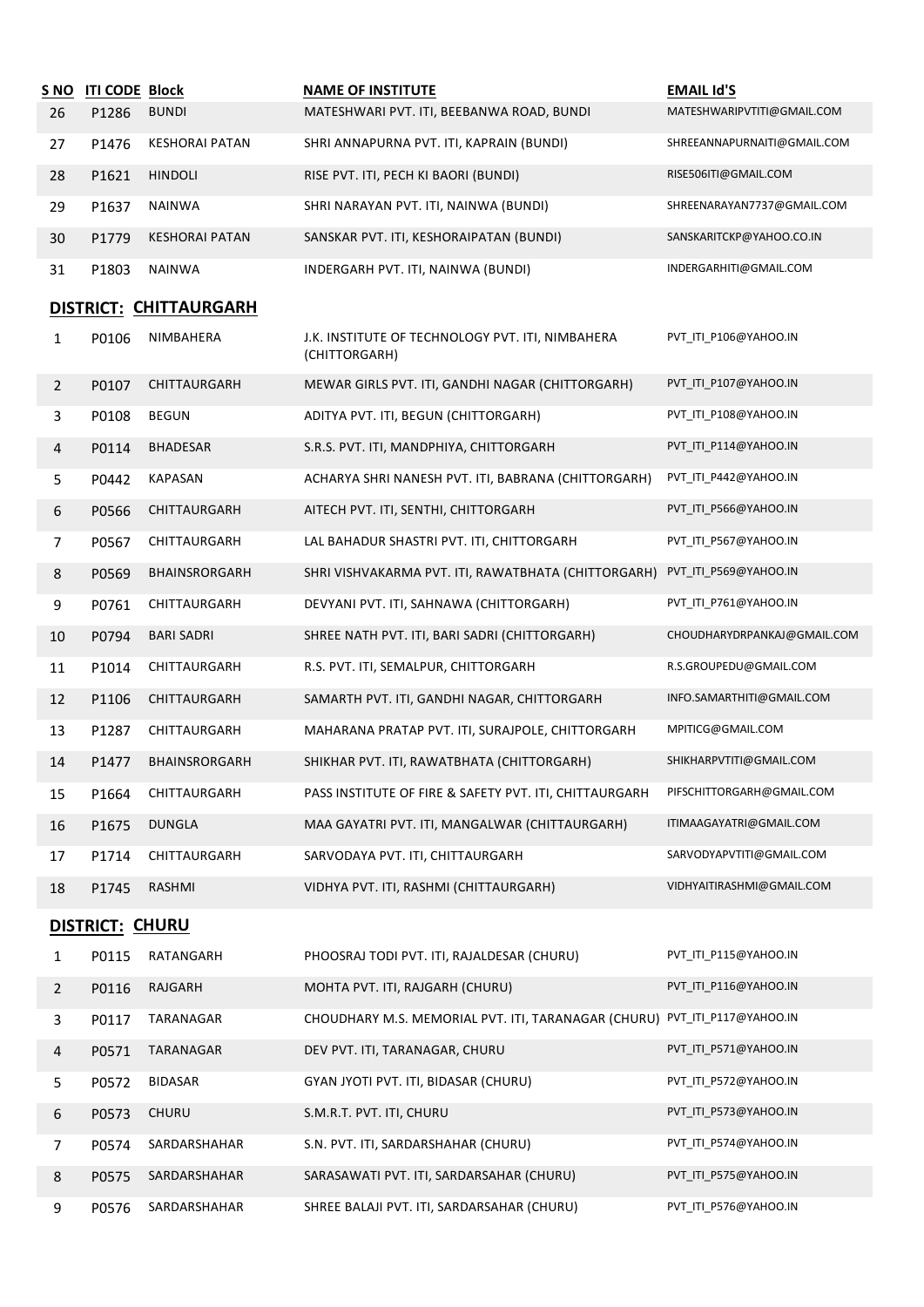|    | S NO ITI CODE Block |              | <b>NAME OF INSTITUTE</b>                                  | <b>EMAIL Id'S</b>                    |
|----|---------------------|--------------|-----------------------------------------------------------|--------------------------------------|
| 10 | P0577               | CHURU        | SHREEMATI MOONGI DEVI PVT. ITI, CHURU                     | PVT_ITI_P577@YAHOO.IN                |
| 11 | P0579               | SUJANGARH    | VIVEKANAND VIDYA ASHRAM PVT. ITI, KATAR CHHOTI<br>(CHURU) | PVT_ITI_P579@YAHOO.IN                |
| 12 | P0756               | RAJGARH      | SARASWATI PVT. ITI, LAMBOR BARI (CHURU)                   | PVT_ITI_P756@YAHOO.IN                |
| 13 | P0771               | <b>CHURU</b> | GYAN JYOTI PVT. ITI, CHURU                                | PVT_ITI_P771@YAHOO.IN                |
| 14 | P0903               | SUJANGARH    | SPR PVT. ITI, BAGHSARA (EAST) (CHURU)                     | SPRITI670@GMAIL.COM                  |
| 15 | P0947               | RATANGARH    | GRAMOTTHAN PVT. ITI, PARIHARA (CHURU)                     | GTPVTITI@GMAIL.COM                   |
| 16 | P0948               | RAJGARH      | CHAUDHARY PVT. ITI, RAJGARH (CHURU)                       | SVPSSANSTHA@REDIFFMAIL.COM           |
| 17 | P1107               | RAJGARH      | ASHA DEVI PVT. ITI, RAJGARH (CHURU)                       | ASHADEVI007@REDIFFMAIL.COM           |
| 18 | P1108               | RAJGARH      | MAHATMA JYOTIRAO PHULE PVT. ITI, RAJGARH (CHURU)          | MJPS92@YMAIL.COM                     |
| 19 | P1110               | SUJANGARH    | SHRI BALAJI PVT. ITI, MALU BAAS, SUJANGARH (CHURU)        | SHRIBALAJIITISUJANGARH@GMAIL.CO<br>М |
| 20 | P1111               | RAJGARH      | VIVEKANAND PVT. ITI, SIDHMUKH, TH-RAJGARH (CHURU)         | VIVEKANANDCOLLEGE001@GMAIL.CO<br>M   |
| 21 | P1112               | TARANAGAR    | SSM PVT. ITI, TARANAGAR (CHURU)                           | SSMPRIVATEITI@GMAIL.COM              |
| 22 | P1113               | <b>CHURU</b> | MJP PVT. ITI, WARD NO-10, CHURU                           | MJPS92@YMAIL.COM                     |
| 23 | P1114               | TARANAGAR    | KALPNA PVT. ITI, TARANAGAR (CHURU)                        | KUMBHARAM3@GMAIL.COM                 |
| 24 | P1115               | RATANGARH    | MARUDHAR PVT. ITI, RATANGARH (CHURU)                      | MARUDHARITI111@GMAIL.COM             |
| 25 | P1225               | RAJGARH      | CHANDGI RAM PVT. ITI, BAIRASAR CHHOTA (CHURU)             | CHANDGIRAMCOLLEGE@GMAIL.COM          |
| 26 | P1288               | <b>CHURU</b> | LAMBA PVT. ITI, CHURU                                     | LAMBAPRIVATEITI@GMAIL.COM            |
| 27 | P1289               | RATANGARH    | SUMITRA MEMORIAL PVT. ITI, RATANGARAH (CHURU)             | SUMITRAITIRATANGARH@GMAIL.COM        |
| 28 | P1478               | RATANGARH    | NIRMAL PVT. ITI, RATANGARH (CHURU)                        | NIRMALPVTITI@GMAIL.COM               |
| 29 | P1479               | TARANAGAR    | SWAMI VIVEKANAND PVT. ITI, SAHWA (CHURU)                  | SVITICOLLEGE@GMAIL.COM               |
| 30 | P1481               | SUJANGARH    | BALAJI PVT. ITI, SUJANGARH (CHURU)                        | BALAJIPVTITI1@GMAIL.COM              |
| 31 | P1482               | RAJGARH      | DHANVANTARI PVT. ITI, SHIVA KHERA, TH-RAJGARH (CHURU)     | DHANVANTRISHIVA@GMAIL.COM            |
| 32 | P1483               | SUJANGARH    | KAPTAN SINGH PVT. ITI, SUJANGARH (CHURU)                  | RK9314625023@GMAIL.COM               |
| 33 | P1669               | TARANAGAR    | SHREE VIVEKANAND PVT. ITI, SAHWA (CHURU)                  | SVITICOLLEGE@GMAIL.COM               |
| 34 | P1692               | TARANAGAR    | DIWAKAR PVT. ITI, SAHWA (CHURU)                           | ITIDIWAKAR@REDIFFMAIL.COM            |
| 35 | P1754               | SARDARSHAHAR | SHRI HARI PVT. ITI, SARDARSHAHAR (CHURU)                  | SHRIHARIITI2016@GMAIL.COM            |
| 36 | P1755               | RAJGARH      | VCI PVT. ITI, RAJGARH (CHURU)                             | VCIITIRAJGARH@GMAIL.COM              |
| 37 | P1758               | TARANAGAR    | MARUDHAR PVT. ITI, RETANA (CHURU)                         | MARUDHARPVTITI@GMAIL.COM             |
| 38 | P1760               | SARDARSHAHAR | CHOUDHARY H R PVT. ITI, SARDARSHAHAR (CHURU)              | CHRPITI2016@GMAIL.COM                |
| 39 | P1821               | TARANAGAR    | SHVA PVT. ITI, SAHWA (CHURU)                              | SHIVAITISAHAWA@REDIFFMAIL.COM        |
| 40 | P1846               | <b>CHURU</b> | NEW DHANWANTARI PVT. ITI, CHURU                           | NEWDPITI2016@GMAIL.COM               |
| 41 | P1847               | SARDARSHAHAR | PRAGATI PVT. ITI, SARDARSHAHAR (CHURU)                    | PRAGATIPITI2016@GMAIL.COM            |
| 42 | P1848               | SUJANGARH    | SANKALP PVT. ITI, SALASAR (CHURU)                         | SANKALPITISALASAR@GMAIL.COM          |
| 43 | P1893               | SARDARSHAHAR | VINAYAK PVT. ITI, SARDARSHAHAR (CHURU)                    | VINAYAKPITI2016@GMAIL.COM            |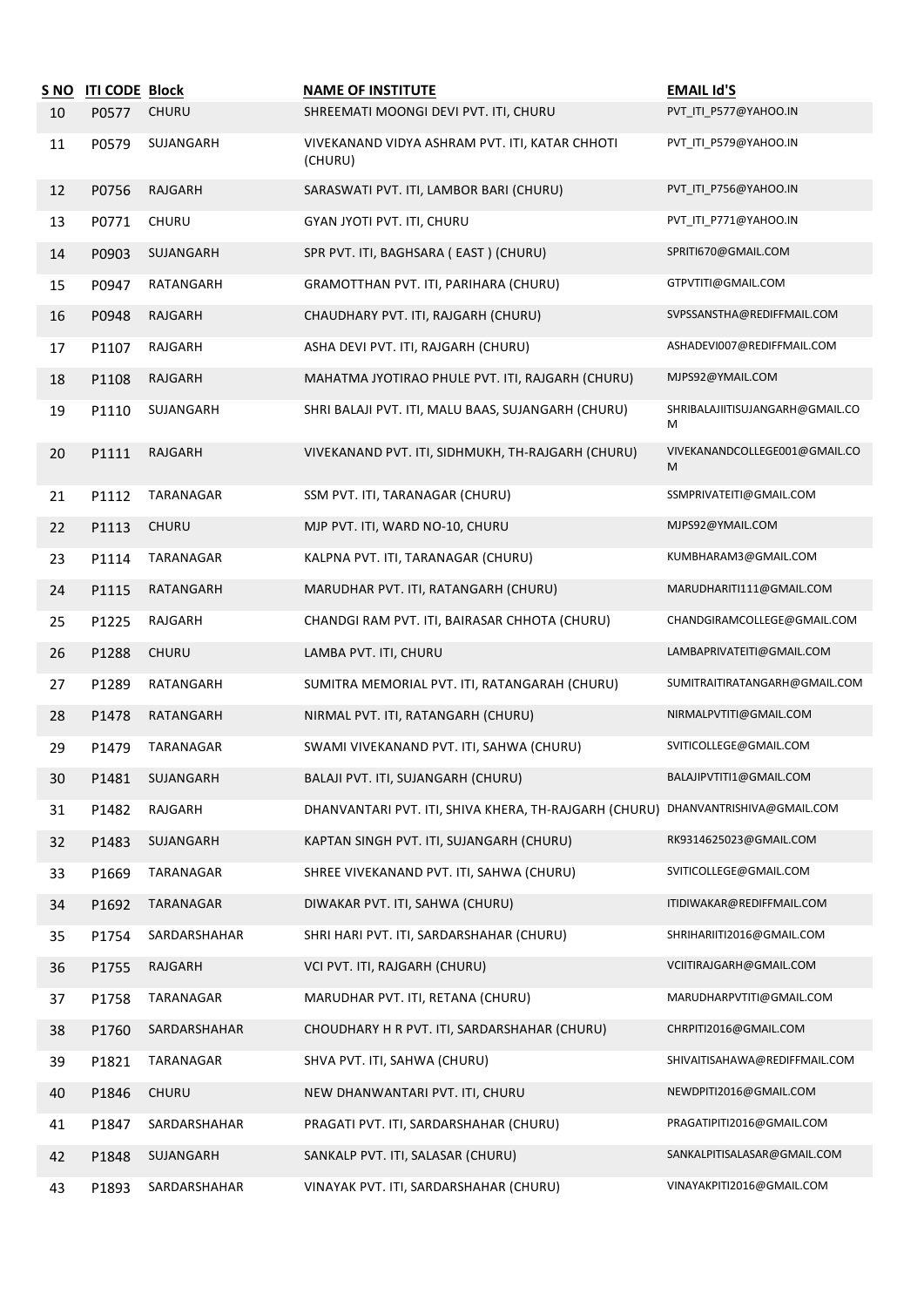|                | S NO ITI CODE Block    |                 | <b>NAME OF INSTITUTE</b>                          | <b>EMAIL Id'S</b>     |
|----------------|------------------------|-----------------|---------------------------------------------------|-----------------------|
|                | <b>DISTRICT: DAUSA</b> |                 |                                                   |                       |
| $\mathbf{1}$   | P0130                  | MAHWA           | GULPADIA PVT. ITI, RASEEDPUR (DAUSA)              | PVT_ITI_P130@YAHOO.IN |
| $\overline{2}$ | P0132                  | <b>MAHWA</b>    | MAHATMA GANDHI PVT. ITI, MAHWA (DAUSA)            | PVT_ITI_P132@YAHOO.IN |
| 3              | P0133                  | LALSOT          | MAHATMA GANDHI PVT. ITI, LALSOT (DAUSA)           | PVT_ITI_P133@YAHOO.IN |
| 4              | P0135                  | <b>DAUSA</b>    | SHRI AGRESEN PVT. ITI, DAUSA                      | PVT_ITI_P135@YAHOO.IN |
| 5              | P0137                  | <b>BANDIKUI</b> | SHRI KRISHNA PVT. ITI, BANDIKUI (DAUSA)           | PVT ITI P137@YAHOO.IN |
| 6              | P0138                  | <b>DAUSA</b>    | YASHODA PVT. ITI, NANGAL RAJAWATAN (DAUSA)        | PVT_ITI_P138@YAHOO.IN |
| $\overline{7}$ | P0139                  | DAUSA           | ASHISH PVT. ITI, DAUSA                            | PVT_ITI_P139@YAHOO.IN |
| 8              | P0140                  | LALSOT          | INDIAN INSTITUTE OF PVT. ITI, LALSOT (DAUSA)      | PVT_ITI_P140@YAHOO.IN |
| 9              | P0141                  | DAUSA           | INDIAN INSTITUTE OF PVT. ITI, HINGOTIYA (DAUSA)   | PVT_ITI_P141@YAHOO.IN |
| 10             | P0142                  | <b>DAUSA</b>    | INDIAN PVT. ITI, DAUSA                            | PVT_ITI_P142@YAHOO.IN |
| 11             | P0143                  | DAUSA           | MA PITAMBRA PVT. ITI, DAUSA                       | PVT ITI P143@YAHOO.IN |
| 12             | P0144                  | <b>DAUSA</b>    | MAHARSHI ANGIRA PVT. ITI, DAUSA                   | PVT_ITI_P144@YAHOO.IN |
| 13             | P0146                  | BANDIKUI        | PUSHPAWATI PVT. ITI, BANDIKUI (DAUSA)             | PVT_ITI_P146@YAHOO.IN |
| 14             | P0148                  | <b>BANDIKUI</b> | SHREE GIRIRAJ PVT. ITI, BANDIKUI (DAUSA)          | PVT_ITI_P148@YAHOO.IN |
| 15             | P0149                  | <b>DAUSA</b>    | SHREE KRISHNA PVT. ITI, DAUSA                     | PVT_ITI_P149@YAHOO.IN |
| 16             | P0150                  | <b>DAUSA</b>    | YASHODA PVT. ITI, DAUSA                           | PVT_ITI_P150@YAHOO.IN |
| 17             | P0200                  | <b>DAUSA</b>    | NOBLE TECHNOLOGY PVT. ITI, DAUSA (DAUSA)          | PVT_ITI_P200@YAHOO.IN |
| 18             | P0421                  | <b>DAUSA</b>    | SWASTIK PVT. ITI, SOMNATH (DAUSA)                 | PVT ITI P421@YAHOO.IN |
| 19             | P0423                  | <b>BANDIKUI</b> | SHREE SHAYAM PVT. ITI, BANDIKUI (DAUSA)           | PVT ITI P423@YAHOO.IN |
| 20             | P0424                  | <b>BANDIKUI</b> | ROYAL PVT. ITI, KOLANA (DAUSA)                    | PVT ITI P424@YAHOO.IN |
| 21             | P0425                  | <b>BANDIKUI</b> | SMT. GANGA DEVI PVT. ITI, BASWA (DAUSA)           | PVT_ITI_P425@YAHOO.IN |
| 22             | P0427                  | <b>DAUSA</b>    | JAGDISH PRASAD BOHRA PVT. ITI, DAUSA              | PVT ITI P427@YAHOO.IN |
| 23             | P0428                  | <b>DAUSA</b>    | KESAR PVT. ITI, DAUSA                             | PVT ITI P428@YAHOO.IN |
| 24             | P0429                  | <b>MAHWA</b>    | NISHANT PVT. ITI, PADLI, SAMLETI (DAUSA)          | PVT_ITI_P429@YAHOO.IN |
| 25             | P0431                  | BANDIKUI        | VIJAY PVT. ITI, BANDIKUI (DAUSA)                  | PVT_ITI_P431@YAHOO.IN |
| 26             | P0432                  | <b>MAHWA</b>    | MITTAL PVT. ITI, MANDAWAR (DAUSA)                 | PVT ITI P432@YAHOO.IN |
| 27             | P0433                  | LALSOT          | SW. SHRI MOOLCHAND MEENA PVT. ITI, LALSOT (DAUSA) | PVT_ITI_P433@YAHOO.IN |
| 28             | P0435                  | LALSOT          | DAKHA DEVI INSTITUTE OF PVT. ITI, LALSOT (DAUSA)  | PVT_ITI_P435@YAHOO.IN |
| 29             | P0437                  | <b>DAUSA</b>    | VIVEKANAND PVT. ITI, DAUSA                        | PVT_ITI_P437@YAHOO.IN |
| 30             | P0438                  | LALSOT          | SHIV PVT. ITI, KALKAKRA, LALSOT (DAUSA)           | PVT_ITI_P438@YAHOO.IN |
| 31             | P0539                  | SIKRAI          | BHAGAT SINGH PVT. ITI, SIKRAI (DAUSA)             | PVT_ITI_P539@YAHOO.IN |
| 32             | P0581                  | <b>DAUSA</b>    | GIRISH PVT. ITI, DAUSA                            | PVT ITI P581@YAHOO.IN |
| 33             | P0582                  | MAHWA           | GLOBAL PVT. ITI, TEEKRI JAFARAN (DAUSA)           | PVT_ITI_P582@YAHOO.IN |
| 34             | P0583                  | <b>MAHWA</b>    | GURU DIKSHA PVT. ITI, MANDAWAR (DAUSA)            | PVT_ITI_P583@YAHOO.IN |
| 35             | P0584                  | LALSOT          | KHUSHI PVT. ITI, NAGARIYAWAS (DAUSA)              | PVT_ITI_P584@YAHOO.IN |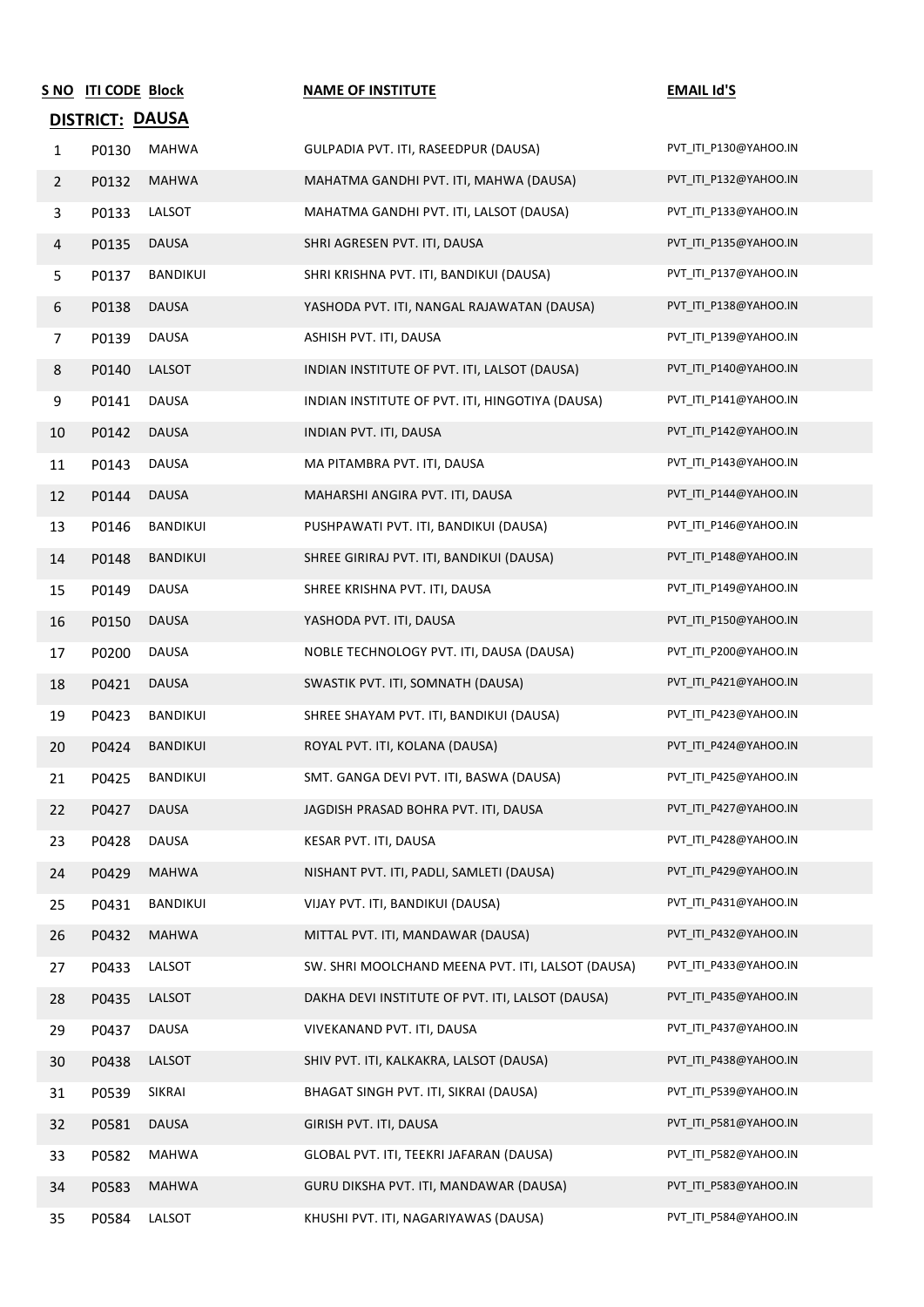| S NO | <b>ITI CODE Block</b> | <b>BANDIKUI</b> | <b>NAME OF INSTITUTE</b>                                                                    | <b>EMAIL Id'S</b><br>PVT_ITI_P585@YAHOO.IN            |
|------|-----------------------|-----------------|---------------------------------------------------------------------------------------------|-------------------------------------------------------|
| 36   | P0585                 |                 | MAHATMA GANDHI PVT. ITI, BANDIKUI (DAUSA)                                                   |                                                       |
| 37   | P0587                 | <b>DAUSA</b>    | NATIONAL INSTITUTE OF PVT. ITI, DAUSA                                                       | PVT_ITI_P587@YAHOO.IN                                 |
| 38   | P0588                 | <b>SIKRAI</b>   | NUTAN PVT. ITI, GEEJGARH (DAUSA)                                                            | PVT_ITI_P588@YAHOO.IN                                 |
| 39   | P0590                 | <b>MAHWA</b>    | RAM SWAROOP AGARWAL PVT. ITI, MANDAWAR (DAUSA)                                              | PVT_ITI_P590@YAHOO.IN                                 |
| 40   | P0591                 | <b>MAHWA</b>    | ROHIT, PADLI (DAUSA)                                                                        | PVT_ITI_P591@YAHOO.IN                                 |
| 41   | P0592                 | <b>MAHWA</b>    | SHRI SHYAM PVT. ITI, TEEKRI JAFRAN, MAHWA (DAUSA)                                           | PVT_ITI_P592@YAHOO.IN                                 |
| 42   | P0593                 | <b>BANDIKUI</b> | SHRI VINAYAK PVT. ITI, BANDIKUI (DAUSA)                                                     | PVT_ITI_P593@YAHOO.IN                                 |
| 43   | P0594                 | <b>BANDIKUI</b> | VIJAY PVT. ITI, SIKANDARA (DAUSA)                                                           | PVT_ITI_P594@YAHOO.IN                                 |
| 44   | P0737                 | <b>DAUSA</b>    | SHRI MOHAN PVT. ITI, DAUSA                                                                  | PVT_ITI_P737@YAHOO.IN                                 |
| 45   | P0739                 | <b>DAUSA</b>    | SWAMI VIVEKANAND PVT. ITI, DAUSA                                                            | PVT_ITI_P739@YAHOO.IN                                 |
| 46   | P0743                 | <b>DAUSA</b>    | SORABH PVT. ITI, KHERLI, DAUSA                                                              | PVT_ITI_P743@YAHOO.IN                                 |
| 47   | P0805                 | <b>BANDIKUI</b> | LOTWARA PVT. ITI, LOTAWARA (DAUSA)                                                          | LOTWARAITI@GMAIL.COM                                  |
| 48   | P0811                 | <b>MAHWA</b>    | MARWAR PVT. ITI, MAHWA (DAUSA)                                                              | MARWAR.ITI@GMAIL.COM                                  |
| 49   | P0825                 | <b>DAUSA</b>    | RAGHUKUL PVT. ITI, DAUSA                                                                    | DAUSA.RAJNEESH@GMAIL.COM                              |
| 50   | P0834                 | <b>DAUSA</b>    | NEW GIRISH PVT. ITI, DAUSA                                                                  | NGITIDAUSA@GMAIL.COM                                  |
| 51   | P0852                 | LALSOT          | VINITA PVT. ITI, KALYA DHANI (DAUSA)                                                        | VANITAITC@GMAIL.COM                                   |
| 52   | P0889                 | <b>DAUSA</b>    | SHRI SAI PVT. ITI, DAUSA                                                                    | SAIITI08@GMAIL.COM                                    |
| 53   | P0949                 | <b>BANDIKUI</b> | JEEYASH PVT. ITI, GURHA KATLA (DAUSA)                                                       | JEEYASHITI@GMAIL.COM                                  |
| 54   | P1116                 | <b>DAUSA</b>    | SHREE VINAYAK PVT. ITI, JOSHI COLONY, DAUSA                                                 | SVITIDAUSA@REDIFFMAIL.COM                             |
| 55   | P1153                 | <b>BANDIKUI</b> | RAJDEEP PVT. ITI, BANDIKUI (DAUSA)                                                          | PVT_ITI_P1153@YAHOO.COM;DEEPAK<br>BADGUJAR23@YAHOO.IN |
| 56   | P1290                 | <b>MAHWA</b>    | RAJ PVT. ITI, KHERLA BUJURG (DAUSA)                                                         | RAJITIKHERLA@REDIFFMAIL.COM                           |
| 57   | P1291                 | BANDIKUI        | MA SHERAWALI PVT. ITI, DHANI- PANDITON KI KARNWAR, TH JOSHI30JUN@GMAIL.COM<br>BASWA (DAUSA) |                                                       |
| 58   | P1292                 | <b>MAHWA</b>    | BHAGIRATH PVT. ITI, MAUJPUR (DAUSA)                                                         | BHAGIRATHPVTITI@GMAIL.COM                             |
| 59   | P1293                 | SIKRAI          | BALAJI PVT. ITI, GEEJGARH, SIKRAI (DAUSA)                                                   | BALAJIITI4@GMAIL.COM                                  |
| 60   | P1294                 | <b>BANDIKUI</b> | RAJASTHALI PVT. ITI, ASHAPURA, JODHPURIYA (DAUSA)                                           | RAJASTHALIITIBKI934@GMAIL.COM                         |
| 61   | P1295                 | <b>MAHWA</b>    | VINAYAK PVT. ITI, TIKRI JAFRAN, MAHWA (DAUSA)                                               | VINAYAKPVTITITIKRI@GMAIL.COM                          |
| 62   | P1296                 | LALSOT          | KRISHNA PVT. ITI, AMBEDKAR NAGAR, LALSOT (DAUSA)                                            | KRISHNAITILALSOT@GMAIL.COM                            |
| 63   | P1297                 | <b>DAUSA</b>    | KRISHNA PVT. ITI, BHANDAREJ ROAD, DAUSA                                                     | KRISHNAPRIVATEITI@REDIFFMAIL.CO<br>M                  |
| 64   | P1298                 | LALSOT          | S.K.D. PVT. ITI, RAMGARH PACHWARA (DAUSA)                                                   | COLLEGEKANCHANDEVI@GMAIL.COM                          |
| 65   | P1299                 | BANDIKUI        | SHRI GANDHI PVT. ITI, BADIYAL KALAN (DAUSA)                                                 | SHRIGANDHIPVTITI@GMAIL.COM                            |
| 66   | P1399                 | <b>DAUSA</b>    | SHREE RAM PVT. ITI, DAUSA                                                                   | SHREERAMITIKUCHAMANCITY@GMAIL<br>.COM                 |
| 67   | P1484                 | SIKRAI          | RAJSTHALI PVT. ITI, SIKANDARA (DAUSA)                                                       | RAJASTHALIITISIKANDRA@GMAIL.COM                       |
| 68   | P1485                 | <b>BANDIKUI</b> | SHREE GOPAL PVT. ITI, BAD BISHANPURA, BANDIKUI (DAUSA)                                      | SHREEGOPALITI@GMAIL.COM                               |
| 69   | P1486                 | DAUSA           | MAA BHAGWATI PVT. ITI, AYODHYA NAGAR, SAITHAL ROAD,<br><b>DAUSA</b>                         | MAABHAGAWATIITI@GMAIL.COM                             |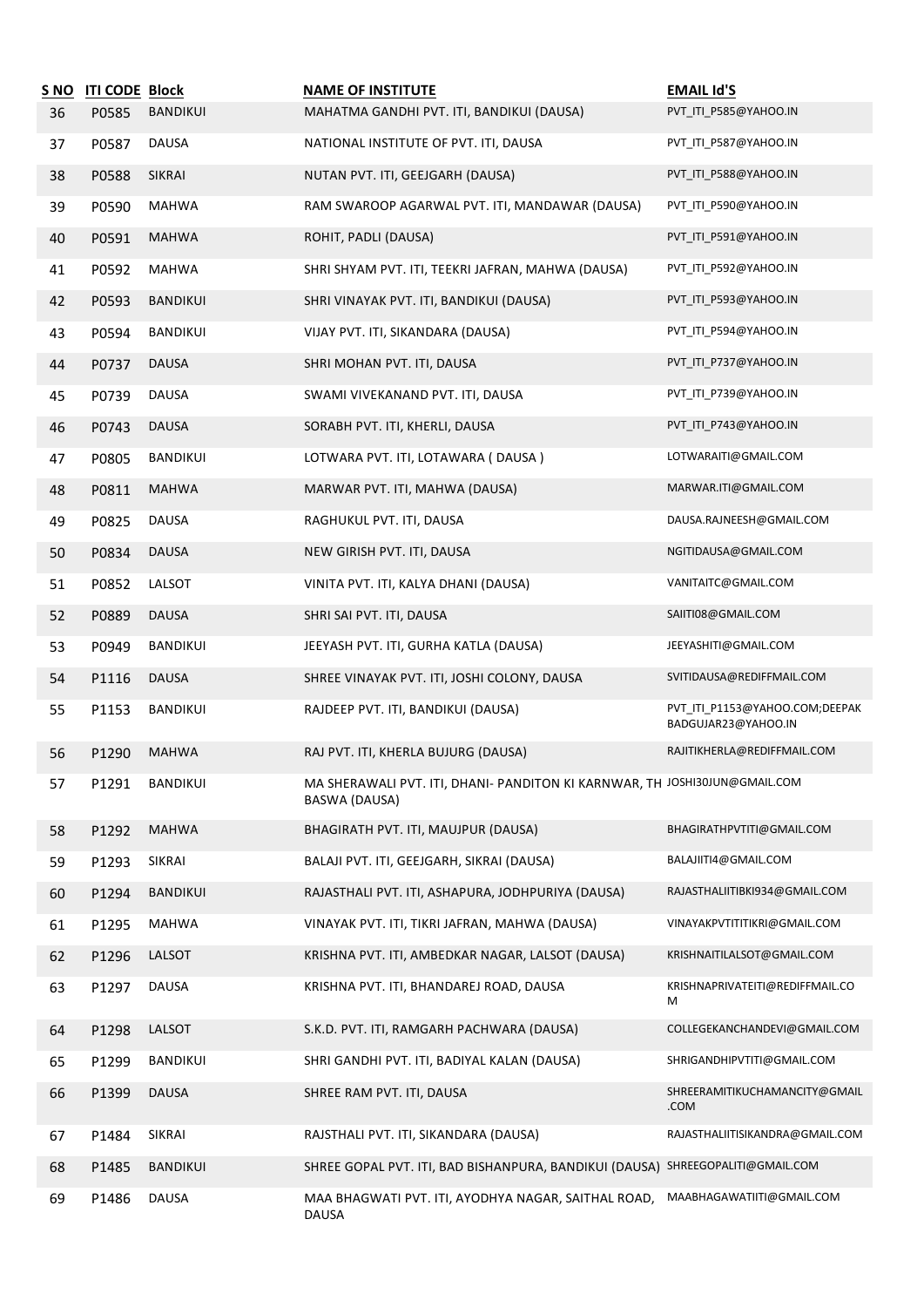| <u>S NO</u> | <b>ITI CODE Block</b> |                    | <b>NAME OF INSTITUTE</b>                                          | <b>EMAIL Id'S</b>                       |
|-------------|-----------------------|--------------------|-------------------------------------------------------------------|-----------------------------------------|
| 70          | P1487                 | <b>DAUSA</b>       | SHREE JAGDISH BOHRA PVT. ITI, GANGA VIHAR COLONY,<br><b>DAUSA</b> | SJBITI32@GMAIL.COM                      |
| 71          | P1488                 | <b>DAUSA</b>       | NEW YASHODA PVT. ITI, COLLECTORATE CIRCLE, DAUSA                  | PVT_ITI_P1488@YAHOO.IN                  |
| 72          | P1489                 | <b>DAUSA</b>       | MAHARSHI ANGIRA PVT. ITI, NANGAL RAJAWATAN (DAUSA)                | MAHARSHIANGIRAPVTITI@REDIFFMAI<br>L.COM |
| 73          | P1613                 | <b>BANDIKUI</b>    | S.R. MAHANA PVT. ITI, LOTWARA (DAUSA)                             | RAMESHCHANDMAHANA8@GMAIL.CO<br>м        |
| 74          | P1617                 | <b>DAUSA</b>       | SARVODAYI PVT. ITI, DAUSA                                         | SARVODAYAIITI@REDIFFMAIL.COM            |
| 75          | P1625                 | <b>DAUSA</b>       | JAI KALYANI PVT. ITI, DAUSA                                       | ICN0787@GMAIL.COM                       |
| 76          | P1650                 | <b>DAUSA</b>       | ASHISH PVT. ITI, KHEDA KURD (DAUSA)                               | ASHISHPVTITI@REDIFFMAIL.COM             |
| 77          | P1656                 | LALSOT             | SHYAM PVT. ITI, DEHLAL (DAUSA)                                    | SHYAMITI9@GMAIL.COM                     |
| 78          | P1662                 | <b>DAUSA</b>       | SARASWATI PVT. ITI, DAUSA                                         | SARASWATIPVTITIDSA@GMAIL.COM            |
| 79          | P1682                 | <b>DAUSA</b>       | SHRI RAMKRISHNA PVT. ITI, DAUSA                                   | SHRIRAMKRISHNAITI@GMAIL.COM             |
| 80          | P1684                 | <b>DAUSA</b>       | RUKMANI DEVI PVT. ITI, DAUSA                                      | RDISCHOOL@GMAIL.COM                     |
| 81          | P1712                 | <b>DAUSA</b>       | SIDHI VINAYAK PVT. ITI, DAUSA                                     | SIDDHIVINAYAKITI@REDIFFMAIL.COM         |
| 82          | P1738                 | <b>DAUSA</b>       | UTTHAN FIRE AND SAFETY PVT. ITI, DAUSA                            | UFSPVTITI@GMAIL.COM                     |
| 83          | P1746                 | <b>SIKRAI</b>      | NEW RAJASTHAN PVT. ITI, SIKRAI (DAUSA)                            | NDAUSA0@GMAIL.COM                       |
| 84          | P1757                 | LALSOT             | JAI MINESH PVT. ITI, SHYAMPURA KALAN (DAUSA)                      | SAVSCKS@GMAIL.COM                       |
| 85          | P1771                 | SIKRAI             | VANSH PVT. ITI, SIKRAI (DAUSA)                                    | VANSHPRIVATEITI@GMAIL.COM               |
| 86          | P1788                 | <b>SIKRAI</b>      | RAJASTHALI PVT. ITI, SIKRAI (DAUSA)                               | PRAVEENGOSWAMI7@GMAIL.COM               |
| 87          | P1812                 | <b>DAUSA</b>       | NEW VANSH PVT. ITI, DAUSA                                         | NEWVANSHPVTITI@GMAIL.COM                |
| 88          | P1822                 | <b>DAUSA</b>       | NEW MAA BHAGWATI PVT. ITI, DAUSA                                  | NEWMBITI@GMAIL.COM                      |
| 89          | P1823                 | <b>DAUSA</b>       | NEW MAA SARASWATI PVT. ITI, DAUSA                                 | NEWMAASARSWATIITI54@GMAIL.CO<br>м       |
| 90          | P1824                 | <b>BANDIKUI</b>    | KANISHK PVT. ITI, BANDIKUI (DAUSA)                                | KANISHAKITI@REDIFFMAIL.COM              |
| 91          | P1826                 | SIKRAI             | SANKALP PVT. ITI, SIKANDRA (DAUSA)                                | SANKALPITI2015@GMAIL.COM                |
| 92          | P1827                 | LALSOT             | NEW MAHATMA GANDHI PVT. ITI, LALSOT (DAUSA)                       | MGITILALSOT@GMAIL.COM                   |
| 93          | P1866                 | DAUSA              | BOHARA PVT. ITI, DAUSA                                            | BOHARAPRIVATEITI@GMAIL.COM              |
| 94          | P1871                 | <b>DAUSA</b>       | KULDEEP PVT. ITI, CHHAREDA (DAUSA)                                | RAJNEESH.DAUSA@GMAIL.COM                |
| 95          | P1889                 | BANDIKUI           | VIVEKANANDA PVT. ITI, BANDIKUI (DAUSA)                            | SHRIVIKASH2015@GMAIL.COM                |
| 96          | P1894                 | <b>DAUSA</b>       | IMPULSE PVT. ITI, DAUSA                                           | IMPULSEITI.DAUSA@GMAIL.COM              |
| 97          | P1895                 | <b>DAUSA</b>       | MAA SARASWATI PVT. ITI, DAUSA                                     | MAASARSAWATIPVTITI@GMAIL.COM            |
| 98          | P1896                 | <b>SIKRAI</b>      | MAA JAWALA PVT. ITI, GARH (DAUSA)                                 | MAAJAWLAPVTITI@GMAIL.COM                |
| 99          | P1901                 | SIKRAI             | S G PVT. ITI, DHOOLKOT (DAUSA)                                    | SGPRIVATEITI@GMAIL.COM                  |
| 100         | P1902                 | <b>BANDIKUI</b>    | NEW MEENAKSHI PVT. ITI, BANDIKUI (DAUSA)                          | NEWMEENAKSHIITI@GMAIL.COM               |
|             |                       | DISTRICT: DHAULPUR |                                                                   |                                         |
| 1           | P0118                 | DHAULPUR           | GANDHI PVT. ITI, DHAULPUR                                         | PVT_ITI_P118@YAHOO.IN                   |
| 2           | P0119                 | <b>DHAULPUR</b>    | KAMAKSHI PVT. ITI, DHAULPUR                                       | PVT_ITI_P119@YAHOO.IN                   |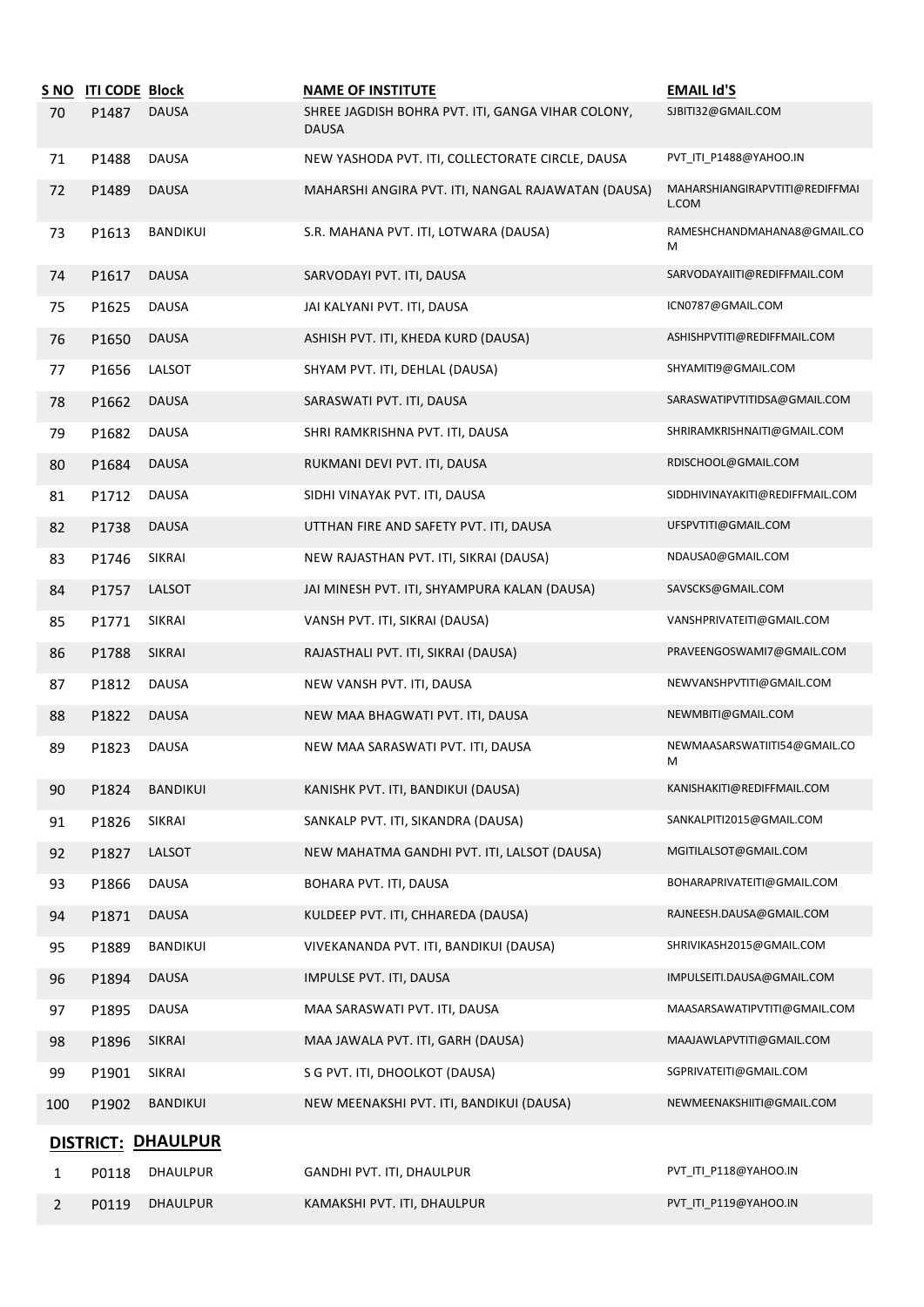| S NO<br>3 | <b>ITI CODE Block</b><br>P0120 | <b>BARI</b>         | <b>NAME OF INSTITUTE</b><br>R.N.T. PVT. ITI, BARI (DHAULPUR) | <b>EMAIL Id'S</b><br>PVT_ITI_P120@YAHOO.IN        |
|-----------|--------------------------------|---------------------|--------------------------------------------------------------|---------------------------------------------------|
| 4         | P0122                          | <b>DHAULPUR</b>     | CHANDRA SHAKER AZAD PVT. ITI, MANIYAN (DHAULPUR)             | PVT_ITI_P122@YAHOO.IN                             |
| 5         | P0126                          | <b>BASERI</b>       | SHREE GOVERDHAN PVT. ITI, BASERI (DHAULPUR)                  | PVT_ITI_P126@YAHOO.IN                             |
| 6         | P0127                          | <b>BARI</b>         | SHREE SARNAM SINGH PVT. ITI, BARI (DHAULPUR)                 | PVT_ITI_P127@YAHOO.IN;SARNAMITIB<br>ARI@YAHOO.COM |
| 7         | P0491                          | <b>BASERI</b>       | DANTESHWARI PVT. ITI, SARMATHURA (DHAULPUR)                  | PVT ITI P491@YAHOO.IN                             |
| 8         | P0493                          | <b>BARI</b>         | SHRI LAKHRU RAM RAWAT PVT. ITI, BARI (DHAULPUR)              | PVT ITI P493@YAHOO.IN                             |
| 9         | P0494                          | RAJAKHERA           | SHRI NARAYAN PVT. ITI, RAJAKHERA (DHAULPUR)                  | PVT_ITI_P494@YAHOO.IN                             |
| 10        | P0595                          | <b>BARI</b>         | ANAND PVT. ITI, BARI (DHAULPUR)                              | PVT_ITI_P595@YAHOO.IN                             |
| 11        | P0597                          | <b>BARI</b>         | M.S. RAWAT PVT. ITI, BARI, DHAULPUR                          | PVT_ITI_P597@YAHOO.IN                             |
| 12        | P0598                          | DHAULPUR            | MAHARAJA AGRESEN PVT. ITI, DHAULPUR                          | PVT_ITI_P598@YAHOO.IN                             |
| 13        | P0599                          | <b>BASERI</b>       | TAGORE PVT. ITI, BASERI (DHAULPUR)                           | PVT ITI P599@YAHOO.IN                             |
| 14        | P0812                          | <b>DHAULPUR</b>     | SHRIJEE PVT. ITI, DHAULPUR                                   | ER_RAHUL23@YAHOO.CO.IN                            |
| 15        | P0860                          | BARI                | S.N PVT. ITI, BARI (DHAULPUR)                                | SNCSDHO@GMAIL.COM                                 |
| 16        | P0912                          | <b>DHAULPUR</b>     | DEV DAYANAND PVT. ITI, MANIYAN (DHAULPUR)                    | DDNITIMANIYA@GMAIL.COM                            |
| 17        | P0914                          | BARI                | BABA R.D.RAWAT PVT. ITI, BARI (DHAULPUR)                     | RD_RAWAT@YAHOO.COM                                |
| 18        | P0950                          | RAJAKHERA           | V.S.J. PVT. ITI, RAJAKHERA (DHAULPUR)                        | VSJITIRJK@GMAIL.COM                               |
| 19        | P0995                          | <b>DHAULPUR</b>     | BRIJ MAHADEV PVT. ITI, DHOLPUR                               | BRIJMADHAVITI@GMAIL.COM                           |
| 20        | P1018                          | DHAULPUR            | SHIV SHAKTI PVT. ITI, RIICO INDUSTRIAL AREA, DHOLPUR         | PRINCIPALSSITI9@GMAIL.COM                         |
| 21        | P1117                          | RAJAKHERA           | B.L. PVT. ITI, RAJAKHERA (DHOLPUR)                           | B.L.ITIRAJAKHERA@GMAIL.COM                        |
| 22        | P1118                          | SAIPAU              | MASTER VIDYARAM PVT. ITI, TASEEMO (DHAULPUR)                 | MVITIDLP@GMAIL.COM                                |
| 23        | P1120                          | <b>DHAULPUR</b>     | KMS PVT. ITI, BARI ROAD, DHOLPUR                             | KMSITIDHOLPUR@GMAIL.COM                           |
| 24        | P1121                          | <b>DHAULPUR</b>     | BANKE BIHARI PVT. ITI, DEFENCE COLONY, DHOLPUR               | BBITCDHOLPUR@REDIFFMAIL.COM                       |
| 25        | P1490                          | BARI                | S.R. PVT. ITI, KANCHANPUR (DHOLPUR)                          | BKTYAGI.DHO@GMAIL.COM                             |
| 26        | P1491                          | DHAULPUR            | HARRI NARAYAN PVT. ITI, BALAJI NAGAR, DHAULPUR               | ADITYA AMIT12@REDIFFMAIL.COM                      |
| 27        | P1492                          | DHAULPUR            | SRINATH PVT. ITI, RAM NAGAR COLONY, DHOLPUR                  | SITCDHOULPUR@GMAIL.COM                            |
| 28        | P1701                          | <b>BARI</b>         | DEV KRIPA PVT. ITI, BARI (DHAULPUR)                          | DEVKRIPAITIDLP@GMAIL.COM                          |
| 29        | P1710                          | BASERI              | SHRI BRIJ KRISHNA PVT. ITI, BASERI (DHAULPUR)                | SATYENDRAKAUSHIK84@GMAIL.COM                      |
| 30        | P1718                          | <b>BARI</b>         | MAA PEETAMBER PVT. ITI, BARI (DHAULPUR)                      | RAMESHCHANDMEENA3385@GMAIL.C<br>0M                |
| 31        | P1785                          | <b>BARI</b>         | VIVEKANAND PVT. ITI, BARI (DHAULPUR)                         | VIVEKANANDITIBARI@GMAIL.COM                       |
| 32        | P1867                          | <b>DHAULPUR</b>     | SHREE GIRIRAJ PVT. ITI, MANIYAN (DHAULPUR)                   | SATEN_GITC@YAHOO.IN                               |
|           |                                | DISTRICT: DUNGARPUR |                                                              |                                                   |
| 1         | P0600                          | DUNGARPUR           | PYAR CHAND NAGDA PVT. ITI, DUNGARPUR                         | PVT_ITI_P600@YAHOO.IN                             |
| 2         | P1663                          | <b>BICHHIWARA</b>   | MAA ASAPURA PVT. ITI, BICHHIWARA (DUNGARPUR)                 | MAASHAPURAITI@GMAIL.COM                           |
| 3         | P1726                          | SAGWARA             | KAMAKHYA PVT. ITI, SAGWARA (DUNGARPUR)                       | ITIKAMAKHYA@GMAIL.COM                             |
| 4         | P1828                          | SIMALWARA           | YASH PVT. ITI, DHAMBOLA (DUNGARPUR)                          | YASHPVTITI@REDIFFMAIL.COM                         |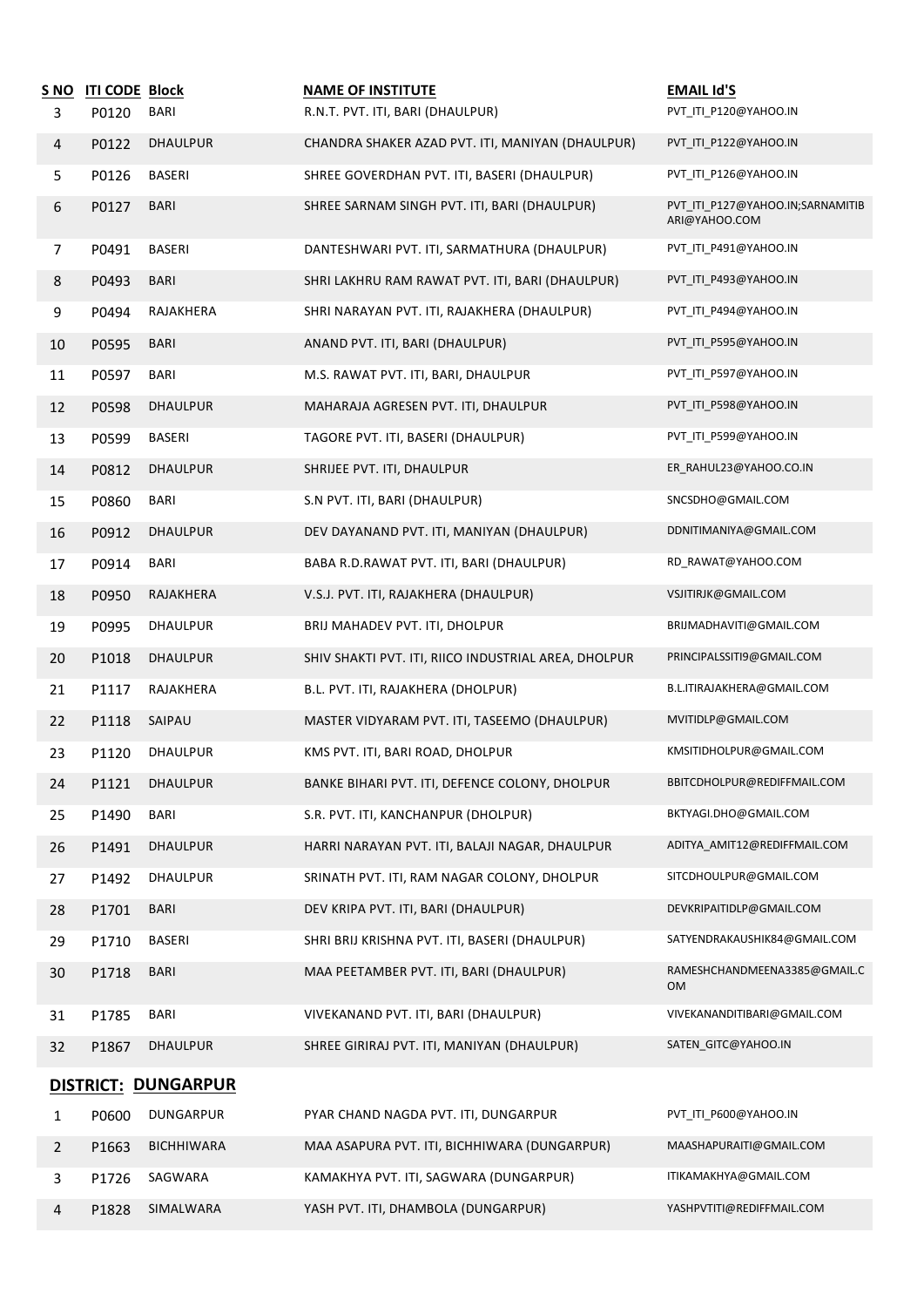| <u>S NO</u>    | <b>ITI CODE Block</b> |                      | <b>NAME OF INSTITUTE</b>                                                                 | <b>EMAIL Id'S</b>                                  |
|----------------|-----------------------|----------------------|------------------------------------------------------------------------------------------|----------------------------------------------------|
| 5              | P1829                 | SIMALWARA            | GURUKRIPA PVT. ITI, PEETH (DUNGARPUR)                                                    | GURUKRIPAITI@REDIFFMAIL.COM                        |
| 6              | P1868                 | SAGWARA              | WAGD PVT. ITI, GOWARI (DUNGARPUR)                                                        | WAGDPVTITI@GMAIL.COM                               |
|                |                       | DISTRICT: GANGANAGAR |                                                                                          |                                                    |
| 1              | P0283                 | GANGANAGAR           | JAIN PVT. ITI, SSB ROAD, SRI GANGANAGAR                                                  | PVT_ITI_P283@YAHOO.IN                              |
| $\overline{2}$ | P0284                 | SURATGARH            | LAKSHAY PVT. ITI, SURATGARH (SRI GANGANAGAR)                                             | PVT ITI P284@YAHOO.IN                              |
| 3              | P0285                 | SURATGARH            | MAHARAJA AGARSEN PVT. ITI, SURATGARH (SRI<br>GANGANAGAR)                                 | PVT_ITI_P285@YAHOO.IN                              |
| 4              | P0286                 | PADAMPUR             | MAHARAJA AGRESEN PVT. ITI, PADAMPUR(SRI GANGANAGAR PVT_ITI_P286@YAHOO.IN                 |                                                    |
| 5              | P0454                 | GHARSANA             | NAVJEEVAN PVT. ITI, GHARSANA (SRI GANGANAGAR)                                            | PVT_ITI_P454@YAHOO.IN                              |
| 6              | P0456                 | VIJAYNAGAR           | PIONEER PVT. ITI, VIJAINAGAR (SRI GANGANAGAR)                                            | PVT_ITI_P456@YAHOO.IN                              |
| 7              | P0457                 | GANGANAGAR           | CHAWALA PVT. ITI, SRI GANGANAGAR                                                         | PVT_ITI_P457@YAHOO.IN                              |
| 8              | P0458                 | SURATGARH            | ARJIL MODERN PVT. ITI, SURATGARH (SRI GANGANAGAR)                                        | PVT_ITI_P458@YAHOO.IN                              |
| 9              | P0719                 | RAISINGHNAGAR        | M.D.M. PVT. ITI, RAISINGH NAGAR (SRI GANGANAGAR)                                         | PVT_ITI_P719@YAHOO.IN                              |
| 10             | P0720                 | GANGANAGAR           | M.P.S PVT. ITI, SRI GANGANAGAR                                                           | SINGH.JASVIR21@GMAIL.COM                           |
| 11             | P0757                 | SADULSHAHAR          | JAIN PVT. ITI, SADULSHAHAR, SRI GANGANAGAR                                               | PVT ITI P757@YAHOO.IN;<br>JAINITISDS2012@GMAIL.COM |
| 12             | P0866                 | SURATGARH            | VIKASH PVT. ITI, SURATGARH (SRI GANGANAGAR)                                              | VIKASITI70@GMAIL.COM                               |
| 13             | P1216                 | SADULSHAHAR          | SHRI GURU JAMBHESWAR MODEL PVT. ITI, SADULSAHAR (SRI SGJMPVTITI@GMAIL.COM<br>GANGANAGAR) |                                                    |
| 14             | P1217                 | <b>KARANPUR</b>      | LOVELY PVT. ITI, KESRISINGHPUR (SRI GANGANAGAR)                                          | SINGH.JASVIR21@GMAIL.COM                           |
| 15             | P1218                 | ANUPGARH             | THAR PVT. ITI, CHAK 16(A), ANUPGARH (SRI GANGANAGAR)                                     | ITITHAR@GMAIL.COM                                  |
| 16             | P1435                 | ANUPGARH             | TECHNNOTIME PVT. ITI, CHAK SPGM, ANUPGARH (SRI<br>GANGANAGAR)                            | AVINASHDABI@GMAIL.COM                              |
| 17             | P1436                 | GHARSANA             | MAHARAJA AGARSEN PVT. ITI, RAWLA (SRI GANGANAGAR)                                        | MACET2014@GMAIL.COM                                |
| 18             | P1437                 | RAISINGHNAGAR        | SHINING STARS PVT. ITI, RAISINGHNAGAR (SRI GANGANAGAR PVT_ITI_P455@YAHOO.CO.IN           |                                                    |
| 19             | P1438                 | GHARSANA             | S.K. PVT. ITI, GHARSANA (SRI GANGANAGAR)                                                 | SINGH.PARVINDERJI@GMAIL.COM                        |
| 20             | P1440                 | SADULSHAHAR          | MURTI DEVI PVT. ITI, CHAK-4 SDS (SRI GANGANAGAR)                                         | MURTIDEVIPVTITI@GMAIL.COM                          |
| 21             | P1442                 | GANGANAGAR           | GOLDEN RAYS PVT. ITI, CHAK-1(B) CHOTI (SRI GANGANAGAR)                                   | GOLDENRAYS07@GMAIL.COM                             |
| 22             | P1443                 | RAISINGHNAGAR        | SHRI RAM PVT. ITI, RAISINGHNAGAR (SRI GANGANAGAR)                                        | GAGAN.DEEPSONI001@GMAIL.COM                        |
| 23             | P1600                 | GHARSANA             | ATUL PVT. ITI, GHARSANA (SRI GANGANAGAR)                                                 | ATULPVTITIRAWLA@GMAIL.COM                          |
| 24             | P1601                 | ANUPGARH             | TAGORE PVT. ITI, ANUPGARH (SRI GANGANAGAR)                                               | TAGOREITIAPH@GMAIL.COM                             |
| 25             | P1611                 | SURATGARH            | MARUDHAR PVT. ITI, SURATGARH (GANGANAGAR)                                                | MANGALDERASARI@YAHOO.COM                           |
| 26             | P1615                 | SURATGARH            | VASHISHTH PVT. ITI, SURATGARH (GANGANAGAR)                                               | VASHISHTHPVTITI@GMAIL.COM                          |
| 27             | P1720                 | GANGANAGAR           | KHALSA SHIKSHAN SANSTHAN PVT. ITI, CHUNAWADH<br>(GANGANAGAR)                             | KHALSASSPVT@GMAIL.COM                              |
| 28             | P1740                 | <b>KARANPUR</b>      | MATA CHAWLI DEVI PVT. ITI, KARANPUR (GANGANAGAR)                                         | MCDKRNPRITI@GMAIL.COM                              |
| 29             | P1750                 | SURATGARH            | CH MOTA RAM MEEL MEMORIAL PVT. ITI, SURATGARH<br>(GANGANAGAR)                            | MRMITINIRWANA@GMAIL.COM                            |
| 30             | P1751                 | GANGANAGAR           | SHIVALIK PVT. ITI, CHAK 17 Z (GANGANAGAR)                                                | SHIVALIKITI01@GMAIL.COM                            |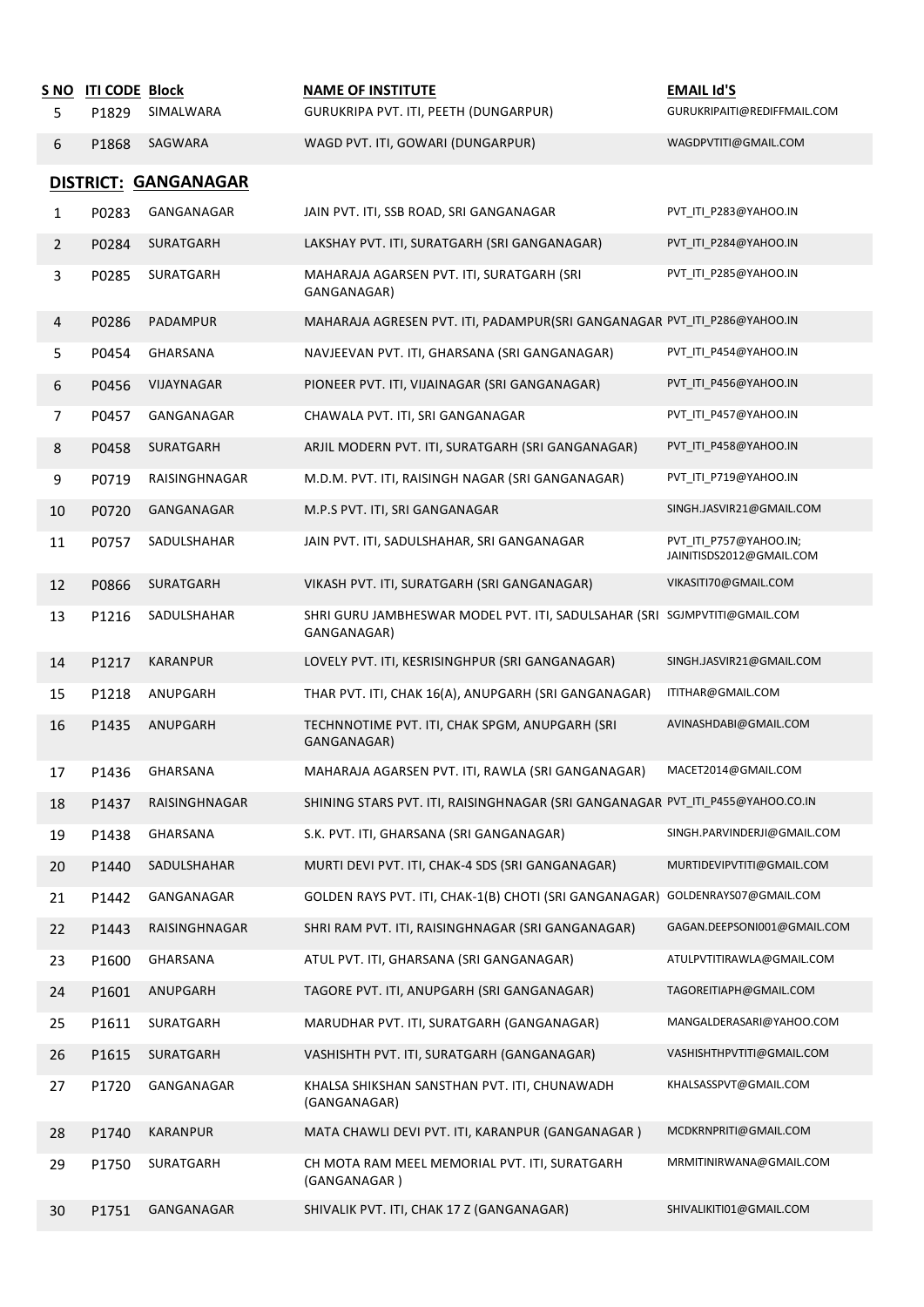| <u>S NO</u>    | <b>ITI CODE Block</b> |                       | <b>NAME OF INSTITUTE</b>                                                 | <b>EMAIL Id'S</b>                    |
|----------------|-----------------------|-----------------------|--------------------------------------------------------------------------|--------------------------------------|
| 31             | P1770                 | SURATGARH             | TAGORE PVT. ITI, SURATGARH (GANGANAGAR)                                  | TAGOREPRIVATEITI@GMAIL.COM           |
| 32             | P1898                 | VIJAYNAGAR            | SMT GANGA DIXIT PVT. ITI, 32 GB (GANGANAGAR)                             | SMTGDITI2018@GMAIL.COM               |
|                |                       | DISTRICT: HANUMANGARH |                                                                          |                                      |
| 1              | P0153                 | HANUMANGARH           | BHATNER PVT. ITI, HANUMANGARH TOWN                                       | PVT_ITI_P153@YAHOO.IN                |
| $\overline{2}$ | P0155                 | <b>BHADRA</b>         | KALPANA CHAWLA MEMORIAL PVT. ITI, BHADRA<br>(HANUMANGARH)                | PVT ITI P155@YAHOO.IN                |
| 3              | P0156                 | HANUMANGARH           | MATA SANTOSH DEVI PVT. ITI, HANUMANGARH JUNCTION                         | PVT ITI P156@YAHOO.IN                |
| 4              | P0157                 | <b>BHADRA</b>         | SARDAR VALLABH BHAI PATEL PVT. ITI, BHADRA<br>(HANUMANGARH)              | PVT_ITI_P157@YAHOO.IN                |
| 5              | P0158                 | HANUMANGARH           | SWAMI VIVEKANAND PVT. ITI, HANUMANGARH JUNCTION                          | PVT_ITI_P158@YAHOO.IN                |
| 6              | P0313                 | RAWATSAR              | CHOUDHARY PVT. ITI, RAWATSAR (HANUMANGARH)                               | PVT_ITI_P313@YAHOO.IN                |
| 7              | P0314                 | <b>NOHAR</b>          | MOHANLAL SOHEWAL SMIRITI PVT. ITI, NOHAR<br>(HANUMANGARH)                | PVT_ITI_P314@YAHOO.IN                |
| 8              | P0495                 | PILIBANGA             | KESHAV VIDYAPEETH PVT. ITI, PILI BANGA (HANUMANGARH)                     | PVT ITI P495@YAHOO.IN                |
| 9              | P0496                 | <b>BHADRA</b>         | MAHARAJA AGRESEN PVT. ITI, BHADRA (HANUMANGARH)                          | PVT_ITI_P496@YAHOO.COM               |
| 10             | P0497                 | HANUMANGARH           | MATA KITAB KAUR PVT. ITI, HANUMANGARH JU.                                | PVT_ITI_P497@YAHOO.IN                |
| 11             | P0498                 | <b>NOHAR</b>          | VIVEKANAND PVT. ITI, NOHAR (HANUMANGARH)                                 | PVT_ITI_P498@YAHOO.IN                |
| 12             | P0601                 | SANGARIA              | A.R.M. PVT. ITI, SANGARIA (HANUMANGARH)                                  | PVT_ITI_P601@YAHOO.IN                |
| 13             | P0603                 | PILIBANGA             | KESHAV PVT. ITI, PILIBANGA (HANUMANGARH)                                 | PVT_ITI_P603@YAHOO.IN                |
| 14             | P0778                 | <b>NOHAR</b>          | CH. PARMA RAM GODARA PVT. ITI, NOHAR (HANUMANGARH) PVT_ITI_P778@YAHOO.IN |                                      |
| 15             | P0779                 | <b>BHADRA</b>         | KALPANA PVT. ITI, CHHANI BARI (HANUMANGARH)                              | PVT_ITI_P779@YAHOO.IN                |
| 16             | P0780                 | HANUMANGARH           | CH. G.R. DHAKA PVT. ITI, CHAK-14 HMH, KOHLAN<br>(HANUMANGARH)            | PVT_ITI_P780@YAHOO.IN                |
| 17             | P1019                 | <b>NOHAR</b>          | NOHAR PVT. ITI, NOHAR (HANUMANGARH)                                      | NOHARITI0001@GMAIL.COM               |
| 18             | P1122                 | HANUMANGARH           | HANUMAN GARH BRC PVT. ITI, NEW DHAAN MANDI,<br>HANUMANGARH               | HBRCITI@GMAIL.COM                    |
| 19             | P1123                 | <b>NOHAR</b>          | ADARSH PVT. ITI, RAMGARH (HANUMANGARH)                                   | ANILSWAMI09@OUTLOOK.COM              |
| 20             | P1124                 | RAWATSAR              | LB MEMORIAL PVT. ITI, PALLU (HANUMANGARH)                                | LBMEMORIALITI@GMAIL.COM              |
| 21             | P1302                 | RAWATSAR              | CHOUDHARY ROOP RAM PVT. ITI, RAWATSAR<br>(HANUMANGARH)                   | CHOUDHARYROOPRAMITI@GMAIL.CO<br>м    |
| 22             | P1303                 | <b>BHADRA</b>         | VIVEKANAND PVT. ITI, BHADRA (HANUMANGARH)                                | VIVEKANANDITIBHADRA@GMAIL.COM        |
| 23             | P1305                 | HANUMANGARH           | BHARGAVA PVT. ITI, 10 HMH, TIBBI ROAD, HANUMANGARH                       | BHARGAVAITIHANUMANGARH@GMAI<br>L.COM |
| 24             | P1495                 | HANUMANGARH           | B.R. CHAUDHARY PVT. ITI, CHAK-19 (HANUMANGARH)                           | BRCPGCOLLEGE@GMAIL.COM               |
| 25             | P1496                 | PILIBANGA             | LAKSHAY PVT. ITI, GOLUWALA (HANUMANGARH)                                 | LAKSHAYP284@GMAIL.COM                |
| 26             | P1497                 | PILIBANGA             | PILIBANGA PVT. ITI, PILIBANGA (HANUMANGARH)                              | PILIBANGANITI@GMAIL.COM              |
| 27             | P1661                 | TIBBI                 | KASWAN PVT. ITI, TIBI (HANUMANGARH)                                      | KASWAN.RAHUL@GMAIL.COM               |
| 28             | P1686                 | <b>NOHAR</b>          | BALAJI PVT. ITI, NOHAR (HANUMANGARH)                                     | BALAJINOHAR@GMAIL.COM                |
| 29             | P1737                 | <b>BHADRA</b>         | SANSKAR PVT. ITI, BHADRA (HANUMANGARH)                                   | ER.VKJHURIA@GMAIL.COM                |
| 30             | P1752                 | RAWATSAR              | BRIGHT FUTURE PVT. ITI, RAWATSAR (HANUMANGARH)                           | BRFITIPALLU@GMAIL.COM                |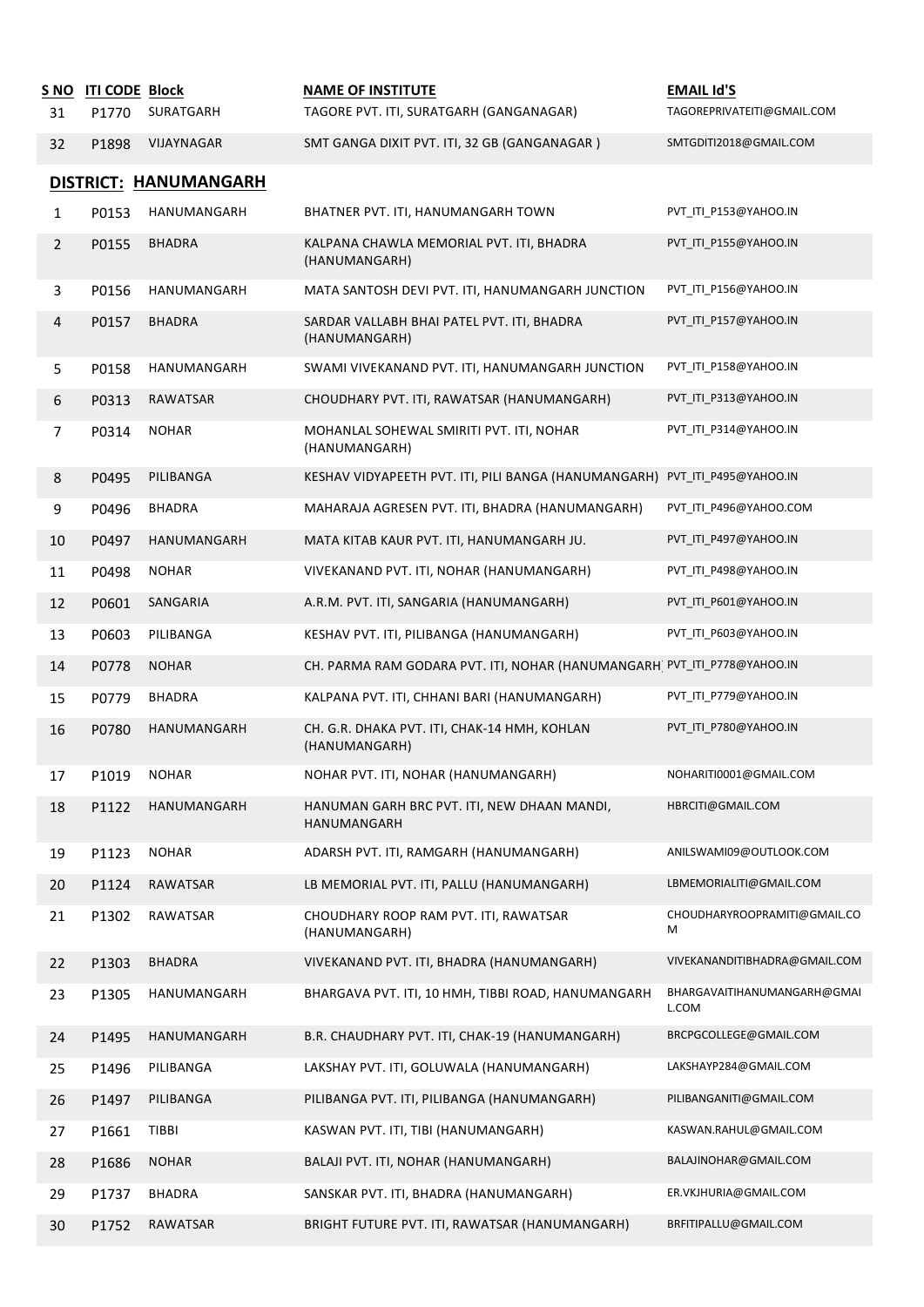| <u>S NO</u>             | <b>ITI CODE Block</b> |                 | <b>NAME OF INSTITUTE</b>                                                   | <b>EMAIL Id'S</b>                          |  |  |
|-------------------------|-----------------------|-----------------|----------------------------------------------------------------------------|--------------------------------------------|--|--|
| 31                      | P1789                 | BHADRA          | UNIQUE PVT. ITI, BHADRA (HANUMANGARH)                                      | UNIQUE.BHADRA@GMAIL.COM                    |  |  |
| 32                      | P1869                 | PILIBANGA       | DAV PVT ITI, GOLUWALA (HANUMANGARH)                                        | SHIVRATIWAL@GMAIL.COM                      |  |  |
| DISTRICT: <u>JAIPUR</u> |                       |                 |                                                                            |                                            |  |  |
| $\mathbf{1}$            | P0145                 | JAMWA RAMGARH   | NEW SORABH PVT. ITI, MAID RAJSINGHPURA (JAIPUR)                            | PVT_ITI_P145@YAHOO.IN;<br>RDESHD@GMAIL.COM |  |  |
| $\overline{2}$          | P0161                 | <b>JHOTWARA</b> | ARIHANT PVT. ITI, JAIPUR                                                   | PVT ITI P161@YAHOO.IN                      |  |  |
| 3                       | P0163                 | <b>JHOTWARA</b> | BHUSHAN PVT. ITI, SIRSI (JAIPUR)                                           | PVT_ITI_P163@YAHOO.IN                      |  |  |
| 4                       | P0167                 | SANGANER        | I.S. PVT. ITI, KALYANPURA, JAIPUR                                          | PVT_ITI_P167@YAHOO.IN                      |  |  |
| 5                       | P0169                 | <b>JHOTWARA</b> | J.D. PVT. ITI, JAIPUR                                                      | PVT_ITI_P169@YAHOO.IN                      |  |  |
| 6                       | P0176                 | GOVINDGARH      | MAHRISHI DAYANAND SARASWATI PVT. ITI, CHOMU (JAIPUR) PVT_ITI_P176@YAHOO.IN |                                            |  |  |
| $\overline{7}$          | P0180                 | <b>JHOTWARA</b> | RAJEEV GANDHI PVT. ITI, SHAHPURA BAAG, JAIPUR                              | PVT ITI P180@YAHOO.IN                      |  |  |
| 8                       | P0182                 | GOVINDGARH      | RATANDEVI PVT. ITI, CHOUMU (JAIPUR)                                        | PVT ITI P182@YAHOO.IN                      |  |  |
| 9                       | P0185                 | SHAHPURA        | TRIVENI PVT. ITI, DHAOLI, SHAHPURA (JAIPUR)                                | PVT_ITI_P185@YAHOO.IN                      |  |  |
| 10                      | P0186                 | SANGANER        | VIKAS PVT. ITI, MANSAROVAR, JAIPUR                                         | PVT_ITI_P186@YAHOO.IN                      |  |  |
| 11                      | P0187                 | <b>JHOTWARA</b> | VIVEKANAND PVT. ITI, JAIPUR                                                | PVT_ITI_P187@YAHOO.IN                      |  |  |
| 12                      | P0188                 | <b>JHOTWARA</b> | VIVEKANAND PVT. ITI, HANUTIYA (JAIPUR)                                     | PVT_ITI_P188@YAHOO.IN                      |  |  |
| 13                      | P0190                 | GOVINDGARH      | A.N. PUBLIC PVT. ITI, CHOMU (JAIPUR)                                       | PVT_ITI_P190@YAHOO.IN                      |  |  |
| 14                      | P0191                 | AMBER           | AMER MAHARAJA PVT. ITI, THATAR, AMER (JAIPUR)                              | PVT_ITI_P191@YAHOO.IN                      |  |  |
| 15                      | P0192                 | KOTPUTLI        | BALAJI PVT. ITI, KANSLI (JAIPUR)                                           | PVT_ITI_P192@YAHOO.IN                      |  |  |
| 16                      | P0195                 | <b>JHOTWARA</b> | BHARTIA NAVJEEVAN PVT. ITI, BINDAYAKA (JAIPUR)                             | PVT_ITI_P195@YAHOO.IN                      |  |  |
| 17                      | P0196                 | GOVINDGARH      | CENTRAL PVT. ITI, GOVINDGARH (JAIPUR)                                      | PVT_ITI_P196@YAHOO.IN                      |  |  |
| 18                      | P0199                 | SANGANER        | NEWTECH PVT. ITI, BAGRU (JAIPUR)                                           | NGPITIBAGRU@GMAIL.COM                      |  |  |
| 19                      | P0201                 | CHAKSU          | PRATEEK PVT. ITI, CHAKSU (JAIPUR)                                          | PVT_ITI_P201@YAHOO.IN                      |  |  |
| 20                      | P0202                 | <b>JHOTWARA</b> | PRIYANKA PVT. ITI, JAIPUR                                                  | PVT_ITI_P202@YAHOO.IN                      |  |  |
| 21                      | P0203                 | <b>BASSI</b>    | RAGHUKUL PVT. ITI, BASSI (JAIPUR)                                          | PVT_ITI_P203@YAHOO.IN                      |  |  |
| 22                      | P0205                 | SANGANER        | RAJASTHAN PVT. ITI, MANSAROVER, JAIPUR                                     | PVT_ITI_P205@YAHOO.IN                      |  |  |
| 23                      | P0206                 | KOTPUTLI        | RAVI PVT. ITI, DADUKA (JAIPUR)                                             | PVT ITI P206@YAHOO.IN                      |  |  |
| 24                      | P0207                 | KOTPUTLI        | SHARDA PVT. ITI, KOTPUTLI (JAIPUR)                                         | PVT_ITI_P207@YAHOO.IN                      |  |  |
| 25                      | P0208                 | <b>BASSI</b>    | SORABH PVT. ITI, BASSI (JAIPUR)                                            | PVT_ITI_P208@YAHOO.IN                      |  |  |
| 26                      | P0209                 | <b>JHOTWARA</b> | SHREE BALAJI PVT. ITI, JHOTWARA, JAIPUR                                    | PVT_ITI_P209@YAHOO.IN                      |  |  |
| 27                      | P0212                 | SANGANER        | VISHALAKSHI PVT. ITI, SANGANER (JAIPUR)                                    | PVT_ITI_P212@YAHOO.IN                      |  |  |
| 28                      | P0315                 | SANGANER        | AMRIT PVT. ITI, MANSAROVAR (JAIPUR)                                        | PVT_ITI_P315@YAHOO.IN                      |  |  |
| 29                      | P0317                 | JAMWA RAMGARH   | SHREE MINESH PVT. ITI, JAMWA RAMGARH (JAIPUR)                              | PVT_ITI_P317@YAHOO.IN                      |  |  |
| 30                      | P0318                 | SANGANER        | TAGOUR PVT. ITI, MACHEDA (JAIPUR)                                          | PVT_ITI_P318@YAHOO.IN                      |  |  |
| 31                      | P0360                 | <b>BASSI</b>    | BHARDHWAJ PVT. ITI, BANSKHOH, BASSI (JAIPUR)                               | PVT_ITI_P360@YAHOO.IN                      |  |  |
| 32                      | P0361                 | JAMWA RAMGARH   | SHRI B.R. MEMORIAL PVT. ITI, ACHROL (JAIPUR)                               | PVT_ITI_P361@YAHOO.IN                      |  |  |
| 33                      | P0362                 | SHAHPURA        | MANVI PVT. ITI, SHAHPURA (JAIPUR)                                          | PVT_ITI_P362@YAHOO.IN                      |  |  |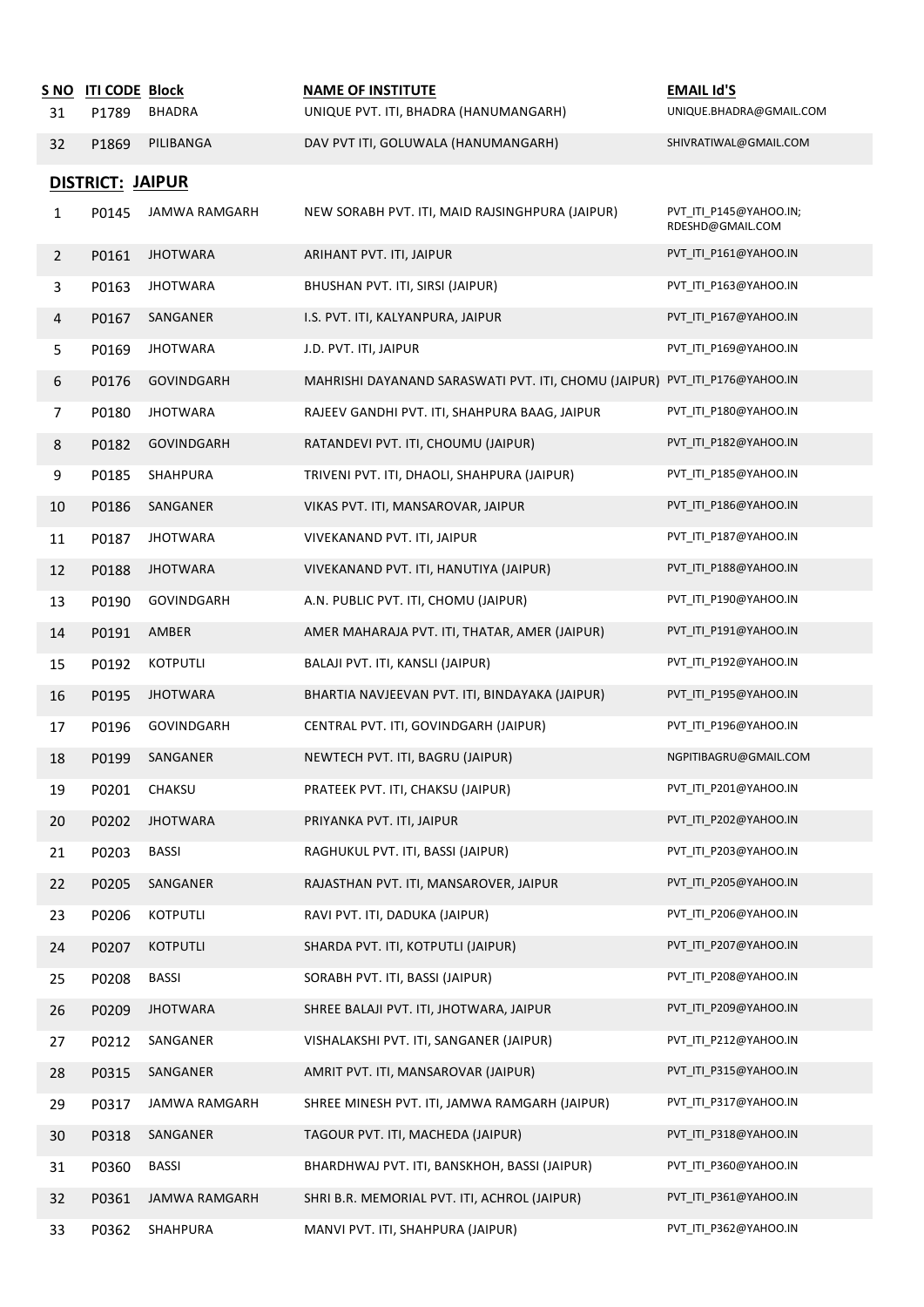| S NO | <b>ITI CODE Block</b> |                 | <b>NAME OF INSTITUTE</b>                                   | <b>EMAIL Id'S</b>     |
|------|-----------------------|-----------------|------------------------------------------------------------|-----------------------|
| 34   | P0363                 | SANGANER        | SHIV PVT. ITI, MACHEDA, JAIPUR                             | PVT_ITI_P363@YAHOO.IN |
| 35   | P0365                 | SAMBHAR         | TRIVENY PVT. ITI, KISHANGARH RENWAL (JAIPUR)               | PVT_ITI_P365@YAHOO.IN |
| 36   | P0366                 | SHAHPURA        | RAJASTHAN PVT. ITI, AMARSAR (JAIPUR)                       | PVT_ITI_P366@YAHOO.IN |
| 37   | P0368                 | VIRATNAGAR      | B.N. PVT. ITI, VIRAT NAGAR, JAIPUR                         | PVT_ITI_P368@YAHOO.IN |
| 38   | P0369                 | <b>KOTPUTLI</b> | INDIAN PVT. ITI, TASKOLA (JAIPUR)                          | PVT_ITI_P369@YAHOO.IN |
| 39   | P0370                 | KOTPUTLI        | VIKAS PVT. ITI, KOTPUTLI (JAIPUR)                          | PVT_ITI_P370@YAHOO.IN |
| 40   | P0371                 | <b>DUDU</b>     | VISHVAKARMA PVT. ITI, DUDU (JAIPUR)                        | PVT_ITI_P371@YAHOO.IN |
| 41   | P0376                 | <b>JHOTWARA</b> | NEW SHREE BALAJI PVT. ITI, JHOTWARA (JAIPUR)               | NSBPITIP376@GMAIL.COM |
| 42   | P0377                 | <b>JHOTWARA</b> | GAGAN DEEP PVT. ITI, LALPURA (JAIPUR)                      | PVT_ITI_P377@YAHOO.IN |
| 43   | P0379                 | <b>JHOTWARA</b> | JAHNAVI PVT. ITI, JHOTWARA, JAIPUR                         | PVT_ITI_P379@YAHOO.IN |
| 44   | P0381                 | SHAHPURA        | BABA BHAGWAN DAS PVT. ITI, SHAHPURA (JAIPUR)               | PVT_ITI_P381@YAHOO.IN |
| 45   | P0383                 | <b>KOTPUTLI</b> | BASANT PVT. ITI, KOTPUTLI (JAIPUR)                         | PVT ITI P383@YAHOO.IN |
| 46   | P0384                 | <b>JHOTWARA</b> | AJMERA PVT. ITI, SODALA, JAIPUR                            | PVT_ITI_P384@YAHOO.IN |
| 47   | P0385                 | KOTPUTLI        | SHRI KRISHAN PVT. ITI, KOTPUTLI (JAIPUR)                   | PVT_ITI_P385@YAHOO.IN |
| 48   | P0386                 | <b>DUDU</b>     | DASHMESH PVT. ITI, DEDOO (JAIPUR)                          | PVT_ITI_P386@YAHOO.IN |
| 49   | P0387                 | SAMBHAR         | VINAYAK PVT. ITI, DADUNAGAR, PHULERA (JAIPUR)              | PVT_ITI_P387@YAHOO.IN |
| 50   | P0604                 | <b>JHOTWARA</b> | ALANKAR MAHILA PVT. ITI, VAISHALI NAGAR, JAIPUR            | PVT_ITI_P604@YAHOO.IN |
| 51   | P0606                 | AMBER           | GANGA DEVI PVT. ITI, NAGAL SUSAWATAN (JAIPUR)              | PVT_ITI_P606@YAHOO.IN |
| 52   | P0608                 | SANGANER        | J.D.H. PVT. ITI, MALVIYA NAGAR, JAIPUR                     | PVT_ITI_P608@YAHOO.IN |
| 53   | P0609                 | SANGANER        | K.K. MEMORIAL PVT. ITI, GONER (JAIPUR)                     | PVT_ITI_P609@YAHOO.IN |
| 54   | P0611                 | <b>CHAKSU</b>   | MONISH PVT. ITI, KOT KHAWADA (JAIPUR)                      | PVT_ITI_P611@YAHOO.IN |
| 55   | P0612                 | BASSI           | NETAJI SOBASH CHANDER BOSH PVT. ITI. TOONGA (JAIPUR)       | PVT_ITI_P612@YAHOO.IN |
| 56   | P0613                 | SANGANER        | NIRMALA DEVI PVT. ITI, SANGANER (JAIPUR)                   | PVT ITI P613@YAHOO.IN |
| 57   | P0614                 | GOVINDGARH      | ORAS PVT. ITI, KHEJROLI (JAIPUR)                           | PVT_ITI_P614@YAHOO.IN |
| 58   | P0616                 | SANGANER        | RAMAN PVT. ITI, SANGANER, JAIPUR                           | PVT_ITI_P616@YAHOO.IN |
| 59   | P0617                 | <b>KOTPUTLI</b> | S.D.S. PVT. ITI, PATHRERI (JAIPUR)                         | PVT_ITI_P617@YAHOO.IN |
| 60   | P0618                 | <b>BASSI</b>    | SOHAR PVT. ITI, BASSI (JAIPUR)                             | PVT_ITI_P618@YAHOO.IN |
| 61   | P0619                 | <b>JHOTWARA</b> | SWAMI VIVEKANAND PVT. ITI, JAGATPURA, JAIPUR               | PVT_ITI_P619@YAHOO.IN |
| 62   | P0620                 | SAMBHAR         | TAGORE SHIKSHA NIKETAN PVT. ITI, BHAINSLANA (JAIPUR)       | PVT_ITI_P620@YAHOO.IN |
| 63   | P0621                 | <b>JHOTWARA</b> | TIRUPATI PVT. ITI, SANGANER (JAIPUR)                       | PVT_ITI_P621@YAHOO.IN |
| 64   | P0622                 | <b>JHOTWARA</b> | VISHVAKARMA PVT. ITI, JAGATPURA (JAIPUR)                   | PVT_ITI_P622@YAHOO.IN |
| 65   | P0749                 | SHAHPURA        | SHRI BALAJI PVT. ITI, A-170, MANOHARPUR, JAIPUR            | PVT_ITI_P749@YAHOO.IN |
| 66   | P0752                 | <b>JHOTWARA</b> | GURUKUL PVT. ITI, KALWAR ROAD, JHOTWARA (JAIPUR)           | PVT_ITI_P752@YAHOO.IN |
| 67   | P0753                 | SANGANER        | SIDDHARTH PVT. ITI, JAIPUR (JAIPUR)                        | SITC.JAIPUR@GMAIL.COM |
| 68   | P0755                 | SHAHPURA        | BABA GANGA DAS VIDHYAPETH PVT. ITI, CHIMANPURA<br>(JAIPUR) | PVT_ITI_P755@YAHOO.IN |
| 69   | P0759                 | SAMBHAR         | NAVJIVAN PVT. ITI, BANDE KA BALAJI (JAIPUR)                | PVT_ITI_P759@YAHOO.IN |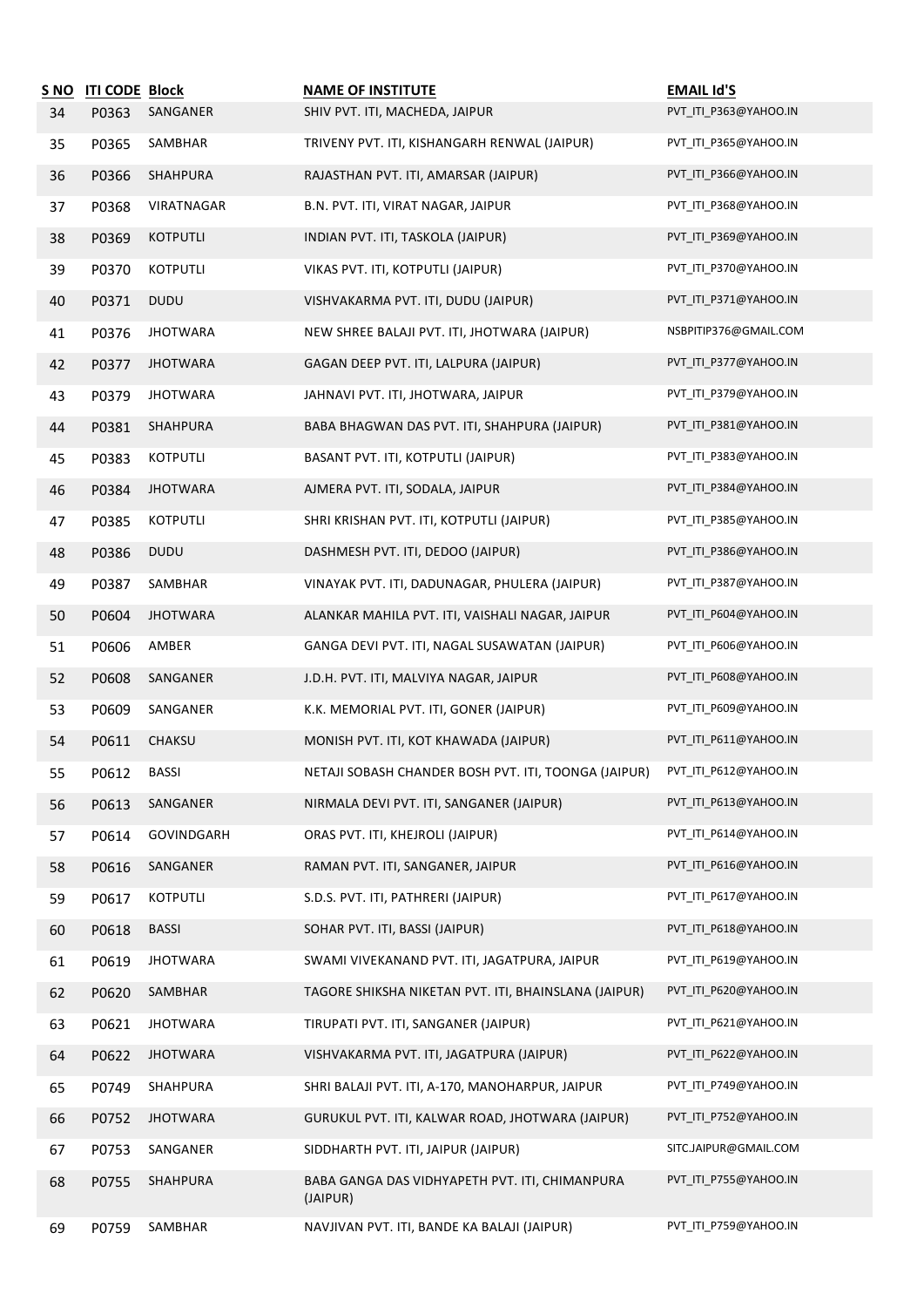| S NO | <b>ITI CODE Block</b> |                 | <b>NAME OF INSTITUTE</b>                                                    | <b>EMAIL Id'S</b>             |
|------|-----------------------|-----------------|-----------------------------------------------------------------------------|-------------------------------|
| 70   | P0763                 | AMBER           | SHRI NARAYAN PVT. ITI, BAGWADA (JAIPUR)                                     | PVT_ITI_P763@YAHOO.IN         |
| 71   | P0764                 | SANGANER        | SHREE RAM PVT. ITI, GURJAR KITHADI, (JAIPUR)                                | PVT_ITI_P764@YAHOO.IN         |
| 72   | P0765                 | AMBER           | SAVITRI BAI PHULE PVT. ITI, EXPRESS HIGHWAY, JAIPUR                         | PVT_ITI_P765@YAHOO.IN         |
| 73   | P0766                 | SANGANER        | L B S PVT. ITI, SANGANER (JAIPUR)                                           | LBSPVTITIP766@GMAIL.COM       |
| 74   | P0767                 | SANGANER        | RAVI PVT. ITI, NEOTA (JAIPUR)                                               | PVT ITI P767@YAHOO.IN         |
| 75   | P0768                 | GOVINDGARH      | GURUKUL PVT. ITI, CHOMU (JAIPUR)                                            | PVT_ITI_P768@YAHOO.IN         |
| 76   | P0769                 | SAMBHAR         | BHARTI PVT. ITI, BHAINSAWA (JAIPUR)                                         | BITCJAIPUR@GMAIL.COM          |
| 77   | P0770                 | GOVINDGARH      | SHRI GIRIRAJ PVT. ITI, KHEJROLI, CHOMU (JAIPUR)                             | PVT_ITI_P770@YAHOO.IN         |
| 78   | P0788                 | SHAHPURA        | SHAHPURA PVT. ITI, SHAHPURA (JAIPUR)                                        | SHAHPURAITI@GMAIL.COM         |
| 79   | P0789                 | <b>JHOTWARA</b> | <b>GANPATI PVT. ITI, JAIPUR</b>                                             | GANPATIITI@GMAIL.COM          |
| 80   | P0797                 | <b>PAOTA</b>    | SHRI SHAYAM PVT. ITI, PAOTA (JAIPUR)                                        | SHRISHYAMITCPAOTA@GMAIL.COM   |
| 81   | P0798                 | GOVINDGARH      | SHIVAJI PVT. ITI, CHOMU (JAIPUR)                                            | SBDEDUCATIONCHOMU@GMAIL.COM   |
| 82   | P0800                 | CHAKSU          | OM PVT. ITI, RAMLAXMANPURA (JAIPUR)                                         | INFO@OMCOLLEGE.COM            |
| 83   | P0804                 | SHAHPURA        | VIJAY PVT. ITI, RADAWAS (JAIPUR)                                            | PITIVIJAY@GMAIL.COM           |
| 84   | P0807                 | SHAHPURA        | TRIVENY PVT. ITI, SHAHPURA (JAIPUR)                                         | TRIVENIPITI@GMAIL.COM         |
| 85   | P0809                 | SANGANER        | MAN SAROVAR PVT. ITI, MANSAROVAR, JAIPUR                                    | MANSAROVARITIJPR@GMAIL.COM    |
| 86   | P0817                 | AMBER           | MEHTA PVT. ITI, AMER (JAIPUR)                                               | MEHTAITI@YAHOO.IN             |
| 87   | P0822                 | <b>DUDU</b>     | JD PVT. ITI, SAWARDA (JAIPUR)                                               | CONTACT.JDCI@GMAIL.COM        |
| 88   | P0824                 | <b>JHOTWARA</b> | VIVEK PVT. ITI, KALWAR (JAIPUR)                                             | VIVEKITIJAIPUR@GMAIL.COM      |
| 89   | P0830                 | JAMWA RAMGARH   | RAHUL CHANDIJA MEMORIAL PVT. ITI, BHANPUR KALAN<br>(JAIPUR)                 | RCMITI2013@GMAIL.COM          |
| 90   | P0839                 | JAMWA RAMGARH   | SUSHIL PVT. ITI, ARJUNPURA (JAIPUR)                                         | ITISUSHIL@GMAIL.COM           |
| 91   | P0848                 | AMBER           | ACHROL PVT. ITI, ACHROL (JAIPUR)                                            | ACHROLITI@GMAIL.COM           |
| 92   | P0849                 | AMBER           | SHIVALOK PVT. ITI, ROONDAL (JAIPUR)                                         | SHIVLOK.P0849@GMAIL.COM       |
| 93   | P0851                 | AMBER           | SHIVA LOK PVT. ITI, HARMADA (JAIPUR)                                        | SHIVLOK.P0851@GMAIL.COM       |
| 94   | P0853                 | GOVINDGARH      | SHRI SHAYAM PVT. ITI, UDAIPURIA (JAIPUR)                                    | SHRISSSAMITI@GMAIL.COM        |
| 95   | P0855                 | SAMBHAR         | SANKALP PVT. ITI, DUNGARI, HINGONIA (JAIPUR)                                | ITISANKALP@GMAIL.COM          |
| 96   | P0858                 | <b>JHOTWARA</b> | SHIVALAYA PVT. ITI, PARK RESIDENCY, JAIPUR                                  | SHIVALAYAITICOLLEGE@GMAIL.COM |
| 97   | P0862                 | SANGANER        | NEW SUNRISE PVT. ITI, MANGYAWAR, MANSAROVAR (JAIPUR NEWSUNRISEITI@GMAIL.COM |                               |
| 98   | P0869                 | GOVINDGARH      | SWAMI VIVEKANAND PVT. ITI, CHOMU (JAIPUR)                                   | INFO@SVITICHOMU.COM           |
| 99   | P0872                 | SANGANER        | NEW TECH. GROUP PVT. ITI, BAGRU (JAIPUR)                                    | NGPITIBAGRU@GMAIL.COM         |
| 100  | P0877                 | SHAHPURA        | BHAIRAV PVT. ITI, DHAOLI (JAIPUR)                                           | BHAIRAVPVTITC@GMAIL.COM       |
| 101  | P0879                 | AMBER           | RAJASTHAN PVT. ITI, AMBER (JAIPUR)                                          | RAJASTHANPITI@GMAIL.COM       |
| 102  | P0884                 | SAMBHAR         | BALAJI PVT. ITI, KISHANGARH RENWAL, PHULERA (JAIPUR)                        | BALAJIITIJAIPUR@GMAIL.COM     |
| 103  | P0892                 | SANGANER        | <b>GAURAV PVT. ITI, JAIPUR</b>                                              | GITI.JAIPUR@GMAIL.COM         |
| 104  | P0896                 | SANGANER        | NEW BRIGHT LAND PVT. ITI, MALIVYA NAGAR, JAIPUR                             | NEWBRIGHTLANDITI@GMAIL.COM    |
| 105  | P0902                 | SHAHPURA        | SHIVAM PVT. ITI, MANOHARPUR (JAIPUR)                                        | JPRASADGURJAR@GMAIL.COM       |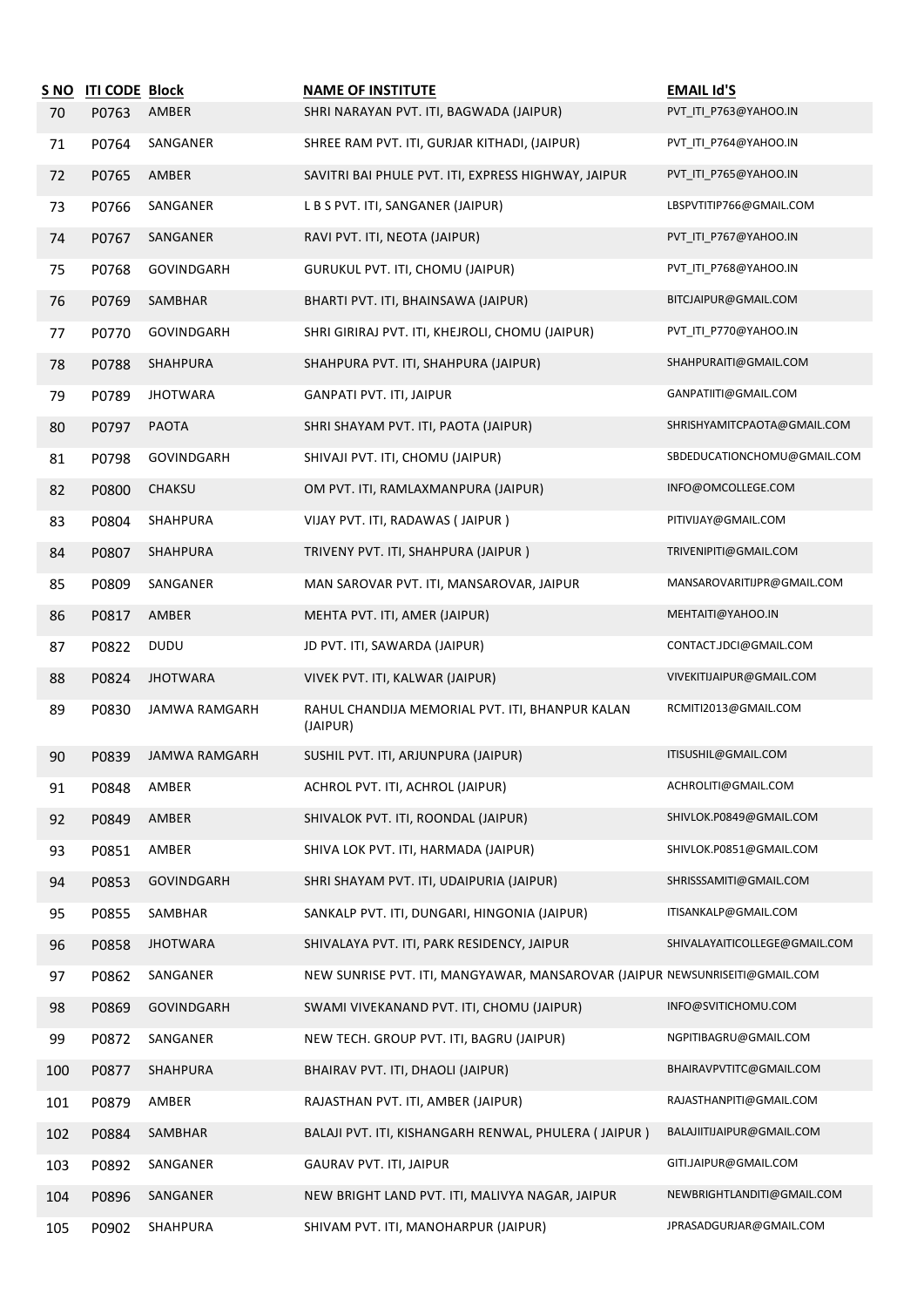| <u>S NO</u> | <b>ITI CODE Block</b> |                 | <b>NAME OF INSTITUTE</b>                      | <b>EMAIL Id'S</b>             |
|-------------|-----------------------|-----------------|-----------------------------------------------|-------------------------------|
| 106         | P0904                 | GOVINDGARH      | MANTHAN PVT. ITI, CHOMU (JAIPUR)              | MANTHANITIJPR@REDIFFMAIL.COM  |
| 107         | P0908                 | GOVINDGARH      | CHANDEL PVT. ITI, CHOMU (JAIPUR)              | INFO@CHANDELITI.COM           |
| 108         | P0910                 | AMBER           | NAVODYA PVT. ITI, AMER (JAIPUR)               | GRSIMAWAT@GMAIL.COM           |
| 109         | P0916                 | <b>BASSI</b>    | JAI JAGDISH PVT. ITI, HEERAWALA (JAIPUR)      | JAIJAGDISHITI@GMAIL.COM       |
| 110         | P0924                 | <b>JHOTWARA</b> | KODAI PVT. ITI, JAIPUR                        | JACKAL_1429@REDIFFMAIL.COM    |
| 111         | P0930                 | <b>JHOTWARA</b> | P.N.B. PVT. ITI, BHANKROTA (JAIPUR)           | PNBITIMUKANDPURA@GMAIL.COM    |
| 112         | P0951                 | AMBER           | SOLETE PVT. ITI, DABRI (JAIPUR)               | SOLETEITI@GMAIL.COM           |
| 113         | P0952                 | SANGANER        | SHREE BALAJI PVT. ITI, BAGRU (JAIPUR)         | SBITIBAGRU@GMAIL.COM          |
| 114         | P0953                 | SANGANER        | SURPARSHVA PVT. ITI, FAGODIYA WALA (JAIPUR)   | SUPARSHVAITI@GMAIL.COM        |
| 115         | P0954                 | <b>KOTPUTLI</b> | RAJASTHAN PVT. ITI, RAIKARANPURA (JAIPUR)     | RAJITI.KOTPUTLI@GMAIL.COM     |
| 116         | P0955                 | GOVINDGARH      | BALAJI PVT. ITI, ITAWA BHOPJI (JAIPUR)        | BALAJIITIJPR@GMAIL.COM        |
| 117         | P0957                 | SANGANER        | PRAKASH PVT. ITI, SANGANER (JAIPUR)           | PRAKASHPITI@GMAIL.COM         |
| 118         | P0958                 | CHAKSU          | NAV PRATEEK PVT. ITI, CHAKSU (JAIPUR)         | NAVPRATEEKSITI@HOTMAIL.COM    |
| 119         | P0959                 | SANGANER        | SHIVALIK PVT. ITI, (JAIPUR)                   | SHIVALIKPVTITI@GMAIL.COM      |
| 120         | P0960                 | SAMBHAR         | RAJASTHAN PVT. ITI, HINGONIYA (JAIPUR)        | RAJASTHANITI13@GMAIL.COM      |
| 121         | P0961                 | <b>JHOTWARA</b> | SH. BALAJI PVT. ITI, KALWAR (JAIPUR)          | SHRIBALAJIITI@REDIFFMAIL.COM  |
| 122         | P0962                 | SAMBHAR         | KULDEEP PVT. ITI, BHAINSAWA (JAIPUR)          | KULDEEPITC11@GMAIL.COM        |
| 123         | P0963                 | GOVINDGARH      | RAJASTHAN TRADE PVT. ITI, HARMADA (JAIPUR)    | RAJASTHAN_ITI@YAHOO.COM       |
| 124         | P0964                 | <b>KOTPUTLI</b> | TAJ MEMORIAL PVT. ITI, JAGDISHPURA (JAIPUR)   | RAMBEERMAMTA@GMAIL.COM        |
| 125         | P0965                 | SANGANER        | SAPIENCE PVT. ITI, JAIPUR                     | SAPIENCEITIJPR@GMAIL.COM      |
| 126         | P0966                 | PAOTA           | SAGAR PVT. ITI, PAOTA (JAIPUR)                | SAGARITI.PAOTA@GMAIL.COM      |
| 127         | P0967                 | GOVINDGARH      | RADHA KRISHAN PVT. ITI, CHOMU (JAIPUR)        | RADHAKRISHANITI@GMAIL.COM     |
| 128         | P0968                 | GOVINDGARH      | JYOTIBA PVT. ITI, ITAWA BHOP JI (JAIPUR)      | JYOTIBAITI13@GMAIL.COM        |
| 129         | P0969                 | GOVINDGARH      | JAI SHREE SHYAM PVT. ITI, DHOBOLAI (JAIPUR)   | SAINITEJPAL2013@GMAIL.COM     |
| 130         | P0971                 | SHAHPURA        | RADHA MADHAV PVT. ITI, NAYAN (JAIPUR)         | RADHAMADHAVITI@REDIFFMAIL.COM |
| 131         | P0972                 | GOVINDGARH      | RAGHUKUL PVT. ITI, CHOMU (JAIPUR)             | INFO@RAGHUKULEDU.COM          |
| 132         | P0996                 | AMBER           | S.L.B.S. PVT. ITI, LOONAWAS (JAIPUR)          | SLBSPITI@GMAIL.COM            |
| 133         | P1020                 | SAMBHAR         | AKSHAT PVT. ITI, KISHANGARH RENWAL (JAIPUR)   | AKSHATITI@GMAIL.COM           |
| 134         | P1021                 | SHAHPURA        | BABA PVT. ITI, NAYAN, TH-SHAHPURA (JAIPUR)    | BABAITC.NAYAN@GMAIL.COM       |
| 135         | P1022                 | <b>JHOTWARA</b> | BABA RAMDEV PVT. ITI, MACHWA (JAIPUR)         | J.POONIA@REDIFFMAIL.COM       |
| 136         | P1023                 | <b>KOTPUTLI</b> | CHANKAYA PVT. ITI, KOTPUTLI (JAIPUR)          | CHANAKAYAITIKT@GMAIL.COM      |
| 137         | P1024                 | PHAGI           | GEETANJALI PVT. ITI, RANWAL MANJI (JAIPUR)    | SANJEEV01081979@GMAIL.COM     |
| 138         | P1025                 | <b>JHOTWARA</b> | METRO PVT. ITI, KHORABEESAL (JAIPUR)          | METROITI18@GMAIL.COM          |
| 139         | P1026                 | GOVINDGARH      | NEW TARGET PVT. ITI, CHOMU (JAIPUR)           | PVTITINEWTARGET@GMAIL.COM     |
| 140         | P1027                 | SANGANER        | RAMA KRISHNA PVT. ITI, RAGHUNATHPURA (JAIPUR) | INFO@RKPVTITI.COM             |
| 141         | P1029                 | SANGANER        | RUKMANI DEVI PVT. ITI, KALWARA (JAIPUR)       | RUKAMANIDEVIITI@GMAIL.COM     |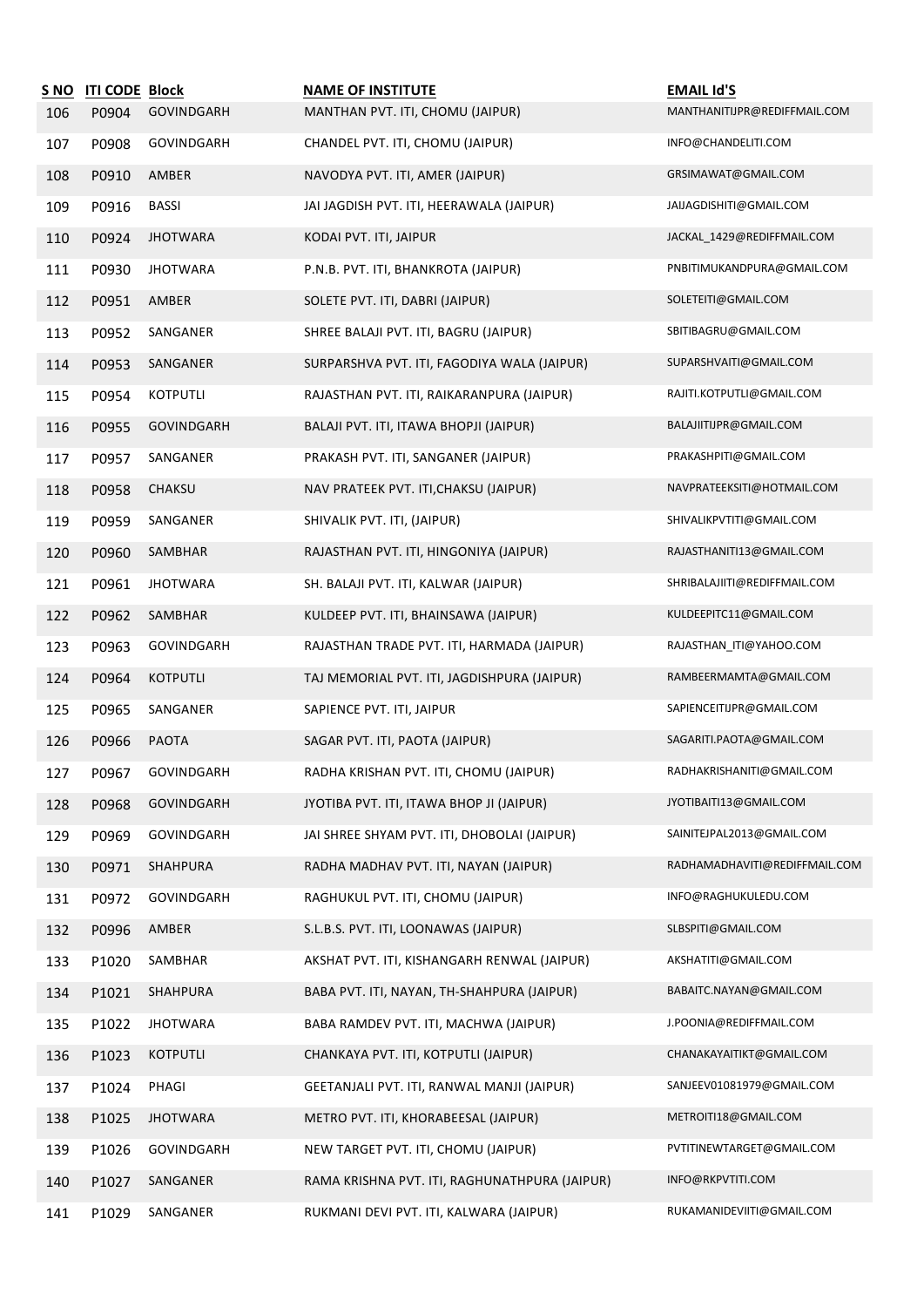| <u>S NO</u><br>142 | <b>ITI CODE Block</b><br>P1030 | AMBER           | <b>NAME OF INSTITUTE</b><br>SHRI GOVIND PVT. ITI, KHORA BISAL (JAIPUR) | <b>EMAIL Id'S</b><br>SHRIGOVINDITI@GMAIL.COM        |
|--------------------|--------------------------------|-----------------|------------------------------------------------------------------------|-----------------------------------------------------|
| 143                | P1031                          | SHAHPURA        | SHRI RAMANANDACHARYA PVT. ITI, NATHAWALA (JAIPUR)                      | PVT_ITI_P1031@YAHOO.IN                              |
| 144                | P1032                          | <b>JHOTWARA</b> | WELCOME PVT. ITI, KALWAR ROAD, JAIPUR                                  | WELCOMEITIJPR@GMAIL.COM                             |
| 145                | P1126                          | PAOTA           | DEEPAK PVT. ITI, PAOTA (JAIPUR)                                        | DEEPAKITIPAOTA@GMAIL.COM                            |
| 146                | P1127                          | SANGANER        | ADARSH PVT. ITI, BHIWAL COLONY (JAIPUR)                                | DIRECTORAITI@GMAIL.COM                              |
| 147                | P1128                          | CHAKSU          | DEV PVT. ITI, CHAKSU (JAIPUR)                                          | DEVPVTITI@GMAIL.COM                                 |
| 148                | P1129                          | GOVINDGARH      | AKASH PVT. ITI, CHOMU (JAIPUR)                                         | AKASHITICHOMU@GMAIL.COM                             |
| 149                | P1130                          | <b>BASSI</b>    | JAI HIND PVT. ITI, MANSAR KHERI (JAIPUR)                               | JAIHINDITIKHEDI@GMAIL.COM                           |
| 150                | P1131                          | GOVINDGARH      | AACHAL PVT. ITI, HASTEDA (JAIPUR)                                      | AANCHALITC.RK@GMAIL.COM                             |
| 151                | P1132                          | <b>JHOTWARA</b> | NARAYANA PVT. ITI, BINDAYAKA (JAIPUR)                                  | NARAYANAITI@YAHOO.COM                               |
| 152                | P1135                          | <b>JHOTWARA</b> | GENIUS ACADEMY PVT. ITI, SIRSI ROAD, JAIPUR                            | GENIUSPVTITI2014@GMAIL.COM                          |
| 153                | P1136                          | JAMWA RAMGARH   | RAHUL CHANDIJA MEMORIAL PVT. ITI, HEERAWALA (JAIPUR)                   | RAHULCHANDIJA@GMAIL.COM                             |
| 154                | P1137                          | GOVINDGARH      | GYANDEEP PVT. ITI, AMARPURA (JAIPUR)                                   | GYANDEEPPVTITI@GMAIL.COM                            |
| 155                | P1138                          | JAMWA RAMGARH   | G.D. PVT. ITI, JAMWA RAMGARH (JAIPUR)                                  | GANDIDEVISS@GMAIL.COM                               |
| 156                | P1139                          | SAMBHAR         | R.K. PVT. ITI, PHULERA (JAIPUR)                                        | RKITI2014@GMAIL.COM                                 |
| 157                | P1140                          | SHAHPURA        | GURUKUL PVT. ITI, NANGAL SUSAWATAN (JAIPUR)                            | GURUKULPVTITINAYAN@GMAIL.COM                        |
| 158                | P1142                          | <b>JHOTWARA</b> | ABHIGYAN PVT. ITI, BALAJI VIHAR, JAIPUR                                | INFO@ABHIGYANITI.IN                                 |
| 159                | P1143                          | JAMWA RAMGARH   | SHRI RAM PVT. ITI, NAYLA (JAIPUR)                                      | SHRIRAMITINAYLA@GMAIL.COM                           |
| 160                | P1144                          | <b>JHOTWARA</b> | SHRI GANESH PVT. ITI, JHOTWARA (JAIPUR)                                | P1144SGITI@GMAIL.COM                                |
| 161                | P1145                          | AMBER           | RAJASTHAN PVT. ITI, CHANDWAJI (JAIPUR)                                 | RAJASTHANITI2014@GMAIL.COM                          |
| 162                | P1146                          | SANGANER        | KAMAL RATAN PVT. ITI, RAMCHANDRAPURA (JAIPUR)                          | KAMALRATANITI@GMAIL.COM                             |
| 163                | P1147                          | KOTPUTLI        | CLE PVT. ITI, JAGDISHPURA (JAIPUR)                                     | CLEITI.KTP@GMAIL.COM                                |
| 164                | P1148                          | SAMBHAR         | RAJASTHAN PVT. ITI, KISHANGARH RENWAL (JAIPUR)                         | RAJASTHANPVTITIKRENWAL@GMAIL.C<br>0M                |
| 165                | P1149                          | SANGANER        | SAINT ANDREWS PVT. ITI, GOPALPURA BY PASS, JAIPUR                      | SUBROTOSAXENA173@GMAIL.COM                          |
| 166                | P1150                          | GOVINDGARH      | VIDYAGRAM PVT. ITI, CHOMU (JAIPUR)                                     | VIDYAGRAMITICOLLEGECHOMU@GMA<br>IL.COM              |
| 167                | P1151                          | <b>BASSI</b>    | SHRI RADHEY PVT. ITI, KANOTA (JAIPUR)                                  | SHREERADHEYITI@GMAIL.COM                            |
| 168                | P1152                          | <b>PAOTA</b>    | SHRI SITARAM PVT. ITI, PAOTA (JAIPUR)                                  | SHRISITARAMPVTITIPAWATA@GMAIL.<br><b>COM</b>        |
| 169                | P1154                          | SANGANER        | SHRI HANUMAT PVT. ITI, MAHAPURA (JAIPUR)                               | SHRIHANUMATPVTITI@GMAIL.COM                         |
| 170                | P1155                          | SANGANER        | BRCM PVT. ITI, MAHAPURA, AJMER ROAD (JAIPUR)                           | BRCMITI@GMAIL.COM                                   |
| 171                | P1156                          | JAMWA RAMGARH   | ARYAN PVT. ITI, BOBARI ROAD, JAMWA RAMGARH (JAIPUR)                    | ARYANCOLLEGE2010@GMAIL.COM                          |
| 172                | P1157                          | <b>PAOTA</b>    | SHRI KRISHNA GYANDEEP PVT. ITI, PAOTA (JAIPUR)                         | SKGITI@REDIFFMAIL.COM;<br>MRKAMAL.MKSAINI@GMAIL.COM |
| 173                | P1159                          | GOVINDGARH      | AARAV PVT. ITI, TANKARDA, CHOMU (JAIPUR)                               | AARAVITICOLLEGE@GMAIL.COM                           |
| 174                | P1160                          | GOVINDGARH      | TAGORE PVT. ITI, HASTEDA (JAIPUR)                                      | TAGOREPVTITIHASTEDA@GMAIL.COM                       |
| 175                | P1190                          | <b>JHOTWARA</b> | SHIV SHAKTI PVT. ITI, MACHWA KALWAR ROAD, JAIPUR                       | MUKESHMANDIWAL@GMAIL.COM                            |
| 176                | P1306                          | SAMBHAR         | OM PVT. ITI, KHERI MILAK (JAIPUR)                                      | OMITIKHEDI@GMAIL.COM                                |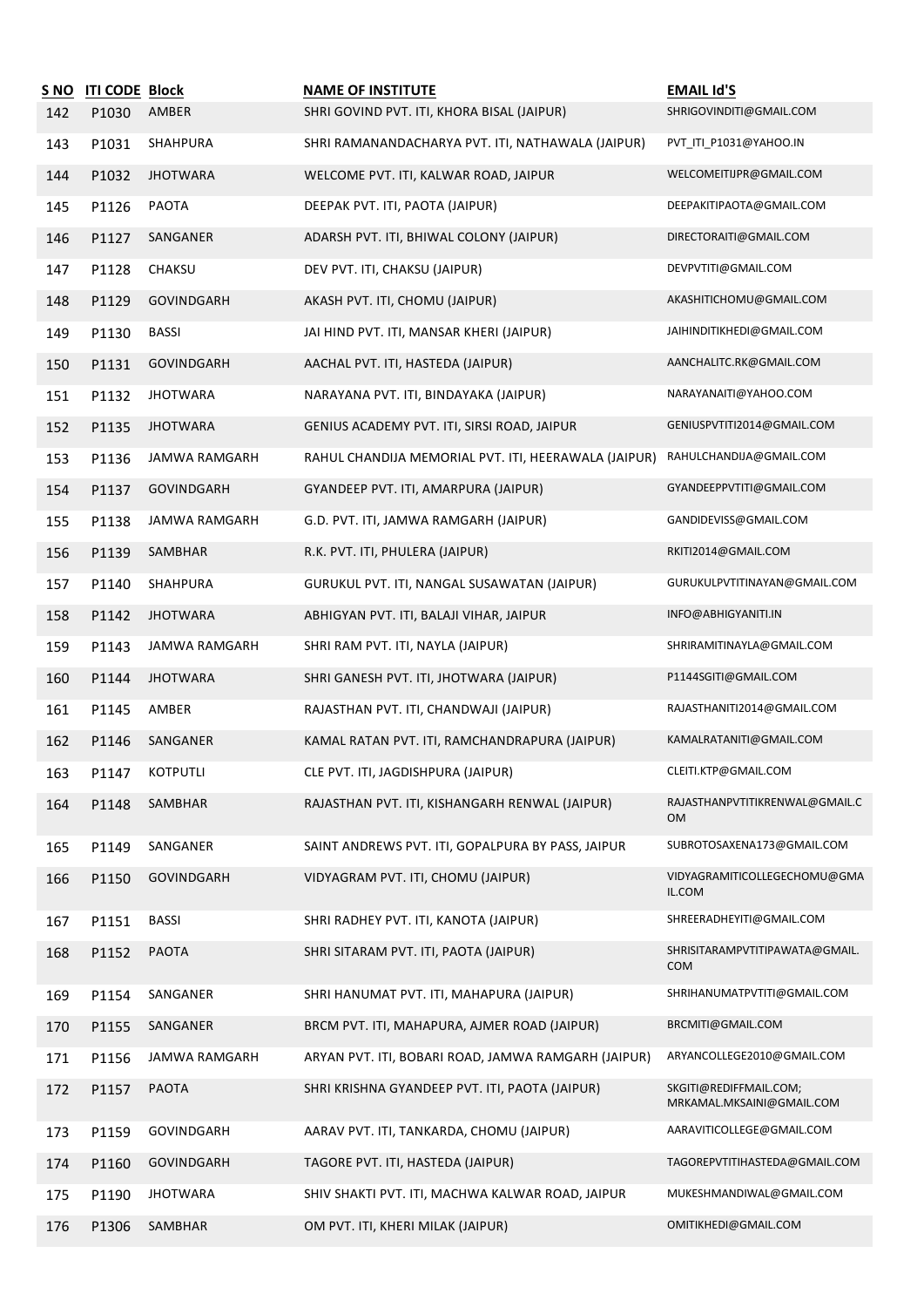| S NO<br>177 | <b>ITI CODE Block</b><br>P1307 | KOTPUTLI             | <b>NAME OF INSTITUTE</b><br>KRISH PVT. ITI, KOTPUTLI (JAIPUR) | <b>EMAIL Id'S</b><br>KRISHCOMPUTER84@GMAIL.COM |
|-------------|--------------------------------|----------------------|---------------------------------------------------------------|------------------------------------------------|
| 178         | P1308                          | SAMBHAR              | JAI HIND PVT. ITI, PHULERA (JAIPUR)                           | JAIHINDITI@GMAIL.COM                           |
| 179         | P1309                          | GOVINDGARH           | SARASWATI PVT. ITI, MANDA INDUSTRIAL AREA (JAIPUR)            | SHARMASURESHKUMAR931@GMAIL.C<br>OМ             |
| 180         | P1310                          | <b>JHOTWARA</b>      | CHETANYA PVT. ITI, PANCHYAWALA, VAISHALI NAGAR<br>(JAIPUR)    | RAJESHCHOUDHARY3959@GMAIL.CO<br>M              |
| 181         | P1311                          | <b>JHOTWARA</b>      | S.P.D.M. PVT. ITI, JHOTWARA (JAIPUR)                          | SPDMINSTNSG.EDU@GMAIL.COM                      |
| 182         | P1312                          | SANGANER             | SWABHIMAAN PVT. ITI, HARVANSHPURA (JAIPUR)                    | SWABHIMAAN.ITI@GMAIL.COM                       |
| 183         | P1313                          | SAMBHAR              | SHRI RAM PVT. ITI, BHADEAR PURA (JAIPUR)                      | SHRIRAMITIPHULERA@GMAIL.COM                    |
| 184         | P1314                          | <b>DUDU</b>          | BALAJI PVT. ITI, DUDU (JAIPUR)                                | BALAJIITIP1314@GMAIL.COM                       |
| 185         | P1316                          | SANGANER             | D.H. PVT. ITI, LUNIYAWAS (JAIPUR)                             | DHITIJAIPUR@YAHOO.COM                          |
| 186         | P1319                          | <b>KOTPUTLI</b>      | NEW SUBODH PVT. ITI, RAIKARANPURA (JAIPUR)                    | NEWSUBODHITI@GMAIL.COM                         |
| 187         | P1320                          | JAMWA RAMGARH        | SHRI GURUKUL PVT. ITI, ANDHI (JAIPUR)                         | SHRIGURUKULPVTITI3@GMAIL.COM                   |
| 188         | P1321                          | <b>JHOTWARA</b>      | LOKESH PVT. ITI, SABRAMPURA (JAIPUR)                          | SURENDERYADAV120183@GMAIL.CO<br>M              |
| 189         | P1322                          | GOVINDGARH           | ADITYA PVT. ITI, GOVIND VIHAR, KALADERA (JAIPUR)              | PVT ITI P1322@YAHOO.IN                         |
| 190         | P1323                          | SANGANER             | GEETANJALI PVT. ITI, SANGANER (JAIPUR)                        | GEETANJALIITI.JPR@GMAIL.COM                    |
| 191         | P1324                          | GOVINDGARH           | ABHINAV PVT. ITI, KALADERA, CHOMU (JAIPUR)                    | RAKESHMEENANSUI@GMAIL.COM                      |
| 192         | P1325                          | GOVINDGARH           | SHRI KRISHNA PVT. ITI, TIGARIYA (JAIPUR)                      | SHRIKRISHANAPVTITI@GMAIL.COM                   |
| 193         | P1326                          | KOTPUTLI             | BHANWARLAL PVT. ITI, MOHANPURA (JAIPUR)                       | BLPVTITI55@GMAIL.COM                           |
| 194         | P1327                          | <b>PAOTA</b>         | SUBODH PVT. ITI, PAOTA (JAIPUR)                               | SUBODHITIPAOTA@GMAIL.COM                       |
| 195         | P1328                          | <b>DUDU</b>          | MAHARISHI PVT. ITI, BORAJ (JAIPUR)                            | MANEESH.MAHARISHI@GMAIL.COM                    |
| 196         | P1329                          | SHAHPURA             | AYUSHMAN PVT. ITI, MANOHARPUR (JAIPUR)                        | AUSHMANPVTITI@GMAIL.COM                        |
| 197         | P1330                          | GOVINDGARH           | PRINCE PVT. ITI, CHOMU (JAIPUR)                               | KCCHOUDHARY2008@REDIFFMAIL.CO<br>M             |
| 198         | P1331                          | <b>JAMWA RAMGARH</b> | SARASWATI PVT. ITI, JAMWA RAMGARH (JAIPUR)                    | TIWARISMPR@GMAIL.COM                           |
| 199         | P1498                          | SANGANER             | SARTHAK PVT. ITI, JAGATPURA (JAIPUR)                          | OMPRAKASHNAREDA@GMAIL.COM                      |
| 200         | P1499                          | GOVINDGARH           | BALAJI PVT. ITI, GOVINDGARH, CHOMU (JAIPUR)                   | BALAJIITIGND@GMAIL.COM                         |
| 201         | P1501                          | SHAHPURA             | SARDAR PATEL PVT. ITI, GULAB BARI (JAIPUR)                    | SARDARPATELPVTITI1@GMAIL.COM                   |
| 202         | P1502                          | SANGANER             | B.S. PVT. ITI, BAGRU (JAIPUR)                                 | BSPVTITI@GMAIL.COM                             |
| 203         | P1503                          | SHAHPURA             | MARUDHARA PVT. ITI, VIDARA (JAIPUR)                           | MARUDHRAITI@REDIFFMAIL.COM                     |
| 204         | P1504                          | AMBER                | SAROJ PVT. ITI, JAHOTA (JAIPUR)                               | SAROJPVTITIJAHOTA@GMAIL.COM                    |
| 205         | P1505                          | <b>JHOTWARA</b>      | DEEP SHIKHA PVT. ITI, CHANDPOL, JAIPUR                        | DEEPSIKHAITI@REDIFFMAIL.COM                    |
| 206         | P1508                          | <b>KOTPUTLI</b>      | VIKAS PVT. ITI, KHARAB (JAIPUR)                               | VIKASITIKHARAB@REDIFFMAIL.COM                  |
| 207         | P1509                          | JAMWA RAMGARH        | K.G.R. PVT. ITI, BHANPUR KALAN (JAIPUR)                       | KGRPVTITI@GMAIL.COM                            |
| 208         | P1510                          | PHAGI                | THOMAS CANGAN PVT. ITI, RAMPURA (JAIPUR)                      | TCPITI@IIRM.AC.IN                              |
| 209         | P1511                          | GOVINDGARH           | SUNRISE PVT. ITI, AMARPURA (JAIPUR)                           | SUNRISEITI@YAHOO.COM                           |
| 210         | P1512                          | <b>KOTPUTLI</b>      | GLOBAL PVT. ITI, KOTPUTLI (JAIPUR)                            | GLOBALPVTITIRAJ@GMAIL.COM                      |
| 211         | P1513                          | GOVINDGARH           | SHRI GANESH PVT. ITI, UDAIPURIA (JAIPUR)                      | SGPVTITI2014@GMAIL.COM                         |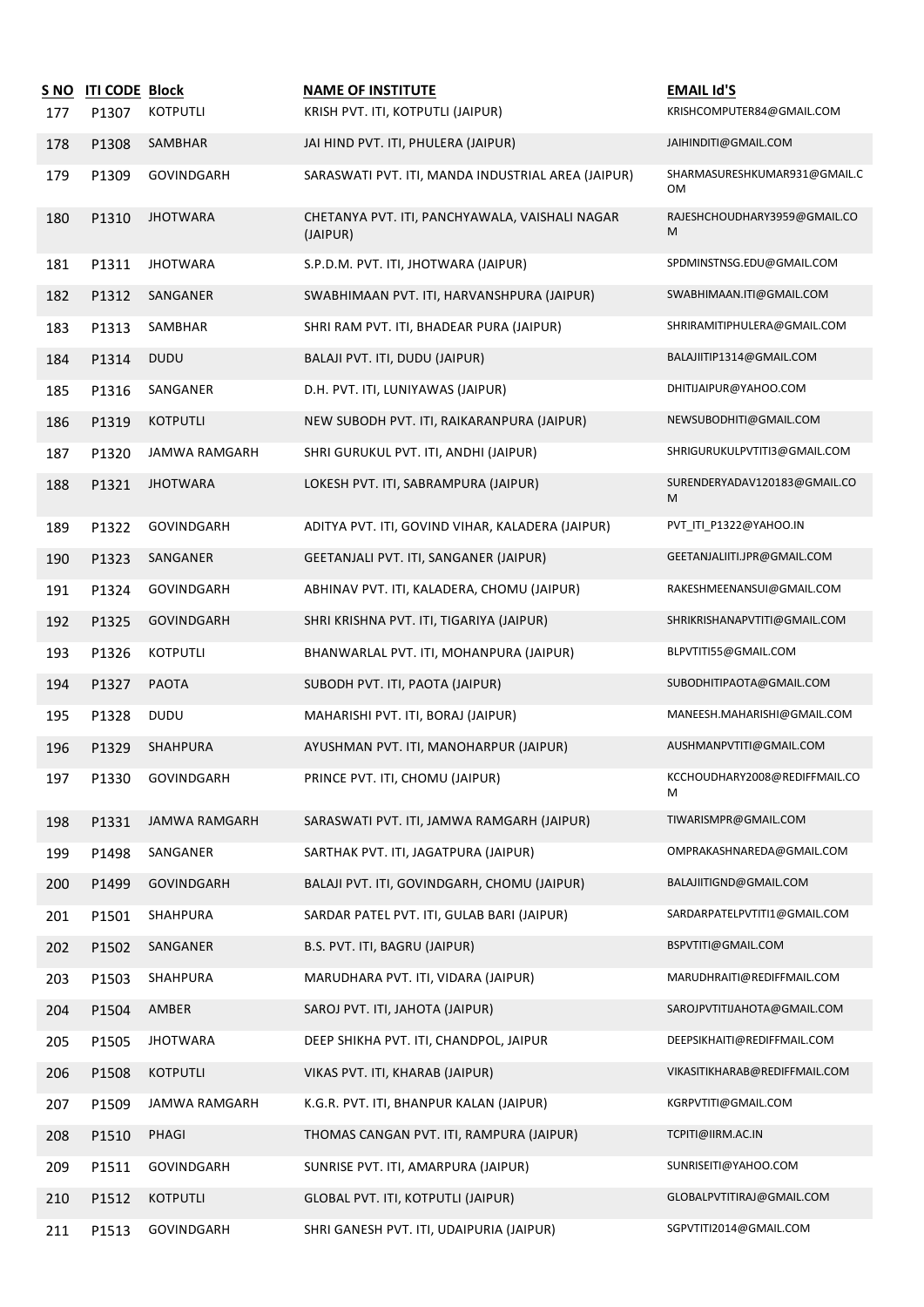|     | S NO ITI CODE Block |                      | <b>NAME OF INSTITUTE</b>                            | <b>EMAIL Id'S</b>                                        |
|-----|---------------------|----------------------|-----------------------------------------------------|----------------------------------------------------------|
| 212 | P1515               | JAMWA RAMGARH        | DEV PVT. ITI, JAMWA RAMGARH (JAIPUR)                | ITIDEV@REDIFFMAIL.COM                                    |
| 213 | P1517               | <b>JHOTWARA</b>      | JAYA PVT. ITI, SARNA DUNGAR INDUSTRIAL AREA, JAIPUR | SAINI.KALYANGROUP@GMAIL.COM                              |
| 214 | P1518               | <b>JAMWA RAMGARH</b> | RAJASTHAN PVT. ITI, JAMWA RAMGARH                   | RAJASTHANPVTITI2014@GMAIL.COM                            |
| 215 | P1519               | SHAHPURA             | SHRI SHYAM PVT. ITI, MANOHARPUR (JAIPUR)            | SHREESHYAMPVTITI@GMAIL.COM                               |
| 216 | P1520               | <b>JAMWA RAMGARH</b> | NEHRU JYOTI PVT. ITI, NATATA (JAIPUR)               | NEHRUJYOTIPVTITI@GMAIL.COM                               |
| 217 | P1521               | VIRATNAGAR           | CHANDRAWANSHI PVT. ITI, BANI PARK (JAIPUR)          | CHANDRAWANSHI.ITI@GMAIL.COM                              |
| 218 | P1522               | AMBER                | SADHANA PVT. ITI, KHANNIPURA (JAIPUR)               | SADHANAEDUCATIONGROUP@GMAIL.<br><b>COM</b>               |
| 219 | P1523               | <b>BASSI</b>         | MAHARAJA AGARSEN PVT. ITI, KANOTA (JAIPUR)          | MAPITI123@GMAIL.COM                                      |
| 220 | P1524               | VIRATNAGAR           | JAI MAHAVEER PVT. ITI, VIRAT NAGAR, JAIPUR          | JAIMAHAVEERITI@GMAIL.COM                                 |
| 221 | P1610               | <b>JHOTWARA</b>      | GANESHAM PVT. ITI, HASANPURA (JAIPUR)               | DSWELFARES@GMAIL.COM                                     |
| 222 | P1614               | SHAHPURA             | VIVEKANAND PVT. ITI, PRATAPPURA (JAIPUR)            | YADAV13SATISH@GMAIL.COM                                  |
| 223 | P1641               | CHAKSU               | L.J. PVT. ITI, SHIVDASPURA (JAIPUR)                 | LJITI@REDIFFMAIL.COM                                     |
| 224 | P1649               | SAMBHAR              | SHREE GANESH PVT. ITI, KHEERWA (JAIPUR)             | SHREEGITI98@GMAIL.COM                                    |
| 225 | P1671               | <b>BASSI</b>         | SUNRISE MOON PVT. ITI, KANOTA (JAIPUR)              | ITISUNRISEMOON@GMAIL.COM                                 |
| 226 | P1679               | <b>DUDU</b>          | VANDANA PVT. ITI, DUDU (JAIPUR)                     | ITIVANDANA@REDIFFMAIL.COM                                |
| 227 | P1690               | VIRATNAGAR           | ANMOL PVT. ITI, ANTELA (JAIPUR)                     | ANMOLITIANTELA@GMAIL.COM                                 |
| 228 | P1699               | <b>JHOTWARA</b>      | SHRI BHAWANI NIKETAN PVT. ITI, JAIPUR               | SBNITI.JAIPUR@GMAIL.COM                                  |
| 229 | P1704               | CHAKSU               | SHASTRI PVT. ITI, CHAKSU (JAIPUR)                   | ITISHASTRI@REDIFFMAIL.COM                                |
| 230 | P1711               | <b>KOTPUTLI</b>      | SANSKAR PVT. ITI, KOTPUTLI (JAIPUR)                 | SATYENDRAKAUSHIK84@GMAIL.COM;<br>SANSKARITIKTP@GMAIL.COM |
| 231 | P1719               | SHAHPURA             | SHIVA PVT. ITI, AMARPURA (JAIPUR)                   | OMCOMPUTER.1982@GMAIL.COM                                |
| 232 | P1721               | JAMWA RAMGARH        | SARDAR PATEL PVT. ITI, NIMARIYA (JAIPUR)            | RSGURJAR20@GMAIL.COM                                     |
| 233 | P1724               | GOVINDGARH           | SAHIL PVT. ITI, DHODHSAR (JAIPUR)                   | MAHENDRAKHEDAR66@GMAIL.COM                               |
| 234 | P1728               | <b>JAMWA RAMGARH</b> | LALITA DEVI PVT. ITI, JAMWA RAMGARH (JAIPUR)        | KARUNESH N@YAHOO.CO.IN                                   |
| 235 | P1747               | CHAKSU               | INDEX PVT. ITI, CHAKSU (JAIPUR)                     | INDEXITI@YAHOO.COM                                       |
| 236 | P1761               | <b>PAOTA</b>         | THE RAJASTHAN PVT. ITI, PAOTA (JAIPUR)              | RAJASTHANITIPAOTA@GMAIL.COM                              |
| 237 | P1763               | <b>BASSI</b>         | SUNRISE PVT. ITI, TOONGA (JAIPUR)                   | SUNRISEITI2016@GMAIL.COM                                 |
| 238 | P1776               | GOVINDGARH           | AZAD PVT. ITI, CHOMU (JAIPUR)                       | AZADPVTITI@GMAIL.COM                                     |
| 239 | P1781               | <b>JHOTWARA</b>      | BIYANI PVT. ITI, JAIPUR                             | BIYANI_BGCC@HOTMAIL.COM                                  |
| 240 | P1782               | PAOTA                | KISHAN JANKALYAN PVT. ITI, PAOTA (JAIPUR)           | KISHANJANKALYANITI@GMAIL.COM                             |
| 241 | P1806               | SANGANER             | CHANDRAKALAN PVT. ITI, BAMBALA (JAIPUR)             | CHANDRAKALAARCHITECTURE@HOTM<br>AIL.COM                  |
| 242 | P1830               | JAMWA RAMGARH        | JAIPUR PVT. ITI, JAMWA RAMGARH (JAIPUR)             | JAIPURPVTITI@GMAIL.COM                                   |
| 243 | P1832               | <b>JHOTWARA</b>      | BALAJI PVT. ITI, JHOTWARA (JAIPUR)                  | BALAJIPVTITIJHOTWARA@GMAIL.COM                           |
| 244 | P1870               | <b>DUDU</b>          | GURU KRIPA PVT. ITI, DUDU (JAIPUR)                  | GURUKRIPAITI01@GMAIL.COM                                 |
| 245 | P1872               | SHAHPURA             | AADHAR PVT. ITI, SHAHPURA (JAIPUR)                  | AADHARITI@GMAIL.COM                                      |
| 246 | P1887               | JAMWA RAMGARH        | SUNRISE PVT. ITI, HURELA (JAIPUR)                   | SUNRISEHURELA@GMAIL.COM                                  |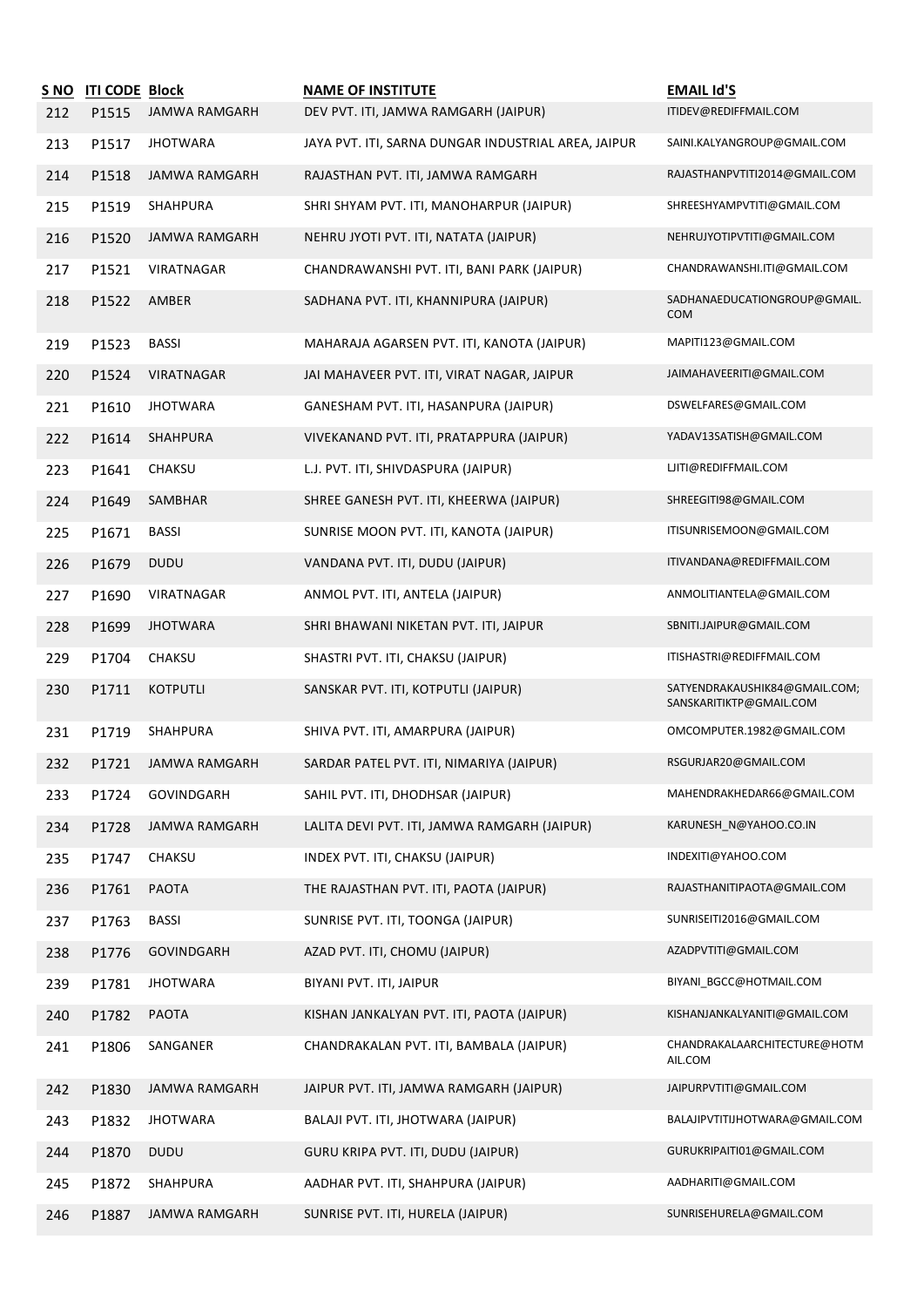|                | S NO ITI CODE Block |                      | <b>NAME OF INSTITUTE</b>                                                              | <b>EMAIL Id'S</b>             |
|----------------|---------------------|----------------------|---------------------------------------------------------------------------------------|-------------------------------|
|                |                     | DISTRICT: JAISALMER  |                                                                                       |                               |
| $\mathbf{1}$   | P0510               | JAISALMER            | JAGTAMBA PVT. ITI, JAISALMER                                                          | PVT_ITI_P510@YAHOO.IN         |
| $\overline{2}$ | P1833               | SANKRA               | SANKALP PVT. ITI, POKRAN (JAISALMER)                                                  | SANKALPITIPOKARAN@GMAIL.COM   |
| 3              | P1882               | SANKRA               | GAYATRI PVT. ITI, POKARAN (JAISALMER)                                                 | PRINCIPALGAYTRIITI@GMAIL.COM  |
|                | DISTRICT: JALOR     |                      |                                                                                       |                               |
| $\mathbf{1}$   | P0911               | SAYLA                | SHRI HEERA LAL YOGI PVT. ITI, WALERA ( JALORE)                                        | RKPANWAR1983@GMAIL.COM        |
| $\overline{2}$ | P1527               | AHORE                | AAHORE PVT. ITI, AHORE (JALORE)                                                       | AAHOREITI@GMAIL.COM           |
| $\mathbf{3}$   | P1873               | <b>JALOR</b>         | JAI AMBE PVT. ITI, JALORE (JALORE)                                                    | JAIAMBEPVTITI@GMAIL.COM       |
|                |                     | DISTRICT: JHALAWAR   |                                                                                       |                               |
| $\mathbf{1}$   | P0624               | BHAWANI MANDI        | INDIA INTERNATIONAL PVT. ITI, BHAWANI MANDI<br>(JHALAWAR)                             | PVT_ITI_P624@YAHOO.IN         |
| $\overline{2}$ | P0628               | <b>JHALRAPATAN</b>   | SARDAR PATAL PVT. ITI, JHALAWAR                                                       | PVT_ITI_P628@YAHOO.IN         |
| $\mathbf{3}$   | P0629               | BHAWANI MANDI        | SHRI KANHAIYA PVT. ITI, BHAWANI MANDI (JHALAWAR)                                      | PVT ITI P629@YAHOO.IN         |
| $\overline{4}$ | P0823               | <b>JHALRAPATAN</b>   | MAHATMA GANDHI PVT. ITI, JHALAWAR                                                     | MAHATMAGANDHIITI@GMAIL.COM    |
| 5              | P0863               | JHALRAPATAN          | SWAMI VIVEKANAND PVT. ITI, JHALAWAR                                                   | SVITCJHALAWAR@GMAIL.COM       |
| 6              | P1033               | JHALRAPATAN          | PT. RATNAKER PVT. ITI, JHALRAPATAN (JHALAWAR)                                         | RATNAKERITI@GMAIL.COM         |
| $\overline{7}$ | P1161               | BHAWANI MANDI        | SHREE KRISHNA PVT. ITI, BHAWANI MANDI (JHALAWAR)                                      | ANILMALHOTRA753@GMAIL.COM     |
| 8              | P1162               | AKLERA               | SHREE KRISHNA PVT. ITI, AKLERA (JHALAWAR)                                             | SKITIAKL@GMAIL.COM            |
| 9              | P1333               | <b>KHANPUR</b>       | MAHARSHI ARVIND PVT. ITI, KHANPUR (JHALAWAR)                                          | MAITIKHANPUR@GMAIL.COM        |
| 10             | P1335               | DAG                  | ELITE PVT. ITI, CHAUMAHLA, BHAWANI MANDI (JHALAWAR)                                   | P1335ELITE@GMAIL.COM          |
| 11             | P1336               | JHALRAPATAN          | MAA SHARDA PVT. ITI, JHALRAPATAN (JHALAWAR)                                           | MAASHARDAPRIVATEITI@GMAIL.COM |
| 12             | P1338               | JHALRAPATAN          | SIDDARTH PVT. ITI, JHALAWAR                                                           | SIDDHARTHACADEMY01@GMAIL.COM  |
| 13             | P1528               | BAKANI               | GURUKUL PVT. ITI, JHALAWAR                                                            | GURUKULITIBAKANI1@GMAIL.COM   |
| 14             | P1530               | BHAWANI MANDI        | S.M. PVT. ITI, BHAWANI MANDI (JHALAWAR)                                               | SMITICOLLEGE@GMAIL.COM        |
| 15             | P1532               | <b>MANOHAR THANA</b> | SUMAN PVT. ITI, MANOHARTHANA (JHALAWAR)                                               | SUMANITIMT@GMAIL.COM          |
| 16             | P1533               | <b>KHANPUR</b>       | SHIVAM PVT. ITI, KHANPUR (JHALAWAR)                                                   | SHIVAMITCKHANPUR@GMAIL.COM    |
| 17             | P1534               | JHALRAPATAN          | ADARSH PVT. ITI, KHANPUR ROAD, JHALAWAR                                               | ADARSHITIJHALAWAR@GMAIL.COM   |
| 18             | P1535               | JHALRAPATAN          | SIGMA PVT. ITI, MUNDERI (JHALAWAR)                                                    | ITCSIGMA@GMAIL.COM            |
|                |                     | DISTRICT: JHUNJHUNUN |                                                                                       |                               |
| $\mathbf{1}$   | P0213               | SURAJGARH            | BIRLA TECHNICAL TRAINING INSTITUTE, PILANI (JHUNJHUNU) PVT_ITI_P213@YAHOO.IN          |                               |
| $\overline{2}$ | P0214               | NAWALGARH            | JAMNADHAR SAGARMAL BAGRODIA PVT. ITI, MUKANDGARH PVT_ITI_P214@YAHOO.IN<br>(JHUNJHUNU) |                               |
| $\mathbf{3}$   | P0215               | <b>JHUNJHUNUN</b>    | SHIVONKAR MAHESHWARI TECHNICAL INSTITUTE PVT. ITI,<br><b>BAGGAR (JHUNJHUNU)</b>       | PVT_ITI_P215@YAHOO.IN         |
| 4              | P0218               | ALSISAR              | ACHARYA SHREE MAHAPRAGYA PVT. ITI, TAMKOR<br>(JHUNJHUNU)                              | PVT_ITI_P218@YAHOO.IN         |
| 5              | P0219               | SURAJGARH            | HALWAN PVT. ITI, PILOD (JHUNJHUNU)                                                    | PVT_ITI_P219@YAHOO.IN         |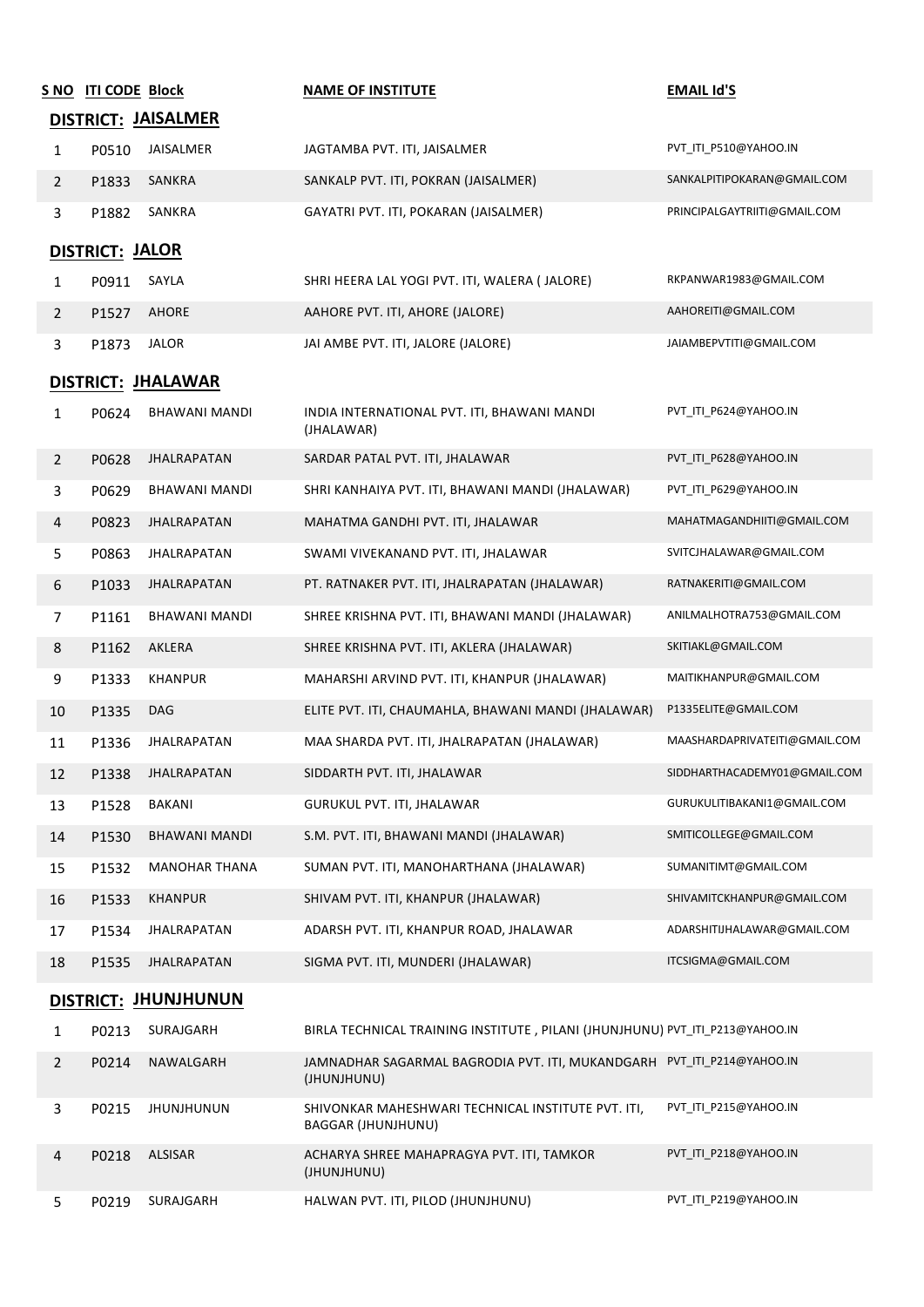| S NO<br>6 | <b>ITI CODE Block</b><br>P0220 | <b>KHETRI</b>      | <b>NAME OF INSTITUTE</b><br>MAHARAJA AGRESEN PVT. ITI, KHETRI NAGAR (JHUNJUNU) | <b>EMAIL Id'S</b><br>PVT_ITI_P220@YAHOO.IN |
|-----------|--------------------------------|--------------------|--------------------------------------------------------------------------------|--------------------------------------------|
| 7         | P0221                          | NAWALGARH          | NEW INDIAN PVT. ITI, NAWALGARH (JHUNJHUNU)                                     | PVT_ITI_P221@YAHOO.IN                      |
| 8         | P0223                          | <b>BUHANA</b>      | TAGOUR PVT. ITI, SINGHANA (JHUNJHUNU)                                          | PVT ITI P223@YAHOO.IN                      |
| 9         | P0224                          | SURAJGARH          | TAGOUR PVT. ITI, SURAJGARH (JHUNJHUNU)                                         | PVT_ITI_P224@YAHOO.IN                      |
| 10        | P0483                          | <b>KHETRI</b>      | KHETRI PVT. ITI, KHETRI (JHUNJHUNU)                                            | PVT_ITI_P483@YAHOO.IN                      |
| 11        | P0485                          | <b>KHETRI</b>      | JALNDRA INSTITUTE OF PVT. ITI, PAPURANA (JHUNJHUNU)                            | PVT ITI P485@YAHOO.IN                      |
| 12        | P0486                          | <b>KHETRI</b>      | SAINIK PVT. ITI, KHETRI NAGAR (JHUNJHUNU)                                      | HARISHMEGHAV@GMAIL.COM                     |
| 13        | P0488                          | CHIRAWA            | SHREE RAMESHWERLAL SHARMA PVT. ITI, CHIRAWA<br>(JHUNJHUNU)                     | PVT_ITI_P488@YAHOO.IN                      |
| 14        | P0489                          | <b>KHETRI</b>      | MAHAVEER PVT. ITI, LAL GARH (JHUNJHUNU)                                        | PVT_ITI_P489@YAHOO.IN                      |
| 15        | P0490                          | <b>UDAIPURWATI</b> | VISION PVT. ITI, TODI-DUDIYA (JHUNJHUNU)                                       | PVT ITI P490@YAHOO.IN                      |
| 16        | P0631                          | <b>UDAIPURWATI</b> | AMMAN PVT. ITI, DHOLAKHERA (JHUNJHUNU)                                         | PVT_ITI_P631@YAHOO.IN                      |
| 17        | P0632                          | CHIRAWA            | CH. MANGAL CHAND JHAJHARIA PVT. ITI, SULTANA<br>(JHUNJHUNU)                    | PVT_ITI_P632@YAHOO.IN                      |
| 18        | P0634                          | KHETRI             | GOODWILL PVT. ITI, CHARAWAS (JHUNJHUNU)                                        | PVT_ITI_P634@YAHOO.IN                      |
| 19        | P0635                          | <b>JHUNJHUNUN</b>  | SHREE L.R. MEMORIAL PVT. ITI, MANDAWA (JHUNJHUNU)                              | PVT_ITI_P635@YAHOO.IN                      |
| 20        | P0636                          | <b>KHETRI</b>      | MANI MALA PVT. ITI, GOTHRA, KHETRI NAGAR (JHUNJHUNU)                           | PVT_ITI_P636@YAHOO.IN                      |
| 21        | P0637                          | <b>BUHANA</b>      | MANOJ PVT. ITI, BANWAS (JHUNJHUNU)                                             | PVT_ITI_P637@YAHOO.IN                      |
| 22        | P0638                          | <b>BUHANA</b>      | MOHIT PVT. ITI, BHUANA (JHUNJHUNU)                                             | PVT_ITI_P638@YAHOO.IN                      |
| 23        | P0641                          | BUHANA             | RAMCHANDRA BOHARA PVT. ITI, KALAKHARI (JHUNJHUNU)                              | PVT_ITI_P641@YAHOO.IN                      |
| 24        | P0643                          | NAWALGARH          | SAWTANTRATA SENANI CHOUDHARY BEGA RAM PVT. ITI,<br>KOLSIYA (JHUNJHUNUN)        | PVT_ITI_P643@YAHOO.IN                      |
| 25        | P0644                          | <b>BUHANA</b>      | SHREE NATH PVT. ITI, SHIVPURA, BUHANA (JHUNJHUNU)                              | PVT_ITI_P644@YAHOO.IN                      |
| 26        | P0645                          | <b>BUHANA</b>      | SHRI AMICHAND PVT. ITI, BUHANA (JHUNJHUNU)                                     | PVT_ITI_P645@YAHOO.IN                      |
| 27        | P0646                          | NAWALGARH          | TOLASARIA PVT. ITI, DUNDLOD (JHUNJHUNU)                                        | PVT_ITI_P646@YAHOO.IN                      |
| 28        | P0647                          | SURAJGARH          | Y.S. HALWAN PVT. ITI, PILANI (JHUNJHUNU)                                       | PVT_ITI_P647@YAHOO.IN                      |
| 29        | P0775                          | ALSISAR            | SETH MOTILAL PVT. ITI, ISARPURA (JHUNJHUNU)                                    | PVT_ITI_P775@YAHOO.IN                      |
| 30        | P0813                          | <b>UDAIPURWATI</b> | SHRI ANURAG PVT. ITI, TEETANWAR (JHUNJHUNU)                                    | CHAUDHARY.DEVENDRA@GMAIL.COM               |
| 31        | P0821                          | <b>JHUNJHUNUN</b>  | BGK PVT. ITI, TALUK CHURI, AJITGARH (JHUNJHUNU)                                | INFOBGKITI@GMAIL.COM                       |
| 32        | P0827                          | ALSISAR            | SHRI GOVIND PVT. ITI, BISSAU (JHUNJHUNU)                                       | SANJAYSHARMAGTT123@GMAIL.COM               |
| 33        | P0832                          | <b>JHUNJHUNUN</b>  | CH. CHARAN SINGH PVT. ITI, MANDAWA (JHUNJHUNU)                                 | P832_ITI@REDIFFMAIL.COM                    |
| 34        | P0841                          | <b>UDAIPURWATI</b> | SHRI BALAJI PVT. ITI, GUDHA GORJI (JHUNJHUNU)                                  | SBITIGUDHA@GMAIL.COM                       |
| 35        | P0847                          | KHETRI             | SDS PVT. ITI, RAJOTA (JHUNJHUNU)                                               | SDSITIKTR@GMAIL.COM                        |
| 36        | P0876                          | <b>JHUNJHUNUN</b>  | CKRD PVT. ITI, JHUNJHUNUN                                                      | INFO@CKRDITI.COM                           |
| 37        | P0895                          | <b>UDAIPURWATI</b> | BHANWAR KANWAR SUGAN SINGH PVT. ITI, INDRAPURA<br>(JHUNJHUNU)                  | BKSSITI@GMAIL.COM                          |
| 38        | P0920                          | SURAJGARH          | SARASWATI VIDYA MANDIR PVT. ITI, JAISINGHWAS<br>(JHUNJHUNU)                    | SVMJAISINGHWAS@YAHOO.IN                    |
| 39        | P0976                          | SURAJGARH          | RAJASTHAN CHIRAWA PVT. ITI, CHIRAWA (JHUNJHUNU)                                | RAJCHIRAWAITI@GMAIL.COM                    |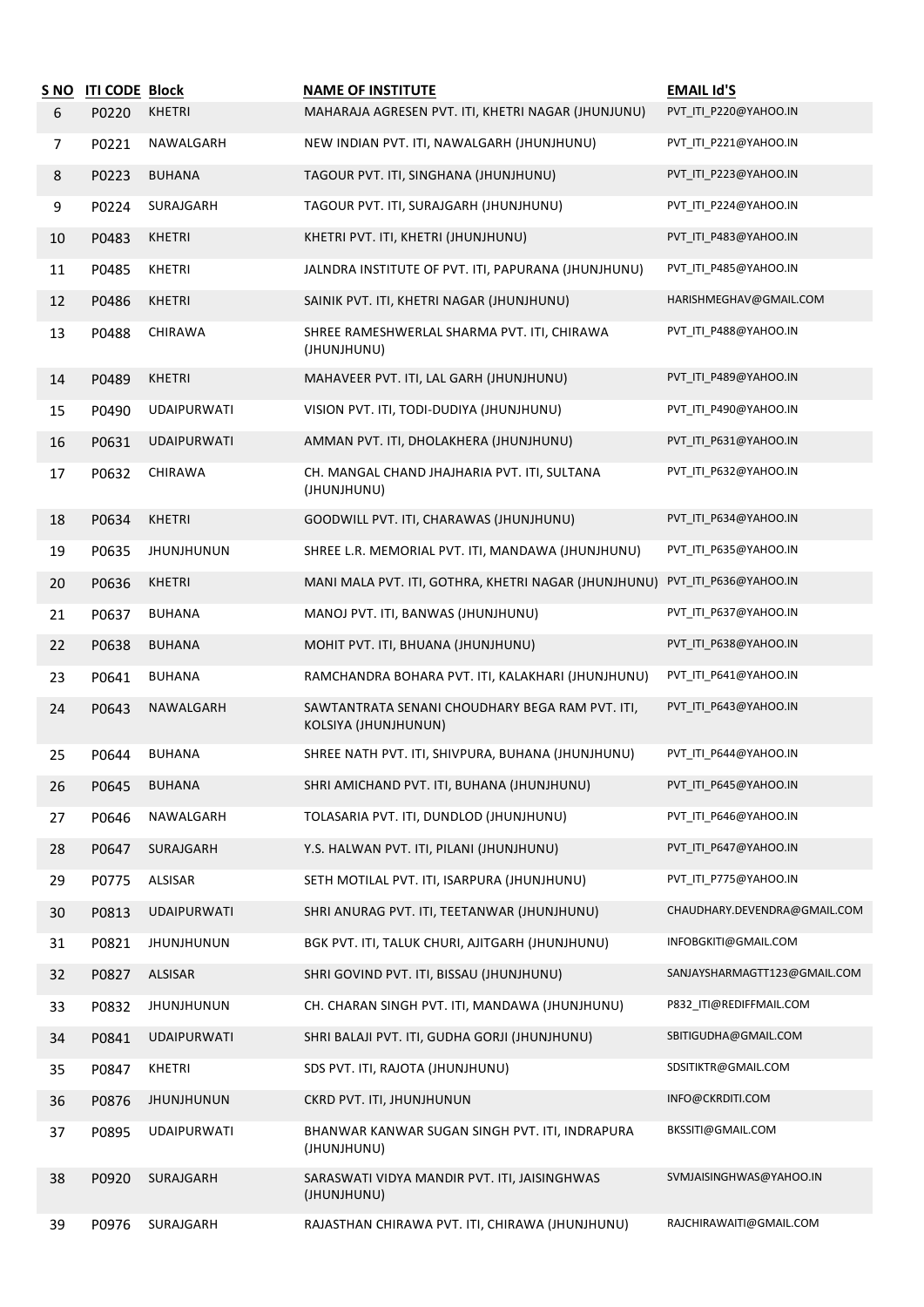| <u>S NO</u> | <b>ITI CODE Block</b> |                    | <b>NAME OF INSTITUTE</b>                                                    | <b>EMAIL Id'S</b>                                     |
|-------------|-----------------------|--------------------|-----------------------------------------------------------------------------|-------------------------------------------------------|
| 40          | P0977                 | <b>BUHANA</b>      | UMRAO SINGH ARYA PVT. ITI, PACHERI KALAN (JHUNJHUNU)                        | RNSYADAV.25@GMAIL.COM                                 |
| 41          | P1034                 | NAWALGARH          | BABA GANGANATH PVT. ITI, CHARA KA BAS (JHUNJHUNU)                           | BABAGANGANATHEDU@YAHOO.CO.IN                          |
| 42          | P1165                 | <b>KHETRI</b>      | ADARSH PVT. ITI, MEHARA JATOOWAS (JHUNJHUNU)                                | ADPVTITI2014@GMAIL.COM                                |
| 43          | P1166                 | <b>KHETRI</b>      | VIVEKANAND PVT. ITI, RAJOTA (JHUNJHUNU)                                     | VPSASHOKSINGH@GMAIL.COM                               |
| 44          | P1341                 | NAWALGARH          | EKTA PVT. ITI, KIRODI (JHUNJHUNU)                                           | EKTAPVTITI14@GMAIL.COM                                |
| 45          | P1343                 | <b>JHUNJHUNUN</b>  | SETH MOTILAL PVT. ITI, JHUNJHUNUN                                           | SMLITIJJN@GMAIL.COM                                   |
| 46          | P1344                 | SURAJGARH          | SHAHID H.S. ADARSH PVT. ITI, SURAJGARH (JHUNJHUNU)                          | ADARSHPVT.ITIPILANI@GMAIL.COM                         |
| 47          | P1345                 | SURAJGARH          | MAA SARASWATI PVT. ITI, PILANI (JHUNJHUNU)                                  | MSRATHORE@CEERI.ERNET.IN;<br>PRINCIPAL@MSITIGROUP.COM |
| 48          | P1346                 | <b>UDAIPURWATI</b> | SHRI SHRADDHANATH PVT. ITI, GUDHA GORJI (JHUNJHUNU)                         | SSNTODI@GMAIL.COM                                     |
| 49          | P1347                 | <b>JHUNJHUNUN</b>  | RAJ PVT. ITI, JHUNJHUNUN                                                    | RAJITICOLLEGE2014@GMAIL.COM                           |
| 50          | P1348                 | <b>ALSISAR</b>     | VIVEKANAND PVT. ITI, BISSAU (JHUNJHUNU)                                     | VIVEKANANDITIBISSAU@GMAIL.COM                         |
| 51          | P1350                 | <b>KHETRI</b>      | SANSKAR BHARTI PVT. ITI, KHETRI (JHUNJHUNU)                                 | DSCHARAWAS@GMAIL.COM                                  |
| 52          | P1353                 | <b>UDAIPURWATI</b> | CHAMBAL PVT. ITI, CHHAOSARI (JHUNJHUNU)                                     | CHAMBALITI@GMAIL.COM                                  |
| 53          | P1539                 | <b>UDAIPURWATI</b> | TAGORE PVT. ITI, BHORKI (JHUNJHUNU)                                         | ANILURKHEDAR@GMAIL.COM                                |
| 54          | P1540                 | NAWALGARH          | SHRI BHAIRAV BABA PVT. ITI, NAWALGARH (JHUNJHUNU)                           | ITINATIONAL@REDIFFMAIL.COM                            |
| 55          | P1622                 | <b>JHUNJHUNUN</b>  | SHAMBHAVI PVT. ITI, KHAJPUR BAS (JHUNJHUNUN)                                | SHAMBHAVI.ITI@GMAIL.COM                               |
| 56          | P1624                 | CHIRAWA            | SHREE SHYAM PVT. ITI, MANDRELA (JHUNJHUNUN)                                 | SHREESHYAMITIMANDRELLA@GMAIL.<br><b>COM</b>           |
| 57          | P1629                 | <b>KHETRI</b>      | BLM PVT. ITI, RAJOTA (JHUNJHUNUN)                                           | AKSHATBAJ@GMAIL.COM                                   |
| 58          | P1630                 | <b>UDAIPURWATI</b> | JAI GIRIRAJ PVT. ITI, UDAIPURWATI (JHUNJHUNUN)                              | JGPVTITI@GMAIL.COM                                    |
| 59          | P1651                 | SURAJGARH          | SHEKHAWATI PVT. ITI, KADODA (JHUNJHUNUN)                                    | RAJKAKODA@GMAIL.COM                                   |
| 60          | P1681                 | CHIRAWA            | VIVEKANAND PVT. ITI, CHANANA (JHUNJHUNUN)                                   | ITIVIVEKANAND15@GMAIL.COM                             |
| 61          | P1683                 | SURAJGARH          | SHRI MADHUKAR SHYAM PVT. ITI, SURAJGARH (JHUNJHUNUN SMSPVTITI@GMAIL.COM     |                                                       |
| 62          | P1689                 | CHIRAWA            | MODERN PVT. ITI, CHANANA (JHUNJHUNUN)                                       | MODERNITICHANANA@GMAIL.COM                            |
| 63          | P1700                 | SURAJGARH          | SANKALP PVT. ITI, SURAJGARH (JHUNJHUNUN)                                    | SANKALPPVTITI@GMAIL.COM                               |
| 64          | P1729                 | <b>BUHANA</b>      | PARISKAR PVT. ITI, BUHANA (JHUNJHUNUN)                                      | PVTITIAPP4205@YAHOO.COM                               |
| 65          | P1731                 | CHIRAWA            | GURUKRIPA PVT. ITI, CHIRAWA (JHUNJHUNUN)                                    | GUKRIPAPVTITI2015@YAHOO.COM                           |
| 66          | P1768                 | ALSISAR            | CHANAKYA PVT. ITI, JHUNJHUNUN                                               | CHANAKYAITI16@GMAIL.COM                               |
| 67          | P1774                 | <b>JHUNJHUNUN</b>  | MAHARANI PVT. ITI, JHUNJHUNUN                                               | MAHARANIJJN2016@GMAIL.COM                             |
| 68          | P1777                 | <b>BUHANA</b>      | YADUVANSHI PVT. ITI, SOHLI (JHUNJHUNUN)                                     | ITISOHALI@GMAIL.COM                                   |
| 69          | P1786                 | SURAJGARH          | VAIDIK PVT. ITI, BANGOTHRI KHURD (JHUNJHUNUN)                               | PRAVEENPOONIA01@GMAIL.COM                             |
| 70          | P1804                 | <b>UDAIPURWATI</b> | SHRI BAWALIYA BABA PVT. ITI, UDAIPURWATI (JHUNJHUNUN) SBBPITI2015@GMAIL.COM |                                                       |
| 71          | P1836                 | NAWALGARH          | KANTIKUMAR R. PODAR PVT. ITI, NAWALGARH (JHUNJHUNUN KKPODARITI@GMAIL.COM    |                                                       |
| 72          | P1837                 | NAWALGARH          | BABA RAM SA PEER PVT. ITI, NAWALGARH (JHUNJHUNUN)                           | BABARAMSAPEERITI@GMAIL.COM                            |
| 73          | P1838                 | SURAJGARH          | TAGORE PVT. ITI, PILANI (JHUNJHUNUN)                                        | TAGOREITI2016@GMAIL.COM                               |
| 74          | P1850                 | <b>JHUNJHUNUN</b>  | TAGORE PVT. ITI, SEETSAR (JHUNJHUNUN)                                       | TAGOREITIJJN@GMAIL.COM                                |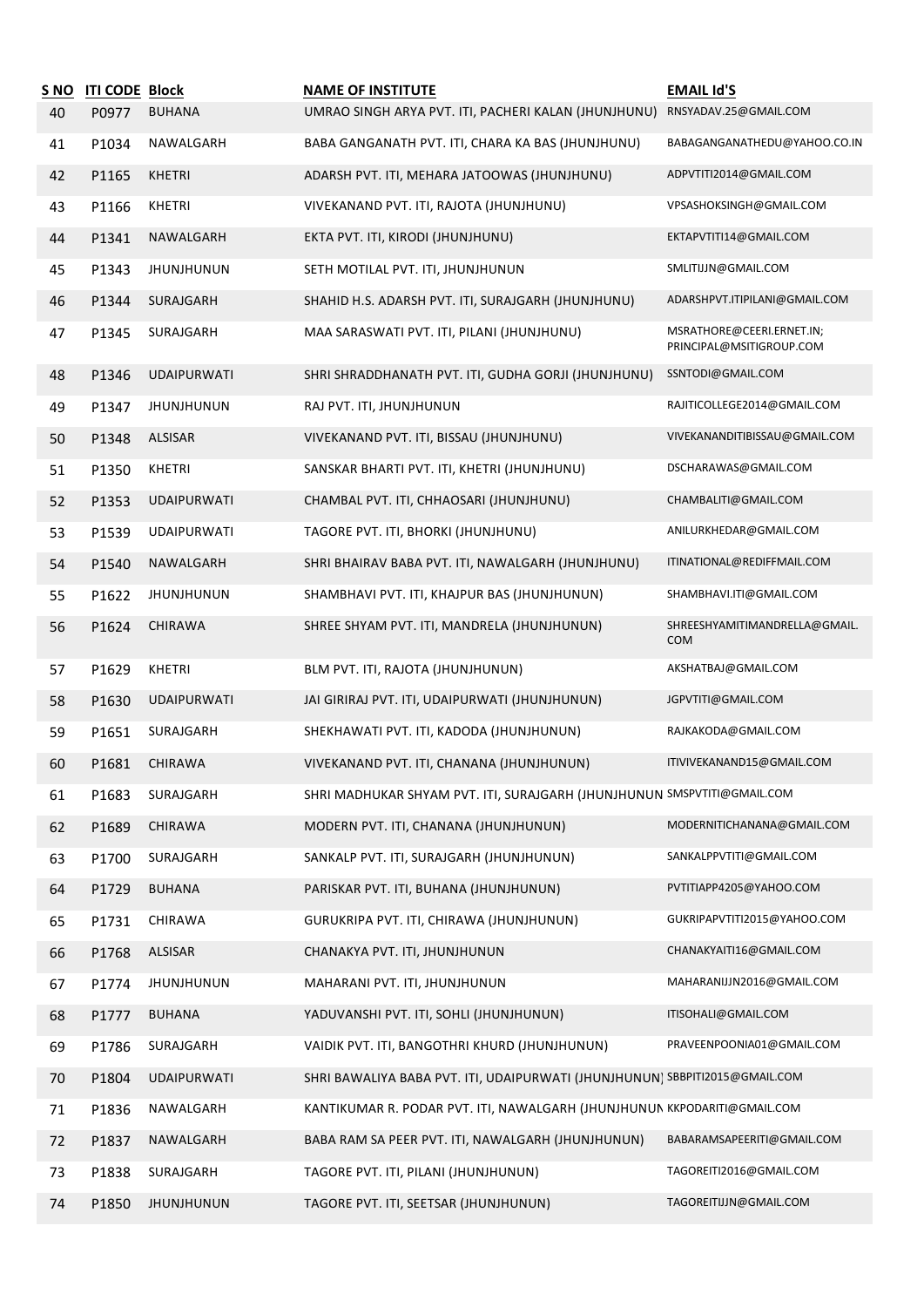| S NO           | <b>ITI CODE Block</b> |                   | <b>NAME OF INSTITUTE</b>                           | <b>EMAIL Id'S</b>                            |
|----------------|-----------------------|-------------------|----------------------------------------------------|----------------------------------------------|
| 75             | P1897                 | <b>KHETRI</b>     | RAJKAMAL PVT. ITI, NANGALIYA GUJARWAS (JHUNJHUNUN) | RAJKAMALPVTITI.MEHARA@GMAIL.CO<br>M          |
| 76             | P1899                 | <b>BUHANA</b>     | SHRI GANESH PVT. ITI, CHURINA (JHUNJHUNUN)         | ITICHURINA.SHRIGANESH@GMAIL.CO<br>M          |
|                |                       | DISTRICT: JODHPUR |                                                    |                                              |
| $\mathbf{1}$   | P0226                 | <b>MANDOR</b>     | MAULANA ABUL KALAM AZAD MUSLIM PVT. ITI, JODHPUR   | PVT_ITI_P226@YAHOO.IN                        |
| 2              | P0230                 | <b>OSIAN</b>      | AADARSH PVT. ITI, OSIAN (JODHPUR)                  | PVT_ITI_P230@YAHOO.IN                        |
| 3              | P0738                 | PIPAR CITY        | SHRI BHAIRAV PVT. ITI, PIPAR CITY (JODHPUR)        | PVT_ITI_P738@YAHOO.IN                        |
| $\overline{4}$ | P0793                 | <b>TINWARI</b>    | SHRI RAM PVT. ITI, TINWARI (JODHPUR)               | SHREERAMITI_2013@YAHOO.IN                    |
| 5              | P0796                 | <b>MANDOR</b>     | NEW RAJASTHAN PVT. ITI, JODHPUR                    | NEWRAJASTHANITI@GMAIL.COM                    |
| 6              | P0842                 | BHOPALGARH        | NEER PVT. ITI, PIPAR ROAD (JODHPUR)                | NEERITI@GMAIL.COM                            |
| 7              | P0881                 | PIPAR CITY        | SHRI HARI AADARSH PVT. ITI, BORUNDA (JODHPUR)      | ASHOKGEHLOTBORUNDA@GMAIL.CO<br>М             |
| 8              | P0898                 | PIPAR CITY        | ARVIND PVT. ITI, PIPAR CITY (JODHPUR)              | ARVINDITI.13@GMAIL.COM                       |
| 9              | P0901                 | BHOPALGARH        | TEJAS PVT. ITI, BHOPALGARH (JODHPUR)               | ITITEJAS@GMAIL.COM                           |
| 10             | P0978                 | <b>MANDOR</b>     | SHREE SITA SAMRIDI PVT. ITI, BHADWASIYA, JODHPUR   | P0978SITA@GMAIL.COM                          |
| 11             | P1109                 | <b>MANDOR</b>     | SLBS PVT. ITI, DANGIYAWAS (JODHPUR)                | SLBSEDUCATION@GMAIL.COM                      |
| 12             | P1168                 | PIPAR CITY        | MAHADEV PVT. ITI, BORUNDA (JODHPUR)                | MAHADEVITIBORUNDA@GMAIL.COM                  |
| 13             | P1169                 | BHOPALGARH        | SHIV SHAKTI PVT. ITI, KHANGTA (JODHPUR)            | MPMUNDEL1989@GMAIL.COM                       |
| 14             | P1170                 | <b>MANDOR</b>     | JODHPUR PVT. ITI, MANDOR (JODHPUR)                 | SHYAMGAUR68@GMAIL.COM                        |
| 15             | P1171                 | <b>MANDOR</b>     | MARWAR PVT. ITI, KHOKHARIA (JODHPUR)               | MARWARITIJODHPUR@GMAIL.COM                   |
| 16             | P1172                 | LUNI              | AADARSH PVT. ITI, JHALAMAND (JODHPUR)              | AADARSHITI@GMAIL.COM                         |
| 17             | P1173                 | <b>MANDOR</b>     | THE RAJASTHAN PVT. ITI, MANDOR (JODHPUR)           | THERAJASTHANITI@GMAIL.COM                    |
| 18             | P1174                 | <b>MANDOR</b>     | SWAMI VIVEKANAND PVT. ITI, MAGRA POONJLA, JODHPUR  | SVNITIJODHPUR@GMAIL.COM                      |
| 19             | P1176                 | PIPAR CITY        | NOBLE PVT. ITI, PIPAR CITY (JODHPUR)               | NOBLEITI@GMAIL.COM                           |
| 20             | P1177                 | PIPAR CITY        | POOJA PVT. ITI, PIPAR CITY (JODHPUR)               | POOJAPVTITI@GMAIL.COM                        |
| 21             | P1178                 | <b>BAORI</b>      | MARUDHARA PVT. ITI, UMMEDNAGAR (JODHPUR)           | MARUDHARAITI@GMAIL.COM                       |
| 22             | P1179                 | LUNI              | SHUBHDEEP PVT. ITI, JODHPUR                        | SHUBHDEEPITI@GMAIL.COM                       |
| 23             | P1180                 | <b>MANDOR</b>     | THE TULSI PVT. ITI, NANDRI (JODHPUR)               | INFO.TULSIITI@GMAIL.COM                      |
| 24             | P1181                 | <b>MANDOR</b>     | SHRI BALAJI PVT. ITI, PAOTA, JODHPUR               | SUNILBISHNOI21@YAHOO.COM                     |
| 25             | P1182                 | <b>MANDOR</b>     | JODHANA PVT. ITI, BANAR ROAD, JODHPUR              | DHARMENDRA.JD2000@GMAIL.COM                  |
| 26             | P1183                 | <b>MANDOR</b>     | JODHPUR PVT. ITI, SARAN NAGAR, JODHPUR             | JODHPURPVTITI@GMAIL.COM                      |
| 27             | P1184                 | PIPAR CITY        | SHREE HARI ADARSH PVT. ITI, PIPAR CITY (JODHPUR)   | SHRIHARIADARSHITI@GMAIL.COM                  |
| 28             | P1354                 | PHALODI           | SUGAN PVT. ITI, PHALODI (JODHPUR)                  | USBINTERVIEW@GMAIL.COM                       |
| 29             | P1355                 | TINWARI           | MAHADEV PVT. ITI, KOTRA (JODHPUR)                  | MAHADEVITIKOTRA@GMAIL.COM                    |
| 30             | P1356                 | LUNI              | G.D. MEMORIAL PVT. ITI, KURI BHAGTASANI (JODHPUR)  | GDMPITI@GMAIL.COM;LSSJODHPUR@<br>YAHOO.CO.IN |
| 31             | P1357                 | <b>MANDOR</b>     | RAJ PVT. ITI, BAWARLA (JODHPUR)                    | MKVSSRC@GMAIL.COM                            |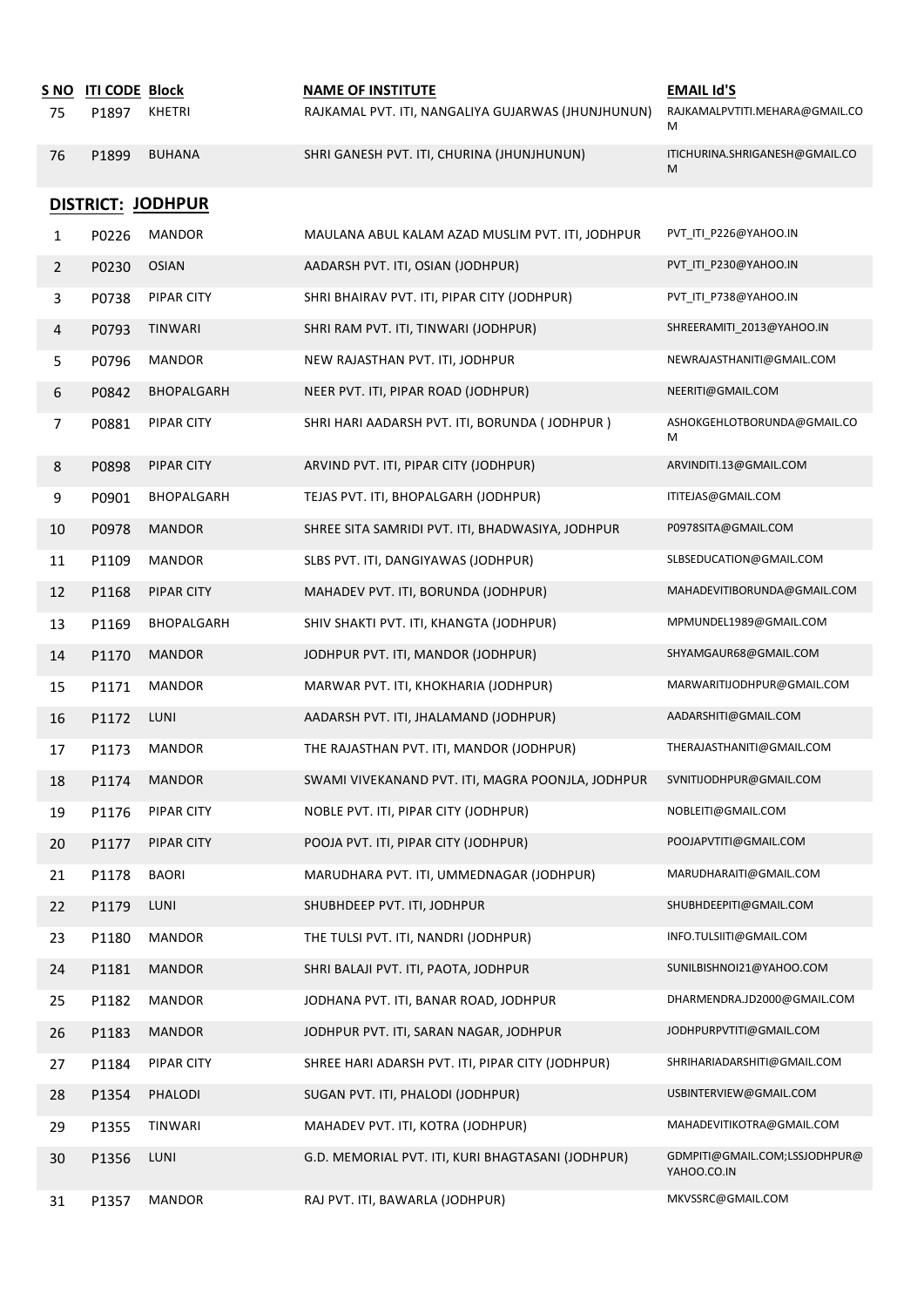| <u>S NO</u>    | ITI CODE Block    |                 | <b>NAME OF INSTITUTE</b>                              | <b>EMAIL Id'S</b>                |
|----------------|-------------------|-----------------|-------------------------------------------------------|----------------------------------|
| 32             | P1358             | <b>MANDOR</b>   | CENTRAL MODERN PVT. ITI, JODHPUR                      | NARVIKRAM@HOTMAIL.COM            |
| 33             | P1541             | LUNI            | G.S. JANGID PVT. ITI, GANGANA (JODHPUR)               | GSJANGID.ITI2013@YAHOO.IN        |
| 34             | P1542             | TINWARI         | MAHIPAL PVT. ITI, TINWARI (JODHPUR)                   | YUDHISHTER111@GMAIL.COM          |
| 35             | P1543             | PIPAR CITY      | NISHKAM PVT. ITI, PIPAR CITY (JODHPUR)                | NISHKAMITIPPC@GMAIL.COM          |
| 36             | P1652             | PHALODI         | HARSH PVT. ITI, PHALODI (JODHPUR)                     | HARSHPRIVATEITI@GMAIL.COM        |
| 37             | P1653             | <b>BILARA</b>   | BILARA PVT. ITI, BILARA (JODHPUR)                     | BILARAITI@GMAIL.COM              |
| 38             | P1727             | BALESAR         | NEELKANTH PVT. ITI, CHAMU (JODHPUR)                   | SBVMCHAMU@GMAIL.COM              |
| 39             | P1730             | TINWARI         | SHRI IMRAT PVT. ITI, OSIAN (JODHPUR)                  | IMRATSCHOOLGHEWARA@GMAIL.CO<br>M |
| 40             | P1775             | <b>MANDOR</b>   | VIKAS PVT. ITI, DIGARI (JODHPUR)                      | VIKASPVTITI@GMAIL.COM            |
| 41             | P1839             | BILARA          | GRAMODAYA PVT. ITI, BILARA (JODHPUR)                  | GRAMODAYAITI2016@GMAIL.COM       |
| 42             | P1876             | LUNI            | YES PVT. ITI, JODHPUR (JODHPUR)                       | YESPVTITI@REDIFFMAIL.COM         |
|                | DISTRICT: KARAULI |                 |                                                       |                                  |
| 1              | P0231             | <b>HINDAUN</b>  | AGRESEN PVT. ITI, HINDAUN CITY (KARAULI)              | PVT_ITI_P231@YAHOO.IN            |
| $\overline{2}$ | P0232             | <b>HINDAUN</b>  | BHAGWAN MAHAVEER PVT. ITI, HINDAUN CITY (KARAULI)     | PVT_ITI_P232@YAHOO.IN            |
| 3              | P0233             | KARAULI         | CITY PVT. ITI, KARAULI                                | PVT_ITI_P233@YAHOO.IN            |
| 4              | P0234             | <b>HINDAUN</b>  | GAYATRI PVT. ITI, HINDAUN CITY (KARAULI)              | PVT_ITI_P234@YAHOO.IN            |
| 5              | P0235             | <b>HINDAUN</b>  | JAGDAMBA PVT. ITI, SRI MAHAVEER JI (KARAULI)          | PVT_ITI_P235@YAHOO.IN            |
| 6              | P0244             | <b>HINDAUN</b>  | SORABH PVT. ITI, KHERA, HINDAUN CITY (KARAULI)        | PVT_ITI_P244@YAHOO.IN            |
| 7              | P0245             | <b>TODABHIM</b> | VISHVAKARMA PVT. ITI, BHOPUR, TODABHIM (KARAULI)      | VKITC111@GMAIL.COM               |
| 8              | P0320             | <b>HINDAUN</b>  | TAGOUR PVT. ITI, HINDAUN CITY (KARAULI)               | PVT_ITI_P320@YAHOO.IN            |
| 9              | P0405             | <b>HINDAUN</b>  | K.M.S. PVT. ITI, HINDAUN CITY (KARAULI)               | PVT_ITI_P405@YAHOO.IN            |
| 10             | P0408             | <b>HINDAUN</b>  | KARMSHEEL PVT. ITI, HINDAUN CITY (KARAULI)            | PVT_ITI_P408@YAHOO.IN            |
| 11             | P0410             | KARAULI         | BHARTI PVT. ITI, KARAULI                              | PVT ITI P410@YAHOO.IN            |
| 12             | P0412             | KARAULI         | ARUSH PVT. ITI, KARAULI                               | PVT_ITI_P412@YAHOO.IN            |
| 13             | P0414             | <b>HINDAUN</b>  | BHAGWAN MAHAVEER PVT. ITI, KACHROLI (KARAULI)         | PVT_ITI_P414@YAHOO.IN            |
| 14             | P0416             | <b>HINDAUN</b>  | SHREE GANESH PVT. ITI, KATKAR, HINDAUN CITY (KARAULI) |                                  |
| 15             | P0417             | SAPOTRA         | SHREE KRISHAN PVT. ITI, KURGAON (KARAULI)             | PVT_ITI_P417@YAHOO.IN            |
| 16             | P0419             | <b>HINDAUN</b>  | SHRI AGRASEN PVT. ITI, HINDAUN CITY (KARAULI)         | PVT_ITI_P419@YAHOO.IN            |
| 17             | P0516             | <b>HINDAUN</b>  | RAJASTHAN PVT. ITI, KHERA (KARAULI)                   | PVT_ITI_P516@YAHOO.IN            |
| 18             | P0589             | KARAULI         | RAJASTHAN PVT. ITI, BHAVLI (KARAULI)                  | PVT_ITI_P589@YAHOO.IN            |
| 19             | P0649             | MANDRIAL        | BHAGWATI DEVI PVT. ITI, MANDRAYAL (KARAULI)           | PVT_ITI_P649@YAHOO.IN            |
| 20             | P0654             | <b>HINDAUN</b>  | MOTHER TERESA PVT. ITI, HINDAUN CITY (KARAULI)        | PVT_ITI_P654@YAHOO.IN            |
| 21             | P0655             | <b>HINDAUN</b>  | NEHRU PVT. ITI, HINDAUN CITY (KARAULI)                | KKSHARMA49393@GMAIL.COM          |
| 22             | P0656             | KARAULI         | NEW JAGDHAMBA PVT. ITI, KARAULI                       | PVT_ITI_P656@YAHOO.IN            |
| 23             | P0657             | <b>HINDAUN</b>  | OM PVT. ITI, HINDAUN CITY (KARAULI)                   | PVT_ITI_P657@YAHOO.IN            |
| 24             | P0658             | <b>HINDAUN</b>  | OM SHANTI PVT. ITI, HINDAUN CITY (KARAULI)            | PVT_ITI_P658@YAHOO.IN            |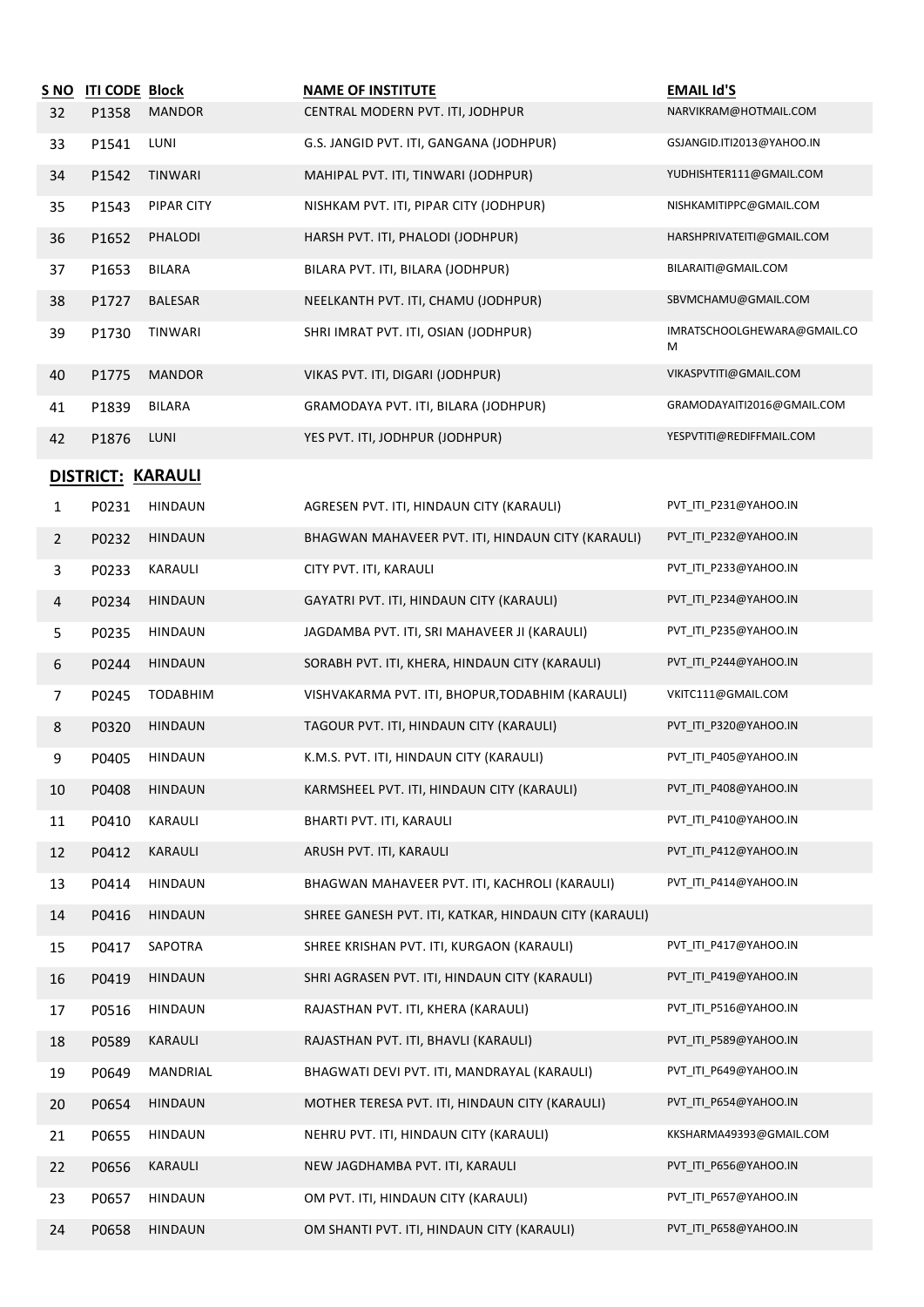| <u>S NO</u>    | <b>ITI CODE Block</b> |                 | <b>NAME OF INSTITUTE</b>                                          | <b>EMAIL Id'S</b>                              |
|----------------|-----------------------|-----------------|-------------------------------------------------------------------|------------------------------------------------|
| 25             | P0663                 | <b>HINDAUN</b>  | SATYA BHAMA PVT. ITI, VIJAYPURA (KARAULI)                         | PVT_ITI_P663@YAHOO.IN                          |
| 26             | P0664                 | <b>KARAULI</b>  | SHUBHAM PVT. ITI, KARAULI                                         | PVT_ITI_P664@YAHOO.IN                          |
| 27             | P0666                 | KARAULI         | VEENA MEMORIAL PVT. ITI, KARAULI                                  | ITI_KARAULI@YAHOO.CO.IN                        |
| 28             | P0667                 | <b>TODABHIM</b> | MISHRI DEVI MEMORIAL PVT. ITI, TODABHIM (KARAULI)                 | PVT_ITI_P667@YAHOO.IN                          |
| 29             | P0668                 | <b>HINDAUN</b>  | MAHARAJA AGRASEN PVT. ITI, HINDAUN CITY (KARAULI)                 | PVT_ITI_P668@YAHOO.IN                          |
| 30             | P0790                 | <b>HINDAUN</b>  | ANAND PVT. ITI, HINDAUN CITY (KARAULI)                            | APITCHND@GMAIL.COM                             |
| 31             | P0806                 | HINDAUN         | HINDAUN PVT. ITI, HINDAUN CITY (KARAULI)                          | HNDITI2013@GMAIL.COM                           |
| 32             | P0918                 | <b>NADOTI</b>   | SIDDHANT PVT. ITI, GURHA CHANDRAJI (KARAULI)                      | POSWALBS08@GMAIL.COM;<br>BSPOSWALJPR@GMAIL.COM |
| 33             | P0926                 | HINDAUN         | GURUKRIPA PVT. ITI, KYARDA KHURD (KARAULI)                        | GKITIHINDAUN@GMAIL.COM                         |
| 34             | P1186                 | <b>HINDAUN</b>  | BHAGWATI PVT. ITI, DHANDHAWALI (KARAULI)                          | BHAGWATIPVTITI2014@GMAIL.COM                   |
| 35             | P1187                 | KARAULI         | EKLAVYA PVT. ITI, RIICO INDUSTRIAL AREA, KARAULI                  | EKLAVYAPVTITIKARAULI@GMAIL.COM                 |
| 36             | P1194                 | <b>HINDAUN</b>  | MAHADEV PVT. ITI, KYARDA KHURD (KARAULI)                          | MAHADEVITIKOTA@GMAIL.COM                       |
| 37             | P1359                 | <b>HINDAUN</b>  | RADHA GOVIND PVT. ITI, DHINDHORA (KARAULI)                        | RGPVTITI@GMAIL.COM                             |
| 38             | P1360                 | <b>HINDAUN</b>  | ADRASH PVT. ITI, SUROTH (KARAULI)                                 | ADARSHPVTITISUROTH@GMAIL.COM                   |
| 39             | P1446                 | <b>HINDAUN</b>  | MEWAR PVT. ITI, KATKAR (KARAULI)                                  | MEWARITI@GMAIL.COM                             |
| 40             | P1544                 | <b>HINDAUN</b>  | GURU KRIPA PVT. ITI, HINDAUN CITY (KARAULI)                       | GKITIHND@GMAIL.COM                             |
|                | DISTRICT: KOTA        |                 |                                                                   |                                                |
| 1              | P0247                 | LADPURA         | MAHATMA GANDHI PVT. ITI, BORKHERA, KOTA                           | MGITI_KOTA@YAHOO.COM                           |
| $\overline{2}$ | P0248                 | LADPURA         | RAJASTHAN PVT. ITI, TALWANDI, KOTA                                | PVT_ITI_P248@YAHOO.IN                          |
| 3              | P0249                 | LADPURA         | SHRI RAMCHANDRA PVT. ITI, KOTA                                    | PVT_ITI_P249@YAHOO.IN                          |
| 4              | P0250                 | LADPURA         | VAIBHAV SHRI PVT. ITI, KOTA                                       | PVT_ITI_P250@YAHOO.IN                          |
| 5.             | P0254                 | LADPURA         | PRATAP PVT. ITI, KOTA                                             | PVT_ITI_P254@YAHOO.IN                          |
| 6              | P0256                 | LADPURA         | SANT NAMDEV PVT. ITI, KOTA                                        | PVT ITI P256@YAHOO.IN                          |
| $\overline{7}$ | P0257                 | LADPURA         | SCIENCE ACADEMY PVT. ITI, KOTA                                    | PVT ITI P257@YAHOO.IN                          |
| 8              | P0474                 | LADPURA         | VAIBHAV LAXMI PVT. ITI, PANCHAWATI NAGAR, KUNHARI,<br><b>KOTA</b> | PVT_ITI_P474@YAHOO.IN                          |
| 9              | P0475                 | <b>ITAWA</b>    | ADARSH PVT. ITI, ITAWA (KOTA)                                     | PVT ITI P475@YAHOO.IN                          |
| 10             | P0478                 | LADPURA         | SHRI LAL BAHADUR SHASTRI PVT. ITI, MAHAVEER NAGAR<br>EXTN, KOTA   | PVT ITI P478@YAHOO.IN                          |
| 11             | P0479                 | LADPURA         | SETH SHREE BADRILAL TIJUBAI PVT. ITI, KUNHARI, KOTA               | PVT_ITI_P479@YAHOO.IN                          |
| 12             | P0481                 | LADPURA         | NEW RAJASTHAN PVT. ITI, KOTA                                      | PVT_ITI_P481@YAHOO.IN                          |
| 13             | P0669                 | LADPURA         | CHHATRAPATI SHIVAJI PVT. ITI, KOTA                                | PVT_ITI_P669@YAHOO.IN                          |
| 14             | P0670                 | KHAIRABAD       | DIVYA AKSH PVT. ITI, MODAK STATION (KOTA)                         | PVT_ITI_P670@YAHOO.IN                          |
| 15             | P0741                 | LADPURA         | MAHARANA PRATAP PVT. ITI. GOPALPURA, KOTA                         | PVT_ITI_P741@YAHOO.IN                          |
| 16             | P0754                 | LADPURA         | SHRI GIRI RAJ PVT. ITI, KUNHARI, KOTA                             | PVT ITI P754@YAHOO.IN;<br>SGITIKOTA@GMAIL.COM  |
| 17             | P0773                 | SANGOD          | SWARGIYA SHREE PATEL CHANDALAL PVT. ITI, KAMOLAR<br>(KOTA)        | PVT_ITI_P773@YAHOO.IN                          |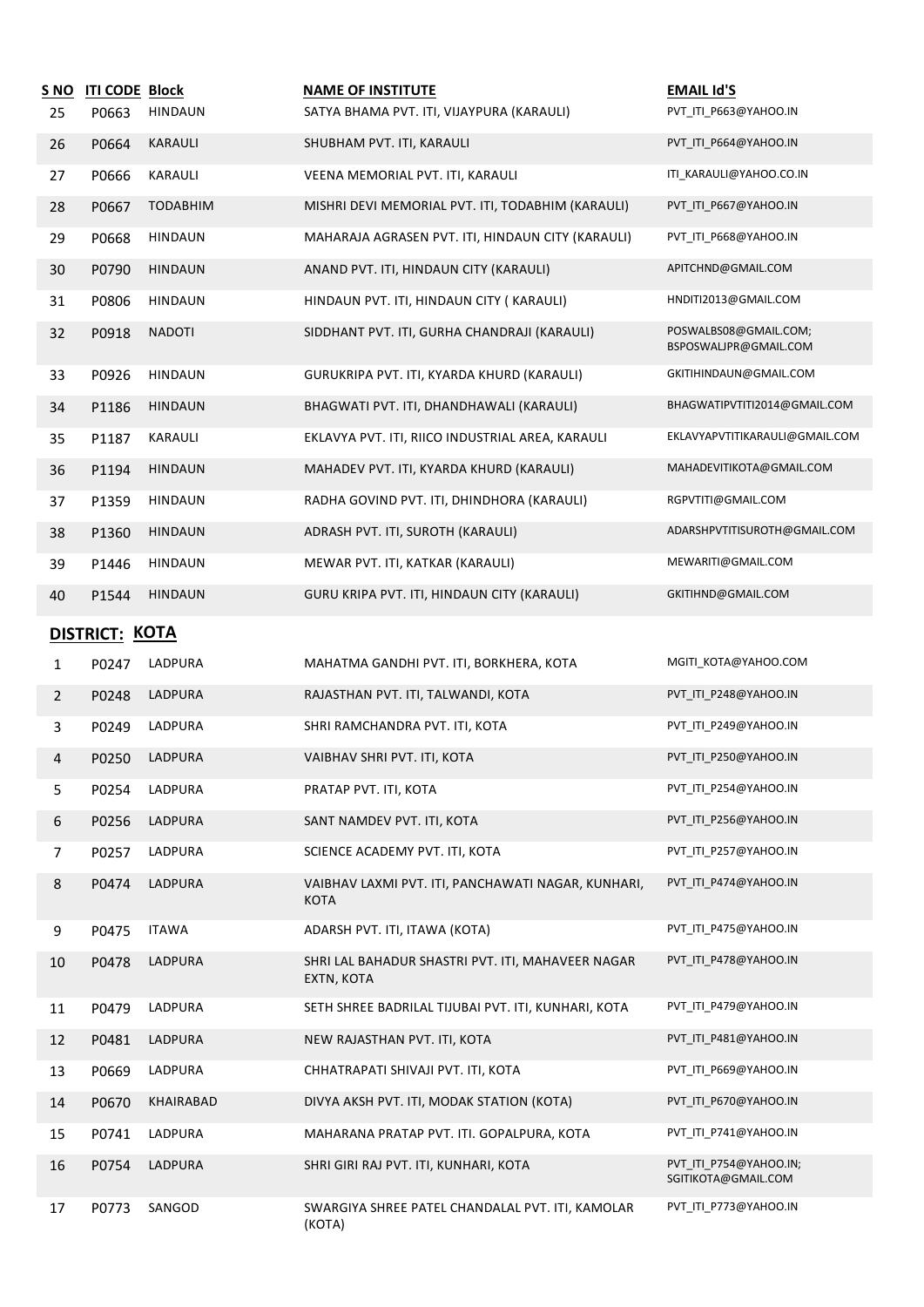| S NO<br>18 | <b>ITI CODE Block</b><br>P0820 | LADPURA      | <b>NAME OF INSTITUTE</b><br>NAVODAYA PVT. ITI, LADPURA, KOTA | <b>EMAIL Id'S</b><br>NAVODAYANGO@REDIFFMAIL.COM |
|------------|--------------------------------|--------------|--------------------------------------------------------------|-------------------------------------------------|
| 19         | P0836                          | LADPURA      | YOGIRAJ PVT. ITI, NAYANOHRA, KOTA                            | AJAYTJS@GMAIL.COM                               |
| 20         | P0887                          | LADPURA      | ARYAN PVT. ITI, RAIPURA, KOTA                                | ARYANSOCIETY@YAHOO.COM                          |
| 21         | P0893                          | LADPURA      | SH. RADHE RANI PVT. ITI, KUNHARI, KOTA                       | SHARMA2MAHESH@GMAIL.COM                         |
| 22         | P0932                          | KHAIRABAD    | LAKSHAY PVT. ITI, RAMGANJ MANDI (KOTA)                       | KKBHANPURA@GMAIL.COM                            |
| 23         | P0979                          | LADPURA      | HADOTI PVT. ITI, LADPURA (KOTA)                              | HITCKOTA@GMAIL.COM                              |
| 24         | P0980                          | KHAIRABAD    | SHREE KANTA PVT. ITI, RAMGANJ MANDI (KOTA)                   | SHREEKANTAITI@YAHOO.IN                          |
| 25         | P1119                          | LADPURA      | GURUKUL PVT. ITI, RIICO INDUSTRIAL AREA, RANPUR, KOTA        | GURUKULENGGKOTA@YAHOO.CO.IN                     |
| 26         | P1188                          | LADPURA      | SUMAN BHARTI PVT. ITI, DADA BARI, KOTA                       | HARIAJMERA1987@GMAIL.COM                        |
| 27         | P1191                          | LADPURA      | RAJA PVT. ITI, BORKHERA (KOTA)                               | RAJAPVTITI@GMAIL.COM                            |
| 28         | P1192                          | <b>ITAWA</b> | ASTHA PVT. ITI, ITAWA (KOTA)                                 | ASTHAITAWA@GMAIL.COM                            |
| 29         | P1195                          | LADPURA      | SANJEEVNI PVT. ITI, KESHAVPURA, KOTA                         | SANJEEVNIPVTITI@GMAIL.COM                       |
| 30         | P1197                          | LADPURA      | NEW SCIENCE ACADEMY PVT. ITI, MANDANA (KOTA)                 | NSAITC@GMAIL.COM                                |
| 31         | P1198                          | LADPURA      | SHIV SAI PVT. ITI, KOTA                                      | SINGHBHANUPRATAP78@GMAIL.COM                    |
| 32         | P1199                          | <b>ITAWA</b> | OM PVT. ITI, ITAWA (KOTA)                                    | PRAVEEN_SHARMA528@YAHOO.COM                     |
| 33         | P1361                          | LADPURA      | LORD KRISHNA PVT. ITI, KHERLI FATAK, KOTA                    | LORDKRISHNAPVTITI@GMAIL.COM                     |
| 34         | P1363                          | LADPURA      | SHRI PRATAP PVT. ITI, SHRI MAHA LAXMI NAGAR, KOTA            | SHRIPRATAPITI@GMAIL.COM                         |
| 35         | P1365                          | SANGOD       | RADHA KRISHNA PVT. ITI, DHIKOLI (KOTA)                       | RADHAKRISHANITIKOTA@GMAIL.COM                   |
| 36         | P1367                          | LADPURA      | MODI PVT. ITI, SWAMI VIVEKANAND NAGAR, KOTA                  | INFO@MODIITI.IN                                 |
| 37         | P1369                          | LADPURA      | MAGNIFYING PVT. ITI, KOTA                                    | MAGNIFYINGPRIVATEITI@GMAIL.COM                  |
| 38         | P1370                          | KHAIRABAD    | SHREE NATH PVT. ITI, CHECHAT (KOTA)                          | INFO.SHREENATHITI@GMAIL.COM                     |
| 39         | P1371                          | LADPURA      | LAKSHY PVT. ITI, DADA BARI, KOTA                             | LAKSHYA.ITI.COLLAGE@GMAIL.COM                   |
| 40         | P1373                          | LADPURA      | HIFT PVT. ITI, RANGBARI, KOTA                                | HIFTPVTITI@GMAIL.COM                            |
| 41         | P1374                          | LADPURA      | MAA SARASWATI PVT. ITI, SHRINATH PURAM, KOTA                 | SUPPORT@MSPVTITI.IN                             |
| 42         | P1375                          | LADPURA      | BALAJI PVT. ITI, RANPUR (KOTA)                               | SBPITI7@GMAIL.COM                               |
| 43         | P1376                          | LADPURA      | SHRINATH PVT. ITI, KHERLI FATAK, KOTA                        | SHREENATHITIKOTA@GMAIL.COM                      |
| 44         | P1377                          | SANGOD       | MAA GAYATRI PVT. ITI, SANGOD (KOTA)                          | MAAGAYATRIITI@GMAIL.COM                         |
| 45         | P1546                          | LADPURA      | SAVITRI DEVI PVT. ITI, MAHAVEER NAGAR, KOTA                  | SAVITRIDEVIDIXITPRIVATEITI@GMAIL.C<br>OМ        |
| 46         | P1547                          | LADPURA      | SHREE VITTHAL PVT. ITI, VALLABH BARI, KOTA                   | SVPVTITIKOTA@GMAIL.COM                          |
| 47         | P1548                          | LADPURA      | GANDHI PVT. ITI, R K COLONY, KOTA                            | GANDHIPRIVATEITI@GMAIL.COM                      |
| 48         | P1549                          | LADPURA      | SHREE RAM PVT. ITI, MAHAVEER NAGAR EXTN. (KOTA)              | SRPVTITIKOTA@GMAIL.COM                          |
| 49         | P1550                          | <b>ITAWA</b> | VISHWANATH PVT. ITI, AYANA (KOTA)                            | VISHWANATHPVTITI@GMAIL.COM                      |
| 50         | P1551                          | SULTANPUR    | SHREE SHYAM SANADAY PVT. ITI, KANWARPURA (KOTA)              | SHREESHYAMSNADAY@GMAIL.COM                      |
| 51         | P1554                          | SANGOD       | JYOTI PVT. ITI, PAMLA KHERI (KOTA)                           | JYOTIITISANGOD@GMAIL.COM                        |
| 52         | P1626                          | LADPURA      | RAJRANI PVT. ITI, LADPURA (KOTA)                             | RAJRANIITI@GMAIL.COM                            |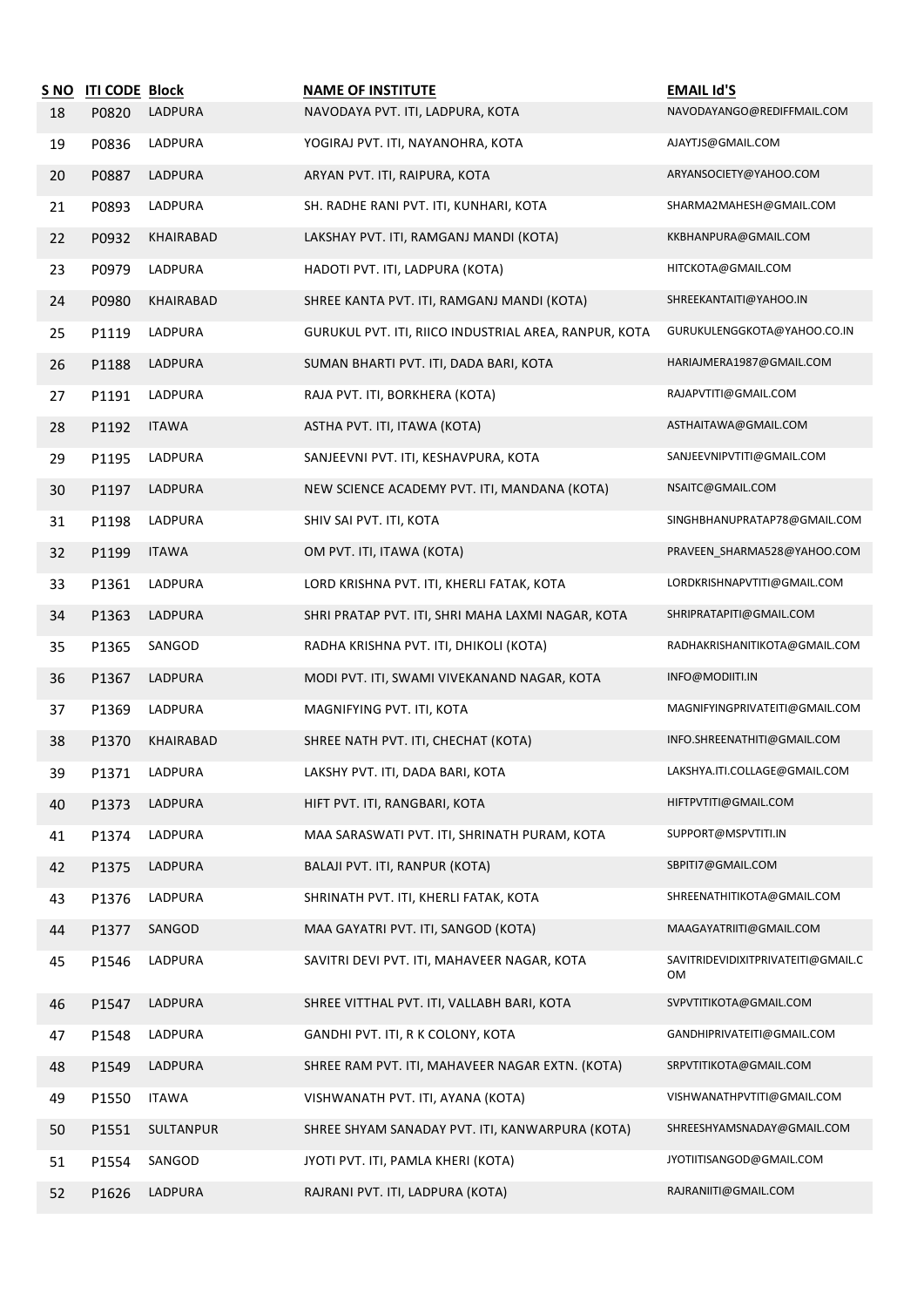| <u>S NO</u><br>53 | <b>ITI CODE Block</b><br>P1646 | <b>ITAWA</b>         | <b>NAME OF INSTITUTE</b><br>NEW GYAN JYOTI PVT. ITI, KARWAR (KOTA)         | <b>EMAIL Id'S</b><br>NEWGYANJYOTIPRIVATEITI@GMAIL.CO<br>м |
|-------------------|--------------------------------|----------------------|----------------------------------------------------------------------------|-----------------------------------------------------------|
| 54                | P1676                          | LADPURA              | SHREE RADHA RAMAN PVT. ITI, KOTA                                           | SRRPVTITI@GMAIL.COM                                       |
| 55                | P1685                          | KHAIRABAD            | SHRI CHARBHUJA PVT. ITI, CHECHAT (KOTA)                                    | TANUJGAUTAM116@GMAIL.COM                                  |
| 56                | P1891                          | SULTANPUR            | SHREE GYANDEEP PVT. ITI, DIGOD (KOTA)                                      | SGVMDIGOD@GMAIL.COM                                       |
|                   |                                |                      |                                                                            |                                                           |
|                   |                                | DISTRICT: NAGAUR     |                                                                            | PVT_ITI_P259@YAHOO.IN                                     |
| $\mathbf{1}$      | P0259                          | <b>DIDWANA</b>       | G.D. SOMANI POLYTECHNIC, PVT. ITI, MAULASAR (NAGAUR)                       | PVT_ITI_P260@YAHOO.IN                                     |
| $\overline{2}$    | P0260                          | LADNU                | SHRI SURAJMAL TAPARIA PVT. ITI, JASWANTGARH (NAGAUR)                       |                                                           |
| 3                 | P0264                          | NAGAUR               | MODEL PVT. ITI, NAGAUR                                                     | PVT_ITI_P264@YAHOO.IN                                     |
| 4                 | P0265                          | MERTA                | NISHKAM PVT. ITI, MERTA ROAD (NAGAUR)                                      | PVT_ITI_P265@YAHOO.IN                                     |
| 5                 | P0323                          | <b>KUCHAMAN CITY</b> | NOBLE TECHNOLOGY PVT. ITI, KUCHAMANCITY (NAGAUR)                           | PVT_ITI_P323@YAHOO.IN                                     |
| 6                 | P0468                          | <b>NAGAUR</b>        | MIRDHA PVT. ITI, NAGAUR                                                    | PVT ITI P468@YAHOO.IN                                     |
| 7                 | P0472                          | <b>DIDWANA</b>       | C.D. MEMORIAL PVT. ITI, DIDWANA (NAGAUR)                                   | PVT_ITI_P472@YAHOO.IN                                     |
| 8                 | P0676                          | <b>KUCHAMAN CITY</b> | BALAJI PVT. ITI, KUCHAMAN CITY (NAGAUR)                                    | PVT_ITI_P676@YAHOO.IN                                     |
| 9                 | P0677                          | <b>KUCHAMAN CITY</b> | D.R. MEMORIAL PVT. ITI, KUCHAMAN CITY (NAGAUR)                             | PVT_ITI_P677@YAHOO.IN                                     |
| 10                | P0680                          | JAYAL                | MARUDHAR PVT. ITI, JAYAL (NAGAUR)                                          | PVT_ITI_P680@YAHOO.IN                                     |
| 11                | P0742                          | JAYAL                | RAJ PVT. ITI, JHUNJHALA (NAGAUR)                                           | PVT_ITI_P742@YAHOO.IN                                     |
| 12                | P0758                          | PARBATSAR            | RITU RAJ PVT. ITI, PARBATSAR (NAGAUR)                                      | PVT_ITI_P758@YAHOO.IN                                     |
| 13                | P0776                          | <b>NAWAN</b>         | SHRI DADU PVT. ITI, CHOSLA (NAGAUR)                                        | SHRIDADUITIP0776@GMAIL.COM                                |
| 14                | P0777                          | <b>KUCHAMAN CITY</b> | SHRI TAGORE PVT. ITI, KUCHAMANCITY (NAGAUR)                                | PVT_ITI_P777@YAHOO.IN                                     |
| 15                | P0792                          | MERTA                | BHASKAR PVT. ITI MERTA ROAD (NAGAUR)                                       | ITIBHASKARMTD@GMAIL.COM                                   |
| 16                | P0819                          | <b>RIYAN BADI</b>    | MANGALAM PVT. ITI, THANWALA (NAGAUR)                                       | MANGALAMITC@GMAIL.COM                                     |
| 17                | P0829                          | <b>MOLASAR</b>       | TAGORE PVT. ITI, MAULASAR (NAGAUR)                                         | TAGOREITIMOLASAR@REDIFFMAIL.CO<br>м                       |
| 18                | P0856                          | <b>MUNDWA</b>        | SHIV PVT. ITI, SHEELGAON (NAGAUR)                                          | SHIVPVTITI@GMAIL.COM                                      |
| 19                | P0880                          | KHEENVSAR            | SHRI DAMA RAM MEMORIAL PVT. ITI, KHEENVSAR ( NAGAUR VIKASHJAJRA4@GMAIL.COM |                                                           |
| 20                | P0883                          | <b>MERTA</b>         | JMK PVT. ITI, SATLAS (NAGAUR)                                              | JMKEDUCATIONGROUP@GMAIL.COM                               |
| 21                | P0906                          | KHEENVSAR            | ADARSH PVT. ITI, KHEENVSAR (NAGAUR)                                        | ADARSHPVTITI@GMAIL.COM                                    |
| 22                | P0981                          | <b>RIYAN BADI</b>    | SANTOSH ADARSH PVT. ITI, RIYAN BARI (NAGAUR)                               | SAVMSCHOOL@GMAIL.COM                                      |
| 23                | P0984                          | <b>KUCHAMAN CITY</b> | GLOBAL PVT. ITI, PALARA (NAGAUR)                                           | GLOBALPVTITIKUCHAMAN@GMAIL.CO<br>M                        |
| 24                | P0985                          | <b>DIDWANA</b>       | SK GREENWOOD PVT. ITI, SEKHA BASNI (NAGAUR)                                | SKGREENWOOD786@GMAIL.COM                                  |
| 25                | P1134                          | LADNU                | I.D.M. PVT. ITI, LADNUN (NAGAUR)                                           | IDMITILADNUN@GMAIL.COM;<br>INFO@IDMPVTITI.COM             |
| 26                | P1201                          | <b>MUNDWA</b>        | POOSARAM PVT. ITI, MUNDWA (NAGAUR)                                         | INFO@POOSARAMPVTITI.COM                                   |
| 27                | P1202                          | <b>KUCHAMAN CITY</b> | SHREE HARI PVT. ITI, KUCHAMAN CITY (NAGAUR)                                | SHREEHARIITI@GMAIL.COM                                    |
| 28                | P1203                          | <b>KUCHAMAN CITY</b> | RAJASTHAN PVT. ITI, KUCHAMAN CITY (NAGAUR)                                 | RAJASTHANITIKUCHAMAN@GMAIL.CO<br>M                        |
| 29                | P1204                          | <b>KUCHAMAN CITY</b> | VIKALP PVT. ITI, KUCHAMAN CITY (NAGAUR)                                    | VIKALPITI@GMAIL.COM                                       |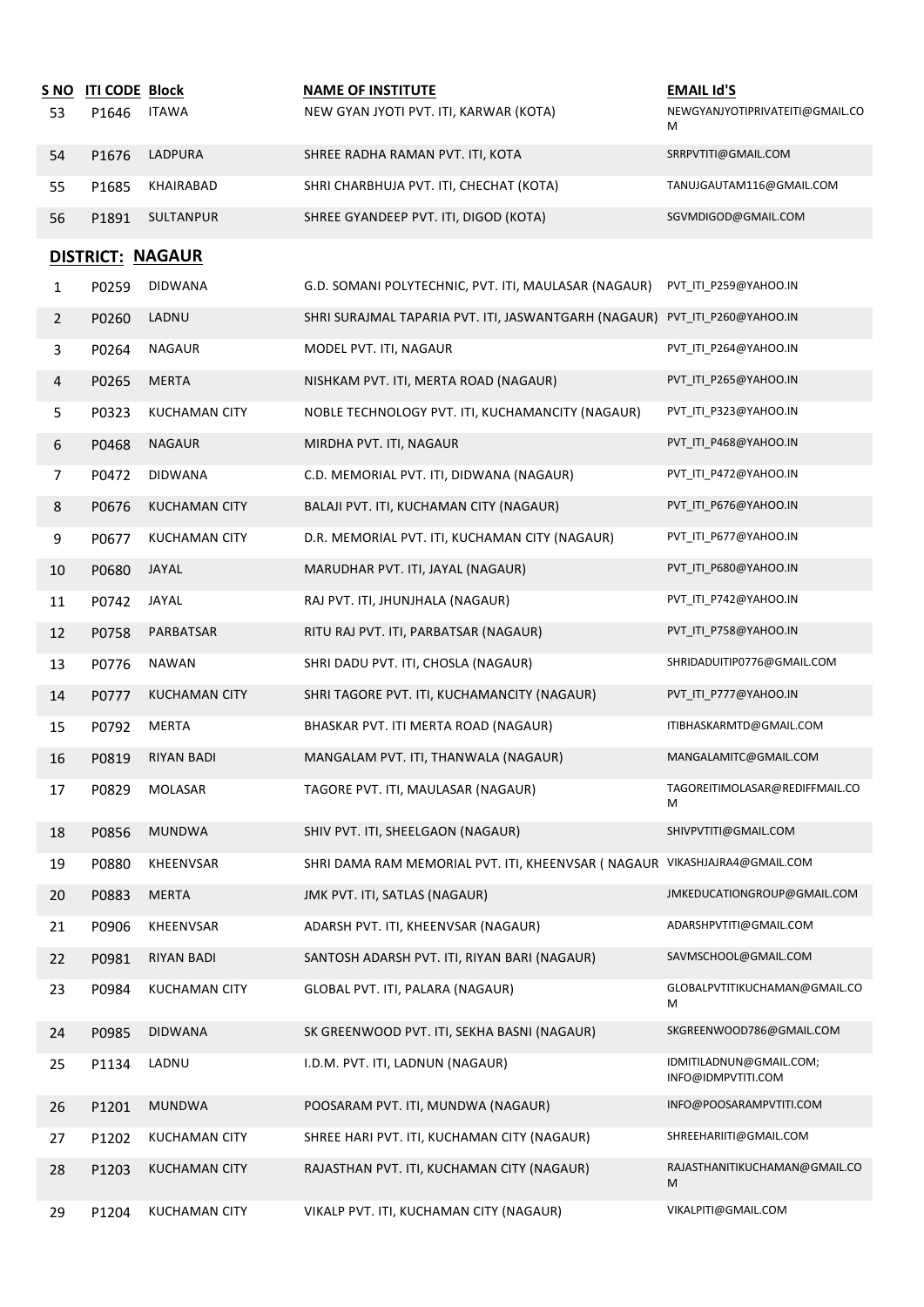| S NO<br>30 | <b>ITI CODE Block</b><br>P1205 | <b>NAGAUR</b>        | <b>NAME OF INSTITUTE</b><br>NEW SUFIYA PVT. ITI, OLD INDUSTRIAL AREA, NAGAUR | <b>EMAIL Id'S</b><br>NEWSUFIYAITI@GMAIL.COM  |
|------------|--------------------------------|----------------------|------------------------------------------------------------------------------|----------------------------------------------|
| 31         | P1207                          | <b>NAGAUR</b>        | SDRM PVT. ITI, SANJAY COLONY, NAGAUR                                         | VIKASHJAJRA4@GMAIL.COM                       |
| 32         | P1208                          | <b>MERTA</b>         | PRABHAKAR PVT. ITI, MERTA CITY (NAGAUR)                                      | AJAYVYASRJ21@GMAIL.COM                       |
| 33         | P1209                          | LADNU                | SAINT KABIR PVT. ITI, JASWANTGARH (NAGAUR)                                   | SAINTKABIRPVTITI@GMAIL.COM                   |
| 34         | P1211                          | DEGANA               | VAIDANTI PVT. ITI, GOREDI CHANCHA (NAGAUR)                                   | VAIDANTIPVTITI@GMAIL.COM                     |
| 35         | P1379                          | KHEENVSAR            | RONAK PVT. ITI, KHEENVSAR (NAGAUR)                                           | RONAKGROUPOFEDUCATIONS@GMAIL<br>.COM         |
| 36         | P1380                          | <b>DIDWANA</b>       | TAGORE PVT. ITI, CHHOTI KHATU (NAGAUR)                                       | RNTAGOREITI.KHATU@GMAIL.COM                  |
| 37         | P1381                          | KUCHAMAN CITY        | VIVEKANAND PVT. ITI, KUCHAMAN CITY (NAGAUR)                                  | ITIVIVEKANAND@GMAIL.COM                      |
| 38         | P1382                          | DEGANA               | NISHKAM PVT. ITI, DEGANA (NAGAUR)                                            | NISHKAMITIDGN@GMAIL.COM                      |
| 39         | P1383                          | MERTA                | SBRC PVT. ITI, BEETAN (NAGAUR)                                               | SBRCPRIVATEITI@GMAIL.COM                     |
| 40         | P1384                          | <b>NAGAUR</b>        | CHHOG SINGH MEMORIAL PVT. ITI, DEU (NAGAUR)                                  | CHHOGSINGH2014@GMAIL.COM                     |
| 41         | P1386                          | LADNU                | SUBH GAURAV PVT. ITI, MEETHARI (NAGAUR)                                      | TIWARITECHNICALPOINT@GMAIL.COM               |
| 42         | P1387                          | <b>KUCHAMAN CITY</b> | SARDAR PATEL PVT. ITI, KUCHAMAN CITY (NAGAUR)                                | SPPVTITI@GMAIL.COM                           |
| 43         | P1388                          | <b>DIDWANA</b>       | BHARATI PVT. ITI, DIDWANA (NAGAUR)                                           | BHARATIPVTITI@GMAIL.COM                      |
| 44         | P1389                          | <b>DEGANA</b>        | MARWAR PVT. ITI, DEGANA (NAGAUR)                                             | MARWARITIDEGANA@REDIFFMAIL.CO<br>M           |
| 45         | P1390                          | PARBATSAR            | GURUKULAM PVT. ITI, BAGOT (NAGAUR)                                           | DK.RANKA@GMAIL.COM                           |
| 46         | P1391                          | LADNU                | BAPUJI PVT. ITI, LADNUN (NAGAUR)                                             | BAPUJIPVTITI@GMAIL.COM                       |
| 47         | P1392                          | JAYAL                | VINAYAK PVT. ITI, DEH (NAGAUR)                                               | VINAYAKPVTITI@GMAIL.COM                      |
| 48         | P1393                          | <b>DIDWANA</b>       | DIDWANA PVT. ITI, DIDWANA (NAGAUR)                                           | DIDWANAITI@REDIFFMAIL.COM                    |
| 49         | P1394                          | <b>NAGAUR</b>        | SHIV SHAKTI PVT. ITI, NAGAUR                                                 | SSPVTITI1@GMAIL.COM                          |
| 50         | P1396                          | <b>NAGAUR</b>        | DHAPUDEVI PVT. ITI, NAYA DARWAJA, NAGAUR                                     | DHAPUDEVIPVTITI@GMAIL.COM                    |
| 51         | P1397                          | MOLASAR              | R.G. PVT. ITI, MAULASAR (NAGAUR)                                             | RGPVTITI@REDIFFMAIL.COM                      |
| 52         | P1398                          | NAGAUR               | SHRI DARIYAV PVT. ITI, GOGELAO (NAGAUR)                                      | VPMIRDHA@GMAIL.COM                           |
| 53         | P1401                          | <b>NAGAUR</b>        | RAJSHREE PVT. ITI, NAGAUR                                                    | RAJSHREEITINAGAUR@GMAIL.COM                  |
| 54         | P1402                          | NAGAUR               | SHRI BALAJI PVT. ITI, TAUSAR ROAD, NAGAUR                                    | SHRIBALAJIITINAGAUR@GMAIL.COM                |
| 55         | P1555                          | DIDWANA              | VEER TEJA PVT. ITI, CHHOTI KHATU (NAGAUR)                                    | P1555VTPITI@GMAIL.COM                        |
| 56         | P1556                          | <b>DEGANA</b>        | SHRI KARNI PVT. ITI, LANGOD (NAGAUR)                                         | SHRIKARNIITI@YAHOO.IN                        |
| 57         | P1557                          | <b>DIDWANA</b>       | VETO PVT. ITI, TOSINA (NAGAUR)                                               | VETOITITOSHINA@GMAIL.COM                     |
| 58         | P1558                          | <b>MUNDWA</b>        | TAGORE PVT. ITI, KUCHERA (NAGAUR)                                            | M.KCHOUDHARY1761985@GMAIL.CO<br>M            |
| 59         | P1559                          | MOLASAR              | VIVEKANAND PVT. ITI, MAULASAR (NAGAUR)                                       | VIVEKANANDPVTITI1@GMAIL.COM                  |
| 60         | P1560                          | <b>KUCHAMAN CITY</b> | KISAN PVT. ITI, KUCHAMAN CITY (NAGAUR)                                       | KCPS.KCITY@YAHOO.COM;<br>GANPATHAM@GMAIL.COM |
| 61         | P1563                          | KHEENVSAR            | MAHADEV PVT. ITI, KHEENVSAR (NAGAUR)                                         | MAHADEVITICOIN@GMAIL.COM                     |
| 62         | P1565                          | <b>NAGAUR</b>        | PARMANAND PARAMHANS PVT. ITI, NAGAUR                                         | PARMANANDITI318@GMAIL.COM                    |
| 63         | P1568                          | <b>NAGAUR</b>        | P.R.G. MEMORIAL PVT. ITI, FORT ROAD, NAGAUR                                  | PRGMEMORIALITI@GMAIL.COM                     |
| 64         | P1569                          | <b>KUCHAMAN CITY</b> | SATYAM PVT. ITI, CHITAWA (NAGAUR)                                            | RAYALSR@GMAIL.COM                            |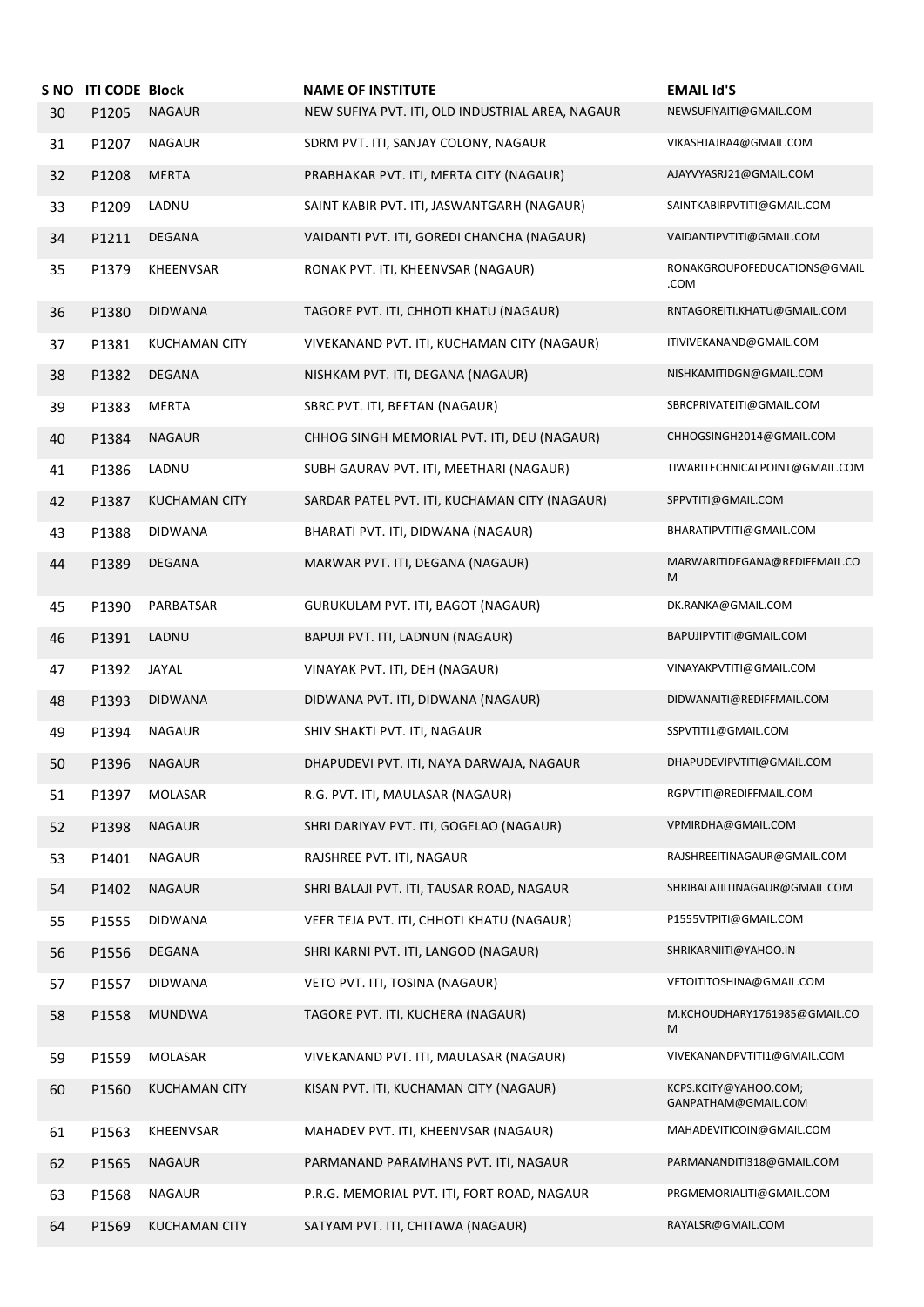| S NO<br>65     | <b>ITI CODE Block</b><br>P1571 | <b>DIDWANA</b>           | <b>NAME OF INSTITUTE</b><br>PREM PVT. ITI, DIDWANA (NAGAUR)   | <b>EMAIL Id'S</b><br>PREMITIDID@GMAIL.COM |
|----------------|--------------------------------|--------------------------|---------------------------------------------------------------|-------------------------------------------|
| 66             | P1572                          | <b>DIDWANA</b>           | SHREE BALAJI PVT. ITI, DIDWANA (NAGAUR)                       | SHREEBALAJIDID@GMAIL.COM                  |
| 67             | P1619                          | <b>MERTA</b>             | HRD PVT. ITI, GOTHAN (NAGAUR)                                 | HRDPVTITI833@GMAIL.COM                    |
| 68             | P1658                          | <b>MAKRANA</b>           | RAVINDRANATH TAGORE PVT. ITI, BORAWAR (NAGAUR)                | RNTPVTITIBORAWAR@GMAIL.COM                |
| 69             | P1780                          | DEGANA                   | RAJ TAIGORE PVT. ITI, THANWALA (NAGAUR)                       | RTAIGOREITI01THANWALA02@GMAIL.<br>COM     |
| 70             | P1849                          | <b>DEGANA</b>            | MAA SARASWATI PVT. ITI, TILANESH (NAGAUR)                     | MSITINAGAUR@GMAIL.COM                     |
| 71             | P1890                          | DEGANA                   | SHRI KRISHNA PVT. ITI, DEGANA (NAGAUR)                        | KCCOLLEGE7750@GMAIL.COM                   |
|                | DISTRICT: <u>PALI</u>          |                          |                                                               |                                           |
| 1              | P0686                          | RAIPUR                   | SANSKAR PVT. ITI, JHALA KI CHAUKI (PALI)                      | PVT_ITI_P686@YAHOO.IN                     |
| $\overline{2}$ | P0846                          | PALI                     | ISON PVT. ITI, PALI (PALI)                                    | ISONITIPALI@GMAIL.COM                     |
| 3              | P1212                          | PALI                     | ADITYA PVT. ITI, AMBAWARI, PALI                               | ADITYAITIPALI@GMAIL.COM                   |
| 4              | P1213                          | <b>SUMERPUR</b>          | H.K. HI TECH. PVT. ITI, SINDROO (PALI)                        | HKHITICOLLEGE@GMAIL.COM                   |
| 5              | P1214                          | <b>MARWAR JUNCTION</b>   | ACHARYA MAHASHRAMAN PVT. ITI, RANAWAS(PALI)                   | ACHARYAMAHASHRAMANITI2014@G<br>MAIL.COM   |
| 6              | P1215                          | PALI                     | KRISHNA PVT. ITI, CHIMARPUR, PALI                             | KUMAR.RAVINDRA40@YAHOO.COM                |
| 7              | P1667                          | <b>JAITARAN</b>          | GYAN GANGA PVT. ITI, BALUPURA (PALI)                          | PRINCI.GYANGANGA@GMAIL.COM                |
| 8              | P1707                          | <b>JAITARAN</b>          | SAINI PVT. ITI, JAITARAN (PALI)                               | JITENDRABAGRI4435@GMAIL.COM               |
| 9              | P1725                          | SOJAT                    | BALAJI PVT ITI, SOJAT CITY (PALI)                             | BALAJIITISOJAT@GMAIL.COM                  |
| 10             | P1886                          | <b>SUMERPUR</b>          | CLG PVT. ITI, SUMERPUR (PALI)                                 | CLGSANSTHAN@GMAIL.COM                     |
| 11             | P1892                          | <b>MARWAR JUNCTION</b>   | MARWAR PVT. ITI, MARWAR JUNCTION (PALI)                       | PALIMARWARITI@GMAIL.COM                   |
|                |                                | DISTRICT: PRATAPGARH     |                                                               |                                           |
|                |                                | P0110 CHHOTI SADRI       | GYAN SAROVER PVT. ITI, CHHOTI SADARI (PRATAPGARH)             | PVT_ITI_P110@YAHOO.IN                     |
| 2              | P1574                          | PRATAPGARH               | VATSALYA PVT. ITI, PRATAPGARH                                 | VATSALYAITI@GMAIL.COM                     |
| 3              | P1903                          | PRATAPGARH               | SAWARIYA PVT. ITI, PRATAPGARH                                 | SAWARIYAPVTITI01@GMAIL.COM                |
|                |                                | DISTRICT: RAJSAMAND      |                                                               |                                           |
| 1              | P0791                          | <b>DEOGARH</b>           | SHREE KARNI PVT. ITI, DEOGARH (RAJSAMAND)                     | SHREEKARNIDEVGARH@GMAIL.COM               |
| $\overline{2}$ | P1039                          | <b>KHAMNOR</b>           | NATHDWARA PVT. ITI, UPLI ODAN (RAJSAMAND)                     | ITI@NGI.EDU.IN                            |
| 3              | P1636                          | <b>BHIM</b>              | SHIVAM PVT. ITI, BHIM (RAJSAMAND)                             | SHIVAMITIBHIM@GMAIL.COM                   |
| 4              | P1655                          | <b>BHIM</b>              | ISHWAR PVT. ITI, BHIM (RAJSAMAND)                             | NSCHAUHAN395@GMAIL.COM                    |
| 5              | P1798                          | RAILMAGRA                | GIRIJA DEVI PVT. ITI, RAILMAGRA (RAJSAMAND)                   | GIRIJADEVIITI10@GMAIL.COM                 |
|                |                                | DISTRICT: SAWAI MADHOPUR |                                                               |                                           |
| $\mathbf{1}$   | P0270                          | SAWAI MADHOPUR           | AADRASH PVT. ITI, KHERDA, SAWAI MADHOPUR                      | PVT_ITI_P270@YAHOO.IN                     |
| 2              | P0273                          | SAWAI MADHOPUR           | SAURABH PVT. ITI, SAWAI MADHOPUR                              | PVT_ITI_P273@YAHOO.IN                     |
| 3              | P0275                          | <b>GANGAPUR CITY</b>     | BHAGAWAN MAHAVEER PVT. ITI, GANGAPUR CITY (SAWAI<br>MADHOPUR) | PVT_ITI_P275@YAHOO.IN                     |
| 4              | P0277                          | <b>BONLI</b>             | INDIAN INST. OF PVT. ITI, BONLI (SAWAI MADHOPUR)              | PVT_ITI_P277@YAHOO.IN                     |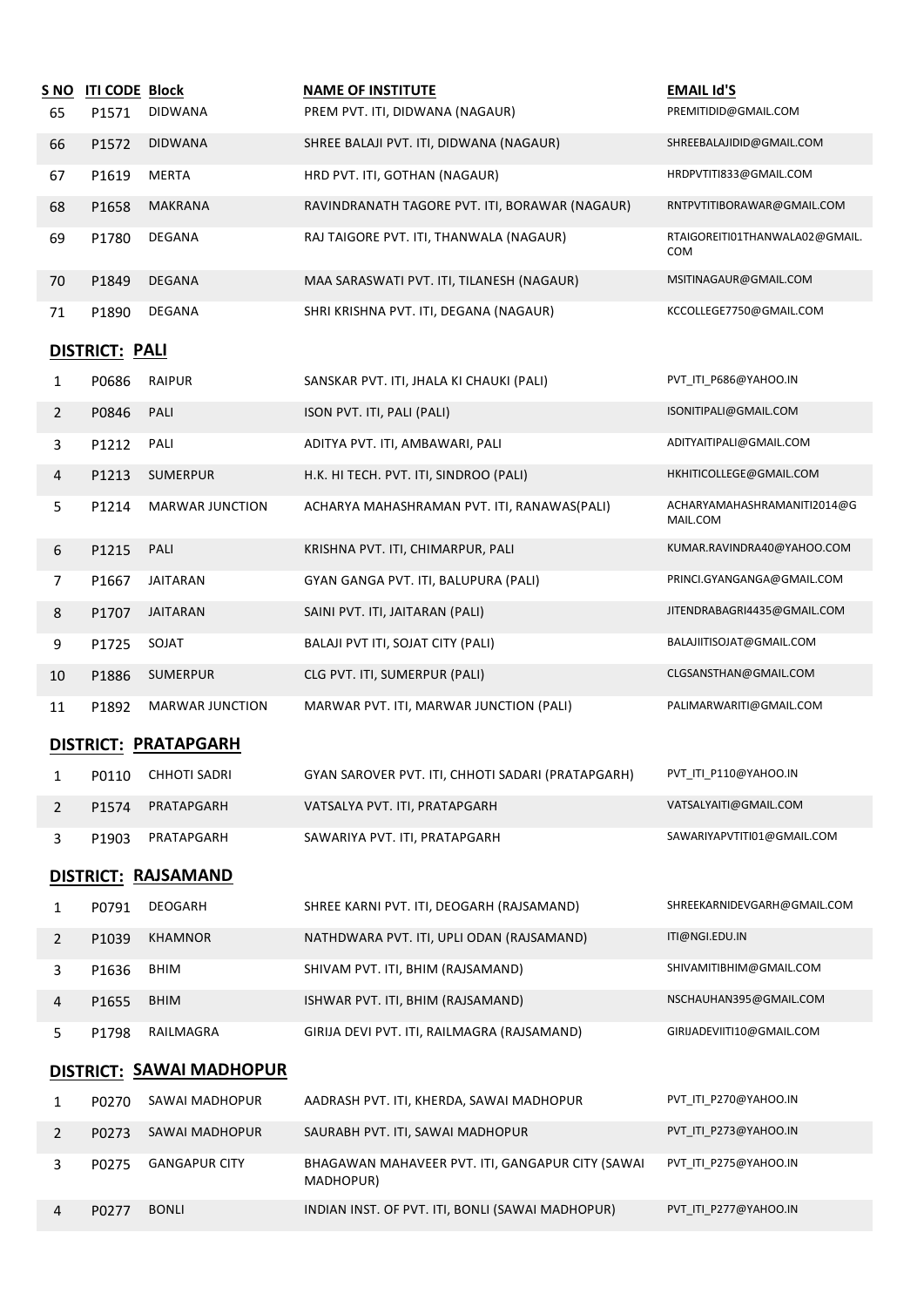| S NO<br>5       | <b>ITI CODE Block</b><br>P0278 | <b>BONLI</b>         | <b>NAME OF INSTITUTE</b><br>LAXMAN PVT. ITI, BONLI (SAWAI MADHOPUR)                | <b>EMAIL Id'S</b><br>PVT_ITI_P278@YAHOO.IN |  |
|-----------------|--------------------------------|----------------------|------------------------------------------------------------------------------------|--------------------------------------------|--|
| 6               | P0279                          | <b>GANGAPUR CITY</b> | SNEHDEEP PVT. ITI, GANGAPUR CITY (SAWAI MADHOPUR)                                  | PVT_ITI_P279@YAHOO.IN                      |  |
| 7               | P0459                          | SAWAI MADHOPUR       | NEW SORABH PVT. ITI, KHERDA (SAWAI MADHOPUR)                                       | PVT ITI P459@YAHOO.CO.IN                   |  |
| 8               | P0462                          | <b>GANGAPUR CITY</b> | GOVINDAM PVT. ITI, GAGAPUR CITY (SAWAI MADHOPUR)                                   | PVT_ITI_P462@YAHOO.COM                     |  |
| 9               | P0463                          | SAWAI MADHOPUR       | BHAGWATI PVT. ITI, KHAIRDA, SAWAI MADHOPUR)                                        | PVT_ITI_P463@YAHOO.IN                      |  |
| 10              | P0464                          | SAWAI MADHOPUR       | BHAGWAN MAHAVEER PVT. ITI, JATWARA (SAWAI<br>MADHOPUR)                             | PVT ITI P464@YAHOO.IN                      |  |
| 11              | P0466                          | <b>GANGAPUR CITY</b> | JAGDAMBA PVT. ITI, GANGAPUR CITY (SAWAI MADHOPUR)                                  | PVT_ITI_P466@YAHOO.IN                      |  |
| 12              | P0467                          | <b>GANGAPUR CITY</b> | NURSINGH PVT. ITI, GANGAPUR CITY (SAWAI MADHOPUR)                                  | PVT_ITI_P467@YAHOO.IN                      |  |
| 13              | P0688                          | <b>BONLI</b>         | K.B.M. PVT. ITI, BONLI (SAWAI MADHOPUR)                                            | PVT_ITI_P688@YAHOO.IN                      |  |
| 14              | P0689                          | <b>GANGAPUR CITY</b> | AGRAWAL PVT. ITI, GANGAPUR CITY (SAWAI MADHOPUR)                                   | PVT_ITI_P689@YAHOO.IN                      |  |
| 15              | P0691                          | <b>GANGAPUR CITY</b> | BHAGWAN VISHWKARMA PVT. ITI, GANGAPUR CITY (SAWAI<br>MADHOPUR)                     | PVT_ITI_P691@YAHOO.IN                      |  |
| 16              | P0693                          | <b>GANGAPUR CITY</b> | GANESHAM PVT. ITI, GANGAPUR CITY (SAWAI MADHOPUR)                                  | PVT_ITI_P693@YAHOO.IN                      |  |
| 17              | P0694                          | SAWAI MADHOPUR       | KALPANA PVT. ITI, KHERDA (SAWAI MADHOPUR)                                          | PVT ITI P694@YAHOO.IN                      |  |
| 18              | P0697                          | <b>GANGAPUR CITY</b> | NEW LAL BAHADUR SHASTRI PVT. ITI, GANGAPUR CITY<br>(SAWAI MADHOPUR)                | NEWLBSITIP697@GMAIL.COM                    |  |
| 19              | P0698                          | <b>GANGAPUR CITY</b> | SHRI BALAJI PVT. ITI, GANGAPUR CITY (SAWAI MADHOPUR)                               | PVT_ITI_P698@YAHOO.IN                      |  |
| 20              | P0699                          | <b>GANGAPUR CITY</b> | SHRI JEE PVT. ITI, GANGAPUR CITY (SAWAI MADHOPUR)                                  | PVT_ITI_P699@YAHOO.IN                      |  |
| 21              | P0700                          | SAWAI MADHOPUR       | SUNRISE PVT. ITI, SAWAI MADHOPUR                                                   | PVT_ITI_P700@YAHOO.IN                      |  |
| 22              | P0750                          | SAWAI MADHOPUR       | RANTHUMBHORE PVT. ITI, KHERDA (SAWAI MAHOPUR)                                      | PVT_ITI_P750@YAHOO.IN                      |  |
| 23              | P0802                          | <b>GANGAPUR CITY</b> | LAL BAHADUR SHASTRI PVT. ITI, SALODA (SAWAI MADHOPUR) SURENDRAGURJAR48@GMAIL.COM   |                                            |  |
| 24              | P0935                          | <b>GANGAPUR CITY</b> | LAXMAN PVT. ITI, GANGAPUR CITY (SAWAI MADHOPUR)                                    | P0935LAXMANPITC@GMAIL.COM                  |  |
| 25              | P0988                          | <b>GANGAPUR CITY</b> | BHAGWATI PVT. ITI, GANGAPUR CITY (SAWAI MADHOPUR)                                  | ANILBHAGWATI@TEACHERS.ORG                  |  |
| 26              | P1040                          | <b>GANGAPUR CITY</b> | GANGAPUR PVT. ITI, MAHU KALAN (SAWAI MADHOPUR)                                     | GANGAPURITI@GMAIL.COM                      |  |
| 27              | P1575                          | SAWAI MADHOPUR       | VINAYAK PVT. ITI, RIICO INDUSTRIAL AREA, SAWAI<br><b>MADHOPUR</b>                  | VINAYAKI.T.I456@GMAIL.COM                  |  |
| 28              | P1801                          | <b>BONLI</b>         | DIVINE FIRE SAFETY PVT. ITI, BONLI (SAWAI MADHOPUR)                                | DIVINEFIREINSTITUTE@GMAIL.COM              |  |
| 29              | P1802                          | SAWAI MADHOPUR       | AGRASEN PVT. ITI, SAWAI MADHOPUR                                                   | AGRASENPVTITI@GMAIL.COM                    |  |
| 30              | P1851                          | <b>GANGAPUR CITY</b> | MAA KAILA DEVI PVT. ITI, GANGAPUR (SAWAI MADHOPUR)                                 | MAAKAILADEVIPVTITI@GMAIL.COM               |  |
| DISTRICT: SIKAR |                                |                      |                                                                                    |                                            |  |
| 1               | P0287                          | NEEM KA THANA        | ARAVALI PVT. ITI, NEEM KA THANA (SIKAR)                                            | PVT_ITI_P287@YAHOO.IN                      |  |
| $\overline{2}$  | P0288                          | PIPRALI              | HAJRAT OMER BIN KHATAAB PVT. ITI, SIKAR                                            | PVT_ITI_P288@YAHOO.IN                      |  |
| 3               | P0289                          | SRI MADHOPUR         | AANCHHAL PVT. ITI, RINGUS (SIKAR)                                                  | PVT_ITI_P289@YAHOO.IN                      |  |
| 4               | P0293                          | SRI MADHOPUR         | JYOTI PVT. ITI, AJEETGARH, SHREE MADHOPUR(SIKAR)                                   | PVT_ITI_P293@YAHOO.IN                      |  |
| 5               | P0294                          | NEEM KA THANA        | KARMBHUMI PVT. ITI, NEEM KA THANA (SIKAR)                                          | PVT_ITI_P294@YAHOO.IN                      |  |
| 6               | P0295                          | LAXMANGARH           | PALRIWALA VOCATIONAL TRAINING & RESEARCH INSTITUTE<br>PVT. ITI, LAXMANGARH (SIKAR) | PVT_ITI_P295@YAHOO.IN                      |  |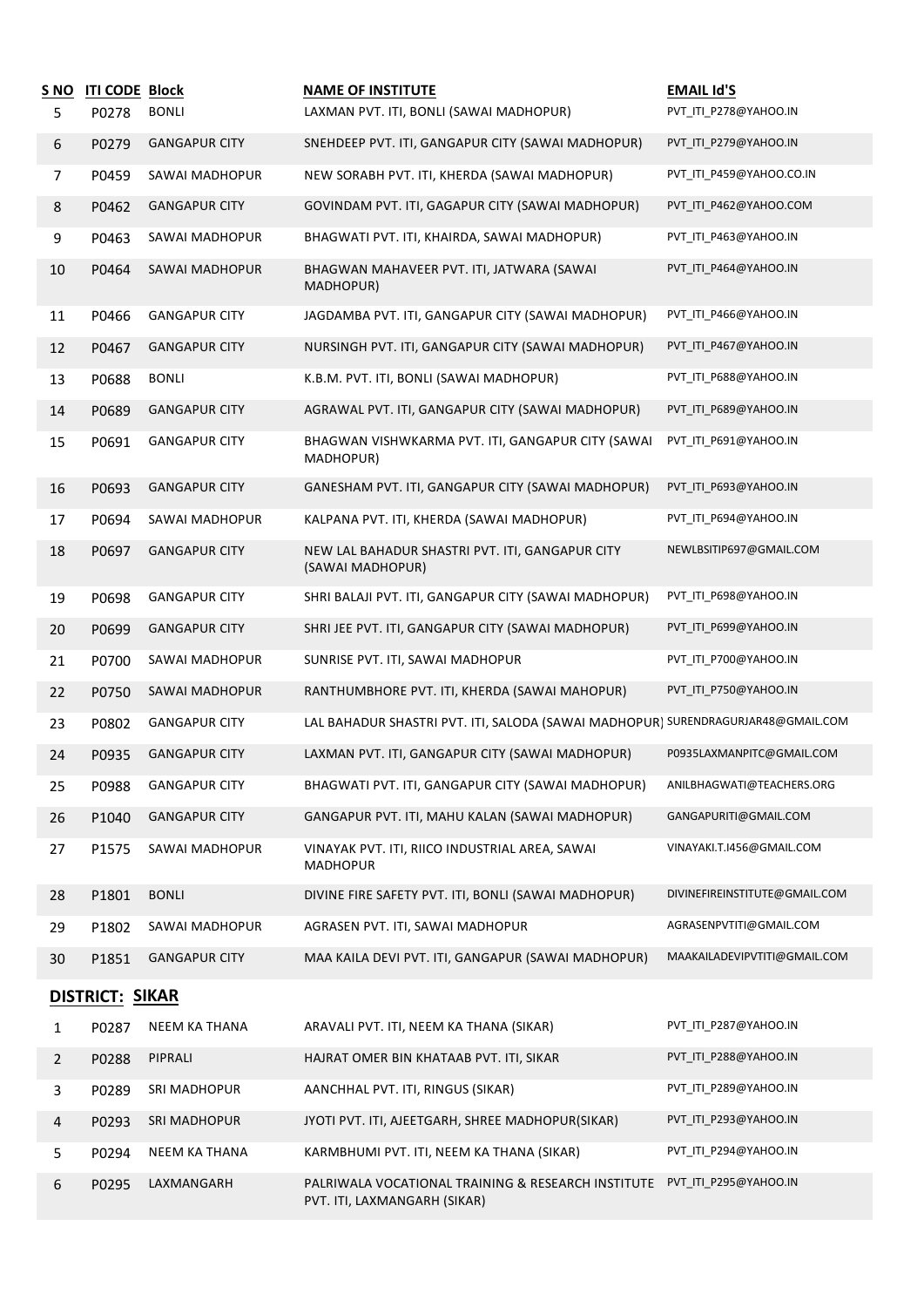| S NO           | <b>ITI CODE Block</b> |                      | <b>NAME OF INSTITUTE</b>                                   | <b>EMAIL Id'S</b>           |
|----------------|-----------------------|----------------------|------------------------------------------------------------|-----------------------------|
| $\overline{7}$ | P0296                 | KHANDELA             | R.S. PVT. ITI, KANWAT (SIKAR)                              | PVT_ITI_P296@YAHOO.IN       |
| 8              | P0297                 | PIPRALI              | SATYAM PVT. ITI, SIKAR                                     | PVT_ITI_P297@YAHOO.IN       |
| 9              | P0298                 | NEEM KA THANA        | SHARDA SADAN PVT. ITI, NEEM KA THANA (SIKAR)               | PVT_ITI_P298@YAHOO.IN       |
| 10             | P0326                 | DANTA RAMGARH        | SHREE BALAJI PVT. ITI, DANTA (SIKAR)                       | PVT_ITI_P326@YAHOO.IN       |
| 11             | P0443                 | PIPRALI              | SHEKHAWATI PVT. ITI, PALBAS ROAD, SIKAR                    | PVT ITI P443@YAHOO.IN       |
| 12             | P0444                 | NEEM KA THANA        | YADUWANSI PVT. ITI, HASAMPUR (SIKAR)                       | PVT ITI P444@YAHOO.IN       |
| 13             | P0445                 | SRI MADHOPUR         | MAHATMA GANDHI PVT. ITI, SRI MADHOPUR (SIKAR)              | PVT_ITI_P445@YAHOO.IN       |
| 14             | P0448                 | DANTA RAMGARH        | SHEKHAWATI PVT. ITI, LOSAL (SIKAR)                         | PVT_ITI_P448@YAHOO.IN       |
| 15             | P0451                 | <b>FATEHPUR</b>      | BAGARIA PVT. ITI, FATEHPUR SHEKHAWATI (SIKAR)              | PVT_ITI_P451@YAHOO.IN       |
| 16             | P0453                 | PIPRALI              | SAMBAL PVT. ITI, SHIV SINGH PURA, SIKAR                    | PVT_ITI_P453@YAHOO.IN       |
| 17             | P0701                 | PATAN                | ASHA DEVI PVT. ITI, PATAN (SIKAR)                          | PVT_ITI_P701@YAHOO.IN       |
| 18             | P0703                 | DANTA RAMGARH        | BALAJI PVT. ITI, BAY (SIKAR)                               | PVT_ITI_P703@YAHOO.IN       |
| 19             | P0705                 | <b>FATEHPUR</b>      | DEEN DAYAL PVT. ITI, BARI (SIKAR)                          | PVT_ITI_P705@YAHOO.IN       |
| 20             | P0707                 | SRI MADHOPUR         | INDIAN PVT. ITI, RINGUS (SIKAR)                            | PVT_ITI_P707@YAHOO.IN       |
| 21             | P0708                 | SRI MADHOPUR         | MAHARAJA PVT. ITI, SRI MADHOPUR (SIKAR)                    | PVT_ITI_P708@YAHOO.IN       |
| 22             | P0709                 | PIPRALI              | NEW SHEKHAWATI. PVT. ITI, SIKAR                            | PVT_ITI_P709@YAHOO.IN       |
| 23             | P0710                 | PATAN                | PRAGATI SHEEL PVT. ITI, PATAN (SIKAR)                      | PVT_ITI_P710@YAHOO.IN       |
| 24             | P0711                 | PIPRALI              | S.V.P. PVT. ITI, PALSANA (SIKAR)                           | PVT_ITI_P711@YAHOO.IN       |
| 25             | P0712                 | PIPRALI              | SHEKHAWATI PVT. ITI, NAVALGARH ROAD, SIKAR                 | PVT_ITI_P712@YAHOO.IN       |
| 26             | P0713                 | PIPRALI              | SHREE RAM PVT. ITI, BERI, SIKAR                            | PVT ITI P713@YAHOO.IN       |
| 27             | P0714                 | <b>DANTA RAMGARH</b> | SUMITRA MEMORIAL PVT. ITI, LOSAL (SIKAR)                   | PVT_ITI_P714@YAHOO.IN       |
| 28             | P0715                 | PIPRALI              | UNITECH PVT. ITI, SIKAR                                    | PVT_ITI_P715@YAHOO.IN       |
| 29             | P0740                 | <b>NEEM KA THANA</b> | VARDA PVT. ITI, CHALA (SIKAR)                              | PVT_ITI_P740@YAHOO.IN       |
| 30             | P0746                 | <b>SRI MADHOPUR</b>  | GURUKUL PVT. ITI, CHOMU PUROHITAN (SIKAR)                  | PVT_ITI_P746@YAHOO.IN       |
| 31             | P0808                 | DANTA RAMGARH        | VEER TEJA PVT. ITI, KHOOD (SIKAR)                          | VEERTEJAPVTITI@GMAIL.COM    |
| 32             | P0831                 | PIPRALI              | GOVINDAM PVT. ITI, PALWAS ROAD, SIKAR                      | GOVINDAMITISIKAR@GMAIL.COM  |
| 33             | P0844                 | PIPRALI              | BALAJI PVT. ITI, SAMARTHPURA (SIKAR)                       | BALAJIITISIKAR@GMAIL.COM    |
| 34             | P0845                 | PIPRALI              | KRISHNA PVT. ITI, SIKAR                                    | KRISHNAITISIKAR@GMAIL.COM   |
| 35             | P0850                 | NEEM KA THANA        | BHAVISHYA PVT. ITI, DEHRA GUHALA, NEEM KA THANA<br>(SIKAR) | BHAVISHAYAITI@GMAIL.COM     |
| 36             | P0864                 | <b>SRI MADHOPUR</b>  | CHANKYA PVT. ITI, REENGUS (SIKAR)                          | B.S.SAMITIREENGUS@GMAIL.COM |
| 37             | P0882                 | LAXMANGARH           | BHARTIYA PVT. ITI, LAXMANGARH (SIKAR)                      | BHARTIYAPVTITI@GMAIL.COM    |
| 38             | P0888                 | <b>NEEM KA THANA</b> | AKHIL PVT. ITI, NEEM KA THANA (SIKAR)                      | AKHILITI.NKT@GMAIL.COM      |
| 39             | P0897                 | <b>SRI MADHOPUR</b>  | MAHALA PVT. ITI, REENGUS (SIKAR)                           | MRPS_REENGUS@YAHOO.COM      |
| 40             | P0915                 | <b>NEEM KA THANA</b> | VARDA PVT. ITI, NEEM KA THANA (SIKAR)                      | VARDA.COLLEGE@GMAIL.COM     |
| 41             | P0990                 | DHOD                 | ARJUN PVT. ITI, SIKAR                                      | RAVIBIJARNIA@GMAIL.COM      |
| 42             | P1041                 | <b>NEEM KA THANA</b> | APEX PVT. ITI, NEEM KA THANA (SIKAR)                       | APEXPITINKT@GMAIL.COM       |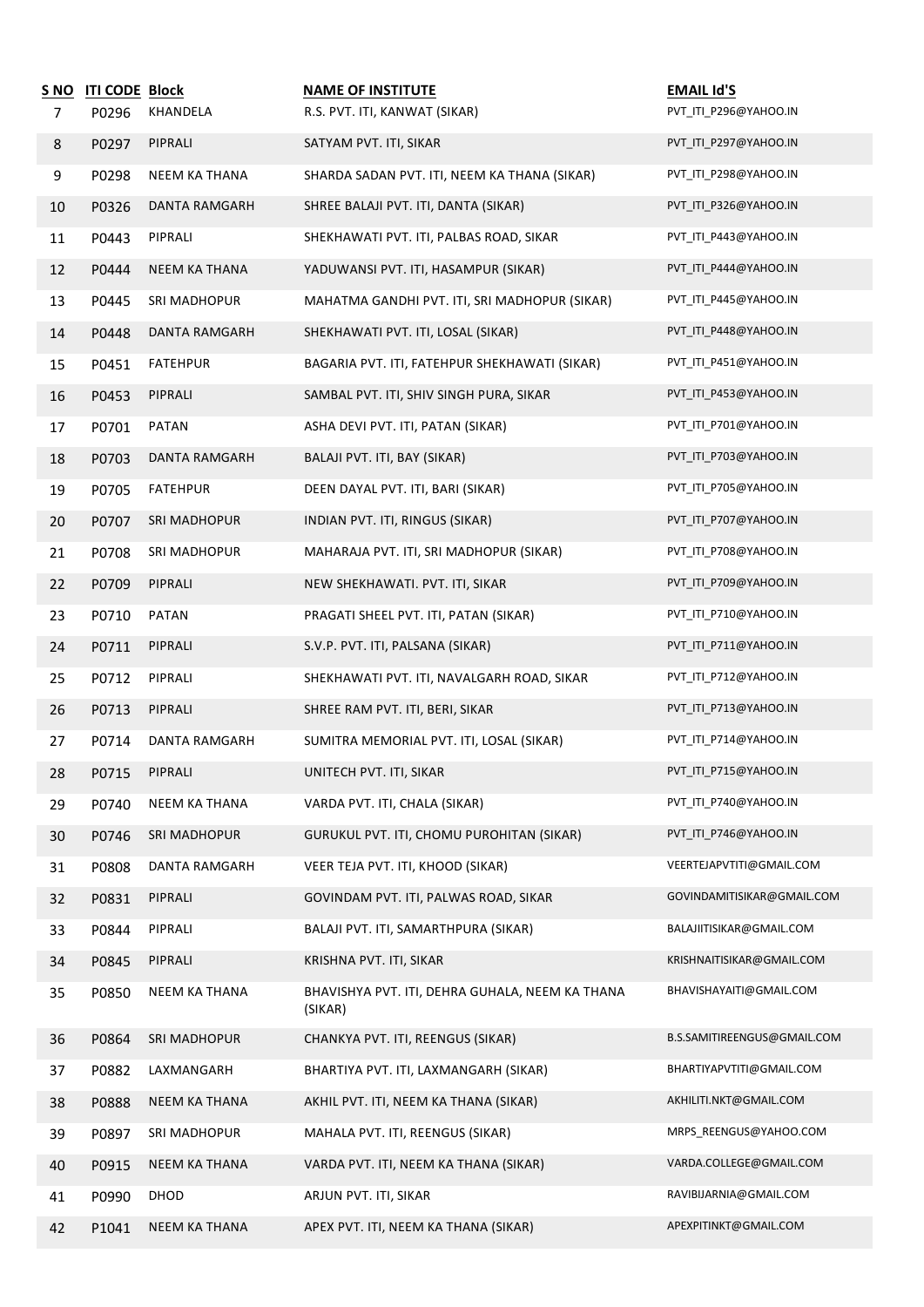| <u>S NO</u><br>43 | <b>ITI CODE Block</b><br>P1042 | <b>NEEM KA THANA</b> | <b>NAME OF INSTITUTE</b><br>NEW ARAWALI PVT. ITI, NEEM KA THANA (SIKAR) | <b>EMAIL Id'S</b><br>NEWARAVALI_ITI@YAHOO.IN |
|-------------------|--------------------------------|----------------------|-------------------------------------------------------------------------|----------------------------------------------|
| 44                | P1043                          | <b>DHOD</b>          | SORABH PVT. ITI, PALBAS ROAD, SIKAR                                     | SORABHITCSIKAR@GMAIL.COM                     |
| 45                | P1044                          | KHANDELA             | VIVEKANAND PVT. ITI, JHARLI (SIKAR)                                     | SINGHMAHENDAR51@GMAIL.COM                    |
| 46                | P1058                          | DANTA RAMGARH        | RAJASTHAN PVT. ITI, BAY (SIKAR)                                         | RAJASTHANITI5@GMAIL.COM                      |
| 47                | P1219                          | NEEM KA THANA        | SARASWATI PVT. ITI, NEEM KA THANA (SIKAR)                               | NAGENDRATANWER@GMAIL.COM                     |
| 48                | P1220                          | KHANDELA             | MINAL PVT. ITI, KANWAT (SIKAR)                                          | MINALPVTITI@GMAIL.COM                        |
| 49                | P1221                          | PIPRALI              | SUNRISE PVT. ITI, REWASA (SIKAR)                                        | SUNRISEITIREWASA@GMAIL.COM                   |
| 50                | P1223                          | PIPRALI              | PARAMHANS PVT. ITI, RANOLI (SIKAR)                                      | ITIRANOLI@GMAIL.COM                          |
| 51                | P1224                          | PIPRALI              | SANJEEVANI PVT. ITI, JAIPUR ROAD, SIKAR                                 | SANJEEVNIITI@GMAIL.COM                       |
| 52                | P1229                          | PIPRALI              | SEKHAWATI PVT. ITI, JAIPUR ROAD, SIKAR                                  | RANJEET3333@REDIFFMAIL.COM                   |
| 53                | P1230                          | DANTA RAMGARH        | SHRI SAI BABA PVT. ITI, DANTARAMGARH (SIKAR)                            | SHRISAIBABAPVTITI@GMAIL.COM                  |
| 54                | P1231                          | LAXMANGARH           | SAFAL PVT. ITI, LAXMANGARH (SIKAR)                                      | SAFALPVTITI@GMAIL.COM                        |
| 55                | P1232                          | PIPRALI              | BHARTI PVT. ITI, BAJAJ GRAM (SIKAR)                                     | MCRANWA@GMAIL.COM                            |
| 56                | P1233                          | LAXMANGARH           | MADHAV PVT. ITI, BATHOTH (SIKAR)                                        | MSMADHAVITI@GMAIL.COM                        |
| 57                | P1235                          | PIPRALI              | GYANDEV PVT. ITI, RADHA KRISHANPURA (SIKAR)                             | GYANDEVITI@GMAIL.COM                         |
| 58                | P1236                          | DANTA RAMGARH        | VINAYAK PVT. ITI, KHOOD (SIKAR)                                         | VINAYAKITI8@GMAIL.COM                        |
| 59                | P1237                          | DANTA RAMGARH        | SHIVAM PVT ITI, DANTARAMGARH (SIKAR)                                    | SHIVAMITIDANTA@GMAIL.COM                     |
| 60                | P1403                          | LAXMANGARH           | MARUDHARA PVT. ITI, LAXMANGARH (SIKAR)                                  | MARUDHARAITC@GMAIL.COM                       |
| 61                | P1404                          | SRI MADHOPUR         | SHARV KALYAN PVT. ITI, SRI MADHOPUR (SIKAR)                             | SHARVAKALYANITISMPR@GMAIL.COM                |
| 62                | P1405                          | DANTA RAMGARH        | NAVYUG PVT. ITI, DANTARAMGARH (SIKAR)                                   | ADV_NRAM@YAHOO.COM                           |
| 63                | P1406                          | KHANDELA             | SUNRISE PVT. ITI, THOI (SIKAR)                                          | SUNRISEPVTITI@GMAIL.COM                      |
| 64                | P1407                          | DANTA RAMGARH        | VIVEKANAND PVT. ITI, KULI KHACHARIYAWAS (SIKAR)                         | VPSKULI@GMAIL.COM                            |
| 65                | P1408                          | DHOD                 | VINAYAK PVT. ITI, DODH (SIKAR)                                          | ITIVINAYAK@GMAIL.COM                         |
| 66                | P1410                          | PIPRALI              | SHRI RAM PVT. ITI, PALSANA (SIKAR)                                      | SHRIRAMPALSANA@GMAIL.COM                     |
| 67                | P1411                          | KHANDELA             | SHRI NARSING BHAGWAN PVT. ITI, THOI (SIKAR)                             | SNBITITHOI@GMAIL.COM                         |
| 68                | P1412                          | <b>DANTA RAMGARH</b> | TAGORE PVT. ITI, DANTARAMGARH (SIKAR)                                   | TAGOREITIDTR@GMAIL.COM                       |
| 69                | P1413                          | KHANDELA             | SHRI SHYAM PVT. ITI, KHANDELA (SIKAR)                                   | RAVINDRAGODARA81@GMAIL.COM                   |
| 70                | P1414                          | PIPRALI              | SURABHI PVT. ITI, RADHA KRISHANPURA (SIKAR)                             | SURABHIPVTITI@GMAIL.COM                      |
| 71                | P1415                          | DANTA RAMGARH        | SARASWATI PVT. ITI, DANTARAMGARH (SIKAR)                                | ITISARASWATI@REDIFFMAIL.COM                  |
| 72                | P1417                          | <b>SRI MADHOPUR</b>  | SHRI SHYAM PVT. ITI, AJITGARH (SIKAR)                                   | SSPITIAJITGARH@GMAIL.COM                     |
| 73                | P1419                          | PIPRALI              | SHRI RUPANA DHAM PVT. ITI, PALSANA (SIKAR)                              | SHREERUPANA1419@GMAIL.COM                    |
| 74                | P1420                          | <b>DANTA RAMGARH</b> | LOSAL PVT. ITI, LOSAL (SIKAR)                                           | RRCHOUDHARY881@GMAIL.COM                     |
| 75                | P1421                          | DANTA RAMGARH        | SHREE RAM PVT. ITI, SHISHU RANOLI (SIKAR)                               | SHREERAMITIRANOLI@GMAIL.COM                  |
| 76                | P1423                          | PIPRALI              | SARASWATI PVT. ITI, DAULATPURA (SIKAR)                                  | ITIDAULATPURA@GMAIL.COM                      |
| 77                | P1424                          | SRI MADHOPUR         | IDEAL PVT. ITI, SANTOSHPURA (SIKAR)                                     | VIJAYLAMPUWA@GMAIL.COM                       |
| 78                | P1425                          | <b>SRI MADHOPUR</b>  | B.R. PVT. ITI, SRI MADHOPUR (SIKAR)                                     | JAGANSINGHB@GMAIL.COM                        |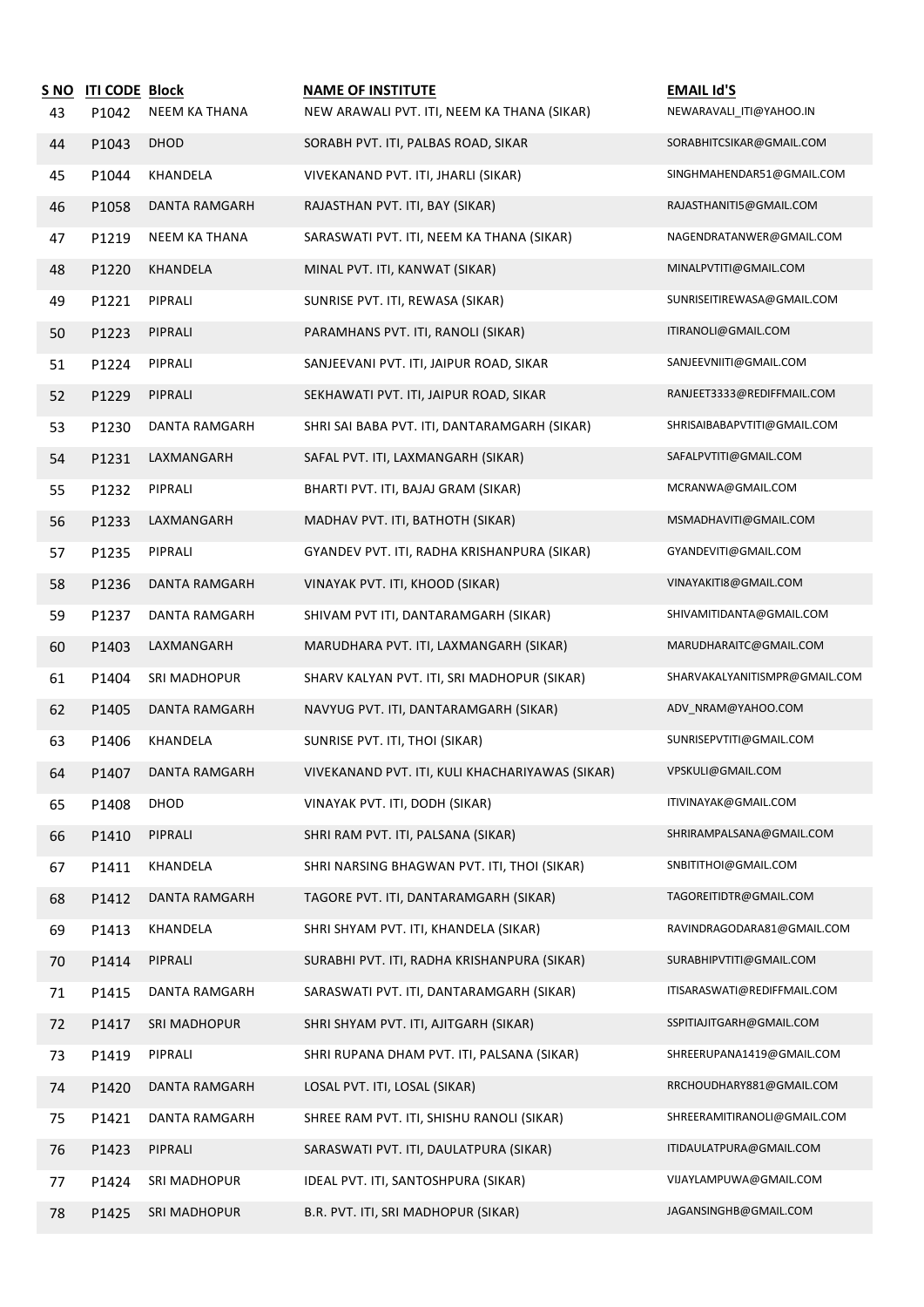| <u>S NO</u><br>79 | <b>ITI CODE Block</b><br>P1426 | DANTA RAMGARH        | <b>NAME OF INSTITUTE</b><br>UNNATI PVT. ITI, LOSAL (SIKAR) | <b>EMAIL Id'S</b><br>KUNWARJAIPAL04@GMAIL.COM |
|-------------------|--------------------------------|----------------------|------------------------------------------------------------|-----------------------------------------------|
| 80                | P1427                          | LAXMANGARH           | SARASWATI PVT. ITI, BALARA (SIKAR)                         | DR.JHAJHARIA123@REDIFFMAIL.COM                |
| 81                | P1428                          | PIPRALI              | NAV PRARNA PVT. ITI, TILOKPURA (SIKAR)                     | NAVPRARNAPVTITITRILOKPURA@GMA<br>IL.COM       |
| 82                | P1429                          | SRI MADHOPUR         | CHANAKYA PVT. ITI, SRI MADHOPUR (SIKAR)                    | CHANAKYAITISMPR@GMAIL.COM                     |
| 83                | P1430                          | SRI MADHOPUR         | B.R. PVT. ITI, REENGUS (SIKAR)                             | BRITI478@GMAIL.COM                            |
| 84                | P1431                          | DHOD                 | RAJ PVT. ITI, KHOOD (SIKAR)                                | RAJPVTITIKHOOR@GMAIL.COM                      |
| 85                | P1432                          | PIPRALI              | SUNTECH PVT. ITI, JAIPUR ROAD, SIKAR                       | SUNTECHITISIKAR@GMAIL.COM                     |
| 86                | P1433                          | <b>SRI MADHOPUR</b>  | SASTRI PVT. ITI, SRI MADHOPUR (SIKAR)                      | SASTRIITISHRIMADHOPUR@GMAIL.CO<br>M           |
| 87                | P1434                          | NEEM KA THANA        | BHARAT PVT. ITI, NEEM KA THANA (SIKAR)                     | BHARATITI24@GMAIL.COM                         |
| 88                | P1576                          | PIPRALI              | S.R. PVT. ITI, PALSANA (SIKAR)                             | SRITCPALSANA@GMAIL.COM                        |
| 89                | P1577                          | SRI MADHOPUR         | SHRI SHYAM PVT. ITI, HANSPUR (SIKAR)                       | SSSSHANSPUR@GMAIL.COM                         |
| 90                | P1579                          | PIPRALI              | RUDKI PVT. ITI, RANOLI (SIKAR)                             | RUDKIPVTITI@GMAIL.COM                         |
| 91                | P1580                          | KHANDELA             | MAA BHAGWATI PVT. ITI, NANGAL NATHUSAR (SIKAR)             | MAABHAGWATIPVTITI@GMAIL.COM                   |
| 92                | P1582                          | DHOD                 | SUBHASH PVT. ITI, SEWAD BARI (SIKAR)                       | SUBHASHPVTITI@GMAIL.COM                       |
| 93                | P1583                          | DANTA RAMGARH        | SANKALP PVT. ITI, DANTARAMGARH (SIKAR)                     | SANKALPITIDANTA@GMAIL.COM                     |
| 94                | P1584                          | PIPRALI              | M.L. PVT. ITI, GOKULPURA (SIKAR)                           | MLPVTITI2305@GMAIL.COM                        |
| 95                | P1585                          | PIPRALI              | SHRI SHYAM PVT. ITI, RANOLI (SIKAR)                        | SSITIRANOLI@GMAIL.COM                         |
| 96                | P1590                          | DHOD                 | TAGORE PVT. ITI, DUGOLI (SIKAR)                            | TPSS2000DUGOLI@GMAIL.COM                      |
| 97                | P1591                          | PIPRALI              | RAJASTHAN PVT. ITI, SIKAR                                  | RAJASTHANITISKR@GMAIL.COM                     |
| 98                | P1592                          | LAXMANGARH           | SUNDER DEVI PVT. ITI, LACHHMANGARH (SIKAR)                 | SUNDERDEVIPVTITI@GMAIL.COM                    |
| 99                | P1595                          | NEEM KA THANA        | SHRI VINAYAK PVT. ITI, CHALA (SIKAR)                       | VINAYAKSHRI2@GMAIL.COM                        |
| 100               | P1596                          | DANTA RAMGARH        | SHREE SHYAM PVT. ITI, BAY (SIKAR)                          | SSITISIKAR@GMAIL.COM                          |
| 101               | P1612                          | LAXMANGARH           | PARAM PVT. ITI, RASEEDPURA (SIKAR)                         | ADESHMANU@GMAIL.COM                           |
| 102               | P1627                          | LAXMANGARH           | TAGORE PVT. ITI, PANLAWA (SIKAR)                           | TAGOREPVTITI1226@GMAIL.COM                    |
| 103               | P1687                          | PIPRALI              | JAMNALAL BAJAJ PVT. ITI, SIKAR                             | JAMNALALBAJAJPVTITISIKAR@GMAIL.C<br>OМ        |
| 104               | P1706                          | <b>NEEM KA THANA</b> | SHRI BABA KUSHLA PVT. ITI, MAWANDA KHURD (SIKAR)           | SBKPVTITI@GMAIL.COM                           |
| 105               | P1742                          | KHANDELA             | SATYAM PVT. ITI, SRI MADHOPUR (SIKAR)                      | SATYAMITIKHANDELA@GMAIL.COM                   |
| 106               | P1773                          | LAXMANGARH           | VIRENDRA PVT. ITI, LACHHMANGARH (SIKAR)                    | VIRENDRAITIBAGRI@GMAIL.COM                    |
| 107               | P1787                          | NEEM KA THANA        | BABA NARAYANDAS PVT. ITI, NEEM-KA-THANA (SIKAR)            | IEDS105@GMAIL.COM                             |
| 108               | P1841                          | PIPRALI              | VATIKA PVT. ITI, SIKAR                                     | VATIKAPVTITI@GMAIL.COM                        |
| 109               | P1842                          | NEEM KA THANA        | TAGORE PVT. ITI, CHALA (SIKAR)                             | TGISCHALA@GMAIL.COM                           |
| 110               | P1843                          | LAXMANGARH           | DHANWANTARI PVT. ITI, LAXMANGARH (SIKAR)                   | 2016DHANWANTARI@GMAIL.COM                     |
| 111               | P1844                          | PIPRALI              | QUALITY PVT. ITI, SIKAR                                    | QUALITYITISIKAR@GMAIL.COM                     |
| 112               | P1877                          | DANTA RAMGARH        | BHARAT BHARTI, DANTARAMGARH (SIKAR)                        | BHARTEDUCATION@GMAIL.COM                      |
| 113               | P1878                          | <b>FATEHPUR</b>      | GB PVT. ITI, DAULATABAD (SIKAR)                            | GBPITI2016@GMAIL.COM                          |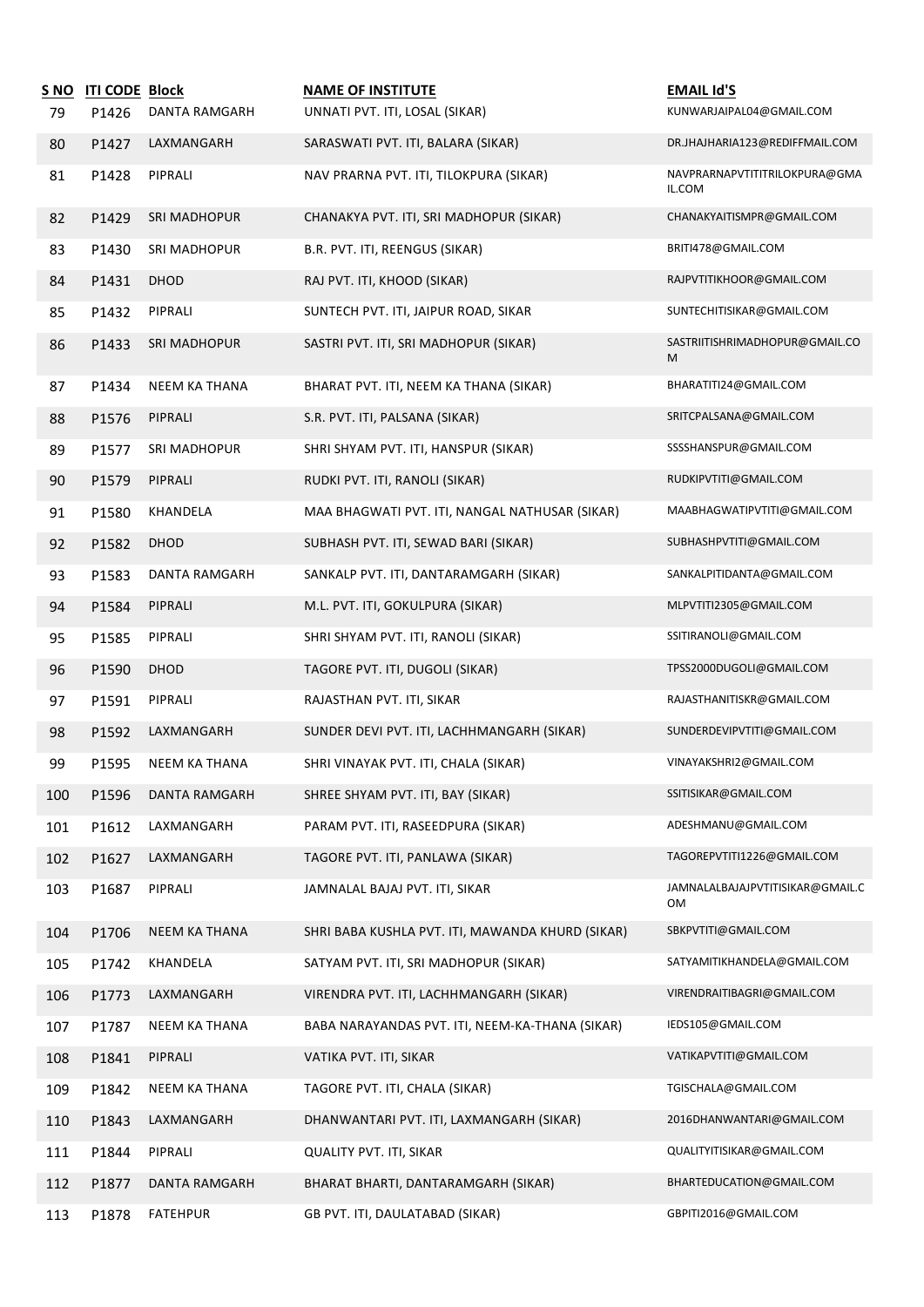|                | S NO ITI CODE Block<br><b>DISTRICT: SIROHI</b> |                | <b>NAME OF INSTITUTE</b>                       | <b>EMAIL Id'S</b>              |
|----------------|------------------------------------------------|----------------|------------------------------------------------|--------------------------------|
| $\mathbf{1}$   | P0717                                          | ABU ROAD       | SHREE NATH PVT. ITI, AMTHALA (SIROHI)          | PVT_ITI_P717@YAHOO.IN          |
| $\overline{2}$ | P0718                                          | <b>SIROHI</b>  | VISHWAKARMA KAUSHAL PVT. ITI, BARLOOT (SIROHI) | PVT_ITI_P718@YAHOO.IN          |
| 3              | P1677                                          | PINDWARA       | MADHAV PVT. ITI, BHARAJA (SIROHI)              | MADHAVUNIVERSITY@GMAIL.COM     |
|                |                                                |                |                                                |                                |
|                | DISTRICT: TONK                                 | DEOLI          |                                                | PVT_ITI_P300@YAHOO.IN          |
| 1              | P0300                                          | <b>NIWAI</b>   | SANSKAR PVT. ITI, DEOLI (TONK)                 | PVT_ITI_P302@YAHOO.IN          |
| $\overline{2}$ | P0302                                          |                | INDIAN INSTITUTE OF PVT. ITI, NIWAI (TONK)     | PVT_ITI_P303@YAHOO.IN          |
| 3              | P0303                                          | <b>MALPURA</b> | M.R.C. INTERNATIONAL PVT. ITI, MALPURA (TONK)  |                                |
| 4              | P0723                                          | <b>UNIARA</b>  | GLOBAL PVT. ITI, ALIGARH, TONK                 | PVT_ITI_P723@YAHOO.IN          |
| 5.             | P0724                                          | UNIARA         | KARNI PVT. ITI, ALIGARH (TONK)                 | PVT_ITI_P724@YAHOO.IN          |
| 6              | P0726                                          | <b>TONK</b>    | RAHUL PVT. ITI, TONK                           | PVT_ITI_P726@YAHOO.IN          |
| 7              | P0728                                          | TONK           | SHAHIL PVT. ITI, TONK                          | PVT_ITI_P728@YAHOO.IN          |
| 8              | P0729                                          | <b>UNIARA</b>  | SHIV PVT. ITI, ALIGARH (TONK)                  | PVT ITI P729@YAHOO.IN          |
| 9              | P0731                                          | <b>NIWAI</b>   | SHREE SEVANAND PVT. ITI, NEWAI (TONK)          | PVT_ITI_P731@YAHOO.IN          |
| 10             | P0732                                          | <b>NIWAI</b>   | VINAYAK PVT. ITI, NEWAI (TONK)                 | PVT_ITI_P732@YAHOO.IN          |
| 11             | P0748                                          | DEOLI          | J.I.T.S. PVT. ITI, MEDICITY (TONK)             | PVT_ITI_P748@YAHOO.IN          |
| 12             | P0803                                          | DEOLI          | ADARSH PVT. ITI DEOLI (TONK)                   | MOHITAGRAWAL40@GMAIL.COM       |
| 13             | P0814                                          | <b>TONK</b>    | SHREE GOVIND DEV PVT. ITI, TONK                | SHREEGOVINDDEVITI@GMAIL.COM    |
| 14             | P0878                                          | <b>NIWAI</b>   | SEVANAND PVT. ITI, JUGALPURA KALAN (TONK)      | SWAMISEVANANDITI@GMAIL.COM     |
| 15             | P0936                                          | DEOLI          | SANSKAR PVT. ITI, SIROHI (TONK)                | SANSKAR ITC@YAHOO.CO.IN        |
| 16             | P1045                                          | <b>NIWAI</b>   | NEW DESHRAJ NAVJEEVAN PVT. ITI, NEWAI (TONK)   | NDNITINEWAIP1045@GMAIL.COM     |
| 17             | P1098                                          | UNIARA         | SHRI PATI PVT. ITI, PALAI (TONK)               | SHRIPATIITIDEI@GMAIL.COM       |
| 18             | P1238                                          | TODARAISINGH   | SANSKAR PVT. ITI, TODARAISINGH (TONK)          | SANSKARITITODA@GMAIL.COM       |
| 19             | P1239                                          | DEOLI          | RISE PVT. ITI, ANWA (TONK)                     | RISE506ITI@GMAIL.COM           |
| 20             | P1240                                          | <b>TONK</b>    | BHUNESHWARI PVT. ITI, NH-12, TONK              | BHUNESHWARIITI@GMAIL.COM       |
| 21             | P1241                                          | <b>NIWAI</b>   | SHIV PVT. ITI, NEWAI (TONK)                    | DIRECTORSHIVPVTITI14@GMAIL.COM |
| 22             | P1242                                          | <b>TONK</b>    | SAINT JOSEPH PVT. ITI, BICHHARAS (TONK)        | INFO@SAINTJOSEPHTONK.COM       |
| 23             | P1243                                          | DEOLI          | SANSKAR PVT. ITI, NAGAR FORT (TONK)            | SANSKARITINAGAR@GMAIL.COM      |
| 24             | P1245                                          | <b>TONK</b>    | BKLG PVT. ITI, H.H COLONY, TONK                | BKLGITITONK@REDIFFMAIL.COM     |
| 25             | P1444                                          | <b>NIWAI</b>   | BALAJI PVT. ITI, NEWAI (TONK)                  | BALAJIITINEWAI@GMAIL.COM       |
| 26             | P1602                                          | <b>TONK</b>    | AMAN PVT. ITI, TONK                            | DRVINODGUPTATONK@YAHOO.COM     |
| 27             | P1603                                          | <b>MALPURA</b> | MADHAV PVT. ITI, MALPURA (TONK)                | MADHAVITI2014@GMAIL.COM        |
| 28             | P1604                                          | <b>TONK</b>    | NEW SARASWATI PVT. ITI, TONK                   | SSSS_TONK@REDIFFMAIL.COM       |
| 29             | P1691                                          | <b>TONK</b>    | SHREE TEJA PVT. ITI, PEEPLU (TONK)             | SHREETEJAITI@GMAIL.COM         |
| 30             | P1732                                          | <b>MALPURA</b> | SHREE JI PVT. ITI, MALPURA (TONK)              | SHREEJIITI@GMAIL.COM           |